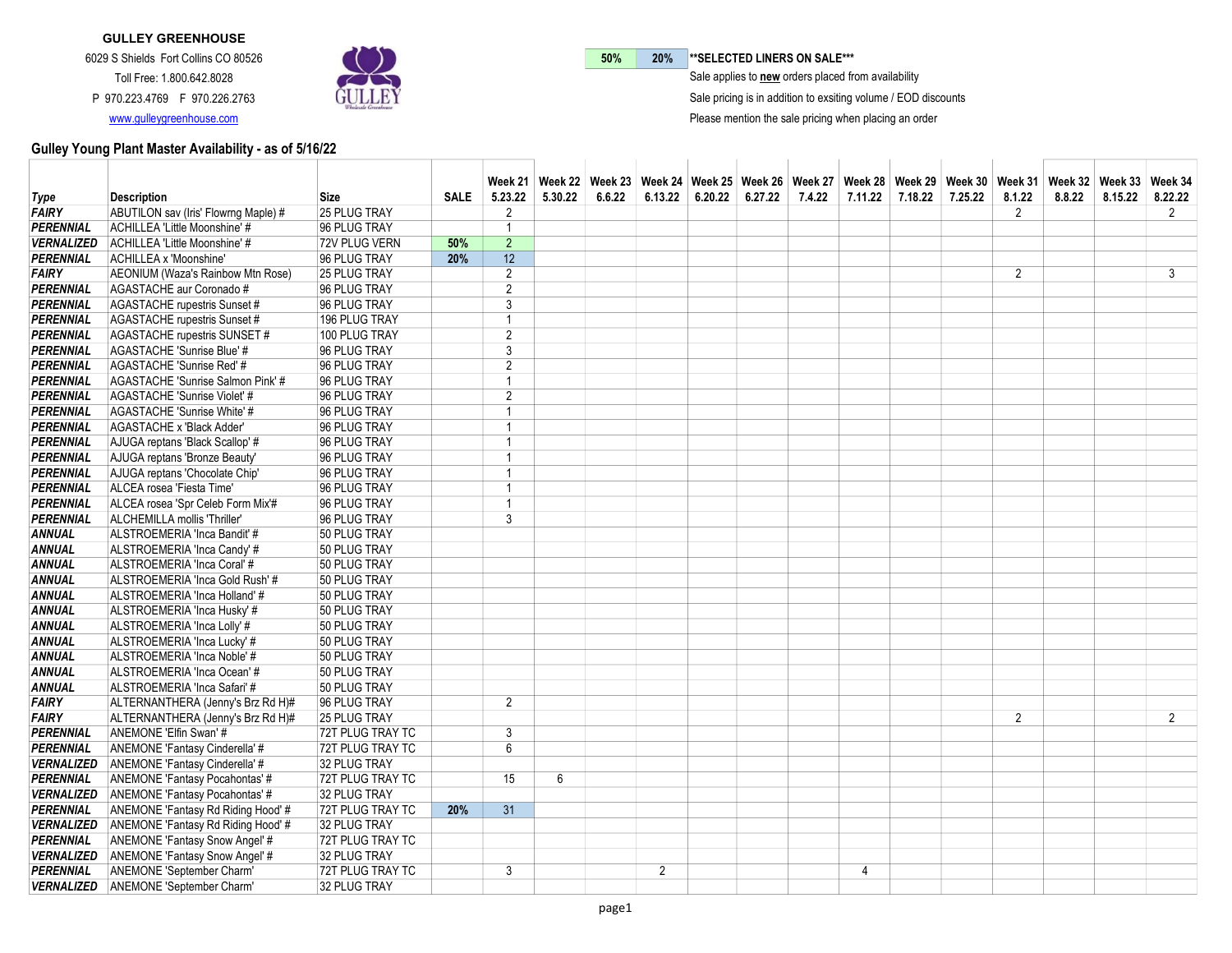

50% 20% \*\* SELECTED LINERS ON SALE\*\*\*

 $\bar{\ }$  Sale applies to new orders placed from availability

Sale pricing is in addition to exsiting volume / EOD discounts

Please mention the sale pricing when placing an order

|                   |                                          |                     |             |                         |                |        | Week 21「Week 22「Week 23」Week 24「Week 25」Week 26」Week 27「Week 28」Week 29」Week 30「Week 31」Week 32「Week 33」Week 34 |         |         |        |         |         |         |                |        |         |                |
|-------------------|------------------------------------------|---------------------|-------------|-------------------------|----------------|--------|-----------------------------------------------------------------------------------------------------------------|---------|---------|--------|---------|---------|---------|----------------|--------|---------|----------------|
| Type              | <b>Description</b>                       | Size                | <b>SALE</b> | 5.23.22                 | 5.30.22        | 6.6.22 | 6.13.22                                                                                                         | 6.20.22 | 6.27.22 | 7.4.22 | 7.11.22 | 7.18.22 | 7.25.22 | 8.1.22         | 8.8.22 | 8.15.22 | 8.22.22        |
| <b>PERENNIAL</b>  | ANEMONE x hyb 'Honorine Jobert'          | 72T PLUG TRAY TC    |             | - 1                     |                |        |                                                                                                                 | 8       |         |        |         |         |         |                |        |         |                |
| <b>VERNALIZED</b> | ANEMONE x hyb 'Honorine Jobert'          | 32 PLUG TRAY        |             |                         |                |        |                                                                                                                 |         |         |        |         |         |         |                |        |         |                |
| <b>ANNUAL</b>     | ANIGOZANTHOS 'Joe Joe Yellow' #          | 96T PLUG TRAY TC    |             |                         |                |        |                                                                                                                 | 4       |         |        |         |         |         |                |        |         |                |
| <b>ANNUAL</b>     | ANIGOZANTHOS 'Kanga Brgundy'             | 96T PLUG TRAY TC    |             |                         |                |        |                                                                                                                 |         | 3       |        |         |         |         |                |        |         |                |
| <b>ANNUAL</b>     | ANIGOZANTHOS 'Kanga Pink' #              | 96T PLUG TRAY TC    |             |                         | $\overline{2}$ |        |                                                                                                                 |         | 28      |        |         |         |         |                |        |         |                |
| <b>PERENNIAL</b>  | AQUILEGIA caer 'Rky Mtn Blue'            | 96 PLUG TRAY        |             | 3                       |                |        |                                                                                                                 |         |         |        |         |         |         |                |        |         |                |
| <b>PERENNIAL</b>  | AQUILEGIA 'EarlyBird Purple/Yell'        | 96 PLUG TRAY        |             | $\overline{1}$          |                |        |                                                                                                                 |         |         |        |         |         |         |                |        |         |                |
| <b>VERNALIZED</b> | AQUILEGIA 'EarlyBird Purple/Yell'        | 72V PLUG VERN       | 50%         | $\overline{1}$          |                |        |                                                                                                                 |         |         |        |         |         |         |                |        |         |                |
| <b>PERENNIAL</b>  | AQUILEGIA 'EarlyBird Red/Yell'           | 96 PLUG TRAY        |             | $\overline{\mathbf{1}}$ |                |        |                                                                                                                 |         |         |        |         |         |         |                |        |         |                |
| <b>VERNALIZED</b> | AQUILEGIA REM 'Violet & White' #         | 50V PLUG VERN       | 50%         | $\overline{4}$          |                |        |                                                                                                                 |         |         |        |         |         |         |                |        |         |                |
| <b>PERENNIAL</b>  | AQUILEGIA REM 'Violet & White' #         | 100 PLUG TRAY       |             | 1                       |                |        |                                                                                                                 |         |         |        |         |         |         |                |        |         |                |
| <b>PERENNIAL</b>  | AQUILEGIA 'Swan Burgundy & White'        | 96 PLUG TRAY        |             | $\overline{1}$          |                |        |                                                                                                                 |         |         |        |         |         |         |                |        |         |                |
| <b>PERENNIAL</b>  | AQUILEGIA vul 'Wnk Dbl Mix'              | 96 PLUG TRAY        |             | $\overline{1}$          |                |        |                                                                                                                 |         |         |        |         |         |         |                |        |         |                |
| <b>PERENNIAL</b>  | AQUILEGIA x cult 'McKana Giant'          | 96 PLUG TRAY        |             | $\overline{1}$          |                |        |                                                                                                                 |         |         |        |         |         |         |                |        |         |                |
| <b>PERENNIAL</b>  | ARTEMISIA arbor 'Powis Castle'           | 96 PLUG TRAY        |             | $\overline{1}$          |                |        |                                                                                                                 |         |         |        |         |         |         |                |        |         |                |
| <b>FAIRY</b>      | BASIL 'Aristotle' (Jimmy's Aris Basil) # | 25 PLUG TRAY        |             | $\overline{2}$          |                |        |                                                                                                                 |         |         |        |         |         |         | 2              |        |         | $\overline{2}$ |
| <b>HERB</b>       | <b>BASIL 'Genovese' (Sweet)</b>          | 96 PLUG TRAY        |             | $\overline{2}$          |                |        |                                                                                                                 |         |         |        |         |         |         |                |        |         |                |
| <b>HERB</b>       | <b>BASIL 'Genovese' (Sweet)</b>          | 25 PLUG TRAY        |             | $\overline{1}$          |                |        |                                                                                                                 |         |         |        |         |         |         |                |        |         |                |
| <b>HERB</b>       | <b>BASIL 'Greek Columnar'</b>            | 96 PLUG TRAY        |             | $\overline{2}$          |                |        |                                                                                                                 |         |         |        |         |         |         |                |        |         |                |
| <b>HERB</b>       | BASIL 'Pesto Perpetuo' #                 | <b>25 PLUG TRAY</b> |             | $\overline{1}$          |                |        |                                                                                                                 |         |         |        |         |         |         |                |        |         |                |
| <b>HERB</b>       | <b>BASIL 'Red Rubin'</b>                 | 25 PLUG TRAY        |             | $\overline{1}$          |                |        |                                                                                                                 |         |         |        |         |         |         |                |        |         |                |
| PERENNIAL         | BERGENIA 'Bressingham White'             | 72T PLUG TRAY TC    |             |                         |                |        |                                                                                                                 |         |         |        |         |         |         |                |        |         |                |
| <b>FAIRY</b>      | BREYNIA dis (Jamie Haw Sn Bsh)#          | 25 PLUG TRAY        |             | $\overline{4}$          |                |        |                                                                                                                 |         |         |        |         |         |         | $\overline{2}$ |        |         | $\overline{2}$ |
| <b>PERENNIAL</b>  | BRUNNERA 'Alexander's Great' #           | 72T PLUG TRAY TC    |             | $\overline{2}$          |                |        |                                                                                                                 |         |         |        |         |         |         |                |        |         |                |
| <b>PERENNIAL</b>  | BRUNNERA 'Diane's Gold' #                | 72T PLUG TRAY TC    |             | 1                       |                |        |                                                                                                                 |         |         |        |         |         |         |                |        |         |                |
| <b>PERENNIAL</b>  | BRUNNERA macro 'Jack Frost' #            | 72T PLUG TRAY TC    |             |                         |                |        |                                                                                                                 |         |         |        |         |         |         |                |        |         |                |
| <b>VERNALIZED</b> | BRUNNERA macro 'Jack Frost' #            | 32 PLUG TRAY        |             |                         |                |        |                                                                                                                 |         |         |        |         |         |         |                |        |         |                |
| <b>PERENNIAL</b>  | BUDDLEJA 'Buzz Midnight' #               | 96 PLUG TRAY        |             | 2                       |                |        |                                                                                                                 |         |         |        |         |         |         |                |        |         |                |
| <b>PERENNIAL</b>  | BUDDLEJA 'Buzz Purple' #                 | 96 PLUG TRAY        |             | 3                       |                |        |                                                                                                                 |         |         |        |         |         |         |                |        |         |                |
| <b>PERENNIAL</b>  | BUDDLEJA 'Buzz Velvet' #                 | 96 PLUG TRAY        |             | $\overline{2}$          |                |        |                                                                                                                 |         |         |        |         |         |         |                |        |         |                |
| <b>PERENNIAL</b>  | CALLIRHOE invol Winecups #               | 96 PLUG TRAY        |             | $\overline{3}$          |                |        |                                                                                                                 |         |         |        |         |         |         |                |        |         |                |
| <b>FAIRY</b>      | CALLISIA rep (Dana's Turtle Vine) #      | <b>25 PLUG TRAY</b> |             | $\overline{2}$          |                |        |                                                                                                                 |         |         |        |         |         |         | $\overline{2}$ |        |         | $2^{\circ}$    |
| <b>PERENNIAL</b>  | CAMPANULA garg 'Dickson's Gold'          | 96 PLUG TRAY        | 20%         | 9                       |                |        |                                                                                                                 |         |         |        |         |         |         |                |        |         |                |
| <b>PERENNIAL</b>  | CERASTIUM tomentosum 'Yo Yo'             | 96 PLUG TRAY        |             | $\overline{2}$          |                |        |                                                                                                                 |         |         |        |         |         |         |                |        |         |                |
| <b>PERENNIAL</b>  | CLEMATIS integ Mongolian Bells #         | 96 PLUG TRAY        |             |                         | 4              |        |                                                                                                                 |         |         |        |         |         |         |                |        |         |                |
| <b>FAIRY</b>      | COLEUS (Brady's Copp Fancy Feath) #      | <b>25 PLUG TRAY</b> | 20%         | 14                      |                | 3      |                                                                                                                 |         |         |        |         |         |         |                |        |         |                |
| <b>FAIRY</b>      | COLEUS (Christina's Lovebird) #          | 96 PLUG TRAY        |             | 3                       |                |        |                                                                                                                 |         |         |        |         |         |         |                |        |         |                |
| <b>FAIRY</b>      | COLEUS (Christina's Lovebird) #          | 25 PLUG TRAY        |             |                         |                |        |                                                                                                                 |         |         |        |         |         |         |                |        |         |                |
| <b>FAIRY</b>      | COLEUS (Lois' Pink Fancy Feath) #        | 25 PLUG TRAY        | 20%         | 16                      |                | 3      |                                                                                                                 |         |         |        |         |         |         |                |        |         |                |
| <b>FAIRY</b>      | COLEUS (Sadiki's Quetzal) #              | 25 PLUG TRAY        | 20%         | 18                      |                |        |                                                                                                                 |         |         |        |         |         |         |                |        |         |                |
| <b>FAIRY</b>      | COLEUS (Sammy's Macaw) #                 | <b>25 PLUG TRAY</b> |             |                         |                |        |                                                                                                                 |         |         |        |         |         |         |                |        |         |                |
| <b>ANNUAL</b>     | CORDYLINE 'Can Can' #                    | 72T PLUG TRAY TC    |             | 2                       |                |        |                                                                                                                 |         |         |        |         |         |         |                |        |         |                |
| <b>ANNUAL</b>     | CORDYLINE 'Design-a-Line Burgundy' #     | 72T PLUG TRAY TC    |             | 1                       |                |        |                                                                                                                 |         |         |        | 24      |         |         |                | 14     |         |                |
| <b>VERNALIZED</b> | CORDYLINE 'Design-a-Line Burgundy' #     | 32 PLUG TRAY TC     |             |                         |                |        |                                                                                                                 |         |         |        |         |         |         |                |        |         |                |
| <b>ANNUAL</b>     | CORDYLINE 'Paso Doble' #                 | 72T PLUG TRAY TC    |             |                         |                |        |                                                                                                                 |         |         |        |         |         |         |                | 16     |         |                |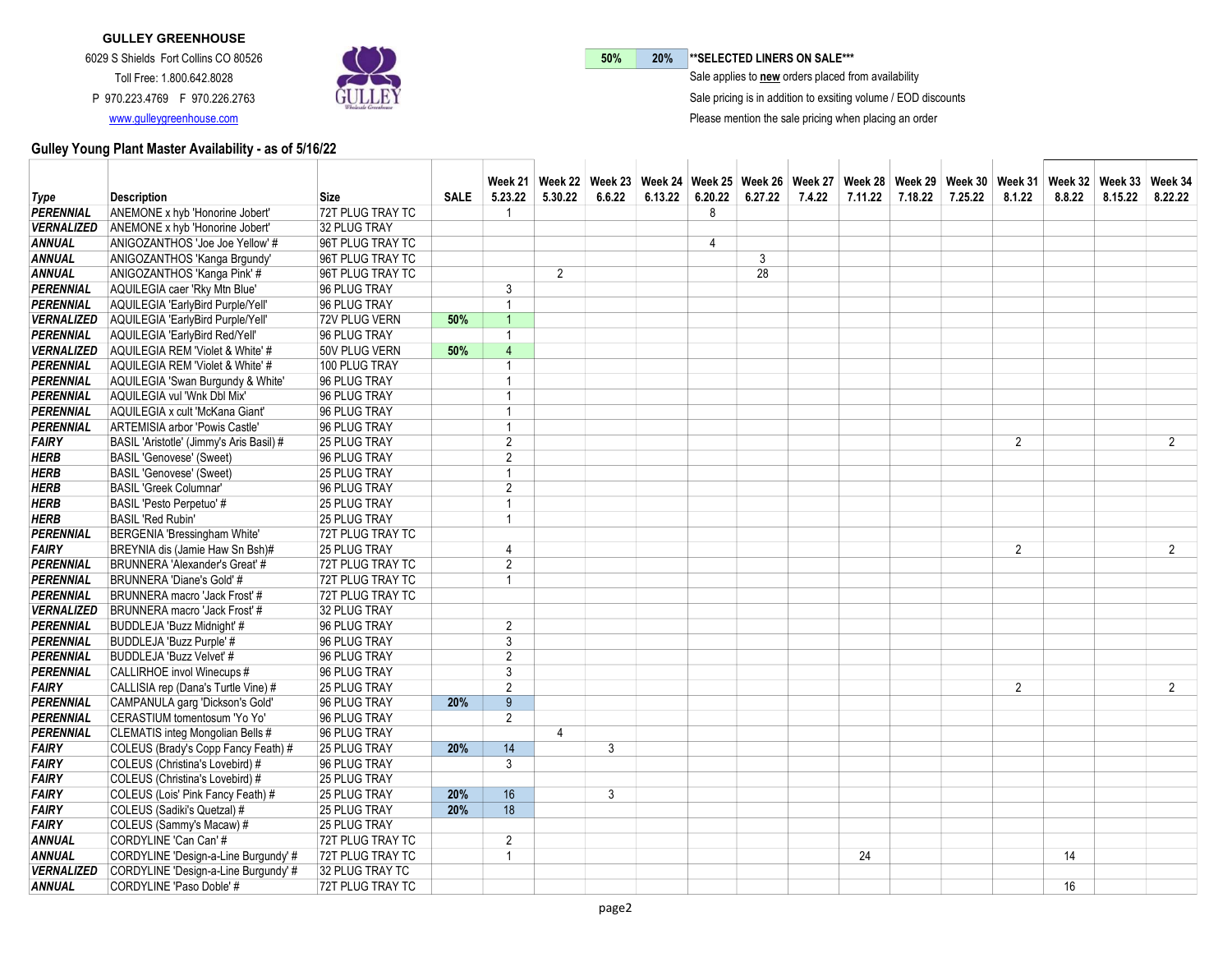

50% 20% \*\* SELECTED LINERS ON SALE\*\*\*

 $\bar{\ }$  Sale applies to new orders placed from availability

Sale pricing is in addition to exsiting volume / EOD discounts

Please mention the sale pricing when placing an order

|                                |                                                                                 |                                  |             |                |         |                |         |         |         |        |         |         |         |                | Week 21   Week 22   Week 23   Week 24   Week 25   Week 26   Week 27   Week 28   Week 29   Week 30   Week 31   Week 32   Week 33   Week 34 |         |                |
|--------------------------------|---------------------------------------------------------------------------------|----------------------------------|-------------|----------------|---------|----------------|---------|---------|---------|--------|---------|---------|---------|----------------|-------------------------------------------------------------------------------------------------------------------------------------------|---------|----------------|
| Type                           | <b>Description</b>                                                              | Size                             | <b>SALE</b> | 5.23.22        | 5.30.22 | 6.6.22         | 6.13.22 | 6.20.22 | 6.27.22 | 7.4.22 | 7.11.22 | 7.18.22 | 7.25.22 | 8.1.22         | 8.8.22                                                                                                                                    | 8.15.22 | 8.22.22        |
| <b>ANNUAL</b>                  | <b>CORDYLINE 'Red Sensation'</b>                                                | 72T PLUG TRAY TC                 |             | 30             |         |                |         |         |         | 100    |         |         |         | 39             |                                                                                                                                           |         |                |
| <b>VERNALIZED</b>              | CORDYLINE 'Red Sensation'                                                       | 32 PLUG TRAY TC                  |             |                |         |                |         |         |         |        |         |         |         |                |                                                                                                                                           |         |                |
| <b>ANNUAL</b>                  | <b>CORDYLINE 'Red Star'</b>                                                     | 72T PLUG TRAY TC                 |             | -1             |         |                |         |         |         | 40     |         |         |         | 14             |                                                                                                                                           |         |                |
| <b>VERNALIZED</b>              | CORDYLINE 'Red Star'                                                            | 32 PLUG TRAY TC                  |             |                |         |                |         |         |         |        |         |         |         |                |                                                                                                                                           |         |                |
| ANNUAL                         | CORDYLINE 'Renegade' #                                                          | 72T PLUG TRAY TC                 |             |                |         |                |         |         |         |        |         |         |         |                |                                                                                                                                           | 16      |                |
| ANNUAL                         | CORDYLINE 'Salsa' #                                                             | 72T PLUG TRAY TC                 |             |                |         |                |         |         |         |        |         |         |         |                |                                                                                                                                           |         | $\overline{1}$ |
| <b>ANNUAL</b>                  | CORDYLINE 'Superstar' #                                                         | 72T PLUG TRAY TC                 |             |                |         |                |         |         |         |        |         |         |         |                |                                                                                                                                           |         |                |
| <b>ANNUAL</b>                  | CORDYLINE 'Torbay Dazzler'                                                      | 72T PLUG TRAY TC                 |             | 3              |         |                |         |         |         |        |         |         | 25      |                |                                                                                                                                           |         | 10             |
| <b>VERNALIZED</b>              | <b>CORDYLINE 'Torbay Dazzler'</b>                                               | 32 PLUG TRAY TC                  |             |                |         |                |         |         |         |        |         |         |         |                |                                                                                                                                           |         |                |
| PERENNIAL                      | <b>COREOPSIS</b> grand 'Early Sunrise'                                          | 96 PLUG TRAY                     |             | $\overline{2}$ |         |                |         |         |         |        |         |         |         |                |                                                                                                                                           |         |                |
| PERENNIAL                      | COREOPSIS 'Leading Lady Charlize' #                                             | 96 PLUG TRAY                     |             | $\overline{1}$ |         |                |         |         |         |        |         |         |         |                |                                                                                                                                           |         |                |
| PERENNIAL                      | COREOPSIS vert 'Moonbeam'                                                       | 96 PLUG TRAY                     |             | $6\phantom{1}$ |         |                |         |         |         |        |         |         |         |                |                                                                                                                                           |         |                |
| <b>PERENNIAL</b>               | COREOPSIS vert 'Siz & Spice Cur Up' #                                           | 96 PLUG TRAY                     |             |                |         | $\overline{1}$ |         |         |         |        |         |         |         |                |                                                                                                                                           |         |                |
| <b>HERB</b>                    | CORIANDER (Cilantro)                                                            | 96 PLUG TRAY                     |             | -1             |         |                |         |         |         |        |         |         |         |                |                                                                                                                                           |         |                |
| <b>PERENNIAL</b>               | CORYDALIS 'Porceln Blue' #                                                      | 72T PLUG TRAY TC                 | 20%         | 8              |         |                |         |         |         |        |         |         |         |                |                                                                                                                                           |         |                |
| <b>VERNALIZED</b>              | CORYDALIS 'Porceln Blue' #                                                      | 32 PLUG TRAY                     |             |                |         |                |         |         |         |        |         |         |         |                |                                                                                                                                           |         |                |
| <b>FAIRY</b>                   | CRASSULA (Amiens' Hobbit) #                                                     | <b>25 PLUG TRAY</b>              |             | 9              |         |                |         |         |         |        |         |         |         | $\overline{2}$ |                                                                                                                                           |         | 3              |
| <b>FAIRY</b>                   | CRASSULA musc (Blain's Watch Chn)#                                              | 25 PLUG TRAY                     |             | 5              |         |                |         |         |         |        |         |         |         | $\overline{2}$ |                                                                                                                                           |         | 3              |
| <b>FAIRY</b>                   | CUPHEA hys (Bernard's Elfin Herb) #                                             | <b>25 PLUG TRAY</b>              |             |                |         |                |         |         |         |        |         |         |         | $\mathfrak{p}$ |                                                                                                                                           |         | 3              |
| <i>FAIRY</i>                   | CYANOTIS (Meaux's Kitten Ears)#                                                 | 96 PLUG TRAY                     |             | $\overline{1}$ |         |                |         |         |         |        |         |         |         |                |                                                                                                                                           |         |                |
| FAIRY                          | CYANOTIS (Meaux's Kitten Ears)#                                                 | <b>25 PLUG TRAY</b>              |             |                |         |                |         |         |         |        |         |         |         | $\overline{2}$ |                                                                                                                                           |         | 3              |
| <i>FAIRY</i>                   | CYCLAMEN 'Micro Mix' (Ethel's) #                                                | 96 PLUG TRAY                     |             | 3              |         |                |         |         |         |        |         |         |         |                |                                                                                                                                           |         |                |
| <b>FAIRY</b>                   | CYCLAMEN 'Micro Mix' (Ethel's) #                                                | <b>25 PLUG TRAY</b>              |             |                |         |                |         |         |         |        |         |         |         |                |                                                                                                                                           |         |                |
| <b>FAIRY</b>                   | CYPERUS alt. (Claire's Umbrella) #                                              | 25 PLUG TRAY                     |             | 3              |         |                |         |         |         |        |         |         |         | $\overline{2}$ |                                                                                                                                           |         | $\overline{2}$ |
| <b>VERNALIZED</b>              | <b>DELPHINIUM 'Celebration'</b>                                                 | 32 PLUG TRAY                     |             |                |         |                |         |         |         |        |         |         |         |                |                                                                                                                                           |         |                |
| <b>VERNALIZED</b>              | DELPHINIUM 'Cinderella' #                                                       | 32 PLUG TRAY                     |             |                |         |                |         |         |         |        |         |         |         |                |                                                                                                                                           |         |                |
| <b>PERENNIAL</b>               | DELPHINIUM grn 'Butf Blue'                                                      | 50 PLUG TRAY                     | 20%         | $\overline{1}$ |         |                |         |         |         |        |         |         |         |                |                                                                                                                                           |         |                |
| <b>PERENNIAL</b>               | DELPHINIUM 'Highlnd Bolero' #                                                   | 72T PLUG TRAY TC                 | 20%         | $\overline{3}$ |         |                |         |         |         |        |         |         |         |                |                                                                                                                                           |         |                |
| <b>VERNALIZED</b>              | DELPHINIUM 'Highlnd Bolero' #                                                   | 32 PLUG TRAY                     |             |                |         |                |         |         |         |        |         |         |         |                |                                                                                                                                           |         |                |
| <b>PERENNIAL</b>               | DELPHINIUM 'Highlnd Cha Cha' #                                                  | 72T PLUG TRAY TC                 |             |                |         |                |         |         |         |        |         |         |         |                |                                                                                                                                           |         |                |
| PERENNIAL<br><b>VERNALIZED</b> | DELPHINIUM 'Highlnd Flamenco' #                                                 | 72T PLUG TRAY TC                 | 20%         | $\overline{2}$ |         |                |         |         |         |        |         |         |         |                |                                                                                                                                           |         |                |
| <b>PERENNIAL</b>               | DELPHINIUM 'Highlnd Flamenco' #                                                 | 32 PLUG TRAY<br>72T PLUG TRAY TC |             |                |         |                |         |         |         |        |         |         |         |                |                                                                                                                                           |         |                |
|                                | DELPHINIUM 'Highlnd Moonlight' #<br>VERNALIZED DELPHINIUM 'Highlnd Moonlight' # | 32 PLUG TRAY                     |             |                |         |                |         |         |         |        |         |         |         |                |                                                                                                                                           |         |                |
| <b>PERENNIAL</b>               | DELPHINIUM 'Highlnd Mystry Sens' #                                              | 72T PLUG TRAY TC                 |             |                |         |                |         |         |         |        |         |         |         |                |                                                                                                                                           |         |                |
| <b>VERNALIZED</b>              | DELPHINIUM 'Highlnd Mystry Sens' #                                              | 32 PLUG TRAY                     |             |                |         |                |         |         |         |        |         |         |         |                |                                                                                                                                           |         |                |
| <b>PERENNIAL</b>               | DELPHINIUM 'Highlnd Swt Sen' #                                                  | 72T PLUG TRAY TC                 | 20%         | $\mathbf{3}$   |         |                |         |         |         |        |         |         |         |                |                                                                                                                                           |         |                |
|                                | VERNALIZED   DELPHINIUM Mag Ftn 'Mix'                                           | 72V PLUG VERN                    | 50%         | $\overline{1}$ |         |                |         |         |         |        |         |         |         |                |                                                                                                                                           |         |                |
| <b>VERNALIZED</b>              | DELPHINIUM 'Mighty Atom'                                                        | 32 PLUG TRAY                     |             |                |         |                |         |         |         |        |         |         |         |                |                                                                                                                                           |         |                |
|                                | <b>VERNALIZED</b> DELPHINIUM Paramo Azul' #                                     | 32 PLUG TRAY                     |             |                |         |                |         |         |         |        |         |         |         |                |                                                                                                                                           |         |                |
|                                | <b>VERNALIZED</b> DELPHINIUM Paramo Black Velvet' #                             | 32 PLUG TRAY                     |             |                |         |                |         |         |         |        |         |         |         |                |                                                                                                                                           |         |                |
|                                | VERNALIZED   DELPHINIUM Paramo Celeste' #                                       | 32 PLUG TRAY                     |             |                |         |                |         |         |         |        |         |         |         |                |                                                                                                                                           |         |                |
|                                | <b>VERNALIZED</b>   DELPHINIUM Paramo Purpura' #                                | 32 PLUG TRAY                     |             |                |         |                |         |         |         |        |         |         |         |                |                                                                                                                                           |         |                |
|                                | VERNALIZED DELPHINIUM Paramo Rosa' #                                            | 32 PLUG TRAY                     |             |                |         |                |         |         |         |        |         |         |         |                |                                                                                                                                           |         |                |
|                                | <b>VERNALIZED</b> DELPHINIUM 'Princess Caroline' #                              | 32 PLUG TRAY                     |             |                |         |                |         |         |         |        |         |         |         |                |                                                                                                                                           |         |                |
|                                |                                                                                 |                                  |             |                |         |                |         |         |         |        |         |         |         |                |                                                                                                                                           |         |                |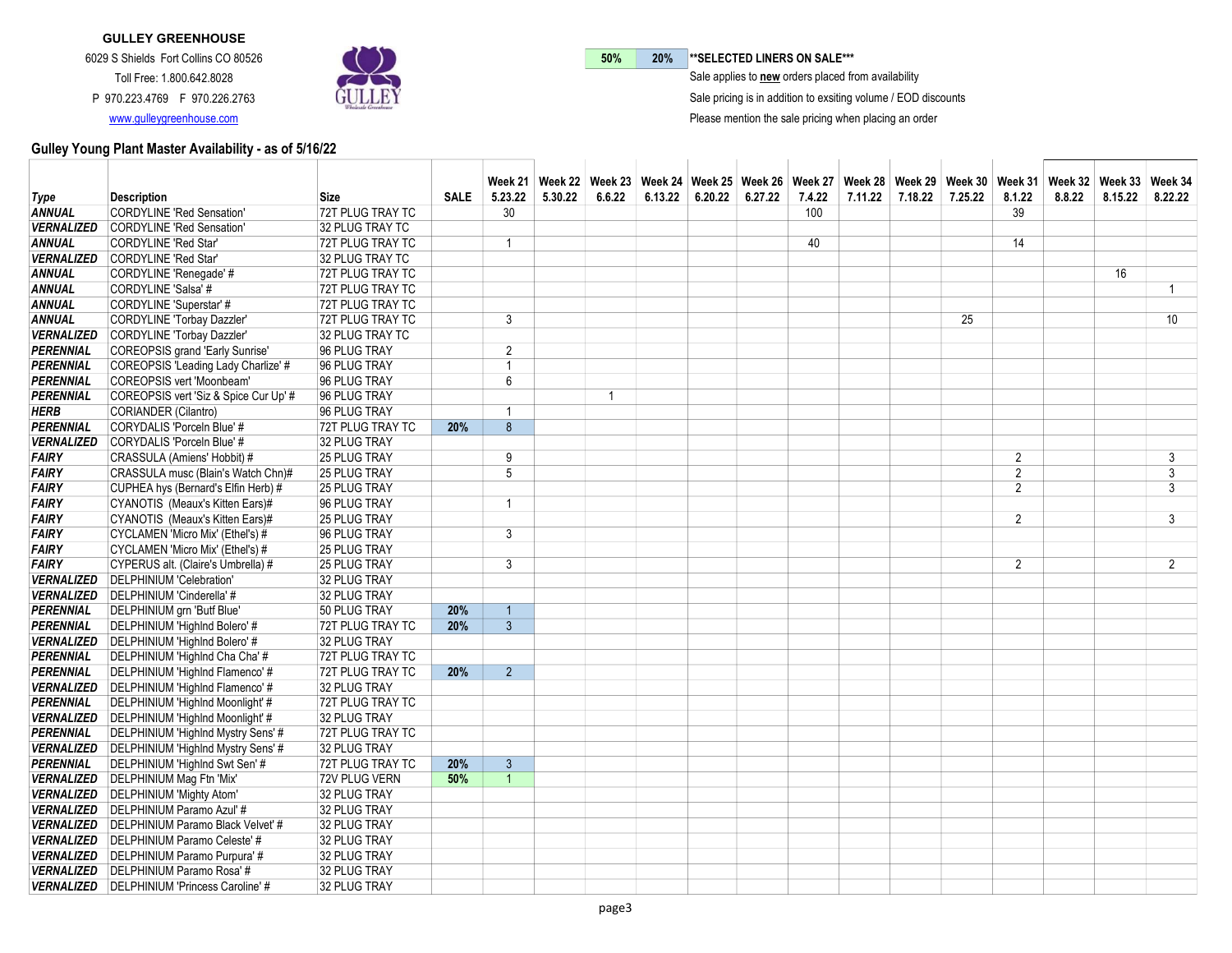

50% 20% \*\* SELECTED LINERS ON SALE\*\*\*

 $\bar{\ }$  Sale applies to new orders placed from availability

Sale pricing is in addition to exsiting volume / EOD discounts

Please mention the sale pricing when placing an order

|                   |                                             |                         |             |                | Week 21   Week 22   Week 23   Week 24   Week 25   Week 26   Week 27   Week 28   Week 29   Week 31   Week 32   Week 33   Week 34 |        |         |                   |        |         |         |         |                |        |         |                |
|-------------------|---------------------------------------------|-------------------------|-------------|----------------|---------------------------------------------------------------------------------------------------------------------------------|--------|---------|-------------------|--------|---------|---------|---------|----------------|--------|---------|----------------|
| <b>Type</b>       | <b>Description</b>                          | Size                    | <b>SALE</b> | 5.23.22        | 5.30.22                                                                                                                         | 6.6.22 | 6.13.22 | $6.20.22$ 6.27.22 | 7.4.22 | 7.11.22 | 7.18.22 | 7.25.22 | 8.1.22         | 8.8.22 | 8.15.22 | 8.22.22        |
| <b>PERENNIAL</b>  | DELPHINIUM 'Red Lark' #                     | 50 PLUG TRAY            |             |                |                                                                                                                                 |        |         |                   |        |         |         |         |                |        |         |                |
| <b>PERENNIAL</b>  | DIANTHUS 'Cadence Cherry Red' #             | 96 PLUG TRAY            |             | 3              |                                                                                                                                 |        |         |                   |        |         |         |         |                |        |         |                |
| <b>PERENNIAL</b>  | DIANTHUS 'Cadence Raspberry' #              | 96 PLUG TRAY            |             | $\overline{2}$ |                                                                                                                                 |        |         |                   |        |         |         |         |                |        |         |                |
| <b>PERENNIAL</b>  | DIANTHUS 'Const Bty Cr Peach' #             | 96 PLUG TRAY            |             | 1              |                                                                                                                                 |        |         |                   |        |         |         |         |                |        |         |                |
| <b>PERENNIAL</b>  | DIANTHUS 'First Love' #                     | 96 PLUG TRAY            |             | $\overline{2}$ |                                                                                                                                 |        |         |                   |        |         |         |         |                |        |         |                |
| <b>VERNALIZED</b> | DIANTHUS 'First Love' #                     | 72V PLUG VERN           | 50%         | $\mathbf{1}$   |                                                                                                                                 |        |         |                   |        |         |         |         |                |        |         |                |
| <b>PERENNIAL</b>  | DIANTHUS 'Kahori' #                         | 100 PLUG TRAY           |             | $\overline{2}$ |                                                                                                                                 |        |         |                   |        |         |         |         |                |        |         |                |
| <b>PERENNIAL</b>  | DIANTHUS 'Kahori Scarlet' #                 | 96 PLUG TRAY            |             | $\overline{1}$ |                                                                                                                                 |        |         |                   |        |         |         |         |                |        |         |                |
| <b>PERENNIAL</b>  | DIANTHUS 'Kahori Scarlet' #                 | 196 PLUG TRAY           |             | $\overline{2}$ |                                                                                                                                 |        |         |                   |        |         |         |         |                |        |         |                |
| <b>PERENNIAL</b>  | DIANTHUS 'Telstar Salmon'                   | 96 PLUG TRAY            |             | $\overline{1}$ |                                                                                                                                 |        |         |                   |        |         |         |         |                |        |         |                |
| <b>PERENNIAL</b>  | DIGITALIS 'Arctic Fox Rose' #               | 72 PLUG TRAY            |             | $\overline{2}$ |                                                                                                                                 |        |         |                   |        |         |         |         |                |        |         |                |
| <b>PERENNIAL</b>  | DIGITALIS 'Lucas Pink' #                    | 72T PLUG TRAY TC        |             | 4              |                                                                                                                                 |        |         |                   |        |         |         |         |                |        |         |                |
| <b>PERENNIAL</b>  | DIGITALIS 'Lucas White' #                   | 72T PLUG TRAY TC        |             |                |                                                                                                                                 |        |         |                   |        |         |         |         |                |        |         |                |
| <b>FAIRY</b>      | DOROTHEANTHUS (Pauluskerk's) #              | 96 PLUG TRAY            | 20%         | $6\phantom{a}$ |                                                                                                                                 |        |         |                   |        |         |         |         |                |        |         |                |
| <b>FAIRY</b>      | DOROTHEANTHUS (Pauluskerk's) #              | 25 PLUG TRAY            | 20%         | 49             |                                                                                                                                 |        |         |                   |        |         |         |         |                | 2      |         |                |
| <b>FAIRY</b>      | DYMONDIA mar (Ypres' Slv Carpet) #          | 25 PLUG TRAY            |             | 9              |                                                                                                                                 |        |         |                   |        |         |         |         | $\overline{1}$ |        |         | $\overline{c}$ |
| <b>FAIRY</b>      | ECHEVERIA (Clairvaux's TopTurvy)#           | <b>25 PLUG TRAY</b>     |             | $\overline{7}$ |                                                                                                                                 |        |         |                   |        |         |         |         | 2              |        |         | 3              |
| <b>FAIRY</b>      | ECHEVERIA (Zagreb's Blk Prince)#            | <b>25 PLUG TRAY</b>     |             | 11             |                                                                                                                                 |        |         |                   |        |         |         |         |                |        |         |                |
| <b>PERENNIAL</b>  | <b>ECHINACEA 'Artisan Soft Orange'</b>      | 96 PLUG TRAY            |             | $\overline{1}$ |                                                                                                                                 |        |         |                   |        |         |         |         |                |        |         |                |
| <b>VERNALIZED</b> | <b>ECHINACEA 'Cheyenne Spirit'</b>          | 32 PLUG TRAY            |             |                |                                                                                                                                 |        |         |                   |        |         |         |         |                |        |         |                |
| <b>PERENNIAL</b>  | ECHINACEA 'Dk Shadow Wicked' #              | 96T PLUG TRAY TC        |             | $\overline{2}$ |                                                                                                                                 |        |         |                   |        |         |         |         |                |        |         |                |
| <b>VERNALIZED</b> | ECHINACEA 'Dk Shadow Wicked' #              | 32 PLUG TRAY            |             |                |                                                                                                                                 |        |         |                   |        |         |         |         |                |        |         |                |
|                   | VERNALIZED ECHINACEA 'KISMET Int Orange' #  | 32 PLUG TRAY            |             |                |                                                                                                                                 |        |         |                   |        |         |         |         |                |        |         |                |
|                   | VERNALIZED ECHINACEA 'KISMET Raspb' #       | 32 PLUG TRAY            |             |                |                                                                                                                                 |        |         |                   |        |         |         |         |                |        |         |                |
|                   | VERNALIZED ECHINACEA 'KISMET Red' #         | 32 PLUG TRAY            |             |                |                                                                                                                                 |        |         |                   |        |         |         |         |                |        |         |                |
| <b>VERNALIZED</b> | ECHINACEA 'Leilani' #                       | 32 PLUG TRAY            |             |                |                                                                                                                                 |        |         |                   |        |         |         |         |                |        |         |                |
|                   | VERNALIZED ECHINACEA 'Magnus'               | 32 PLUG TRAY            |             |                |                                                                                                                                 |        |         |                   |        |         |         |         |                |        |         |                |
| <b>PERENNIAL</b>  | <b>ECHINACEA 'Pow Wow White'</b>            | 96 PLUG TRAY            |             | 1              |                                                                                                                                 |        |         |                   |        |         |         |         |                |        |         |                |
|                   | VERNALIZED ECHINACEA 'Pow Wow White'        | 32 PLUG TRAY            |             |                |                                                                                                                                 |        |         |                   |        |         |         |         |                |        |         |                |
| <b>PERENNIAL</b>  | <b>ECHINACEA 'Pow Wow Wildbry'</b>          | 96 PLUG TRAY            |             | 1              |                                                                                                                                 |        |         |                   |        |         |         |         |                |        |         |                |
| <b>VERNALIZED</b> | <b>ECHINACEA 'Pow Wow Wildbry'</b>          | 32 PLUG TRAY            |             |                |                                                                                                                                 |        |         |                   |        |         |         |         |                |        |         |                |
| <b>VERNALIZED</b> | ECHINACEA 'Prima Saffron' #                 | 32 PLUG TRAY            |             |                |                                                                                                                                 |        |         |                   |        |         |         |         |                |        |         |                |
|                   | VERNALIZED ECHINACEA purp 'Green Twister' # | 32 PLUG TRAY            |             |                |                                                                                                                                 |        |         |                   |        |         |         |         |                |        |         |                |
| <b>PERENNIAL</b>  | ECHINACEA 'Sombr Adobe Org' #               | 72T PLUG TRAY TC        |             |                |                                                                                                                                 |        |         |                   |        |         |         |         |                |        |         |                |
|                   | VERNALIZED ECHINACEA 'Sombr Adobe Org' #    | 32 PLUG TRAY            |             |                |                                                                                                                                 |        |         |                   |        |         |         |         |                |        |         |                |
| <b>PERENNIAL</b>  | ECHINACEA 'Sombr Baja Brgndy'#              | 72T PLUG TRAY TC        |             |                |                                                                                                                                 |        |         |                   |        |         |         |         |                |        |         |                |
| <b>VERNALIZED</b> | ECHINACEA 'Sombr Baja Brgndy'#              | 32 PLUG TRAY            |             |                |                                                                                                                                 |        |         |                   |        |         |         |         |                |        |         |                |
| <b>PERENNIAL</b>  | ECHINACEA 'Sombr Blanco' #                  | 72T PLUG TRAY TC        |             | 1              |                                                                                                                                 |        |         |                   |        |         |         |         |                |        |         |                |
| <b>VERNALIZED</b> | ECHINACEA 'Sombr Fiesta Org' #              | 32 PLUG TRAY            |             | 9              |                                                                                                                                 |        |         |                   |        |         |         |         |                |        |         |                |
| <b>PERENNIAL</b>  | ECHINACEA 'Sombr Granada Gld'#'             | 72T PLUG TRAY TC        |             | $\overline{2}$ |                                                                                                                                 |        |         |                   |        |         |         |         |                |        |         |                |
| <b>VERNALIZED</b> | ECHINACEA 'Sombr Granada Gld'#'             | 32 PLUG TRAY            |             |                |                                                                                                                                 |        |         |                   |        |         |         |         |                |        |         |                |
| <b>PERENNIAL</b>  | ECHINACEA 'Sombr Lem Yell Imp' #            | 72T PLUG TRAY TC        |             |                |                                                                                                                                 |        |         |                   |        |         |         |         |                |        |         |                |
| <b>VERNALIZED</b> | ECHINACEA 'Sombr Lem Yell Imp' #            | 32 PLUG TRAY            |             |                |                                                                                                                                 |        |         |                   |        |         |         |         |                |        |         |                |
| <b>PERENNIAL</b>  | ECHINACEA 'Sombr Poco HtCoral' #            | 72T PLUG TRAY TC        |             |                |                                                                                                                                 |        |         |                   |        |         |         |         |                |        |         |                |
| <b>PERENNIAL</b>  | ECHINACEA 'Sombr Salsa Red'#                | <b>72T PLUG TRAY TC</b> |             |                |                                                                                                                                 |        |         |                   |        |         |         |         |                |        |         |                |
|                   |                                             |                         |             |                |                                                                                                                                 |        |         |                   |        |         |         |         |                |        |         |                |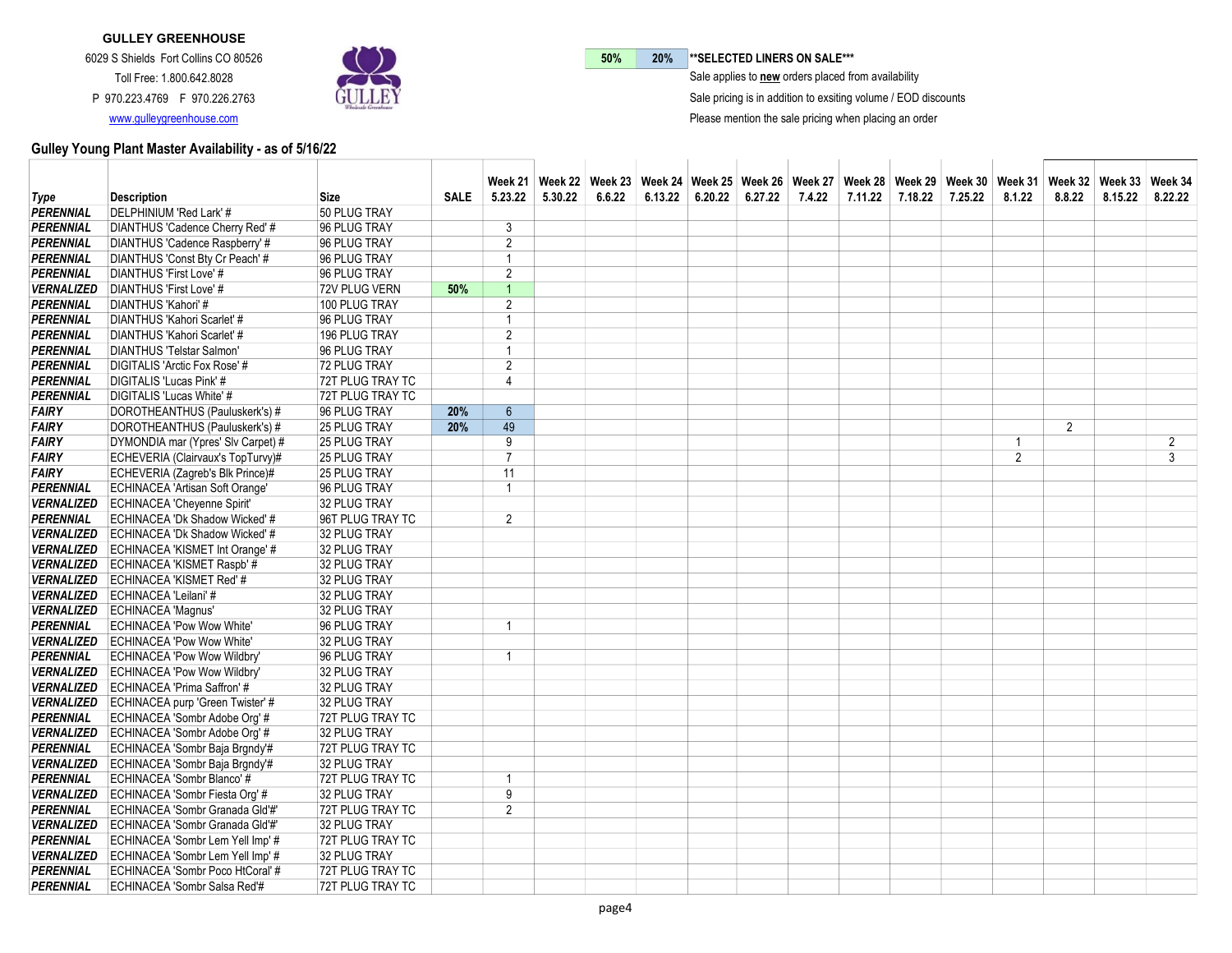

50% 20% \*\* SELECTED LINERS ON SALE\*\*\*

 $\bar{\ }$  Sale applies to new orders placed from availability

Sale pricing is in addition to exsiting volume / EOD discounts

Please mention the sale pricing when placing an order

|                   |                                             |                     |             |                | Week 21   Week 22   Week 23   Week 24   Week 25   Week 26   Week 27   Week 28   Week 30   Week 31   Week 32   Week 33   Week 34   Week 34   Week 34   Week 34   Week 34   Week 34   Week 34   Week 34   Week 34   Week 34   We |        |                |                   |        |         |         |         |                |        |         |                |
|-------------------|---------------------------------------------|---------------------|-------------|----------------|--------------------------------------------------------------------------------------------------------------------------------------------------------------------------------------------------------------------------------|--------|----------------|-------------------|--------|---------|---------|---------|----------------|--------|---------|----------------|
| <b>Type</b>       | <b>Description</b>                          | Size                | <b>SALE</b> | 5.23.22        | 5.30.22                                                                                                                                                                                                                        | 6.6.22 | 6.13.22        | $6.20.22$ 6.27.22 | 7.4.22 | 7.11.22 | 7.18.22 | 7.25.22 | 8.1.22         | 8.8.22 | 8.15.22 | 8.22.22        |
| <b>VERNALIZED</b> | ECHINACEA 'Sombr Salsa Red'#                | 32 PLUG TRAY        |             |                |                                                                                                                                                                                                                                |        |                |                   |        |         |         |         |                |        |         |                |
| <b>PERENNIAL</b>  | ECHINACEA 'Sombr Sangrita' #'               | 72T PLUG TRAY TC    |             |                |                                                                                                                                                                                                                                |        |                |                   |        |         |         |         |                |        |         |                |
|                   | VERNALIZED ECHINACEA 'Sombr Sangrita' #'    | 32 PLUG TRAY        |             |                |                                                                                                                                                                                                                                |        |                |                   |        |         |         |         |                |        |         |                |
| <b>PERENNIAL</b>  | ECHINACEA 'Sombr Sum Solstice' #            | 72T PLUG TRAY TC    |             | 1              |                                                                                                                                                                                                                                |        |                |                   |        |         |         |         |                |        |         |                |
| <b>VERNALIZED</b> | ECHINACEA 'Sombr Sum Solstice' #            | 32 PLUG TRAY        |             |                |                                                                                                                                                                                                                                |        |                |                   |        |         |         |         |                |        |         |                |
| <b>PERENNIAL</b>  | ECHINACEA 'Sombr Tango Tang' #              | 72T PLUG TRAY TC    |             |                |                                                                                                                                                                                                                                |        |                |                   |        |         |         |         |                |        |         |                |
|                   | VERNALIZED   ECHINACEA 'Sombr Tango Tang' # | 32 PLUG TRAY        |             |                |                                                                                                                                                                                                                                |        |                |                   |        |         |         |         |                |        |         |                |
| <b>PERENNIAL</b>  | ECHINACEA 'Sombr Tres Amigos' #             | 72T PLUG TRAY TC    |             | 1              |                                                                                                                                                                                                                                |        |                |                   |        |         |         |         |                | 3      |         |                |
|                   | VERNALIZED ECHINACEA 'Sombr Tres Amigos' #  | 32 PLUG TRAY        |             |                |                                                                                                                                                                                                                                |        |                |                   |        |         |         |         |                |        |         |                |
| <b>PERENNIAL</b>  | ECHINACEA 'SunSeek Apple Grn' #             | 72T PLUG TRAY TC    |             | 1              |                                                                                                                                                                                                                                |        | 9              |                   |        |         |         |         |                |        |         |                |
| <b>VERNALIZED</b> | ECHINACEA 'SunSeek Apple Grn' #             | 32 PLUG TRAY        |             |                |                                                                                                                                                                                                                                |        |                |                   |        |         |         |         |                |        |         |                |
| <b>PERENNIAL</b>  | ECHINACEA 'SunSeek Orange' #                | 72T PLUG TRAY TC    |             | $\overline{2}$ |                                                                                                                                                                                                                                |        |                | 10 <sup>°</sup>   |        |         |         |         |                |        |         |                |
|                   | VERNALIZED ECHINACEA 'SunSeek Orange' #     | 32 PLUG TRAY        |             |                |                                                                                                                                                                                                                                |        |                |                   |        |         |         |         |                |        |         |                |
| <b>PERENNIAL</b>  | ECHINACEA 'SunSeek Rainbow' #               | 72T PLUG TRAY TC    |             |                |                                                                                                                                                                                                                                |        | 5              |                   |        |         |         |         |                |        |         |                |
| <b>VERNALIZED</b> | ECHINACEA 'SunSeek Rainbow' #               | 32 PLUG TRAY        |             |                |                                                                                                                                                                                                                                |        |                |                   |        |         |         |         |                |        |         |                |
| <b>PERENNIAL</b>  | ECHINACEA 'SunSeek Red' #                   | 72T PLUG TRAY TC    |             |                |                                                                                                                                                                                                                                |        | 10             |                   |        |         |         |         |                |        |         |                |
| <b>VERNALIZED</b> | ECHINACEA 'SunSeek Red' #                   | 32 PLUG TRAY        |             |                |                                                                                                                                                                                                                                |        |                |                   |        |         |         |         |                |        |         |                |
| <b>PERENNIAL</b>  | ECHINACEA 'SunSeek Salmon' #                | 72T PLUG TRAY TC    |             |                |                                                                                                                                                                                                                                |        | $\overline{4}$ |                   |        |         |         |         |                |        |         |                |
| <b>VERNALIZED</b> | ECHINACEA 'SunSeek Salmon' #                | 32 PLUG TRAY        |             |                |                                                                                                                                                                                                                                |        |                |                   |        |         |         |         |                |        |         |                |
| <b>PERENNIAL</b>  | ECHINACEA 'Supre Cantaloupe' #              | 96T PLUG TRAY TC    |             | 1              |                                                                                                                                                                                                                                |        |                |                   |        |         |         |         |                |        |         |                |
| <b>VERNALIZED</b> | ECHINACEA 'Supre Cantaloupe' #              | 32 PLUG TRAY        |             |                |                                                                                                                                                                                                                                |        |                |                   |        |         |         |         |                |        |         |                |
| <b>PERENNIAL</b>  | ECHINACEA 'Supre Elegance' #                | 96T PLUG TRAY TC    |             | 1              |                                                                                                                                                                                                                                |        |                |                   |        |         |         |         |                |        |         |                |
|                   | VERNALIZED ECHINACEA 'Supre Elegance' #     | 32 PLUG TRAY        |             |                |                                                                                                                                                                                                                                |        |                |                   |        |         |         |         |                |        |         |                |
| <b>PERENNIAL</b>  | ECHINACEA 'Supre Flamingo' #                | 96T PLUG TRAY TC    |             | 1              |                                                                                                                                                                                                                                |        |                |                   |        |         |         |         |                |        |         |                |
|                   | VERNALIZED ECHINACEA 'Supre Flamingo' #     | 32 PLUG TRAY        |             |                |                                                                                                                                                                                                                                |        |                |                   |        |         |         |         |                |        |         |                |
| <b>VERNALIZED</b> | ECHINACEA 'Tomato Soup' #                   | 32 PLUG TRAY        |             |                |                                                                                                                                                                                                                                |        |                |                   |        |         |         |         |                |        |         |                |
| <b>PERENNIAL</b>  | ECHIUM amoenum Red Feathers #               | 96 PLUG TRAY        |             | 5              |                                                                                                                                                                                                                                |        |                |                   |        |         |         |         |                |        |         |                |
| <b>PERENNIAL</b>  | ENGELMANNIA per Engleman Daisy #            | 96 PLUG TRAY        |             | $\overline{2}$ |                                                                                                                                                                                                                                |        |                |                   |        |         |         |         |                |        |         |                |
| <b>PERENNIAL</b>  | ERODIUM cham 'Bishop's Form'                | 96 PLUG TRAY        |             | $\overline{1}$ |                                                                                                                                                                                                                                |        |                |                   |        |         |         |         |                |        |         |                |
| <b>FAIRY</b>      | <b>ERODIUM Pink (Belle's Cranesb) #</b>     | <b>25 PLUG TRAY</b> |             |                |                                                                                                                                                                                                                                |        |                |                   |        |         |         |         | 2              |        |         |                |
| <b>PERENNIAL</b>  | EUPATORIUM 'Little Pye' #                   | 96 PLUG TRAY        |             | 1              |                                                                                                                                                                                                                                |        |                |                   |        |         |         |         |                |        |         |                |
| <b>PERENNIAL</b>  | EUPHORBIA polych                            | 96 PLUG TRAY        |             | 5              |                                                                                                                                                                                                                                |        |                |                   |        |         |         |         |                |        |         |                |
| <b>ANNUAL</b>     | FICINIA 'Ice Crystal' #                     | 72T PLUG TRAY TC    | 20%         | 19             |                                                                                                                                                                                                                                |        |                |                   |        |         |         |         |                |        |         |                |
| <b>FAIRY</b>      | FRAGARIA 'Tristan' (Emmy's Strwb) #         | <b>25 PLUG TRAY</b> |             | $\overline{7}$ |                                                                                                                                                                                                                                |        |                |                   |        |         |         |         | $\overline{2}$ |        |         | $\overline{2}$ |
| <b>PERENNIAL</b>  | GAILLARDIA ari 'Ariz Apricot'               | 96 PLUG TRAY        |             | 1              |                                                                                                                                                                                                                                |        |                |                   |        |         |         |         |                |        |         |                |
| <b>PERENNIAL</b>  | GAILLARDIA ari 'Ariz Red Shd'               | 96 PLUG TRAY        |             | $\overline{2}$ |                                                                                                                                                                                                                                |        |                |                   |        |         |         |         |                |        |         |                |
| <b>VERNALIZED</b> | GAILLARDIA ari 'Ariz Red Shd'               | 32 PLUG TRAY        |             | $\overline{2}$ |                                                                                                                                                                                                                                |        |                |                   |        |         |         |         |                |        |         |                |
| <b>PERENNIAL</b>  | GAILLARDIA 'Mesa Red'                       | 96 PLUG TRAY        |             | 1              |                                                                                                                                                                                                                                |        |                |                   |        |         |         |         |                |        |         |                |
| <b>PERENNIAL</b>  | GAILLARDIA 'Mesa Yellow'                    | 96 PLUG TRAY        |             | $\overline{1}$ |                                                                                                                                                                                                                                |        |                |                   |        |         |         |         |                |        |         |                |
| <b>PERENNIAL</b>  | GAILLARDIA 'Spintop Org Halo Imp' #         | 96 PLUG TRAY        |             | $\overline{1}$ |                                                                                                                                                                                                                                |        |                |                   |        |         |         |         |                |        |         |                |
| <b>PERENNIAL</b>  | <b>GALIUM odoratum Sweet Woodruff</b>       | 96 PLUG TRAY        | 20%         | 10             |                                                                                                                                                                                                                                |        |                |                   |        |         |         |         |                |        |         |                |
| PERENNIAL         | <b>GALIUM odoratum Sweet Woodruff</b>       | 196 PLUG TRAY       |             | 4              |                                                                                                                                                                                                                                |        |                |                   |        |         |         |         |                |        |         |                |
| <b>VERNALIZED</b> | <b>GAURA lind 'Siskiyou Pink'</b>           | 72V PLUG VERN       | 50%         | $\overline{1}$ |                                                                                                                                                                                                                                |        |                |                   |        |         |         |         |                |        |         |                |
| PERENNIAL         | GAZANIA lin COLO GOLD #                     | 96 PLUG TRAY        | 20%         | 6              |                                                                                                                                                                                                                                |        |                |                   |        |         |         |         |                |        |         |                |
| <b>PERENNIAL</b>  | GERANIUM 'Azure Rush' #                     | 72T PLUG TRAY TC    |             |                |                                                                                                                                                                                                                                |        |                |                   |        |         |         |         | 3              |        |         |                |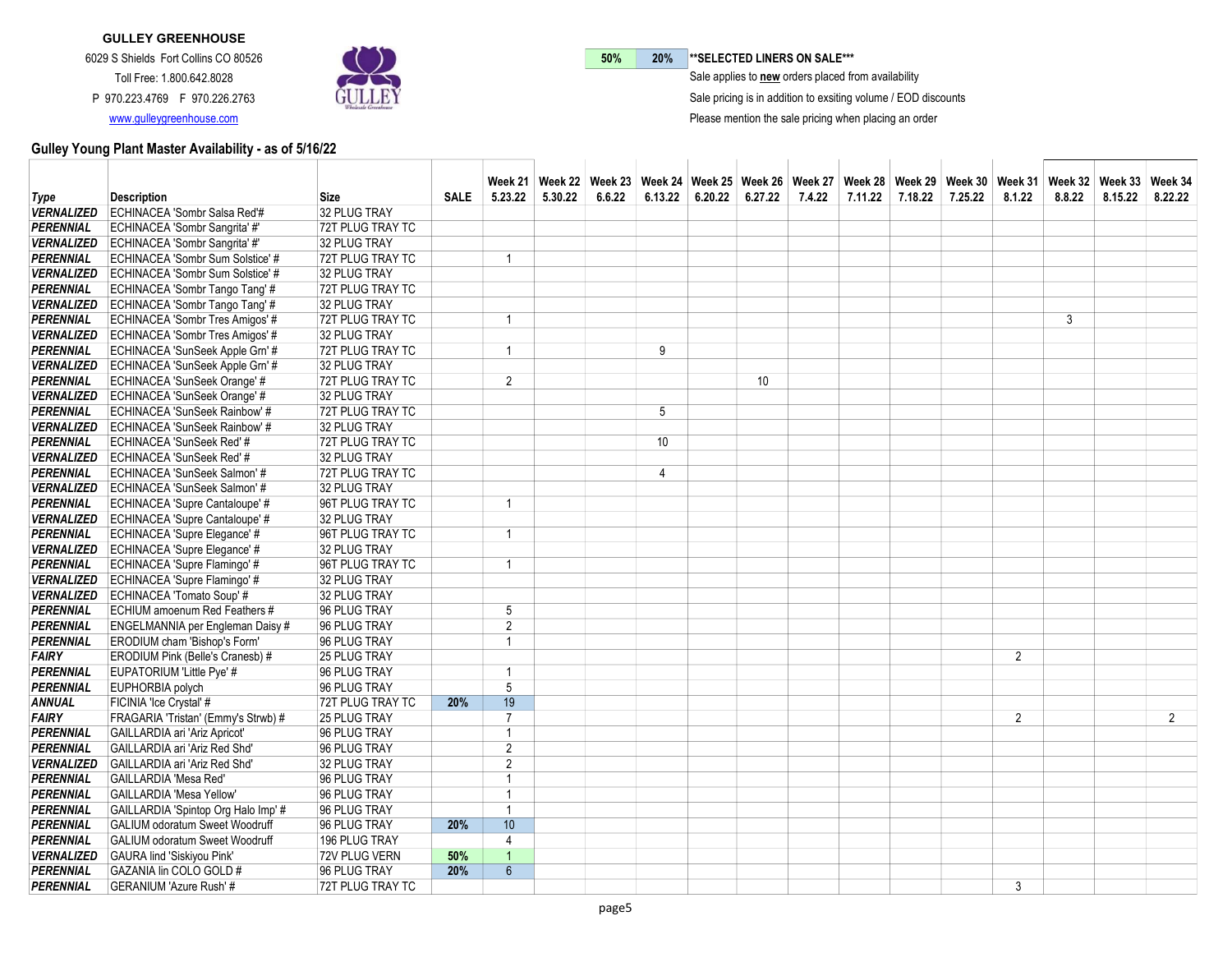

50% 20% \*\* SELECTED LINERS ON SALE\*\*\*

 $\bar{\ }$  Sale applies to new orders placed from availability

Sale pricing is in addition to exsiting volume / EOD discounts

Please mention the sale pricing when placing an order

|                   |                                             |                  |             |                 |         | Week 21   Week 22   Week 23   Week 24   Week 25   Week 26   Week 27   Week 28   Week 30   Week 31   Week 32   Week 33   Week 34   Week 34   Week 34   Week 34   Week 34   Week 34   Week 34   Week 34   Week 34   Week 34   We |         |         |         |        |         |                |         |        |        |             |                |
|-------------------|---------------------------------------------|------------------|-------------|-----------------|---------|--------------------------------------------------------------------------------------------------------------------------------------------------------------------------------------------------------------------------------|---------|---------|---------|--------|---------|----------------|---------|--------|--------|-------------|----------------|
| <b>Type</b>       | <b>Description</b>                          | <b>Size</b>      | <b>SALE</b> | 5.23.22         | 5.30.22 | 6.6.22                                                                                                                                                                                                                         | 6.13.22 | 6.20.22 | 6.27.22 | 7.4.22 | 7.11.22 | 7.18.22        | 7.25.22 | 8.1.22 | 8.8.22 | 8.15.22     | 8.22.22        |
| <b>VERNALIZED</b> | <b>GERANIUM 'Azure Rush' #</b>              | 32 PLUG TRAY     |             |                 |         |                                                                                                                                                                                                                                |         |         |         |        |         |                |         |        |        |             |                |
| <b>PERENNIAL</b>  | <b>GERANIUM</b> cant 'Intense' #            | 72T PLUG TRAY TC |             |                 |         |                                                                                                                                                                                                                                |         |         |         |        |         |                |         |        |        |             |                |
|                   | VERNALIZED GERANIUM cant 'Intense' #        | 32 PLUG TRAY     |             |                 |         |                                                                                                                                                                                                                                |         |         |         |        |         |                |         |        |        |             |                |
| <b>PERENNIAL</b>  | <b>GERANIUM 'Dragon Heart' #</b>            | 72T PLUG TRAY TC |             | $\overline{2}$  |         |                                                                                                                                                                                                                                |         |         |         |        |         |                |         |        |        |             |                |
|                   | VERNALIZED GERANIUM 'Dragon Heart' #        | 32 PLUG TRAY     |             |                 |         |                                                                                                                                                                                                                                |         |         |         |        |         |                |         |        |        |             |                |
| <b>PERENNIAL</b>  | <b>GERANIUM</b> prat 'Cloud Nine' #         | 72T PLUG TRAY TC |             |                 |         |                                                                                                                                                                                                                                |         |         |         |        |         |                |         |        |        |             |                |
| <b>VERNALIZED</b> | <b>GERANIUM</b> prat 'Cloud Nine' #         | 32 PLUG TRAY     |             |                 |         |                                                                                                                                                                                                                                |         |         |         |        |         |                |         |        |        |             |                |
| <b>PERENNIAL</b>  | <b>GERANIUM</b> prat 'Storm Cloud' #        | 72T PLUG TRAY TC |             |                 |         |                                                                                                                                                                                                                                |         |         |         |        |         |                |         |        |        |             |                |
|                   | VERNALIZED GERANIUM prat 'Storm Cloud' #    | 32 PLUG TRAY     |             |                 |         |                                                                                                                                                                                                                                |         |         |         |        |         |                |         |        |        |             |                |
| <b>PERENNIAL</b>  | <b>GERANIUM 'Rozanne' #</b>                 | 72T PLUG TRAY TC |             |                 |         |                                                                                                                                                                                                                                |         |         |         |        |         | $\overline{7}$ | 17      |        |        |             |                |
| <b>VERNALIZED</b> | <b>GERANIUM 'Rozanne' #</b>                 | 32 PLUG TRAY     |             |                 |         |                                                                                                                                                                                                                                |         |         |         |        |         |                |         |        |        |             |                |
| <b>PERENNIAL</b>  | GEUM 'Firestorm' #                          | 96T PLUG TRAY TC |             | $\overline{1}$  |         |                                                                                                                                                                                                                                |         |         |         |        |         |                |         |        |        |             |                |
|                   | VERNALIZED GEUM 'Firestorm' #               | 32 PLUG TRAY     |             |                 |         |                                                                                                                                                                                                                                |         |         |         |        |         |                |         |        |        |             |                |
| <b>PERENNIAL</b>  | <b>GEUM 'Pretticoats Peach' #</b>           | 96T PLUG TRAY TC |             |                 |         |                                                                                                                                                                                                                                |         |         |         |        |         |                |         |        |        |             |                |
| <b>VERNALIZED</b> | <b>GEUM 'Pretticoats Peach' #</b>           | 32 PLUG TRAY     |             |                 |         |                                                                                                                                                                                                                                |         |         |         |        |         |                |         |        |        |             |                |
| <b>VERNALIZED</b> | <b>GEUM 'Scarlet Tempest' #</b>             | 32 PLUG TRAY     |             |                 |         |                                                                                                                                                                                                                                |         |         |         |        |         |                |         |        |        |             |                |
| <b>GRASS</b>      | <b>GRASS Cyperus al 'Gracilis' Umbrella</b> | 96 PLUG TRAY     |             | $\overline{1}$  |         |                                                                                                                                                                                                                                |         |         |         |        |         |                |         |        |        |             |                |
| <b>GRASS</b>      | <b>GRASS Hardy Pampas Erianthus rav</b>     | 72 PLUG TRAY     |             | $\overline{1}$  |         |                                                                                                                                                                                                                                |         |         |         |        |         |                |         |        |        |             |                |
| <b>PERENNIAL</b>  | GYPSOPHILA 'Gypsy White'                    | 196 PLUG TRAY    |             | $\overline{1}$  |         |                                                                                                                                                                                                                                |         |         |         |        |         |                |         |        |        |             |                |
| <b>PERENNIAL</b>  | HEDERA helix 'Thorndale'                    | 96 PLUG TRAY     |             | $\overline{1}$  |         |                                                                                                                                                                                                                                |         |         |         |        |         |                |         |        |        |             |                |
| <b>PERENNIAL</b>  | <b>HELIANTHEMUM 'Henfield Brilliant'</b>    | 96 PLUG TRAY     |             | $\overline{1}$  |         |                                                                                                                                                                                                                                |         |         |         |        |         |                |         |        |        |             |                |
| <b>PERENNIAL</b>  | HELICHRYSUM trili 'StSn Hokubetsi' #        | 96 PLUG TRAY     |             | $\overline{1}$  |         |                                                                                                                                                                                                                                |         |         |         |        |         |                |         |        |        |             |                |
| <b>PERENNIAL</b>  | HEUCHERA 'Big Top Caramel Appl' #           | 96T PLUG TRAY TC | 20%         | $\overline{7}$  |         |                                                                                                                                                                                                                                |         |         |         |        |         |                |         |        |        |             |                |
| <b>PERENNIAL</b>  | HEUCHERA 'Black Taffeta' #                  | 96T PLUG TRAY TC |             | $\overline{4}$  |         |                                                                                                                                                                                                                                |         |         |         |        |         |                |         |        |        |             |                |
| <b>VERNALIZED</b> | HEUCHERA 'Black Taffeta' #                  | 32 PLUG TRAY     |             |                 |         |                                                                                                                                                                                                                                |         |         |         |        |         |                |         |        |        |             |                |
| <b>PERENNIAL</b>  | HEUCHERA 'Caramel' #                        | 96T PLUG TRAY TC |             |                 |         |                                                                                                                                                                                                                                |         |         | 1       |        |         |                |         | 14     |        |             |                |
| <b>PERENNIAL</b>  | HEUCHERA 'Carnival Black Olive' #           | 96T PLUG TRAY TC | 20%         | 2 <sup>2</sup>  |         |                                                                                                                                                                                                                                |         |         |         |        |         |                |         |        |        |             |                |
| <b>VERNALIZED</b> | HEUCHERA 'Carnival Black Olive' #           | 32 PLUG TRAY     |             |                 |         |                                                                                                                                                                                                                                |         |         |         |        |         |                |         |        |        |             |                |
| <b>PERENNIAL</b>  | HEUCHERA 'Carnival Burg Blast' #            | 96T PLUG TRAY TC |             | 3               |         |                                                                                                                                                                                                                                |         |         |         |        |         |                |         |        |        |             |                |
| <b>PERENNIAL</b>  | HEUCHERA 'Carnival Cinam Stick' #           | 96T PLUG TRAY TC |             | 3               |         |                                                                                                                                                                                                                                |         |         |         |        |         |                |         |        |        |             |                |
| <b>PERENNIAL</b>  | HEUCHERA 'Carnival Cocomint' #              | 96T PLUG TRAY TC |             | $\overline{2}$  |         |                                                                                                                                                                                                                                |         |         |         |        |         |                |         |        |        |             |                |
| <b>PERENNIAL</b>  | HEUCHERA 'Carnival Fall Festival' #         | 96T PLUG TRAY TC | 20%         | 12              |         |                                                                                                                                                                                                                                |         |         |         |        |         |                |         |        |        |             |                |
| <b>PERENNIAL</b>  | HEUCHERA 'Carnival Limeade' #               | 96T PLUG TRAY TC |             |                 |         |                                                                                                                                                                                                                                |         |         |         |        |         |                |         |        |        |             |                |
| <b>VERNALIZED</b> | HEUCHERA 'Carnival Limeade' #               | 32 PLUG TRAY     |             |                 |         |                                                                                                                                                                                                                                |         |         |         |        |         |                |         |        |        |             |                |
| <b>PERENNIAL</b>  | <b>HEUCHERA 'Carnival Peach Parfait' #</b>  | 96T PLUG TRAY TC | 20%         | 10 <sup>°</sup> |         |                                                                                                                                                                                                                                |         |         |         |        |         |                |         |        |        |             |                |
| <b>VERNALIZED</b> | HEUCHERA 'Carnival Peach Parfait' #         | 32 PLUG TRAY     |             |                 |         |                                                                                                                                                                                                                                |         |         |         |        |         |                |         |        |        |             |                |
| <b>PERENNIAL</b>  | HEUCHERA 'Carnival Plum Crazy' #            | 96T PLUG TRAY TC |             |                 |         |                                                                                                                                                                                                                                |         |         |         |        |         |                |         |        |        |             |                |
| <b>VERNALIZED</b> | HEUCHERA 'Carnival Plum Crazy' #            | 32 PLUG TRAY     |             |                 |         |                                                                                                                                                                                                                                |         |         |         |        |         |                |         |        |        |             |                |
| <b>PERENNIAL</b>  | <b>HEUCHERA 'Carnival Rose Granita' #</b>   | 96T PLUG TRAY TC | 20%         | $\overline{7}$  |         |                                                                                                                                                                                                                                |         |         |         |        |         |                |         |        |        |             |                |
| <b>VERNALIZED</b> | HEUCHERA 'Carnival Rose Granita' #          | 32 PLUG TRAY     |             |                 |         |                                                                                                                                                                                                                                |         |         |         |        |         |                |         |        |        |             |                |
| <b>PERENNIAL</b>  | HEUCHERA 'Carnival Watermelon' #            | 96T PLUG TRAY TC | 20%         | 9               |         |                                                                                                                                                                                                                                |         |         |         |        |         |                |         |        |        |             |                |
| <b>VERNALIZED</b> | HEUCHERA 'Carnival Watermelon' #            | 32 PLUG TRAY     |             |                 |         |                                                                                                                                                                                                                                |         |         |         |        |         |                |         |        |        |             |                |
| <b>PERENNIAL</b>  | HEUCHERA 'Citronelle' #                     | 96T PLUG TRAY TC |             |                 |         |                                                                                                                                                                                                                                |         |         |         |        |         |                |         |        |        | $\mathbf 1$ |                |
| <b>PERENNIAL</b>  | HEUCHERA 'Fire Alarm' #                     | 96T PLUG TRAY TC |             | 2               |         | $\mathbf{1}$                                                                                                                                                                                                                   |         |         |         |        |         |                |         |        |        |             | $\overline{2}$ |
| <b>VERNALIZED</b> | HEUCHERA 'Fire Alarm' #                     | 32 PLUG TRAY     |             |                 |         |                                                                                                                                                                                                                                |         |         |         |        |         |                |         |        |        |             |                |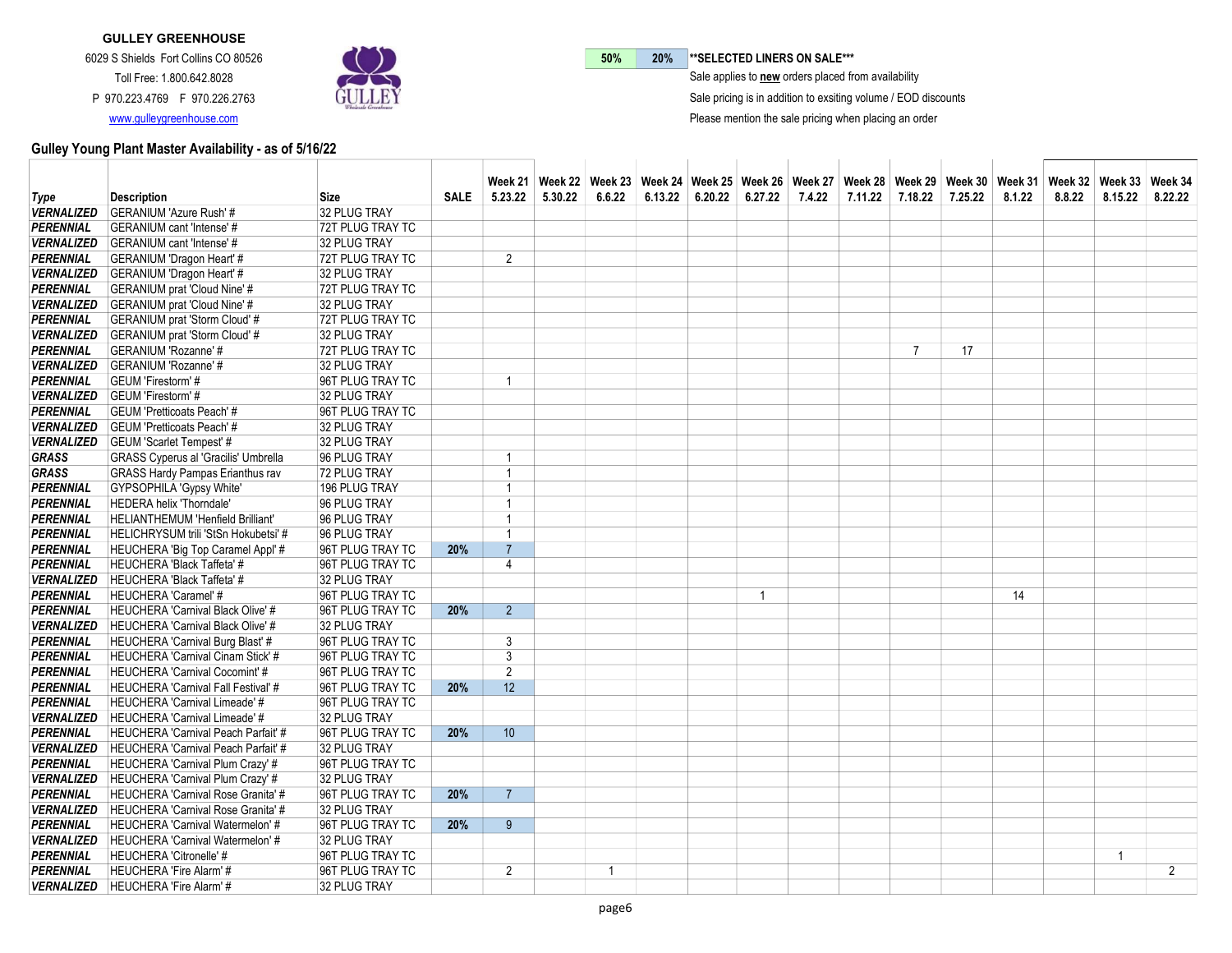

50% 20% \*\* SELECTED LINERS ON SALE\*\*\*

 $\bar{\ }$  Sale applies to new orders placed from availability

Sale pricing is in addition to exsiting volume / EOD discounts

Please mention the sale pricing when placing an order

|                   |                                         |                     |             |                 |         |        | Week 21   Week 22   Week 23   Week 24   Week 25   Week 26   Week 27   Week 28   Week 30   Week 31   Week 32   Week 33   Week 34   Week 34   Week 34   Week 34   Week 34   Week 34   Week 34   Week 34   Week 34   Week 34   We |                         |         |        |         |         |         |                |        |         |                |
|-------------------|-----------------------------------------|---------------------|-------------|-----------------|---------|--------|--------------------------------------------------------------------------------------------------------------------------------------------------------------------------------------------------------------------------------|-------------------------|---------|--------|---------|---------|---------|----------------|--------|---------|----------------|
| Type              | <b>Description</b>                      | <b>Size</b>         | <b>SALE</b> | 5.23.22         | 5.30.22 | 6.6.22 | 6.13.22                                                                                                                                                                                                                        | 6.20.22                 | 6.27.22 | 7.4.22 | 7.11.22 | 7.18.22 | 7.25.22 | 8.1.22         | 8.8.22 | 8.15.22 | 8.22.22        |
| PERENNIAL         | <b>HEUCHERA 'Forever Purple' #</b>      | 96T PLUG TRAY TC    |             | 2               |         |        |                                                                                                                                                                                                                                |                         |         |        |         |         |         |                |        |         |                |
| <b>VERNALIZED</b> | <b>HEUCHERA 'Forever Purple' #</b>      | 32 PLUG TRAY        |             |                 |         |        |                                                                                                                                                                                                                                |                         |         |        |         |         |         |                |        |         |                |
| <b>PERENNIAL</b>  | HEUCHERA 'Forever Red' #                | 96T PLUG TRAY TC    |             |                 |         |        |                                                                                                                                                                                                                                |                         |         |        |         |         |         |                |        |         |                |
| <b>VERNALIZED</b> | HEUCHERA 'Forever Red' #                | 32 PLUG TRAY        |             |                 |         |        |                                                                                                                                                                                                                                |                         |         |        |         |         |         |                |        |         |                |
| <b>PERENNIAL</b>  | <b>HEUCHERA 'Frilly' #</b>              | 96T PLUG TRAY TC    | 20%         | $\overline{7}$  |         |        |                                                                                                                                                                                                                                |                         |         |        |         |         |         |                |        |         |                |
| <b>PERENNIAL</b>  | HEUCHERA 'Galaxy' #                     | 96T PLUG TRAY TC    |             | $\overline{1}$  |         |        |                                                                                                                                                                                                                                |                         |         |        |         |         |         |                |        |         |                |
| <b>PERENNIAL</b>  | HEUCHERA 'Glitter' #                    | 96T PLUG TRAY TC    |             | 2               |         |        |                                                                                                                                                                                                                                |                         |         |        |         |         |         |                |        |         |                |
| <b>VERNALIZED</b> | HEUCHERA 'Glitter' #                    | 32 PLUG TRAY        |             |                 |         |        |                                                                                                                                                                                                                                |                         |         |        |         |         |         |                |        |         |                |
| <b>PERENNIAL</b>  | HEUCHERA 'Ind Sum Coralberry' #         | 96T PLUG TRAY TC    | 20%         | 14              |         |        |                                                                                                                                                                                                                                |                         |         |        |         |         |         |                |        |         |                |
| <b>VERNALIZED</b> | HEUCHERA 'Ind Sum Coralberry' #         | 32 PLUG TRAY        |             |                 |         |        |                                                                                                                                                                                                                                |                         |         |        |         |         |         |                |        |         |                |
| <b>PERENNIAL</b>  | HEUCHERA 'Ind Sum Gojiberry' #          | 72T PLUG TRAY TC    |             | 1               |         |        |                                                                                                                                                                                                                                |                         |         |        |         |         |         |                |        |         |                |
| <b>PERENNIAL</b>  | HEUCHERA 'Ind Sum Goose Lime' #         | 96T PLUG TRAY TC    |             |                 |         |        |                                                                                                                                                                                                                                |                         |         |        |         |         |         |                |        |         |                |
| <b>VERNALIZED</b> | HEUCHERA 'Ind Sum Goose Lime' #         | 32 PLUG TRAY        |             |                 |         |        |                                                                                                                                                                                                                                |                         |         |        |         |         |         |                |        |         |                |
| <b>PERENNIAL</b>  | HEUCHERA 'Ind Sum Huckleberry' #        | 96T PLUG TRAY TC    | 20%         | $\overline{2}$  |         |        |                                                                                                                                                                                                                                |                         |         |        |         |         |         |                |        |         |                |
| <b>PERENNIAL</b>  | HEUCHERA 'Ind Sum Orgberry' #           | 96T PLUG TRAY TC    |             |                 |         |        | 8                                                                                                                                                                                                                              |                         |         |        |         |         |         |                |        |         |                |
| <b>VERNALIZED</b> | HEUCHERA 'Ind Sum Orgberry' #           | 32 PLUG TRAY        |             |                 |         |        |                                                                                                                                                                                                                                |                         |         |        |         |         |         |                |        |         |                |
| <b>PERENNIAL</b>  | HEUCHERA 'Ind Sum Raspberry' #          | 96T PLUG TRAY TC    | 20%         | 9               |         |        |                                                                                                                                                                                                                                |                         |         |        |         |         |         |                |        |         |                |
| <b>PERENNIAL</b>  | HEUCHERA 'Ind Sum Splshberry' #         | 96T PLUG TRAY TC    | 20%         | 15              |         |        |                                                                                                                                                                                                                                |                         |         |        |         |         |         |                |        |         |                |
| <b>PERENNIAL</b>  | HEUCHERA 'Ind Sum Tayberry' #           | 96T PLUG TRAY TC    | 20%         | 12              |         |        |                                                                                                                                                                                                                                |                         |         |        |         |         |         |                |        |         |                |
| <b>VERNALIZED</b> | HEUCHERA 'Ind Sum Tayberry' #           | 32 PLUG TRAY        |             |                 |         |        |                                                                                                                                                                                                                                |                         |         |        |         |         |         |                |        |         |                |
| <b>PERENNIAL</b>  | HEUCHERA 'Lime Marmalade'               | 96T PLUG TRAY TC    |             | 2               |         | 4      |                                                                                                                                                                                                                                | 4                       |         |        |         |         |         |                |        |         |                |
| <b>VERNALIZED</b> | HEUCHERA 'Lime Marmalade'               | 32 PLUG TRAY        |             |                 |         |        |                                                                                                                                                                                                                                |                         |         |        |         |         |         |                |        |         |                |
| <b>PERENNIAL</b>  | HEUCHERA mic v div 'Palace Purpl'       | 96 PLUG TRAY        | 20%         | 27              |         |        |                                                                                                                                                                                                                                |                         |         |        |         |         |         |                |        |         |                |
| <b>PERENNIAL</b>  | HEUCHERA 'Midnight Rose'                | 96T PLUG TRAY TC    |             |                 |         |        |                                                                                                                                                                                                                                | $\overline{1}$          |         |        |         |         |         |                |        |         |                |
| <b>VERNALIZED</b> | <b>HEUCHERA 'Midnight Rose'</b>         | 32 PLUG TRAY        |             |                 |         |        |                                                                                                                                                                                                                                |                         |         |        |         |         |         |                |        |         |                |
| <b>PERENNIAL</b>  | HEUCHERA 'Peach Flambe'                 | 96T PLUG TRAY TC    |             | 3               |         |        |                                                                                                                                                                                                                                | $\overline{\mathbf{1}}$ |         |        |         |         |         |                |        |         |                |
| <b>VERNALIZED</b> | HEUCHERA 'Peach Flambe'                 | 32 PLUG TRAY        |             |                 |         |        |                                                                                                                                                                                                                                |                         |         |        |         |         |         |                |        |         |                |
| <b>FAIRY</b>      | HEUCHERA pul (Beth's Fairy Dust) #      | 25 PLUG TRAY        |             | 3               |         |        |                                                                                                                                                                                                                                |                         |         |        |         |         |         |                |        |         |                |
|                   | VERNALIZED HEUCHERA sang 'Snow Angel' # | 32 PLUG TRAY        |             |                 |         |        |                                                                                                                                                                                                                                |                         | 52      |        |         |         |         |                |        |         |                |
| <b>PERENNIAL</b>  | HEUCHERA 'Southern Comfort' #           | 96T PLUG TRAY TC    |             |                 |         |        |                                                                                                                                                                                                                                | 4                       |         |        |         |         |         |                |        |         |                |
| <b>VERNALIZED</b> | HEUCHERA 'Southern Comfort' #           | 32 PLUG TRAY        |             |                 |         |        |                                                                                                                                                                                                                                |                         |         |        |         |         |         |                |        |         |                |
| <b>VERNALIZED</b> | HEUCHERA x brizoides 'Firefly'          | 72V PLUG VERN       | 50%         | $\overline{1}$  |         |        |                                                                                                                                                                                                                                |                         |         |        |         |         |         |                |        |         |                |
| <b>PERENNIAL</b>  | HEUCHERA 'Zipper' #                     | 96T PLUG TRAY TC    | 20%         | 12              |         |        |                                                                                                                                                                                                                                |                         |         |        |         |         |         |                |        |         |                |
|                   | VERNALIZED   HEUCHERA 'Zipper' #        | 32 PLUG TRAY        |             |                 |         |        |                                                                                                                                                                                                                                |                         |         |        |         |         |         |                |        |         |                |
| <b>FAIRY</b>      | HEUCHERELLA (Zach Indigo Frost) #       | 96 PLUG TRAY        | 20%         | 10              |         |        |                                                                                                                                                                                                                                |                         |         |        |         |         |         |                |        |         |                |
| <b>FAIRY</b>      | HEUCHERELLA (Zach Indigo Frost) #       | 25 PLUG TRAY        | 20%         | $\overline{21}$ |         |        |                                                                                                                                                                                                                                |                         |         |        |         |         |         |                |        |         |                |
| <b>PERENNIAL</b>  | HEUCHERELLA 'Buttered Rum' #            | 96T PLUG TRAY TC    |             |                 |         |        |                                                                                                                                                                                                                                | 1                       |         |        |         |         |         |                |        |         |                |
| <b>VERNALIZED</b> | HEUCHERELLA 'Buttered Rum' #            | 32 PLUG TRAY        |             |                 |         |        |                                                                                                                                                                                                                                |                         |         |        |         |         |         |                |        |         |                |
| <b>PERENNIAL</b>  | HEUCHERELLA 'Fire Frost' #              | 96T PLUG TRAY TC    |             | 2               |         |        |                                                                                                                                                                                                                                | $\overline{2}$          |         |        |         |         |         |                |        |         |                |
| <b>PERENNIAL</b>  | <b>HEUCHERELLA 'Redstone Falls' #</b>   | 96T PLUG TRAY TC    |             | $\overline{1}$  |         |        |                                                                                                                                                                                                                                |                         |         |        |         |         |         |                |        |         |                |
| <b>PERENNIAL</b>  | HEUCHERELLA 'Sunrise Falls' #           | 96T PLUG TRAY TC    |             | $\overline{1}$  |         |        |                                                                                                                                                                                                                                |                         |         |        |         |         |         |                |        |         |                |
| PERENNIAL         | HEUCHERELLA 'Yellowstone Falls' #       | 96T PLUG TRAY TC    |             | 3               |         |        |                                                                                                                                                                                                                                |                         |         |        |         |         |         |                |        |         |                |
| <b>FAIRY</b>      | HYPOESTES Pnk (Kristy Lynn PkaDot)#     | <b>25 PLUG TRAY</b> |             | 3               |         |        |                                                                                                                                                                                                                                |                         |         |        |         |         |         | $\overline{2}$ |        |         | 2              |
| <b>FAIRY</b>      | HYPOESTES Rd (Kristy Lynn PkaDot)#      | <b>25 PLUG TRAY</b> |             | $\overline{4}$  |         |        |                                                                                                                                                                                                                                |                         |         |        |         |         |         | $\overline{2}$ |        |         | $\overline{2}$ |
| <b>FAIRY</b>      | HYPOESTES Wht (Kristy Lynn PkaDot)#     | <b>25 PLUG TRAY</b> |             | $\overline{4}$  |         |        |                                                                                                                                                                                                                                |                         |         |        |         |         |         | $\overline{2}$ |        |         | $\overline{2}$ |
|                   |                                         |                     |             |                 |         |        |                                                                                                                                                                                                                                |                         |         |        |         |         |         |                |        |         |                |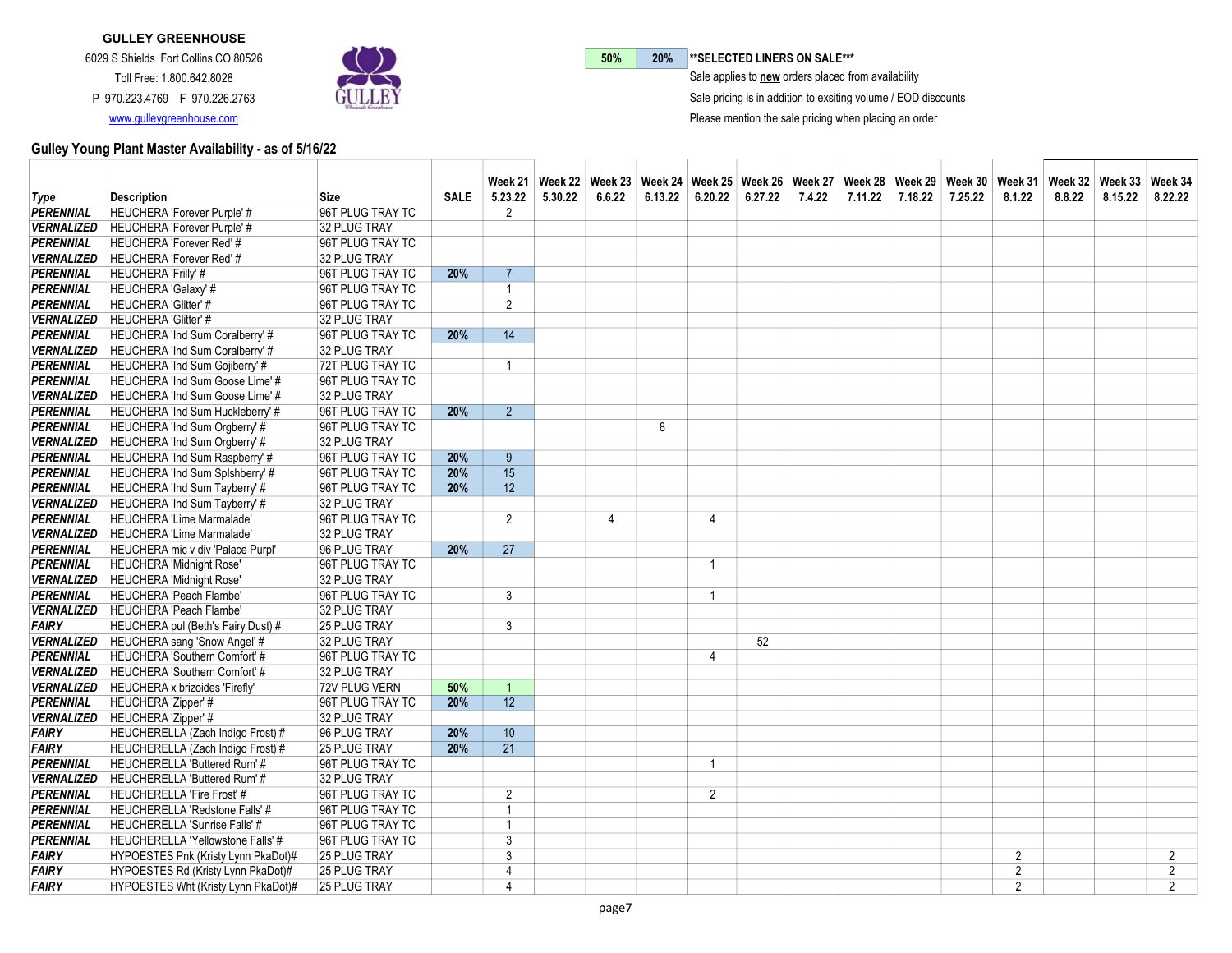

50% 20% \*\* SELECTED LINERS ON SALE\*\*\*

 $\bar{\ }$  Sale applies to new orders placed from availability

Sale pricing is in addition to exsiting volume / EOD discounts

Please mention the sale pricing when placing an order

|                   |                                                        |                         |             |                         |         |        |         |         |         |        |         |         |         |                | Week 21   Week 22   Week 23   Week 24   Week 25   Week 26   Week 27   Week 28   Week 29   Week 30   Week 31   Week 32   Week 33   Week 34 |         |                |
|-------------------|--------------------------------------------------------|-------------------------|-------------|-------------------------|---------|--------|---------|---------|---------|--------|---------|---------|---------|----------------|-------------------------------------------------------------------------------------------------------------------------------------------|---------|----------------|
| Type              | <b>Description</b>                                     | Size                    | <b>SALE</b> | 5.23.22                 | 5.30.22 | 6.6.22 | 6.13.22 | 6.20.22 | 6.27.22 | 7.4.22 | 7.11.22 | 7.18.22 | 7.25.22 | 8.1.22         | 8.8.22                                                                                                                                    | 8.15.22 | 8.22.22        |
| <b>FAIRY</b>      | ISOLEPIS c (Jo Jo's Fibr Opt Grs) #                    | 25 PLUG TRAY            |             | -1                      |         |        |         |         |         |        |         |         |         | 2              |                                                                                                                                           |         | $\overline{2}$ |
| <b>FAIRY</b>      | ISOTOMA (Harrison's BIStarCrpr) #                      | 25 PLUG TRAY            |             | $\overline{2}$          |         |        |         |         |         |        |         |         |         | 2              |                                                                                                                                           |         | $\overline{2}$ |
| <b>PERENNIAL</b>  | <b>ISOTOMA fluviatilis (Blue Star)</b>                 | 196 PLUG TRAY           |             | 1                       |         |        |         |         |         |        |         |         |         |                |                                                                                                                                           |         |                |
| <b>FAIRY</b>      | KALANCHOE pumila (Morigi's Slv Gry)                    | <b>25 PLUG TRAY</b>     |             | 5                       |         |        |         |         |         |        |         |         |         | 3              |                                                                                                                                           |         | 3              |
| PERENNIAL         | LAMIUM mac 'Ghost'                                     | 96 PLUG TRAY            |             | 1                       |         |        |         |         |         |        |         |         |         |                |                                                                                                                                           |         |                |
| PERENNIAL         | LAMIUM mac 'Lemon Frost' #                             | 96 PLUG TRAY            |             | $\overline{2}$          |         |        |         |         |         |        |         |         |         |                |                                                                                                                                           |         |                |
| <b>PERENNIAL</b>  | LAMIUM mac 'Purple Dragon' #                           | 25 PLUG TRAY            |             | 1                       |         |        |         |         |         |        |         |         |         |                |                                                                                                                                           |         |                |
| <b>PERENNIAL</b>  | LAMIUM mac 'White Nancy'                               | 96 PLUG TRAY            |             | $\overline{1}$          |         |        |         |         |         |        |         |         |         |                |                                                                                                                                           |         |                |
| <b>HERB</b>       | LAVENDER ang 'Ellagance Purple'                        | 96 PLUG TRAY            |             | -1                      |         |        |         |         |         |        |         |         |         |                |                                                                                                                                           |         |                |
| <b>HERB</b>       | LAVENDER ang 'Wee One' #                               | 100 PLUG TRAY           |             | $\overline{1}$          |         |        |         |         |         |        |         |         |         |                |                                                                                                                                           |         |                |
| <b>HERB</b>       | LAVENDER 'Dilly Dilly'                                 | 96 PLUG TRAY            |             | $\overline{2}$          |         |        |         |         |         |        |         |         |         |                |                                                                                                                                           |         |                |
| HERB              | LAVENDER x 'Sensational!' #                            | 96 PLUG TRAY            |             | 1                       |         |        |         |         |         |        |         |         |         |                |                                                                                                                                           |         |                |
| <b>HERB</b>       | <b>LEMON BALM</b>                                      | 96 PLUG TRAY            |             | $\overline{1}$          |         |        |         |         |         |        |         |         |         |                |                                                                                                                                           |         |                |
| <b>HERB</b>       | LEMON GRASS (WEST INDIAN)                              | 96 PLUG TRAY            | 20%         | 10                      |         |        |         |         |         |        |         |         |         |                |                                                                                                                                           |         |                |
| <b>HERB</b>       | <b>LEMON VERBENA</b>                                   | 96 PLUG TRAY            |             | 11                      |         |        |         |         |         |        |         |         |         |                |                                                                                                                                           |         |                |
| <b>PERENNIAL</b>  | LEONTOPODIUM 'Blossom of Snow' #                       | 72T PLUG TRAY TC        |             |                         |         |        |         |         |         |        |         |         |         |                |                                                                                                                                           |         |                |
| <b>VERNALIZED</b> | LEONTOPODIUM 'Blossom of Snow' #                       | 32 PLUG TRAY            |             |                         |         |        |         |         |         |        |         |         |         |                |                                                                                                                                           |         |                |
| <b>FAIRY</b>      | LEPTINELLA 'Platt's Blk' (Robbie's)#                   | 25 PLUG TRAY            |             | 8                       |         |        |         |         |         |        |         |         |         | 2              |                                                                                                                                           |         | $\overline{2}$ |
| PERENNIAL         | LEUCANTHEMUM sp 'Alaska'                               | 96 PLUG TRAY            |             | $\overline{1}$          |         |        |         |         |         |        |         |         |         |                |                                                                                                                                           |         |                |
| <b>PERENNIAL</b>  | LEUCANTHEMUM sp 'Snow Lady'                            | 96 PLUG TRAY            |             | $\overline{2}$          |         |        |         |         |         |        |         |         |         |                |                                                                                                                                           |         |                |
| <b>PERENNIAL</b>  | LEUCANTHEMUM sp 'Snowcap' #                            | 96 PLUG TRAY            |             |                         | 1       |        |         | 1       |         |        |         |         |         |                |                                                                                                                                           |         |                |
| PERENNIAL         | LEUCANTHEMUM 'Swt Dsy Birdy #                          | 96 PLUG TRAY            |             | $\overline{1}$          |         |        |         |         |         |        |         |         |         |                |                                                                                                                                           |         |                |
| <b>PERENNIAL</b>  | LEUCANTHEMUM 'Swt Dsy Soph' #                          | 96 PLUG TRAY            |             | $\overline{1}$          |         |        |         |         |         |        |         |         |         |                |                                                                                                                                           |         |                |
| <b>PERENNIAL</b>  | LEWISIA coty 'Rainbow Mix'                             | 196 PLUG TRAY           |             | $\overline{1}$          |         |        |         |         |         |        |         |         |         |                |                                                                                                                                           |         |                |
| <b>PERENNIAL</b>  | LEWISIA cotyledon 'Elise'                              | 96 PLUG TRAY            |             | $\overline{1}$          |         |        |         |         |         |        |         |         |         |                |                                                                                                                                           |         |                |
| PERENNIAL         | LEWISIA long 'Little Plum'                             | 96 PLUG TRAY            |             |                         |         |        | 8       |         |         |        |         |         |         |                |                                                                                                                                           |         |                |
| PERENNIAL         | LIMONIUM 'Dazzle Rocks' #                              | 72T PLUG TRAY TC        |             |                         |         |        |         |         |         |        |         |         |         |                |                                                                                                                                           |         |                |
| <b>VERNALIZED</b> | LIMONIUM 'Dazzle Rocks' #                              | 32 PLUG TRAY            |             |                         |         |        |         |         |         |        |         |         |         |                |                                                                                                                                           |         |                |
| <b>FAIRY</b>      | LINDERNIA (Stefan's BI Moneywt) #                      | 25 PLUG TRAY            |             |                         |         |        |         |         |         |        |         |         |         | 2              |                                                                                                                                           |         | $\overline{2}$ |
| <b>PERENNIAL</b>  | LOBELIA cardin 'Queen Victoria'                        | 96 PLUG TRAY            |             | $\overline{\mathbf{1}}$ |         |        |         |         |         |        |         |         |         |                |                                                                                                                                           |         |                |
| FAIRY             | LONICERA (DeeDee's Box Hnysckle) #                     | <b>25 PLUG TRAY</b>     |             | $\overline{3}$          |         |        |         |         |         |        |         |         |         | $\overline{2}$ |                                                                                                                                           |         | $\overline{2}$ |
|                   | <b>VERNALIZED</b>   LUPINUS 'Gallery Mix'              | 72V PLUG VERN           | 50%         | 35                      |         |        |         |         |         |        |         |         |         |                |                                                                                                                                           |         |                |
| <b>PERENNIAL</b>  | LUPINUS Rus Hyb 'The Governor'                         | 96 PLUG TRAY            |             | $\overline{1}$          |         |        |         |         |         |        |         |         |         |                |                                                                                                                                           |         |                |
| <b>PERENNIAL</b>  | LUPINUS 'Staircase Blue' #                             | 72T PLUG TRAY TC        |             | $\overline{1}$          |         |        |         |         |         |        |         |         |         |                |                                                                                                                                           |         |                |
|                   | <b>VERNALIZED</b> LUPINUS 'Staircase Blue' #           | 32 PLUG TRAY            |             |                         |         |        |         |         |         |        |         |         |         |                |                                                                                                                                           |         |                |
| <b>PERENNIAL</b>  | LUPINUS 'Staircase Dk Blue/Yell' #                     | 72T PLUG TRAY TC        |             |                         |         |        |         |         |         |        |         |         |         |                |                                                                                                                                           |         |                |
|                   | <b>VERNALIZED</b>   LUPINUS 'Staircase Dk Blue/Yell' # | 32 PLUG TRAY            |             |                         |         |        |         |         |         |        |         |         |         |                |                                                                                                                                           |         |                |
|                   | VERNALIZED   LUPINUS 'Staircase' MIXED TRAY            | 32 PLUG TRAY            |             |                         |         |        |         |         |         |        |         |         |         |                |                                                                                                                                           |         |                |
| <b>PERENNIAL</b>  | LUPINUS 'Staircase Org' #                              | 72T PLUG TRAY TC        |             |                         |         |        |         |         |         |        |         |         |         |                |                                                                                                                                           |         |                |
|                   | VERNALIZED LUPINUS 'Staircase Org' #                   | 32 PLUG TRAY            |             |                         |         |        |         |         |         |        |         |         |         |                |                                                                                                                                           |         |                |
| <b>PERENNIAL</b>  | LUPINUS 'Staircase Red' #                              | <b>72T PLUG TRAY TC</b> |             | $\overline{2}$          |         |        |         |         |         |        |         |         |         |                |                                                                                                                                           |         |                |
|                   | <b>VERNALIZED</b>   LUPINUS 'Staircase Red' #          | 32 PLUG TRAY            |             |                         |         |        |         |         |         |        |         |         |         |                |                                                                                                                                           |         |                |
| <b>PERENNIAL</b>  | LUPINUS 'Staircase Red/White' #                        | 72T PLUG TRAY TC        |             | $\overline{1}$          |         |        |         |         |         |        |         |         |         |                |                                                                                                                                           |         |                |
|                   | <b>VERNALIZED</b> LUPINUS 'Staircase Red/White' #      | 32 PLUG TRAY            |             |                         |         |        |         |         |         |        |         |         |         |                |                                                                                                                                           |         |                |
| <b>PERENNIAL</b>  | LUPINUS 'Staircase Rose/White' #                       | 72T PLUG TRAY TC        |             |                         |         |        |         |         |         |        |         |         |         |                |                                                                                                                                           |         |                |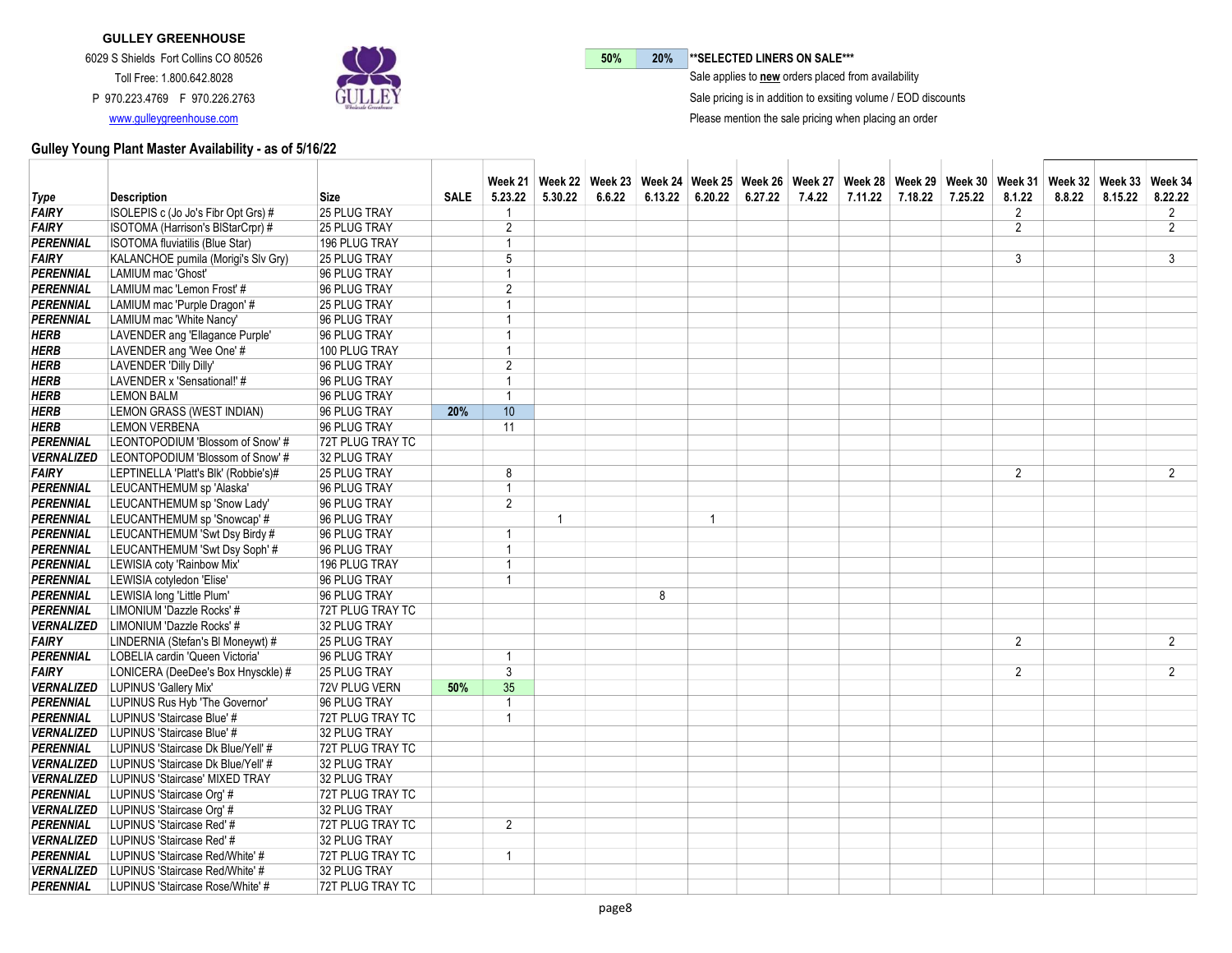

50% 20% \*\* SELECTED LINERS ON SALE\*\*\*

 $\bar{\ }$  Sale applies to new orders placed from availability

Sale pricing is in addition to exsiting volume / EOD discounts

Please mention the sale pricing when placing an order

| Type              | <b>Description</b>                                    | Size             | <b>SALE</b> | 5.23.22         | 5.30.22      | 6.6.22 | 6.13.22 | $6.20.22$ 6.27.22 | 7.4.22 | 7.11.22 | 7.18.22 | 7.25.22 | 8.1.22         | Week 21   Week 22   Week 23   Week 24   Week 25   Week 26   Week 27   Week 28   Week 39   Week 30   Week 31   Week 32   Week 33   Week 34<br>8.8.22 | 8.15.22        | 8.22.22        |
|-------------------|-------------------------------------------------------|------------------|-------------|-----------------|--------------|--------|---------|-------------------|--------|---------|---------|---------|----------------|-----------------------------------------------------------------------------------------------------------------------------------------------------|----------------|----------------|
| <b>VERNALIZED</b> | LUPINUS 'Staircase Rose/White' #                      | 32 PLUG TRAY     |             |                 |              |        |         |                   |        |         |         |         |                |                                                                                                                                                     |                |                |
| <b>PERENNIAL</b>  | LUPINUS 'Staircase Yellow' #                          | 72T PLUG TRAY TC |             | $\overline{1}$  |              |        |         |                   |        |         |         |         |                |                                                                                                                                                     |                |                |
|                   | VERNALIZED LUPINUS 'Staircase Yellow' #               | 32 PLUG TRAY     |             |                 |              |        |         |                   |        |         |         |         |                |                                                                                                                                                     |                |                |
| <b>PERENNIAL</b>  | LUPINUS West Coun 'Beefeater' #                       | 72T PLUG TRAY TC |             |                 |              |        |         |                   |        |         |         |         |                |                                                                                                                                                     | 40             |                |
|                   | <b>VERNALIZED</b> LUPINUS West Coun 'Beefeater' #     | 32 PLUG TRAY     |             |                 |              |        |         |                   |        |         |         |         |                |                                                                                                                                                     |                |                |
| <b>PERENNIAL</b>  | LUPINUS West Coun 'Blacksmith' #                      | 72T PLUG TRAY TC |             |                 |              |        |         |                   |        |         |         |         |                |                                                                                                                                                     | $\overline{7}$ |                |
|                   | VERNALIZED LUPINUS West Coun 'Blacksmith' #           | 32 PLUG TRAY     |             |                 |              |        |         |                   |        |         |         |         |                |                                                                                                                                                     |                |                |
| <b>PERENNIAL</b>  | LUPINUS West Coun 'Blossom' #                         | 72T PLUG TRAY TC |             |                 |              |        |         |                   |        |         |         |         |                |                                                                                                                                                     | 20             |                |
|                   | VERNALIZED LUPINUS West Coun 'Blossom' #              | 32 PLUG TRAY     |             |                 |              |        |         |                   |        |         |         |         |                |                                                                                                                                                     |                |                |
|                   | VERNALIZED LUPINUS West Coun 'Desert Sun' #           | 32 PLUG TRAY     |             |                 |              |        |         |                   |        |         |         |         |                |                                                                                                                                                     |                |                |
| <b>PERENNIAL</b>  | LUPINUS West Coun 'Manhattan Ligh#                    | 72T PLUG TRAY TC |             |                 |              |        |         |                   |        |         |         |         |                |                                                                                                                                                     |                |                |
|                   | VERNALIZED LUPINUS West Coun 'Manhattan Ligh#         | 32 PLUG TRAY     |             |                 |              |        |         |                   |        |         |         |         |                |                                                                                                                                                     |                |                |
| <b>PERENNIAL</b>  | LUPINUS West Coun 'Masterpiece' #                     | 72T PLUG TRAY TC |             |                 |              |        |         |                   |        |         |         |         |                |                                                                                                                                                     | $\overline{7}$ |                |
|                   | VERNALIZED LUPINUS West Coun 'Masterpiece' #          | 32 PLUG TRAY     |             |                 |              |        |         |                   |        |         |         |         |                |                                                                                                                                                     |                |                |
|                   |                                                       |                  |             |                 |              |        |         |                   |        |         |         |         |                |                                                                                                                                                     |                |                |
|                   | <b>VERNALIZED</b> LUPINUS West Coun MIXED TRAY        | 32 PLUG TRAY     |             |                 |              |        |         |                   |        |         |         |         |                |                                                                                                                                                     |                |                |
| <b>PERENNIAL</b>  | LUPINUS West Coun 'Persian Slipper'#                  | 72T PLUG TRAY TC |             |                 |              |        |         |                   |        |         |         |         |                |                                                                                                                                                     | $\overline{7}$ |                |
|                   | VERNALIZED LUPINUS West Coun 'Persian Slipper'#       | 32 PLUG TRAY     |             |                 |              |        |         |                   |        |         |         |         |                |                                                                                                                                                     |                |                |
| <b>PERENNIAL</b>  | LUPINUS West Coun 'Polar Princess'#                   | 72T PLUG TRAY TC |             |                 |              |        |         |                   |        |         |         |         |                |                                                                                                                                                     |                |                |
|                   | VERNALIZED LUPINUS West Coun 'Polar Princess'#        | 32 PLUG TRAY     |             |                 |              |        |         |                   |        |         |         |         |                |                                                                                                                                                     |                |                |
| <b>PERENNIAL</b>  | LUPINUS West Coun 'Rach de Thame' #                   | 72T PLUG TRAY TC |             |                 |              |        |         |                   |        |         |         |         |                |                                                                                                                                                     |                |                |
|                   | <b>VERNALIZED</b> LUPINUS West Coun 'Rach de Thame' # | 32 PLUG TRAY     |             |                 |              |        |         |                   |        |         |         |         |                |                                                                                                                                                     |                |                |
| <b>PERENNIAL</b>  | LUPINUS West Coun 'Red Rum' #                         | 72T PLUG TRAY TC |             |                 |              |        |         |                   |        |         |         |         |                |                                                                                                                                                     |                |                |
|                   | VERNALIZED LUPINUS West Coun 'Red Rum' #              | 32 PLUG TRAY     |             |                 |              |        |         |                   |        |         |         |         |                |                                                                                                                                                     |                |                |
| <b>PERENNIAL</b>  | LUPINUS West Coun 'Salmon Star' #                     | 72T PLUG TRAY TC |             |                 |              |        |         |                   |        |         |         |         |                |                                                                                                                                                     |                |                |
|                   | VERNALIZED   LUPINUS West Coun 'Salmon Star' #        | 32 PLUG TRAY     |             |                 |              |        |         |                   |        |         |         |         |                |                                                                                                                                                     |                |                |
| <b>PERENNIAL</b>  | LUPINUS West Coun 'Tequila Flame'#                    | 72T PLUG TRAY TC |             |                 |              |        |         |                   |        |         |         |         |                |                                                                                                                                                     | 4              |                |
|                   | VERNALIZED LUPINUS West Coun 'Tequila Flame'#         | 32 PLUG TRAY     |             |                 |              |        |         |                   |        |         |         |         |                |                                                                                                                                                     |                |                |
| <b>PERENNIAL</b>  | LUPINUS West Coun 'Tower Inferno'#                    | 72T PLUG TRAY TC |             |                 |              |        |         |                   |        |         |         |         |                |                                                                                                                                                     | 19             |                |
|                   | VERNALIZED   LUPINUS West Coun 'Tower Inferno'#       | 32 PLUG TRAY     |             |                 |              |        |         |                   |        |         |         |         |                |                                                                                                                                                     |                |                |
| <b>PERENNIAL</b>  | LYCHNIS flos-cuculi 'Petite Henri' #                  | 72T PLUG TRAY TC |             |                 |              |        |         |                   |        |         |         |         |                |                                                                                                                                                     |                |                |
|                   | VERNALIZED LYCHNIS flos-cuculi 'Petite Henri' #       | 32 PLUG TRAY     |             |                 |              |        |         |                   |        |         |         |         |                |                                                                                                                                                     |                |                |
| <b>PERENNIAL</b>  | LYCHNIS flos-cuculi 'Petite Jenny' #                  | 72T PLUG TRAY TC | 20%         | 10 <sup>°</sup> |              |        |         |                   |        |         |         |         |                |                                                                                                                                                     |                |                |
|                   | VERNALIZED LYCHNIS flos-cuculi 'Petite Jenny' #       | 32 PLUG TRAY     |             |                 |              |        |         |                   |        |         |         |         |                |                                                                                                                                                     |                |                |
| FAIRY             | LYSIMACHIA Gr/Gld (Cindi's Lysim) #                   | 25 PLUG TRAY     |             | $\overline{1}$  |              |        |         |                   |        |         |         |         | $\overline{2}$ |                                                                                                                                                     |                | $\overline{2}$ |
| <b>PERENNIAL</b>  | LYSIMACHIA numm 'Aurea'                               | 96 PLUG TRAY     |             | $\overline{1}$  |              |        |         |                   |        |         |         |         |                |                                                                                                                                                     |                |                |
| <b>PERENNIAL</b>  | LYSIMACHIA numm 'Aurea'                               | 25 PLUG TRAY     |             | $\overline{4}$  |              |        |         |                   |        |         |         |         |                |                                                                                                                                                     |                |                |
| <b>PERENNIAL</b>  | MAZUS reptans 'Alba'                                  | 125 PLUG TRAY    |             |                 | $\mathbf{1}$ |        |         |                   |        |         |         |         |                |                                                                                                                                                     |                |                |
| <b>FAIRY</b>      | MIMOSA pudica (Ali's Sensitive PI) #                  | 25 PLUG TRAY     |             | 2               |              |        |         |                   |        |         |         |         | 3              |                                                                                                                                                     |                | 5              |
| <b>HERB</b>       | MINT 'Chocolate'                                      | 25 PLUG TRAY     |             | $\overline{1}$  |              |        |         |                   |        |         |         |         |                |                                                                                                                                                     |                |                |
| <b>HERB</b>       | MINT 'Peppermint'                                     | 25 PLUG TRAY     |             | $\overline{1}$  |              |        |         |                   |        |         |         |         |                |                                                                                                                                                     |                |                |
| <b>HERB</b>       | MINT 'Pineapple'                                      | 96 PLUG TRAY     |             | $\overline{1}$  |              |        |         |                   |        |         |         |         |                |                                                                                                                                                     |                |                |
| PERENNIAL         | MONARDA 'Bee Mine Red' #                              | 96 PLUG TRAY     |             | 1               |              |        |         |                   |        |         |         |         |                |                                                                                                                                                     |                |                |
| <b>PERENNIAL</b>  | MONARDELLA mac 'Marian Samps' #                       | 96 PLUG TRAY     |             | $\overline{1}$  |              |        |         |                   |        |         |         |         |                |                                                                                                                                                     |                |                |
| <b>PERENNIAL</b>  | MONARDELLA mac 'Marian Samps' #                       | 25 PLUG TRAY     |             | 1               |              |        |         |                   |        |         |         |         |                |                                                                                                                                                     |                |                |
| <b>FAIRY</b>      | MUEHLENBECKIA (Kay Ky's Angl Vn)#                     | 25 PLUG TRAY     |             | $\overline{2}$  |              |        |         |                   |        |         |         |         | $\overline{2}$ |                                                                                                                                                     |                | $\overline{2}$ |
|                   |                                                       |                  |             |                 |              |        |         |                   |        |         |         |         |                |                                                                                                                                                     |                |                |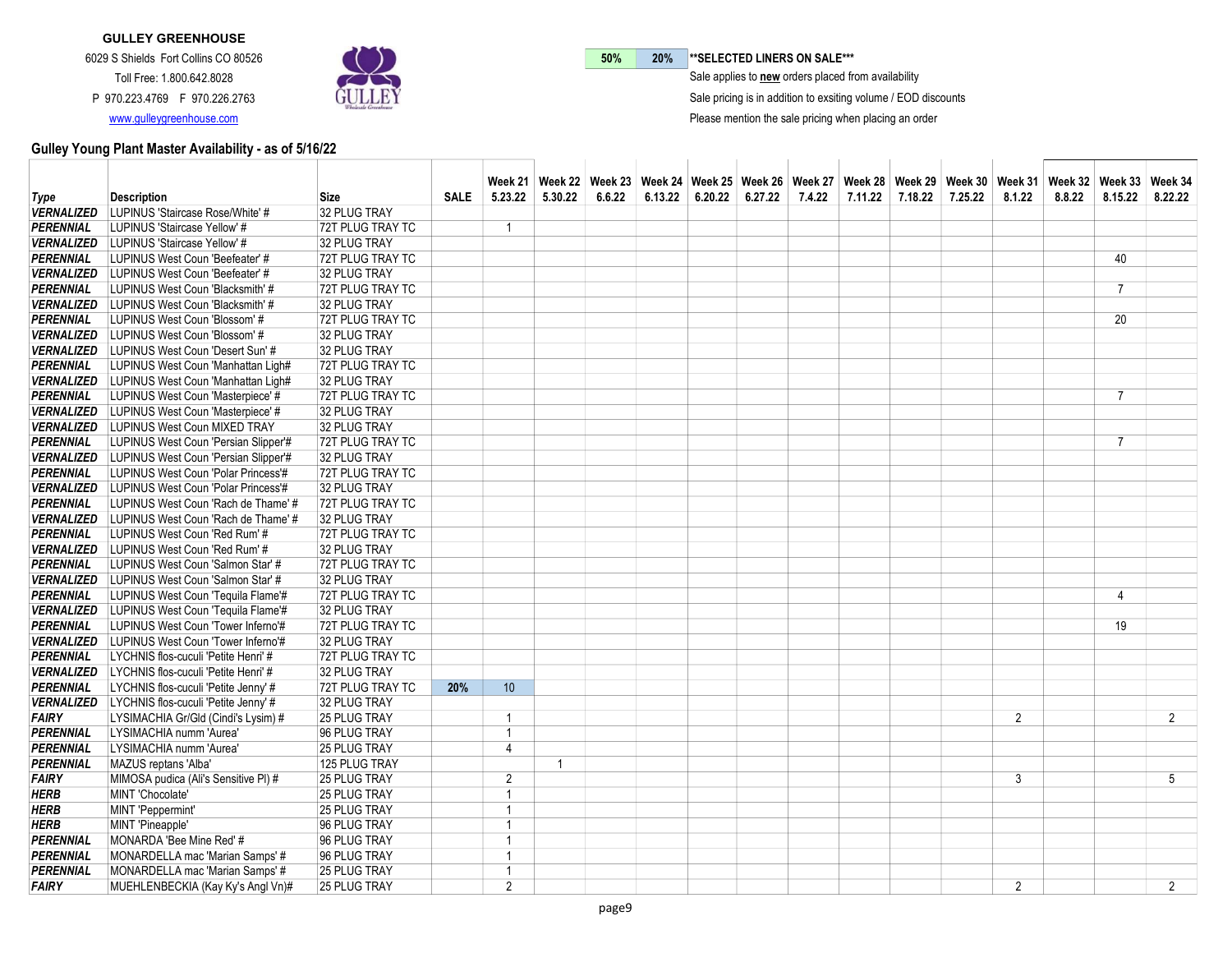

50% 20% \*\* SELECTED LINERS ON SALE\*\*\*

 $\bar{\ }$  Sale applies to new orders placed from availability

Sale pricing is in addition to exsiting volume / EOD discounts

Please mention the sale pricing when placing an order

|                   |                                       |                     |             |                         |         |                |         |                   |        |         |         | Week 21   Week 22   Week 23   Week 24   Week 25   Week 26   Week 27   Week 28   Week 29   Week 30   Week 31 |                |        | Week 32   Week 33   Week 34 |                |
|-------------------|---------------------------------------|---------------------|-------------|-------------------------|---------|----------------|---------|-------------------|--------|---------|---------|-------------------------------------------------------------------------------------------------------------|----------------|--------|-----------------------------|----------------|
| Type              | <b>Description</b>                    | <b>Size</b>         | <b>SALE</b> | 5.23.22                 | 5.30.22 | 6.6.22         | 6.13.22 | $6.20.22$ 6.27.22 | 7.4.22 | 7.11.22 | 7.18.22 | 7.25.22                                                                                                     | 8.1.22         | 8.8.22 | 8.15.22                     | 8.22.22        |
| FAIRY             | MYRTLE Dwarf Wht (Lissa's Dwf)#       | 25 PLUG TRAY        |             |                         |         |                |         |                   |        |         |         |                                                                                                             | 2              |        |                             | $\overline{2}$ |
| PERENNIAL         | NEPETA faa x 'Six Hills Giant'        | 96 PLUG TRAY        |             | $\overline{1}$          |         |                |         |                   |        |         |         |                                                                                                             |                |        |                             |                |
| PERENNIAL         | OENOTHERA mac inc 'Silv Blade' #      | 96 PLUG TRAY        |             |                         | 4       |                |         |                   |        |         |         |                                                                                                             |                |        |                             |                |
| <b>PERENNIAL</b>  | <b>OENOTHERA</b> missouriensis        | 50 PLUG TRAY        | 20%         | $\overline{1}$          |         |                |         |                   |        |         |         |                                                                                                             |                |        |                             |                |
| HERB              | OREGANO 'Common'                      | 196 PLUG TRAY       |             | -1                      |         |                |         |                   |        |         |         |                                                                                                             |                |        |                             |                |
| <b>HERB</b>       | OREGANO 'Hot & Spicy'                 | 96 PLUG TRAY        |             | $\overline{2}$          |         |                |         |                   |        |         |         |                                                                                                             |                |        |                             |                |
| HERB              | OREGANO 'Hot & Spicy'                 | 25 PLUG TRAY        |             | $\mathbf{1}$            |         |                |         |                   |        |         |         |                                                                                                             |                |        |                             |                |
| PERENNIAL         | <b>ORIGANUM rotund 'Kent Beauty'</b>  | 96 PLUG TRAY        |             | $\overline{2}$          |         |                |         |                   |        |         |         |                                                                                                             |                |        |                             |                |
| <b>FAIRY</b>      | ORIGANUM 'Vari' (Suzie Q's Var Marj)# | <b>25 PLUG TRAY</b> |             | $\overline{7}$          |         |                |         |                   |        |         |         |                                                                                                             | 2              |        |                             | 3              |
| FAIRY             | OXALIS 'Burgdy' (Ruby's Burg Shamrk)# | 25 PLUG TRAY        |             | $\overline{1}$          |         |                |         |                   |        |         | 3       |                                                                                                             |                |        |                             | $\overline{3}$ |
| PERENNIAL         | PAPAVER nud 'Champgne Bubls Mix'      | 96 PLUG TRAY        |             | 1                       |         |                |         |                   |        |         |         |                                                                                                             |                |        |                             |                |
| PERENNIAL         | PAPAVER or 'Prince of Orange'         | 96 PLUG TRAY        |             | $\overline{1}$          |         |                |         |                   |        |         |         |                                                                                                             |                |        |                             |                |
| <b>PERENNIAL</b>  | PAPAVER 'Pink Perfection' #           | 72T PLUG TRAY TC    |             |                         |         |                |         |                   |        |         |         |                                                                                                             |                |        |                             |                |
| HERB              | PARSLEY 'Italian Flat'                | 96 PLUG TRAY        |             | $\overline{\mathbf{1}}$ |         |                |         |                   |        |         |         |                                                                                                             |                |        |                             |                |
| <b>HERB</b>       | PARSLEY 'Italian Flat'                | 25 PLUG TRAY        |             | $\overline{2}$          |         |                |         |                   |        |         |         |                                                                                                             |                |        |                             |                |
| PERENNIAL         | PENSTEMON bar 'Rid Hd Delft B#        | 96 PLUG TRAY        |             | -1                      |         |                |         |                   |        |         |         |                                                                                                             |                |        |                             |                |
| PERENNIAL         | PENSTEMON bar 'Rid Hd Purpl'#         | 100 PLUG TRAY       |             | $\overline{1}$          |         |                |         |                   |        |         |         |                                                                                                             |                |        |                             |                |
| PERENNIAL         | PENSTEMON bar 'Rid Hd Red'#           | 96 PLUG TRAY        |             | 3                       |         |                |         |                   |        |         |         |                                                                                                             |                |        |                             |                |
| <b>PERENNIAL</b>  | PENSTEMON 'Dakota Burgundy' #         | 72 PLUG TRAY        |             | $\overline{2}$          |         |                |         |                   |        |         |         |                                                                                                             |                |        |                             |                |
| PERENNIAL         | PENSTEMON 'Dark Towers' #             | 72 PLUG TRAY        |             | $\overline{1}$          |         |                |         |                   |        |         |         |                                                                                                             |                |        |                             |                |
| <b>PERENNIAL</b>  | PENSTEMON grand 'Prairie Jewel'#      | 96 PLUG TRAY        |             | $\overline{1}$          |         |                |         |                   |        |         |         |                                                                                                             |                |        |                             |                |
| PERENNIAL         | PENSTEMON lin var co 'Silverton'#     | 96 PLUG TRAY        |             |                         |         |                |         |                   |        |         |         |                                                                                                             |                |        |                             |                |
| PERENNIAL         | PENSTEMON pseudospectabilis #         | 96 PLUG TRAY        |             | -1                      |         | $\overline{2}$ |         |                   |        |         |         |                                                                                                             |                |        |                             |                |
| <b>PERENNIAL</b>  | PENSTEMON rostiflor 'Bridges' #       | 72 PLUG TRAY        |             |                         |         |                |         |                   |        |         |         |                                                                                                             |                |        |                             |                |
| <b>PERENNIAL</b>  | PENSTEMON x mex Carolyn's Hope' #     | 100 PLUG TRAY       |             |                         |         |                |         |                   |        |         |         |                                                                                                             |                |        |                             |                |
| <b>VERNALIZED</b> | PENSTEMON x mex 'Shadow Mtn' #        | 32 PLUG TRAY        |             | 1                       |         |                |         |                   |        |         |         |                                                                                                             |                |        |                             |                |
| <b>PERENNIAL</b>  | PENSTEMON x mex 'Shadow Mtn' #        | 100 PLUG TRAY       |             | $\overline{1}$          |         |                |         |                   |        |         |         |                                                                                                             |                |        |                             |                |
| <b>PERENNIAL</b>  | PENSTEMON x mex Windwalker #          | 100 PLUG TRAY       |             | $\overline{1}$          |         |                |         |                   |        |         |         |                                                                                                             |                |        |                             |                |
| <b>FAIRY</b>      | PEPEROMIA Dwf (Kellie's Peperomia)    | 25 PLUG TRAY        |             |                         |         |                |         |                   |        |         |         |                                                                                                             |                | 3      |                             |                |
| <b>PERENNIAL</b>  | PHLOX pan 'Early Purple Eye' #        | 25 PLUG TRAY        |             | $\overline{1}$          |         |                |         |                   |        |         |         |                                                                                                             |                |        |                             |                |
| PERENNIAL         | PHLOX pan 'Flame Lilac Star' #        | 96 PLUG TRAY        |             | $\overline{1}$          |         |                |         |                   |        |         |         |                                                                                                             |                |        |                             |                |
| PERENNIAL         | PHLOX pan 'Flame Watermelon' #        | 96 PLUG TRAY        |             | $\overline{1}$          |         |                |         |                   |        |         |         |                                                                                                             |                |        |                             |                |
| PERENNIAL         | PHLOX pan 'Sup Ka-Pow Pink' #         | 96 PLUG TRAY        |             |                         | -1      |                |         |                   |        |         |         |                                                                                                             |                |        |                             |                |
| PERENNIAL         | PHLOX sub 'Drummond's Pink'           | 96 PLUG TRAY        |             | $\overline{1}$          |         |                |         |                   |        |         |         |                                                                                                             |                |        |                             |                |
| <b>PERENNIAL</b>  | PHLOX sub 'Emerald Blue'              | 96 PLUG TRAY        |             | 1                       |         |                |         |                   |        |         |         |                                                                                                             |                |        |                             |                |
| <b>FAIRY</b>      | PILEA (Annie's Creeping Charlie) #    | 25 PLUG TRAY        |             |                         |         |                |         |                   |        |         |         |                                                                                                             | $\overline{1}$ |        |                             | $\overline{2}$ |
| <b>FAIRY</b>      | PILEA Aqua. (Oliva's Frnd PI) #       | <b>25 PLUG TRAY</b> |             | 3                       |         |                |         |                   |        |         |         |                                                                                                             |                |        |                             | $\overline{2}$ |
| <b>FAIRY</b>      | PILEA micro (Di's Artillery Plant) #  | 25 PLUG TRAY        |             | $\overline{4}$          |         |                |         |                   |        |         |         |                                                                                                             | $\overline{2}$ |        |                             | $\overline{2}$ |
| <b>FAIRY</b>      | PILEA micro Var (Sweet Ann's) #       | <b>25 PLUG TRAY</b> |             | $6\phantom{1}$          |         |                |         |                   |        |         |         |                                                                                                             | $\overline{2}$ |        |                             | $\overline{2}$ |
| <b>FAIRY</b>      | PILEA spr (Matty's Silver Tree)#      | 25 PLUG TRAY        |             | 9                       |         |                |         |                   |        |         |         |                                                                                                             | $\mathfrak{p}$ |        |                             | $\mathfrak{p}$ |
| PERENNIAL         | PLATYCODON 'Popstar White'            | 96 PLUG TRAY        |             | $\mathbf{1}$            |         |                |         |                   |        |         |         |                                                                                                             |                |        |                             |                |
| <b>PERENNIAL</b>  | POLEMONIUM caer 'Brise d'Anjou'#      | 72T PLUG TRAY TC    |             | $\overline{2}$          |         |                |         |                   |        |         |         |                                                                                                             |                |        |                             |                |
| <b>VERNALIZED</b> | POLEMONIUM caer 'Brise d'Anjou'#      | 32 PLUG TRAY        |             |                         |         |                |         |                   |        |         |         |                                                                                                             |                |        |                             |                |
| <b>PERENNIAL</b>  | POLEMONIUM 'Stairway to Heavn' #      | 72T PLUG TRAY TC    |             | 1                       |         |                |         |                   |        |         |         |                                                                                                             |                |        |                             |                |
| <b>PERENNIAL</b>  | POLEMONIUM yez 'Bressing Purp'#       | 72T PLUG TRAY TC    |             |                         |         |                |         |                   |        |         |         |                                                                                                             |                |        |                             |                |
|                   |                                       |                     |             |                         |         |                |         |                   |        |         |         |                                                                                                             |                |        |                             |                |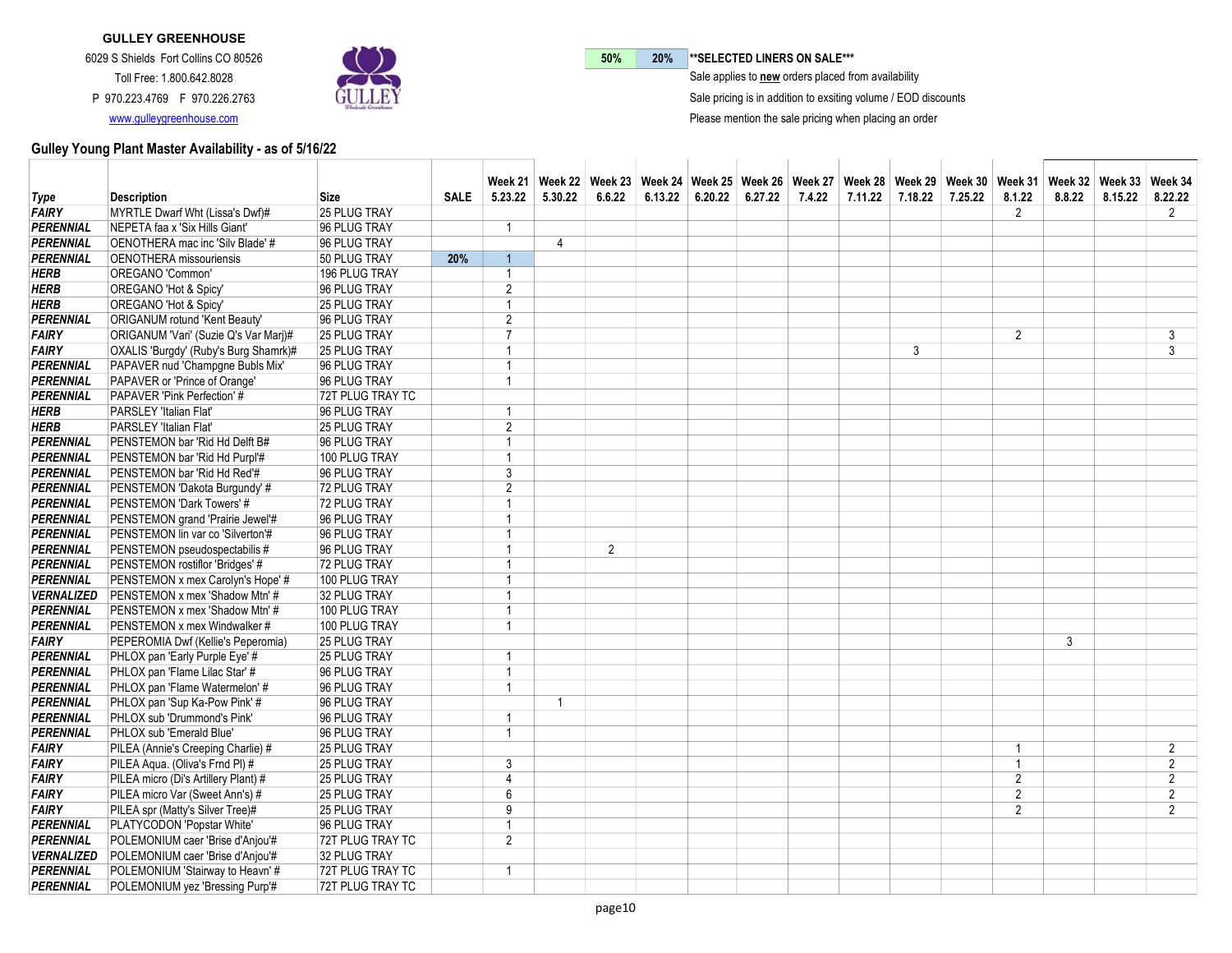

50% 20% \*\* SELECTED LINERS ON SALE\*\*\*

 $\bar{\ }$  Sale applies to new orders placed from availability

Sale pricing is in addition to exsiting volume / EOD discounts

Please mention the sale pricing when placing an order

|                   |                                           |                  |             |                |         | Week 21   Week 22   Week 23   Week 24   Week 25   Week 26   Week 27   Week 28   Week 39   Week 30   Week 31   Week 32   Week 33   Week 34 |                |         |         |        |         |         |         |                |        |         |                |
|-------------------|-------------------------------------------|------------------|-------------|----------------|---------|-------------------------------------------------------------------------------------------------------------------------------------------|----------------|---------|---------|--------|---------|---------|---------|----------------|--------|---------|----------------|
| <b>Type</b>       | <b>Description</b>                        | <b>Size</b>      | <b>SALE</b> | 5.23.22        | 5.30.22 | 6.6.22                                                                                                                                    | 6.13.22        | 6.20.22 | 6.27.22 | 7.4.22 | 7.11.22 | 7.18.22 | 7.25.22 | 8.1.22         | 8.8.22 | 8.15.22 | 8.22.22        |
| <b>PERENNIAL</b>  | PRATIA pedunculata 'County Park'          | 96 PLUG TRAY     |             | 2              |         |                                                                                                                                           |                |         |         |        |         |         |         |                |        |         |                |
| <b>PERENNIAL</b>  | PRIMULA 'Oakleaf Magenta' #               | 72T PLUG TRAY TC |             |                |         |                                                                                                                                           |                |         |         |        |         |         |         |                |        |         |                |
| <b>VERNALIZED</b> | PRIMULA 'Oakleaf Magenta' #               | 32 PLUG TRAY     |             |                |         |                                                                                                                                           |                |         |         |        |         |         |         |                |        |         |                |
| <b>PERENNIAL</b>  | PRIMULA 'Oakleaf Yellow Picotee' #        | 72T PLUG TRAY TC |             |                |         |                                                                                                                                           |                |         |         |        |         |         |         |                |        |         |                |
| <b>VERNALIZED</b> | <b>PRIMULA 'Oakleaf Yellow Picotee' #</b> | 32 PLUG TRAY     |             |                |         |                                                                                                                                           |                |         |         |        |         |         |         |                |        |         |                |
| <b>PERENNIAL</b>  | RATIBIDA columnifera 'Red'                | 96 PLUG TRAY     |             | $\overline{1}$ |         |                                                                                                                                           |                |         |         |        |         |         |         |                |        |         |                |
| <b>HERB</b>       | ROSEMARY 'Arp'                            | 96 PLUG TRAY     |             | 9              |         |                                                                                                                                           |                |         |         |        |         |         |         |                |        |         |                |
| <b>HERB</b>       | ROSEMARY 'Barbecue'                       | 96 PLUG TRAY     |             | $\overline{1}$ |         |                                                                                                                                           |                |         |         |        |         |         |         |                |        |         |                |
| <b>PERENNIAL</b>  | RUDBECKIA 'Amer Gold Rush' #              | 72T PLUG TRAY TC |             | $\overline{4}$ |         |                                                                                                                                           | 13             |         |         |        |         |         |         |                |        |         |                |
| <b>VERNALIZED</b> | RUDBECKIA 'Amer Gold Rush' #              | 32 PLUG TRAY     |             |                |         |                                                                                                                                           |                |         |         |        |         |         |         |                |        |         |                |
| <b>PERENNIAL</b>  | RUDBECKIA 'Dakota Gold' #                 | 72 PLUG TRAY     |             | $\overline{2}$ |         |                                                                                                                                           |                |         |         |        |         |         |         |                |        |         |                |
| <b>PERENNIAL</b>  | RUDBECKIA fulgida 'Goldsturm'             | 96 PLUG TRAY     |             | 6              |         |                                                                                                                                           |                |         |         |        |         |         |         |                |        |         |                |
| <b>VERNALIZED</b> | RUDBECKIA fulgida 'Goldsturm'             | 72V PLUG VERN    | 50%         | $\overline{2}$ |         |                                                                                                                                           |                |         |         |        |         |         |         |                |        |         |                |
| <b>PERENNIAL</b>  | RUDBECKIA hirta 'Goldilocks'              | 96 PLUG TRAY     |             | $\overline{1}$ |         |                                                                                                                                           |                |         |         |        |         |         |         |                |        |         |                |
| <b>PERENNIAL</b>  | RUDBECKIA sp 'Viette's Lit Suzy'#         | 72 PLUG TRAY     |             | $\overline{1}$ |         |                                                                                                                                           |                |         |         |        |         |         |         |                |        |         |                |
| <b>PERENNIAL</b>  | RUDBECKIA 'Sunbeckia Carolina' #          | 96T PLUG TRAY TC |             |                |         |                                                                                                                                           | $\overline{2}$ |         |         |        |         |         |         |                |        |         |                |
| <b>PERENNIAL</b>  | RUDBECKIA 'Sunbeckia Laura'#              | 96T PLUG TRAY TC |             |                |         | $\mathbf{1}$                                                                                                                              |                |         |         |        |         |         |         |                |        |         |                |
| <b>PERENNIAL</b>  | RUDBECKIA 'Sunbeckia Luna' #              | 96T PLUG TRAY TC |             | 3              |         | 4                                                                                                                                         |                |         |         |        |         |         |         |                |        |         |                |
| <b>PERENNIAL</b>  | RUDBECKIA 'Sunbeckia Maya' #              | 96T PLUG TRAY TC |             |                |         | $\overline{2}$                                                                                                                            |                |         | 5       |        |         |         |         |                |        |         |                |
| <b>PERENNIAL</b>  | RUDBECKIA 'Sunbeckia Mia' #               | 96T PLUG TRAY TC |             |                |         |                                                                                                                                           |                |         | 5       |        |         |         |         |                |        |         |                |
| <b>PERENNIAL</b>  | RUDBECKIA 'Sunbeckia Ophelia'#            | 96T PLUG TRAY TC |             |                |         |                                                                                                                                           |                |         | 5       |        |         |         |         |                |        |         |                |
| <b>PERENNIAL</b>  | RUDBECKIA 'Sunbeckia Paulina'#            | 96T PLUG TRAY TC |             |                |         |                                                                                                                                           |                |         | 5       |        |         |         |         |                |        |         |                |
| <b>FAIRY</b>      | RUELLIA 'Mak' (Bambi's Tr Vel Vn) #       | 25 PLUG TRAY     |             |                |         |                                                                                                                                           |                |         |         |        |         |         |         | $\overline{2}$ |        |         | $\overline{2}$ |
| <b>FAIRY</b>      | SAGINA sub (Mandi's Irish Moss) #         | 25 PLUG TRAY     |             | 1              |         |                                                                                                                                           |                |         |         |        |         |         |         | $\overline{2}$ |        |         | $\overline{2}$ |
| <b>FAIRY</b>      | SAGINA sub 'Aur' (Leo's Scot Moss)#       | 25 PLUG TRAY     |             | $\overline{4}$ |         |                                                                                                                                           |                |         |         |        |         |         |         | $\overline{2}$ |        |         | 3              |
| <b>PERENNIAL</b>  | SAGINA sub 'Scotch Moss'                  | 96 PLUG TRAY     |             | 3              |         |                                                                                                                                           |                |         |         |        |         |         |         |                |        |         |                |
| <b>PERENNIAL</b>  | SAGINA sub 'Scotch Moss'                  | 196 PLUG TRAY    |             | $\overline{7}$ |         |                                                                                                                                           |                |         |         |        |         |         |         |                |        |         |                |
| <b>PERENNIAL</b>  | SALVIA dar 'Pscarl' Verm Bluffs #         | 100 PLUG TRAY    |             | $\overline{1}$ |         |                                                                                                                                           |                |         |         |        |         |         |         |                |        |         |                |
| <b>PERENNIAL</b>  | SALVIA dar x mic 'Windw Royal Rd' #       | 100 PLUG TRAY    |             | $\overline{1}$ |         |                                                                                                                                           |                |         |         |        |         |         |         |                |        |         |                |
| <b>PERENNIAL</b>  | SALVIA greg 'Blue Note' #                 | 96 PLUG TRAY     |             | $\overline{2}$ |         |                                                                                                                                           |                |         |         |        |         |         |         |                |        |         |                |
| <b>PERENNIAL</b>  | SALVIA greg 'Lipstick'                    | 96 PLUG TRAY     |             | 5              |         |                                                                                                                                           |                |         |         |        |         |         |         |                |        |         |                |
| <b>PERENNIAL</b>  | SALVIA greg 'Mirage Cherry Red'           | 96 PLUG TRAY     |             | $\overline{1}$ |         |                                                                                                                                           |                |         |         |        |         |         |         |                |        |         |                |
| <b>PERENNIAL</b>  | SALVIA greg 'Wild Thing' #                | 25 PLUG TRAY     |             | $\overline{1}$ |         |                                                                                                                                           |                |         |         |        |         |         |         |                |        |         |                |
| <b>PERENNIAL</b>  | SALVIA greg 'Wild Thing' #                | 100 PLUG TRAY    |             | $\overline{1}$ |         |                                                                                                                                           |                |         |         |        |         |         |         |                |        |         |                |
| <b>PERENNIAL</b>  | SALVIA nem 'Blue by You' #                | 96 PLUG TRAY     |             | $\overline{7}$ |         |                                                                                                                                           |                |         |         |        |         |         |         |                |        |         |                |
| <b>PERENNIAL</b>  | SALVIA nem 'Caradonna'                    | 96 PLUG TRAY     |             | 3              |         |                                                                                                                                           |                |         |         |        |         |         |         |                |        |         |                |
| <b>PERENNIAL</b>  | SALVIA nem 'Caramia' #                    | 96 PLUG TRAY     |             | 3              |         |                                                                                                                                           |                |         |         |        |         |         |         |                |        |         |                |
| <b>PERENNIAL</b>  | SALVIA nem 'Marvel Blue' #                | 96 PLUG TRAY     |             | 3              |         |                                                                                                                                           |                |         |         |        |         |         |         |                |        |         |                |
| <b>PERENNIAL</b>  | SALVIA nem 'May Night'                    | 72 PLUG TRAY     |             | 10             |         | $\mathbf{1}$                                                                                                                              |                | 1       |         |        |         |         |         |                |        |         |                |
| <b>PERENNIAL</b>  | SALVIA nem 'Midnight Purple' #            | 96 PLUG TRAY     |             | $\overline{4}$ |         |                                                                                                                                           |                |         |         |        |         |         |         |                |        |         |                |
| <b>PERENNIAL</b>  | SALVIA nem 'Sens Cp Dp Rose' #            | 96 PLUG TRAY     | 20%         | 15             |         |                                                                                                                                           |                |         |         |        |         |         |         |                |        |         |                |
| <b>PERENNIAL</b>  | SALVIA nem 'Sens Cp White' #              | 96 PLUG TRAY     | 20%         | 27             |         |                                                                                                                                           |                |         |         |        |         |         |         |                |        |         |                |
| <b>PERENNIAL</b>  | SALVIA pachy Mojave Sage #                | 96 PLUG TRAY     |             | $\overline{2}$ |         |                                                                                                                                           |                |         |         |        |         |         |         |                |        |         |                |
| <b>PERENNIAL</b>  | SALVIA pachy Mojave Sage #                | 100 PLUG TRAY    |             | $\overline{1}$ |         |                                                                                                                                           |                |         |         |        |         |         |         |                |        |         |                |
| <b>PERENNIAL</b>  | SALVIA rep 'P017S 'Autumn Sapph' #        | 96 PLUG TRAY     |             |                | 1       |                                                                                                                                           |                |         |         |        |         |         |         |                |        |         |                |
|                   |                                           |                  |             |                |         |                                                                                                                                           |                |         |         |        |         |         |         |                |        |         |                |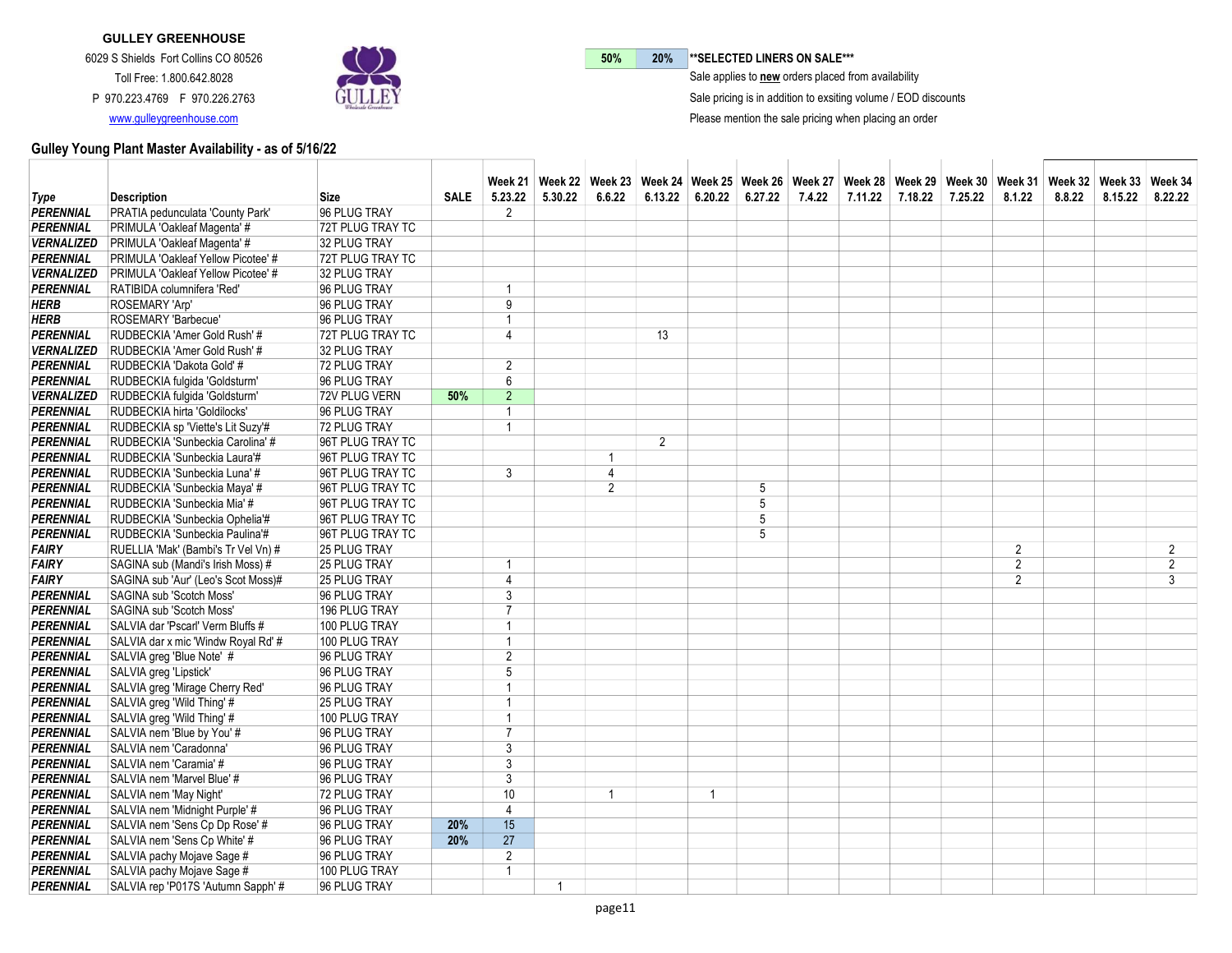

50% 20% \*\* SELECTED LINERS ON SALE\*\*\*  $\bar{\ }$  Sale applies to new orders placed from availability

Sale pricing is in addition to exsiting volume / EOD discounts

Please mention the sale pricing when placing an order

|                   |                                     |                  |             |                         | Week 21「Week 22」Week 23「Week 24「Week 25」Week 26「Week 27「Week 28」Week 29「Week 30」Week 31「Week 32」Week 33「Week 34 |                |                |         |         |        |         |         |         |                |        |         |                |
|-------------------|-------------------------------------|------------------|-------------|-------------------------|-----------------------------------------------------------------------------------------------------------------|----------------|----------------|---------|---------|--------|---------|---------|---------|----------------|--------|---------|----------------|
| <b>Type</b>       | <b>Description</b>                  | Size             | <b>SALE</b> | 5.23.22                 | 5.30.22                                                                                                         | 6.6.22         | 6.13.22        | 6.20.22 | 6.27.22 | 7.4.22 | 7.11.22 | 7.18.22 | 7.25.22 | 8.1.22         | 8.8.22 | 8.15.22 | 8.22.22        |
| <b>PERENNIAL</b>  | SCABIOSA col 'Butterfly Blue'       | 96 PLUG TRAY     |             | $\overline{2}$          |                                                                                                                 |                |                |         |         |        |         |         |         |                |        |         |                |
| <b>PERENNIAL</b>  | SCABIOSA col 'Pink Mist' #          | 96 PLUG TRAY     |             | $\overline{1}$          |                                                                                                                 |                |                |         |         |        |         |         |         |                |        |         |                |
| PERENNIAL         | SCABIOSA 'Giga Blue' #              | 96 PLUG TRAY     |             |                         | 10 <sup>°</sup>                                                                                                 |                |                |         |         |        |         |         |         |                |        |         |                |
| <b>PERENNIAL</b>  | SCABIOSA 'Vivid Violet' #           | 96 PLUG TRAY     |             | $\overline{\mathbf{1}}$ |                                                                                                                 |                |                |         |         |        |         |         |         |                |        |         |                |
| <b>PERENNIAL</b>  | SCUTELLARIA res 'Smoky Hills' #     | 96 PLUG TRAY     |             | 2                       |                                                                                                                 |                |                |         |         |        |         |         |         |                |        |         |                |
| <b>PERENNIAL</b>  | SCUTELLARIA res 'Smoky Hills' #     | 100 PLUG TRAY    |             | $\overline{1}$          |                                                                                                                 |                |                |         |         |        |         |         |         |                |        |         |                |
| <b>FAIRY</b>      | SEDUM (Goji's Chocolate Ball)#      | 25 PLUG TRAY     |             | $\overline{4}$          |                                                                                                                 |                |                |         |         |        |         |         |         | 3              |        |         | 3              |
| <b>FAIRY</b>      | SEDUM (Rouen's Little Missy)#       | 25 PLUG TRAY     |             | 3                       |                                                                                                                 |                |                |         |         |        |         |         |         | -1             |        |         | $\overline{2}$ |
| <b>PERENNIAL</b>  | SEDUM 'Dark Magic' #                | 72 PLUG TRAY     |             | $\overline{1}$          |                                                                                                                 |                |                |         |         |        |         |         |         |                |        |         |                |
| PERENNIAL         | SEDUM globosum 'Old Man Bones'      | 96 PLUG TRAY     |             | $\overline{1}$          |                                                                                                                 |                |                |         |         |        |         |         |         |                |        |         |                |
| <b>PERENNIAL</b>  | <b>SEDUM</b> lydium                 | 100 PLUG TRAY    |             | $\overline{1}$          |                                                                                                                 |                |                |         |         |        |         |         |         |                |        |         |                |
| PERENNIAL         | SEDUM makinoi 'Ogon'                | 96 PLUG TRAY     |             | $\overline{1}$          |                                                                                                                 |                |                |         |         |        |         |         |         |                |        |         |                |
| <b>PERENNIAL</b>  | SEDUM 'Mr. Goodbud' #               | 72 PLUG TRAY     |             | $\overline{2}$          |                                                                                                                 |                |                |         |         |        |         |         |         |                |        |         |                |
| <b>FAIRY</b>      | SEDUM 'Ogon' (Gawain's Stonecrop) # | 25 PLUG TRAY     |             | $\overline{2}$          |                                                                                                                 |                |                |         |         |        |         |         |         | $\overline{2}$ |        |         | 3              |
| <b>PERENNIAL</b>  | SEDUM 'Prima Angelina' #            | 96 PLUG TRAY     |             | 1                       |                                                                                                                 |                |                |         |         |        |         |         |         |                |        |         |                |
| <b>PERENNIAL</b>  | SEDUM rupestre 'Angelina'           | 96 PLUG TRAY     |             | $\overline{1}$          |                                                                                                                 |                | $\overline{1}$ |         |         |        |         |         |         |                |        |         |                |
| PERENNIAL         | SEDUM sediforme Turquoise Tails #   | 100 PLUG TRAY    |             | 1                       |                                                                                                                 |                |                |         |         |        |         |         |         |                |        |         |                |
| <b>PERENNIAL</b>  | SEDUM spect 'Autumn Joy'            | 72 PLUG TRAY     |             | $\overline{1}$          |                                                                                                                 | $\overline{2}$ |                |         |         |        |         |         |         |                |        |         |                |
| <b>PERENNIAL</b>  | SEDUM spurium 'Dragon's Blood'      | 96 PLUG TRAY     |             | $\overline{ }$          |                                                                                                                 |                |                |         |         |        |         |         |         |                |        |         |                |
| <b>PERENNIAL</b>  | SEDUM 'SunSparkler Cherry Tart' #   | 96 PLUG TRAY     |             | $\overline{1}$          |                                                                                                                 |                |                |         |         |        |         |         |         |                |        |         |                |
| PERENNIAL         | SEDUM 'SunSparkler Firecracker' #   | 96 PLUG TRAY     |             | $\overline{1}$          |                                                                                                                 |                |                |         |         |        |         |         |         |                |        |         |                |
| <b>PERENNIAL</b>  | SEDUM 'Tapestry Crpt' (Grn Rf Mix)  | 96 PLUG TRAY     |             | $\overline{7}$          |                                                                                                                 |                |                |         |         |        |         |         |         |                |        |         |                |
| <b>PERENNIAL</b>  | SEDUM 'Winter Mahogany' #           | 96 PLUG TRAY     |             | $\overline{2}$          |                                                                                                                 |                |                |         |         |        |         |         |         |                |        |         |                |
| <b>FAIRY</b>      | SEMPERVIVUM 'Cobweb' (Estonia's)#   | 25 PLUG TRAY     |             | $\overline{2}$          |                                                                                                                 |                |                |         |         |        |         |         |         |                |        |         |                |
| <b>PERENNIAL</b>  | SENECIO 'String of Pearls'          | 96 PLUG TRAY     |             |                         |                                                                                                                 |                |                |         |         | 1      |         |         |         |                |        |         |                |
| <b>ANNUAL</b>     | SENECIO 'Angel Wings' #             | 72T PLUG TRAY TC |             | 22                      |                                                                                                                 |                |                |         |         |        |         |         | 5       |                |        |         |                |
| <b>FAIRY</b>      | SENECIO Strg of Prls (Gula's)#      | 25 PLUG TRAY     |             |                         |                                                                                                                 |                |                |         |         |        |         |         |         | 3              |        |         | 3              |
| <b>FAIRY</b>      | SOLEIROLIA (Ktydid's Bby Trs) #     | 25 PLUG TRAY     |             | 3                       |                                                                                                                 |                |                |         |         |        |         |         |         |                |        |         | $\overline{2}$ |
| PERENNIAL         | STACHYS byzan (lanata Lamb's Ear)   | 100 PLUG TRAY    |             | $\overline{1}$          |                                                                                                                 |                |                |         |         |        |         |         |         |                |        |         |                |
| <b>PERENNIAL</b>  | STOKESIA 'MiniMels' #               | 72T PLUG TRAY TC | 20%         | $\overline{7}$          | 12                                                                                                              |                |                |         |         |        |         |         |         |                |        |         |                |
| <b>ANNUAL</b>     | STREPTOCARPUS 'LS Blue Ice' #       | 72T PLUG TRAY TC |             | $\overline{\mathbf{1}}$ |                                                                                                                 |                |                |         |         |        |         |         |         |                |        |         |                |
| <b>ANNUAL</b>     | STREPTOCARPUS 'LS Dp BI Vein'#      | 72T PLUG TRAY TC |             | $\overline{1}$          |                                                                                                                 |                |                |         |         |        |         |         |         |                |        |         |                |
| <b>ANNUAL</b>     | STREPTOCARPUS 'LS Grp Ice' #        | 72T PLUG TRAY TC |             | $\overline{1}$          |                                                                                                                 |                |                |         |         |        |         |         |         |                |        |         |                |
| <b>ANNUAL</b>     | STREPTOCARPUS 'LS Wht Ice' #        | 72T PLUG TRAY TC |             | $\overline{2}$          |                                                                                                                 |                |                |         |         |        |         |         |         |                |        |         |                |
| <b>PERENNIAL</b>  | TANACETUM den 'Partrid Feather'#    | 96 PLUG TRAY     |             | $\overline{2}$          |                                                                                                                 |                |                |         |         |        |         |         |         |                |        |         |                |
| PERENNIAL         | TANACETUM den 'Partrid Feather'#    | 100 PLUG TRAY    |             | $\overline{1}$          |                                                                                                                 |                |                |         |         |        |         |         |         |                |        |         |                |
| <b>HERB</b>       | <b>TARRAGON 'French'</b>            | 96 PLUG TRAY     |             | $\overline{7}$          |                                                                                                                 |                |                |         |         |        |         |         |         |                |        |         |                |
| <b>VERNALIZED</b> | THALICTRUM 'Black Stockings'#       | 32 PLUG TRAY     |             |                         |                                                                                                                 |                |                |         |         |        |         |         |         |                |        |         |                |
| <b>PERENNIAL</b>  | THYMUS cit 'Green Lemon'            | 96 PLUG TRAY     |             | 5                       |                                                                                                                 |                |                |         |         |        |         |         |         |                |        |         |                |
| <b>FAIRY</b>      | THYMUS creep (Violet's Elfin Thym)# | 25 PLUG TRAY     |             | 3                       |                                                                                                                 |                |                |         |         |        |         |         |         | $\overline{2}$ |        |         | 3              |
| <b>PERENNIAL</b>  | THYMUS prae 'Albiflorus'            | 96 PLUG TRAY     |             | $\overline{1}$          |                                                                                                                 |                |                |         |         |        |         |         |         |                |        |         |                |
| PERENNIAL         | THYMUS prae 'Coccineum'             | 196 PLUG TRAY    |             | 1                       |                                                                                                                 |                |                |         |         |        |         |         |         |                |        |         |                |
| PERENNIAL         | THYMUS prae 'Elfin'                 | 96 PLUG TRAY     |             | 1                       |                                                                                                                 |                |                |         |         |        |         |         |         |                |        |         |                |
| <b>HERB</b>       | THYMUS serpyllum 'Mother'           | 96 PLUG TRAY     |             | $\overline{1}$          |                                                                                                                 |                |                |         |         |        |         |         |         |                |        |         |                |
| <b>PERENNIAL</b>  | THYMUS serpyllum 'Pink Chintz'      | 196 PLUG TRAY    |             | $\overline{1}$          |                                                                                                                 |                |                |         |         |        |         |         |         |                |        |         |                |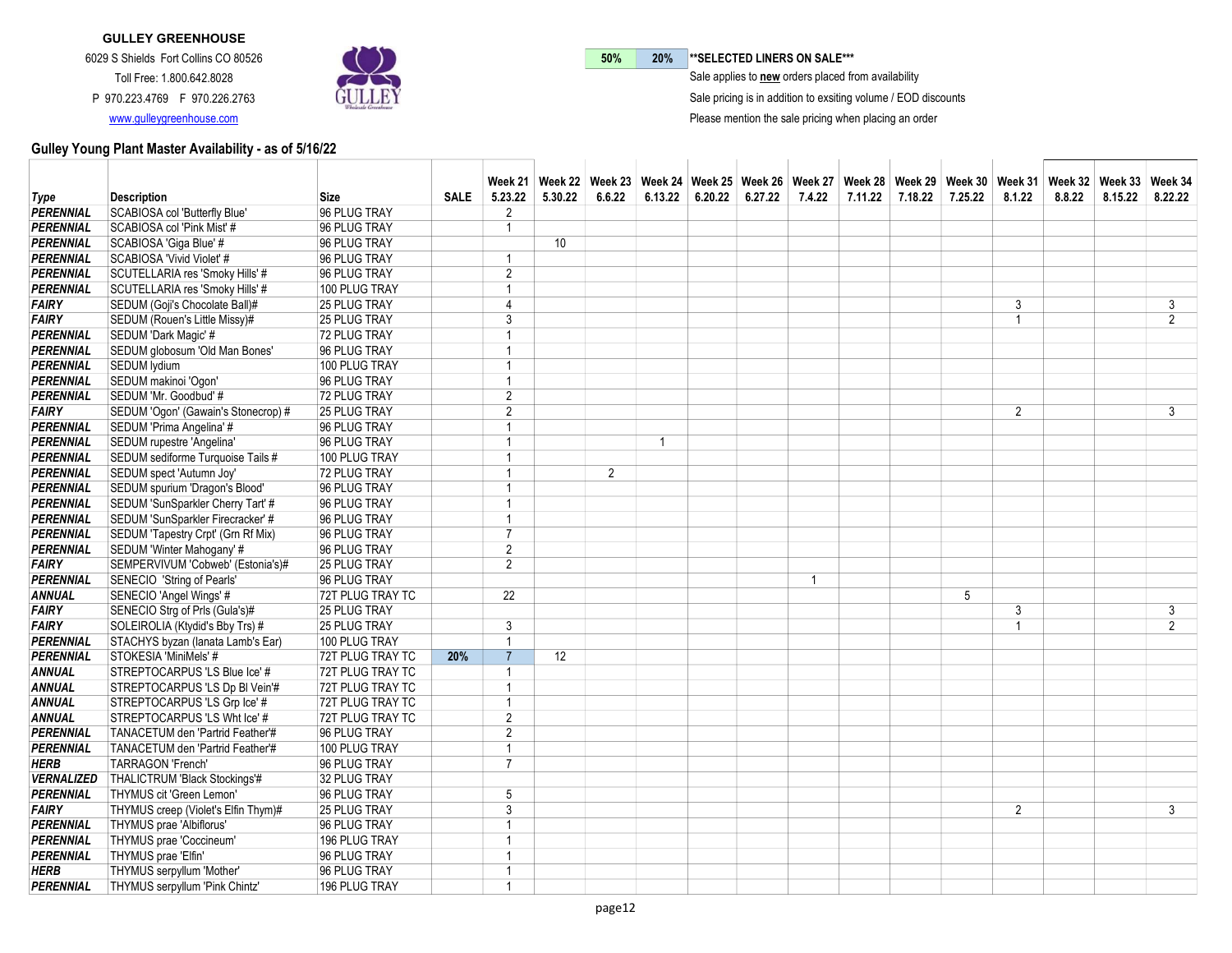

50% 20% \*\* SELECTED LINERS ON SALE\*\*\*

 $\bar{\ }$  Sale applies to new orders placed from availability

Sale pricing is in addition to exsiting volume / EOD discounts

Please mention the sale pricing when placing an order

| Type              | <b>Description</b>                 | Size                 | <b>SALE</b> | Week 21<br>5.23.22 | 5.30.22 | 6.6.22 | 6.13.22 | $6.20.22$ 6.27.22 | 7.4.22 7.11.22 | 7.18.22 | Week 22   Week 23   Week 24   Week 25   Week 26   Week 27   Week 28   Week 29   Week 30   Week 31   Week 32   Week 33<br>7.25.22 | 8.1.22         | 8.8.22 | 8.15.22        | Week 34<br>8.22.22 |
|-------------------|------------------------------------|----------------------|-------------|--------------------|---------|--------|---------|-------------------|----------------|---------|----------------------------------------------------------------------------------------------------------------------------------|----------------|--------|----------------|--------------------|
|                   |                                    |                      |             |                    |         |        |         |                   |                |         |                                                                                                                                  |                |        |                |                    |
| <b>HERB</b>       | THYMUS vulgaris 'English'          | 96 PLUG TRAY         |             |                    |         |        |         |                   |                |         |                                                                                                                                  |                |        |                |                    |
| <b>HERB</b>       | THYMUS vulgaris 'English'          | <b>25 PLUG TRAY</b>  |             |                    |         |        |         |                   |                |         |                                                                                                                                  |                |        |                |                    |
| PERENNIAL         | TIARELLA 'Angel Wings' #           | 96T PLUG TRAY TC     |             |                    |         |        |         |                   |                |         |                                                                                                                                  |                |        | $\overline{2}$ |                    |
| PERENNIAL         | TRIFOLIUM '4 Luck Coco Mint' #-    | 96 PLUG TRAY         |             | 6                  |         |        |         |                   |                |         |                                                                                                                                  |                |        |                |                    |
| <b>FAIRY</b>      | TRIFOLIUM rep (Jack's Brz Clover)# | <b>25 PLUG TRAY</b>  |             | 6                  |         |        |         |                   |                |         |                                                                                                                                  | $\overline{2}$ |        |                |                    |
| <b>PERENNIAL</b>  | VERBASCUM 'Honey Dijon' #          | 96T PLUG TRAY TC     |             |                    |         |        |         |                   |                |         |                                                                                                                                  |                |        |                |                    |
| <b>VERNALIZED</b> | VERBASCUM 'Honey Dijon' #          | 32 PLUG TRAY         |             |                    |         |        |         |                   |                |         |                                                                                                                                  |                |        |                |                    |
| PERENNIAL         | VERBASCUM 'Plum Smoky' #           | 96T PLUG TRAY TC     |             |                    |         |        |         |                   |                |         |                                                                                                                                  |                |        |                |                    |
| <b>VERNALIZED</b> | VERBASCUM 'Plum Smoky' #           | 32 PLUG TRAY         |             |                    |         |        |         |                   |                |         |                                                                                                                                  |                |        |                |                    |
| PERENNIAL         | VERBENA canad 'Homestd Red'        | 96 PLUG TRAY         |             | Δ                  |         |        |         |                   |                |         |                                                                                                                                  |                |        |                |                    |
| <b>PERENNIAL</b>  | VERONICA liwanensis 'Turkish' #    | 196 PLUG TRAY        | 20%         |                    |         |        |         |                   |                |         |                                                                                                                                  |                |        |                |                    |
| PERENNIAL         | VERONICA x 'Reavis' Crystal Riv #  | 96 PLUG TRAY         |             |                    |         |        |         |                   |                |         |                                                                                                                                  |                |        |                |                    |
| PERENNIAL         | VERONICA x 'Reavis' Crystal Riv #  | 196 PLUG TRAY        |             |                    |         |        |         |                   |                |         |                                                                                                                                  |                |        |                |                    |
| PERENNIAL         | VERONICA x 'Tidal Pool' #          | 96 PLUG TRAY         |             |                    |         |        | 28      |                   |                |         |                                                                                                                                  |                |        |                |                    |
| PERENNIAL         | <b>VINCA minor 'Bowles'</b>        | 96 PLUG TRAY         |             | 5                  |         |        |         |                   |                |         |                                                                                                                                  |                |        |                |                    |
| PERENNIAL         | VINCA minor 'Bowles'               | 196 PLUG TRAY        |             | $\overline{2}$     |         |        |         |                   |                |         |                                                                                                                                  |                |        |                |                    |
| <b>PERENNIAL</b>  | VINCA minor 'Illumination' #       | 196 PLUG TRAY        |             | $\sqrt{2}$         |         |        |         |                   |                |         |                                                                                                                                  |                |        |                |                    |
| PERENNIAL         | VIOLA cornuta 'Bowles Black'       | 96 PLUG TRAY         |             |                    |         |        |         |                   |                |         |                                                                                                                                  |                |        |                |                    |
| PERENNIAL         | VIOLA corsica 'Corsican Violet' #  | <b>196 PLUG TRAY</b> |             | $\mathcal{P}$      |         |        |         |                   |                |         |                                                                                                                                  |                |        |                |                    |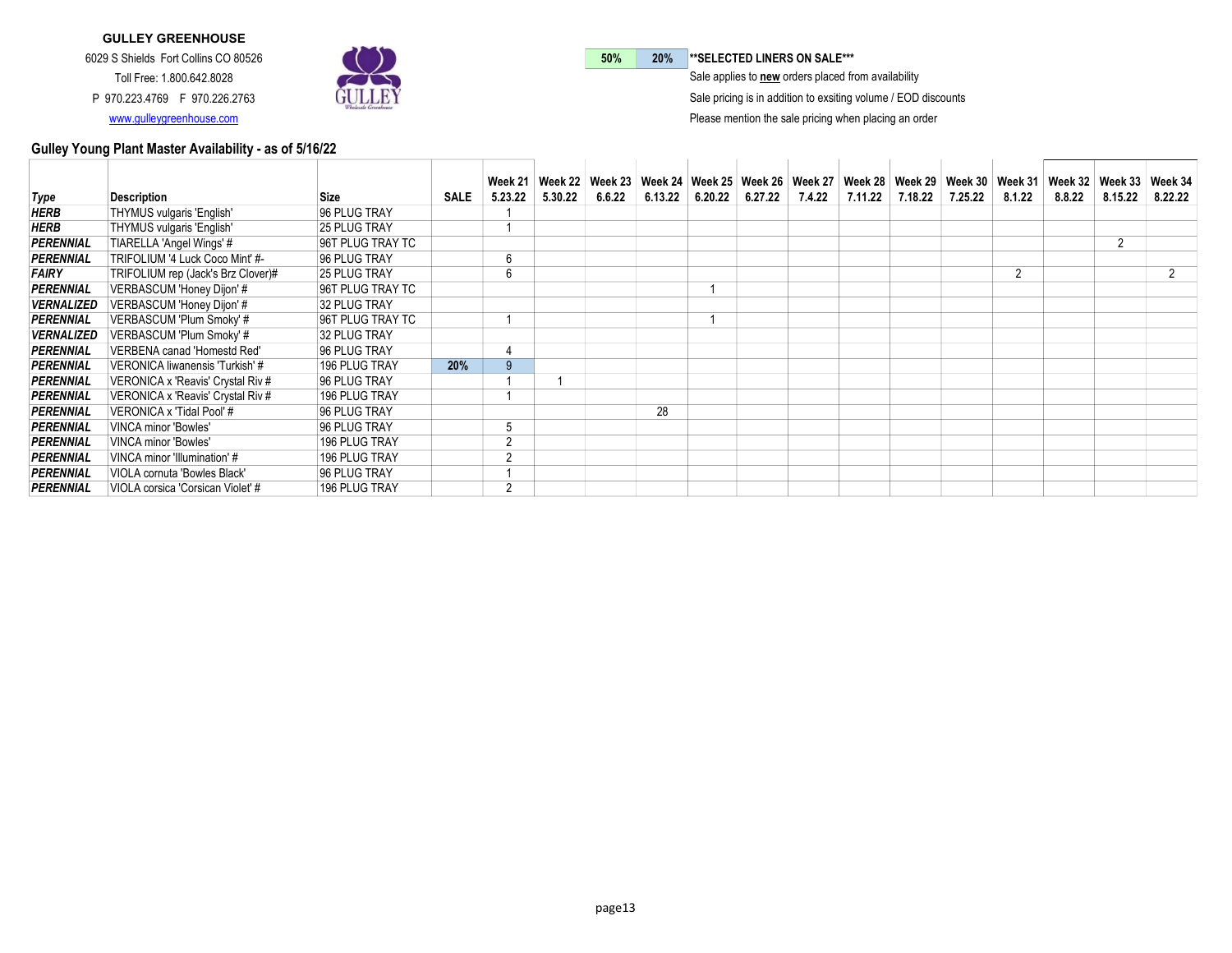

|                          |                                       |                  |         |        |         | Week 35   Week 36   Week 37   Week 38   Week 39   Week 40   Week 41   Week 42   Week 43   Week 44   Week 45   Week 46   Week 47   Week 48   Week 48   Week 49 |         |                |                |  |                                                                                |                |  |         |
|--------------------------|---------------------------------------|------------------|---------|--------|---------|---------------------------------------------------------------------------------------------------------------------------------------------------------------|---------|----------------|----------------|--|--------------------------------------------------------------------------------|----------------|--|---------|
| Type                     | <b>Description</b>                    | <b>Size</b>      | 8.29.22 | 9.5.22 | 9.12.22 | 9.19.22                                                                                                                                                       | 9.26.22 |                |                |  | 10.3.22 10.10.22 10.17.22 10.24.22 10.31.22 11.7.22 11.14.22 11.21.22 11.28.22 |                |  | 12.5.22 |
| <b>FAIRY</b>             | ABUTILON sav (Iris' Flowrng Maple) #  | 25 PLUG TRAY     |         |        |         |                                                                                                                                                               |         | $\overline{2}$ |                |  |                                                                                |                |  |         |
| <b>PERENNIAL</b>         | ACHILLEA 'Little Moonshine' #         | 96 PLUG TRAY     |         |        |         |                                                                                                                                                               |         |                |                |  |                                                                                |                |  |         |
| <b>VERNALIZED</b>        | ACHILLEA 'Little Moonshine' #         | 72V PLUG VERN    |         |        |         |                                                                                                                                                               |         |                |                |  |                                                                                |                |  |         |
| <b>PERENNIAL</b>         | <b>ACHILLEA x 'Moonshine'</b>         | 96 PLUG TRAY     |         |        |         |                                                                                                                                                               |         |                |                |  |                                                                                |                |  |         |
| <b>FAIRY</b>             | AEONIUM (Waza's Rainbow Mtn Rose)     | 25 PLUG TRAY     |         |        |         |                                                                                                                                                               |         | 3              |                |  |                                                                                |                |  |         |
| <b>PERENNIAL</b>         | AGASTACHE aur Coronado #              | 96 PLUG TRAY     |         |        |         |                                                                                                                                                               |         |                |                |  |                                                                                |                |  |         |
| <b>PERENNIAL</b>         | AGASTACHE rupestris Sunset #          | 96 PLUG TRAY     |         |        |         |                                                                                                                                                               |         |                |                |  |                                                                                |                |  |         |
| PERENNIAL                | AGASTACHE rupestris Sunset #          | 196 PLUG TRAY    |         |        |         |                                                                                                                                                               |         |                |                |  |                                                                                |                |  |         |
| <b>PERENNIAL</b>         | AGASTACHE rupestris SUNSET #          | 100 PLUG TRAY    |         |        |         |                                                                                                                                                               |         |                |                |  |                                                                                |                |  |         |
| <b>PERENNIAL</b>         | AGASTACHE 'Sunrise Blue' #            | 96 PLUG TRAY     |         |        |         |                                                                                                                                                               |         |                |                |  |                                                                                |                |  |         |
| <b>PERENNIAL</b>         | AGASTACHE 'Sunrise Red' #             | 96 PLUG TRAY     |         |        |         |                                                                                                                                                               |         |                |                |  |                                                                                |                |  |         |
| <b>PERENNIAL</b>         | AGASTACHE 'Sunrise Salmon Pink' #     | 96 PLUG TRAY     |         |        |         |                                                                                                                                                               |         |                |                |  |                                                                                |                |  |         |
| <b>PERENNIAL</b>         | AGASTACHE 'Sunrise Violet' #          | 96 PLUG TRAY     |         |        |         |                                                                                                                                                               |         |                |                |  |                                                                                |                |  |         |
| <b>PERENNIAL</b>         | AGASTACHE 'Sunrise White' #           | 96 PLUG TRAY     |         |        |         |                                                                                                                                                               |         |                |                |  |                                                                                |                |  |         |
| PERENNIAL                | AGASTACHE x 'Black Adder'             | 96 PLUG TRAY     |         |        |         |                                                                                                                                                               |         |                |                |  |                                                                                |                |  |         |
| <b>PERENNIAL</b>         | AJUGA reptans 'Black Scallop' #       | 96 PLUG TRAY     |         |        |         |                                                                                                                                                               |         |                |                |  |                                                                                |                |  |         |
| <b>PERENNIAL</b>         | AJUGA reptans 'Bronze Beauty'         | 96 PLUG TRAY     |         |        |         |                                                                                                                                                               |         |                |                |  |                                                                                |                |  |         |
| <b>PERENNIAL</b>         | AJUGA reptans 'Chocolate Chip'        | 96 PLUG TRAY     |         |        |         |                                                                                                                                                               |         |                |                |  |                                                                                |                |  |         |
| PERENNIAL                | ALCEA rosea 'Fiesta Time'             | 96 PLUG TRAY     |         |        |         |                                                                                                                                                               |         |                |                |  |                                                                                |                |  |         |
| <b>PERENNIAL</b>         | ALCEA rosea 'Spr Celeb Form Mix'#     | 96 PLUG TRAY     |         |        |         |                                                                                                                                                               |         |                |                |  |                                                                                |                |  |         |
| <b>PERENNIAL</b>         | ALCHEMILLA mollis 'Thriller           | 96 PLUG TRAY     |         |        |         |                                                                                                                                                               |         |                |                |  |                                                                                |                |  |         |
| <b>ANNUAL</b>            | ALSTROEMERIA 'Inca Bandit' #          | 50 PLUG TRAY     |         |        |         |                                                                                                                                                               |         |                |                |  |                                                                                | $\overline{4}$ |  |         |
| <b>ANNUAL</b>            | ALSTROEMERIA 'Inca Candy' #           | 50 PLUG TRAY     |         |        |         |                                                                                                                                                               |         |                |                |  |                                                                                | 8              |  |         |
| <b>ANNUAL</b>            | ALSTROEMERIA 'Inca Coral' #           | 50 PLUG TRAY     |         |        |         |                                                                                                                                                               |         |                |                |  |                                                                                | 13             |  |         |
| <b>ANNUAL</b>            | ALSTROEMERIA 'Inca Gold Rush' #       | 50 PLUG TRAY     |         |        |         |                                                                                                                                                               |         |                |                |  |                                                                                | 17             |  |         |
| <b>ANNUAL</b>            | ALSTROEMERIA 'Inca Holland' #         | 50 PLUG TRAY     |         |        |         |                                                                                                                                                               |         |                |                |  |                                                                                | 9              |  |         |
| <b>ANNUAL</b>            | ALSTROEMERIA 'Inca Husky' #           | 50 PLUG TRAY     |         |        |         |                                                                                                                                                               |         |                |                |  |                                                                                | 9              |  |         |
| <b>ANNUAL</b>            | ALSTROEMERIA 'Inca Lolly' #           | 50 PLUG TRAY     |         |        |         |                                                                                                                                                               |         |                |                |  |                                                                                | 8              |  |         |
| <b>ANNUAL</b>            | ALSTROEMERIA 'Inca Lucky' #           | 50 PLUG TRAY     |         |        |         |                                                                                                                                                               |         |                |                |  |                                                                                | 14             |  |         |
| <b>ANNUAL</b>            | ALSTROEMERIA 'Inca Noble' #           | 50 PLUG TRAY     |         |        |         |                                                                                                                                                               |         |                |                |  |                                                                                | 14             |  |         |
| <b>ANNUAL</b>            | ALSTROEMERIA 'Inca Ocean' #           | 50 PLUG TRAY     |         |        |         |                                                                                                                                                               |         |                |                |  |                                                                                | 13             |  |         |
| <b>ANNUAL</b>            | ALSTROEMERIA 'Inca Safari' #          | 50 PLUG TRAY     |         |        |         |                                                                                                                                                               |         |                |                |  |                                                                                | 12             |  |         |
| <b>FAIRY</b>             | ALTERNANTHERA (Jenny's Brz Rd H)#     | 96 PLUG TRAY     |         |        |         |                                                                                                                                                               |         |                |                |  |                                                                                |                |  |         |
| <b>FAIRY</b>             | ALTERNANTHERA (Jenny's Brz Rd H)#     | 25 PLUG TRAY     |         |        |         |                                                                                                                                                               |         | $\overline{2}$ |                |  |                                                                                |                |  |         |
| PERENNIAL                | ANEMONE 'Elfin Swan' #                | 72T PLUG TRAY TC |         |        |         |                                                                                                                                                               |         |                |                |  |                                                                                |                |  |         |
| PERENNIAL                | ANEMONE 'Fantasy Cinderella' #        | 72T PLUG TRAY TC |         |        |         |                                                                                                                                                               |         |                | $\overline{2}$ |  |                                                                                |                |  |         |
| <b>VERNALIZED</b>        | ANEMONE 'Fantasy Cinderella' #        | 32 PLUG TRAY     |         |        |         |                                                                                                                                                               |         |                |                |  |                                                                                |                |  |         |
| <b>PERENNIAL</b>         | ANEMONE 'Fantasy Pocahontas' #        | 72T PLUG TRAY TC |         |        |         |                                                                                                                                                               |         |                | $\overline{2}$ |  |                                                                                |                |  |         |
| <b>VERNALIZED</b>        | ANEMONE 'Fantasy Pocahontas' #        | 32 PLUG TRAY     |         |        |         |                                                                                                                                                               |         |                |                |  |                                                                                |                |  |         |
| <b>PERENNIAL</b>         | ANEMONE 'Fantasy Rd Riding Hood' #    | 72T PLUG TRAY TC |         |        |         |                                                                                                                                                               |         |                |                |  |                                                                                |                |  |         |
| <b>VERNALIZED</b>        | ANEMONE 'Fantasy Rd Riding Hood' #    | 32 PLUG TRAY     |         |        |         |                                                                                                                                                               |         |                |                |  |                                                                                |                |  |         |
| <b>PERENNIAL</b>         | <b>ANEMONE 'Fantasy Snow Angel' #</b> | 72T PLUG TRAY TC |         |        |         |                                                                                                                                                               |         |                |                |  |                                                                                |                |  |         |
| <i><b>VERNALIZED</b></i> | ANEMONE 'Fantasy Snow Angel' #        | 32 PLUG TRAY     |         |        |         |                                                                                                                                                               |         |                |                |  |                                                                                |                |  |         |
| <b>PERENNIAL</b>         | ANEMONE 'September Charm'             | 72T PLUG TRAY TC |         |        |         |                                                                                                                                                               |         |                |                |  |                                                                                |                |  |         |
| <b>VERNALIZED</b>        | ANEMONE 'September Charm'             | 32 PLUG TRAY     |         |        |         |                                                                                                                                                               |         |                |                |  |                                                                                |                |  |         |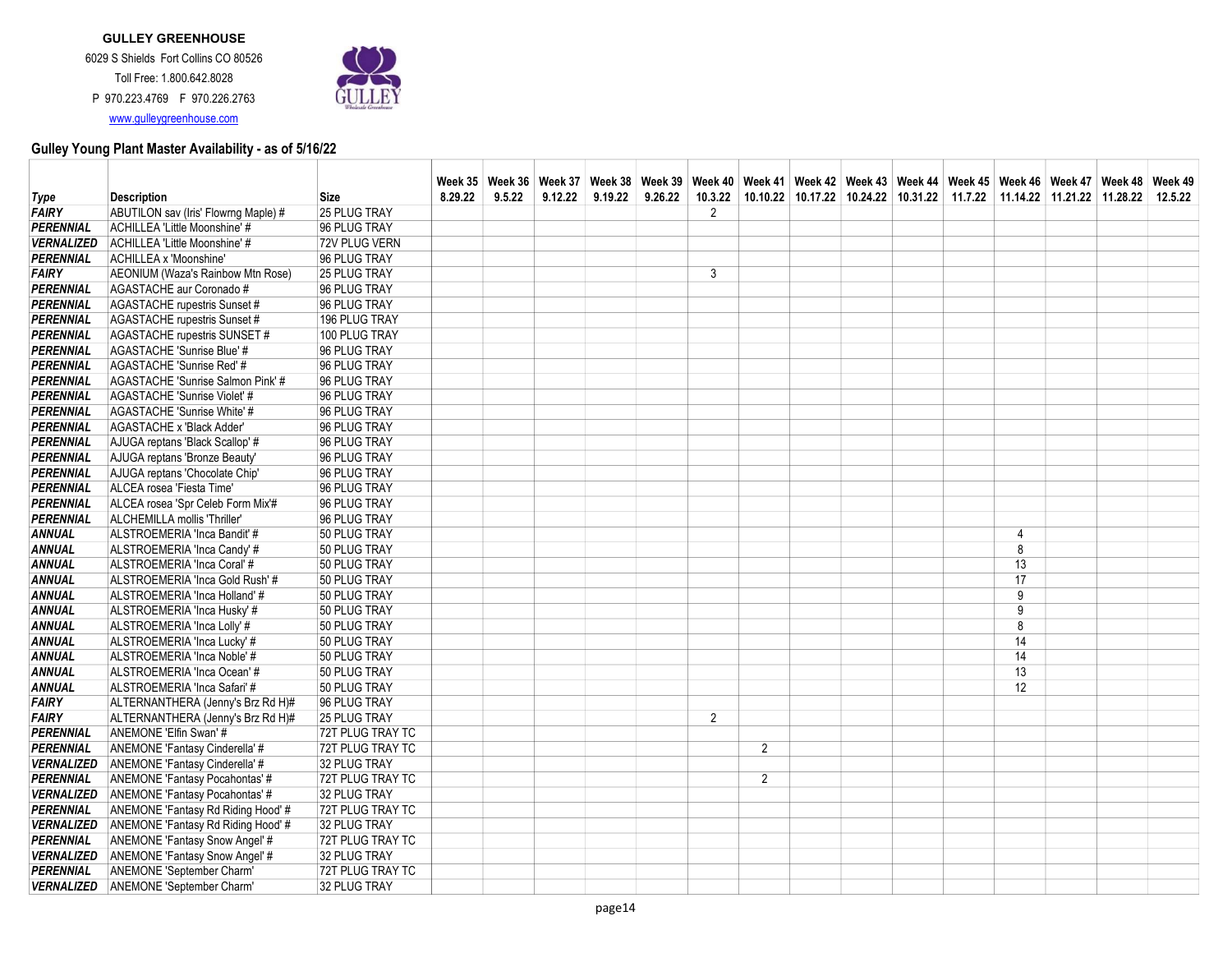Toll Free: 1.800.642.8028 P 970.223.4769 F 970.226.2763 www.gulleygreenhouse.com



| <b>Type</b>       | <b>Description</b>                       | Size                | 8.29.22 | 9.5.22 | 9.12.22 | 9.19.22        | 9.26.22 | Week 35 Week 36 Week 37 Week 38 Week 39 Week 40 Week 41 Week 42 Week 43 Week 44 Week 45 Week 46 Week 47 Week 48 Week 49 |    |    | 10.3.22 10.10.22 10.17.22 10.24.22 10.31.22 11.7.22 11.14.22 11.21.22 11.28.22 |    |    | 12.5.22 |
|-------------------|------------------------------------------|---------------------|---------|--------|---------|----------------|---------|-------------------------------------------------------------------------------------------------------------------------|----|----|--------------------------------------------------------------------------------|----|----|---------|
| PERENNIAL         | ANEMONE x hyb 'Honorine Jobert'          | 72T PLUG TRAY TC    |         |        | 10      |                |         |                                                                                                                         |    |    |                                                                                |    |    |         |
| <b>VERNALIZED</b> | ANEMONE x hyb 'Honorine Jobert'          | 32 PLUG TRAY        |         |        |         |                |         |                                                                                                                         |    |    |                                                                                |    |    |         |
| <b>ANNUAL</b>     | ANIGOZANTHOS 'Joe Joe Yellow' #          | 96T PLUG TRAY TC    |         |        |         |                |         |                                                                                                                         |    |    |                                                                                |    |    |         |
| <b>ANNUAL</b>     | ANIGOZANTHOS 'Kanga Brgundy'             | 96T PLUG TRAY TC    |         |        |         |                |         |                                                                                                                         |    |    |                                                                                |    |    |         |
| ANNUAL            | ANIGOZANTHOS 'Kanga Pink' #              | 96T PLUG TRAY TC    |         |        |         |                |         |                                                                                                                         |    |    |                                                                                |    |    |         |
| PERENNIAL         | AQUILEGIA caer 'Rky Mtn Blue'            | 96 PLUG TRAY        |         |        |         |                |         |                                                                                                                         |    |    |                                                                                |    |    |         |
| <b>PERENNIAL</b>  | AQUILEGIA 'EarlyBird Purple/Yell'        | 96 PLUG TRAY        |         |        |         |                |         |                                                                                                                         |    |    |                                                                                |    |    |         |
| <b>VERNALIZED</b> | AQUILEGIA 'EarlyBird Purple/Yell'        | 72V PLUG VERN       |         |        |         |                |         |                                                                                                                         |    |    |                                                                                |    |    |         |
| PERENNIAL         | AQUILEGIA 'EarlyBird Red/Yell'           | 96 PLUG TRAY        |         |        |         |                |         |                                                                                                                         |    |    |                                                                                |    |    |         |
| <b>VERNALIZED</b> | AQUILEGIA REM 'Violet & White' #         | 50V PLUG VERN       |         |        |         |                |         |                                                                                                                         |    |    |                                                                                |    |    |         |
| <b>PERENNIAL</b>  | AQUILEGIA REM 'Violet & White' #         | 100 PLUG TRAY       |         |        |         |                |         |                                                                                                                         |    |    |                                                                                |    |    |         |
| <b>PERENNIAL</b>  | AQUILEGIA 'Swan Burgundy & White'        | 96 PLUG TRAY        |         |        |         |                |         |                                                                                                                         |    |    |                                                                                |    |    |         |
| <b>PERENNIAL</b>  | AQUILEGIA vul 'Wnk Dbl Mix'              | 96 PLUG TRAY        |         |        |         |                |         |                                                                                                                         |    |    |                                                                                |    |    |         |
| PERENNIAL         | AQUILEGIA x cult 'McKana Giant'          | 96 PLUG TRAY        |         |        |         |                |         |                                                                                                                         |    |    |                                                                                |    |    |         |
| <b>PERENNIAL</b>  | ARTEMISIA arbor 'Powis Castle'           | 96 PLUG TRAY        |         |        |         |                |         |                                                                                                                         |    |    |                                                                                |    |    |         |
| <b>FAIRY</b>      | BASIL 'Aristotle' (Jimmy's Aris Basil) # | 25 PLUG TRAY        |         |        |         |                |         | $\overline{2}$                                                                                                          |    |    |                                                                                |    |    |         |
| <b>HERB</b>       | <b>BASIL 'Genovese' (Sweet)</b>          | 96 PLUG TRAY        |         |        |         |                |         |                                                                                                                         |    |    |                                                                                |    |    |         |
| <b>HERB</b>       | <b>BASIL 'Genovese' (Sweet)</b>          | <b>25 PLUG TRAY</b> |         |        |         |                |         |                                                                                                                         |    |    |                                                                                |    |    |         |
| <b>HERB</b>       | <b>BASIL 'Greek Columnar'</b>            | 96 PLUG TRAY        |         |        |         |                |         |                                                                                                                         |    |    |                                                                                |    |    |         |
| <b>HERB</b>       | BASIL 'Pesto Perpetuo' #                 | 25 PLUG TRAY        |         |        |         |                |         |                                                                                                                         |    |    |                                                                                |    |    |         |
| HERB              | <b>BASIL 'Red Rubin'</b>                 | 25 PLUG TRAY        |         |        |         |                |         |                                                                                                                         |    |    |                                                                                |    |    |         |
| <b>PERENNIAL</b>  | <b>BERGENIA 'Bressingham White'</b>      | 72T PLUG TRAY TC    |         |        |         | $\overline{4}$ |         |                                                                                                                         |    |    |                                                                                |    |    |         |
| <b>FAIRY</b>      | BREYNIA dis (Jamie Haw Sn Bsh)#          | <b>25 PLUG TRAY</b> |         |        |         |                |         | $\overline{2}$                                                                                                          |    |    |                                                                                |    |    |         |
| PERENNIAL         | BRUNNERA 'Alexander's Great' #           | 72T PLUG TRAY TC    |         |        |         |                |         |                                                                                                                         |    |    |                                                                                |    |    |         |
| <b>PERENNIAL</b>  | BRUNNERA 'Diane's Gold' #                | 72T PLUG TRAY TC    |         |        |         |                |         |                                                                                                                         |    |    |                                                                                |    |    |         |
| <b>PERENNIAL</b>  | BRUNNERA macro 'Jack Frost' #            | 72T PLUG TRAY TC    | 6       |        |         |                |         |                                                                                                                         |    |    |                                                                                |    |    |         |
| <b>VERNALIZED</b> | BRUNNERA macro 'Jack Frost' #            | 32 PLUG TRAY        |         |        |         |                |         |                                                                                                                         |    |    |                                                                                |    |    |         |
| <b>PERENNIAL</b>  | BUDDLEJA 'Buzz Midnight' #               | 96 PLUG TRAY        |         |        |         |                |         |                                                                                                                         |    |    |                                                                                |    |    |         |
| <b>PERENNIAL</b>  | BUDDLEJA 'Buzz Purple' #                 | 96 PLUG TRAY        |         |        |         |                |         |                                                                                                                         |    |    |                                                                                |    |    |         |
| <b>PERENNIAL</b>  | BUDDLEJA 'Buzz Velvet' #                 | 96 PLUG TRAY        |         |        |         |                |         |                                                                                                                         |    |    |                                                                                |    |    |         |
| <b>PERENNIAL</b>  | CALLIRHOE invol Winecups #               | 96 PLUG TRAY        |         |        |         |                |         |                                                                                                                         |    |    |                                                                                |    |    |         |
| <b>FAIRY</b>      | CALLISIA rep (Dana's Turtle Vine) #      | <b>25 PLUG TRAY</b> |         |        |         |                |         | $\overline{2}$                                                                                                          |    |    |                                                                                |    |    |         |
| PERENNIAL         | CAMPANULA garg 'Dickson's Gold'          | 96 PLUG TRAY        |         |        |         |                |         |                                                                                                                         |    |    |                                                                                |    |    |         |
| <b>PERENNIAL</b>  | CERASTIUM tomentosum 'Yo Yo'             | 96 PLUG TRAY        |         |        |         |                |         |                                                                                                                         |    |    |                                                                                |    |    |         |
| <b>PERENNIAL</b>  |                                          |                     |         |        |         |                |         |                                                                                                                         |    |    |                                                                                |    |    |         |
|                   | CLEMATIS integ Mongolian Bells #         | 96 PLUG TRAY        |         |        |         |                |         | $\overline{2}$                                                                                                          |    |    |                                                                                |    |    |         |
| <b>FAIRY</b>      | COLEUS (Brady's Copp Fancy Feath) #      | 25 PLUG TRAY        |         |        |         |                |         |                                                                                                                         |    |    |                                                                                |    |    |         |
| FAIRY             | COLEUS (Christina's Lovebird) #          | 96 PLUG TRAY        |         |        |         |                |         |                                                                                                                         |    |    |                                                                                |    |    |         |
| <b>FAIRY</b>      | COLEUS (Christina's Lovebird) #          | 25 PLUG TRAY        |         |        |         |                |         | 2                                                                                                                       |    |    |                                                                                |    |    |         |
| <b>FAIRY</b>      | COLEUS (Lois' Pink Fancy Feath) #        | 25 PLUG TRAY        |         |        |         |                |         | $\overline{2}$                                                                                                          |    |    |                                                                                |    |    |         |
| <b>FAIRY</b>      | COLEUS (Sadiki's Quetzal) #              | 25 PLUG TRAY        |         |        |         |                |         | $\overline{2}$                                                                                                          |    |    |                                                                                |    |    |         |
| <b>FAIRY</b>      | COLEUS (Sammy's Macaw) #                 | 25 PLUG TRAY        |         |        |         |                |         | $\overline{2}$                                                                                                          |    |    |                                                                                |    |    |         |
| <b>ANNUAL</b>     | CORDYLINE 'Can Can' #                    | 72T PLUG TRAY TC    |         | 2      |         | 15             |         |                                                                                                                         |    |    |                                                                                | 10 |    |         |
| ANNUAL            | CORDYLINE 'Design-a-Line Burgundy' #     | 72T PLUG TRAY TC    |         | 17     |         |                |         |                                                                                                                         |    | 13 |                                                                                | 12 |    | 12      |
| <b>VERNALIZED</b> | CORDYLINE 'Design-a-Line Burgundy' #     | 32 PLUG TRAY TC     |         |        |         |                |         |                                                                                                                         |    |    |                                                                                |    |    |         |
| ANNUAL            | CORDYLINE 'Paso Doble' #                 | 72T PLUG TRAY TC    |         | 23     |         | 15             |         |                                                                                                                         | 24 |    | 22                                                                             |    | 12 |         |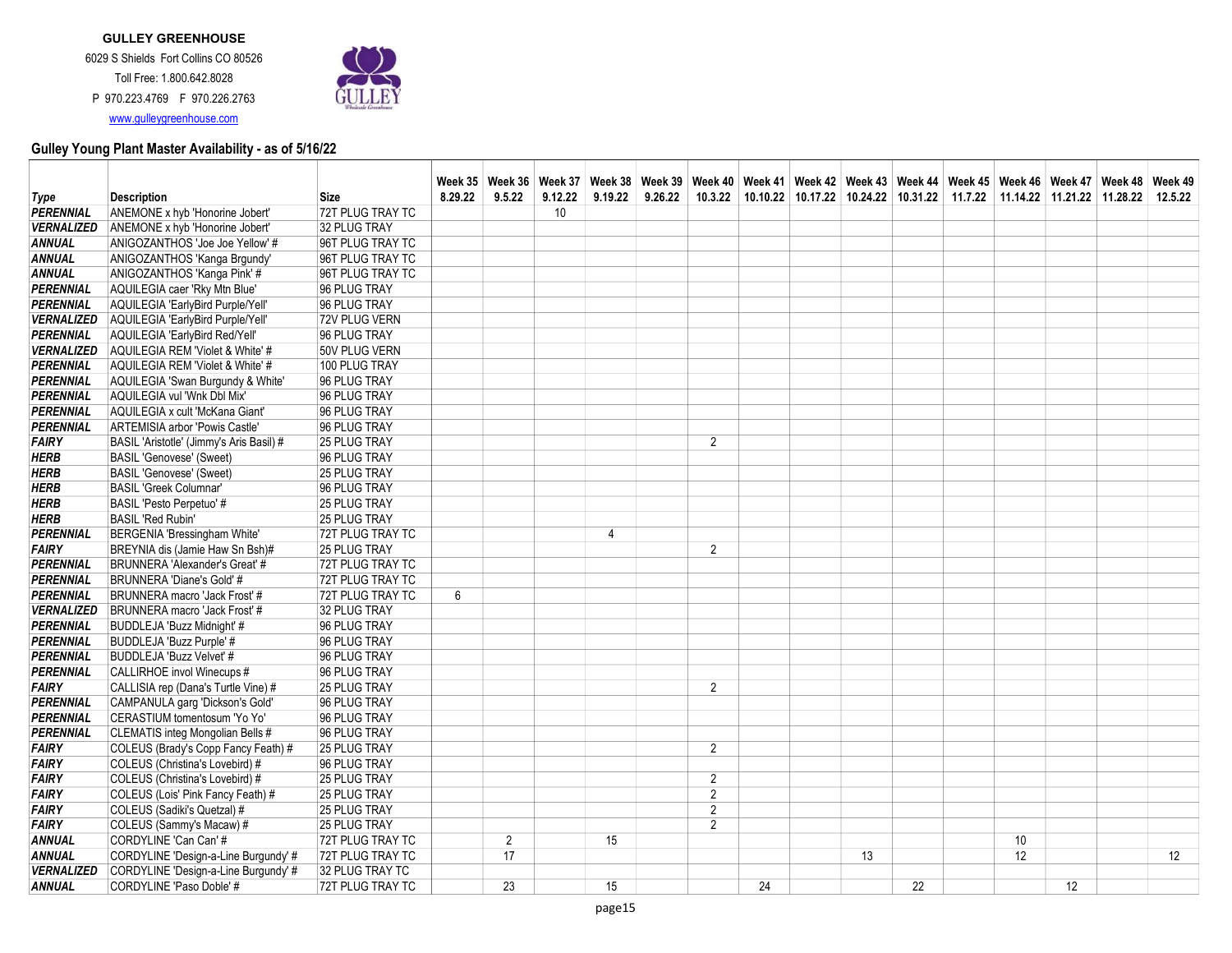

|                          |                                       |                  |         |                |         | Week 35 Neek 36 Week 37 Week 38 Week 39 Week 40 Week 41 Week 42 Week 43 Week 44 Week 45 Week 46 Week 47 Week 48 Week 49 |         |         |   |     |    |   |    |                                                                        |     |         |
|--------------------------|---------------------------------------|------------------|---------|----------------|---------|-------------------------------------------------------------------------------------------------------------------------|---------|---------|---|-----|----|---|----|------------------------------------------------------------------------|-----|---------|
| Type                     | <b>Description</b>                    | Size             | 8.29.22 | 9.5.22         | 9.12.22 | 9.19.22                                                                                                                 | 9.26.22 | 10.3.22 |   |     |    |   |    | 10.10.22 10.17.22 10.24.22 10.31.22 11.7.22 11.14.22 11.21.22 11.28.22 |     | 12.5.22 |
| ANNUAL                   | <b>CORDYLINE 'Red Sensation'</b>      | 72T PLUG TRAY TC |         |                |         |                                                                                                                         |         |         |   | 17  |    |   |    |                                                                        |     |         |
| <b>VERNALIZED</b>        | <b>CORDYLINE 'Red Sensation'</b>      | 32 PLUG TRAY TC  |         |                |         |                                                                                                                         |         |         |   |     |    |   |    |                                                                        |     |         |
| ANNUAL                   | <b>CORDYLINE 'Red Star'</b>           | 72T PLUG TRAY TC | 102     |                | 111     |                                                                                                                         |         |         |   | 249 |    |   | 65 |                                                                        | 125 |         |
| <b>VERNALIZED</b>        | CORDYLINE 'Red Star'                  | 32 PLUG TRAY TC  |         |                |         |                                                                                                                         |         |         |   |     |    |   |    |                                                                        |     |         |
| ANNUAL                   | CORDYLINE 'Renegade' #                | 72T PLUG TRAY TC |         |                |         | 3                                                                                                                       |         |         |   |     |    | 6 |    |                                                                        |     |         |
| ANNUAL                   | CORDYLINE 'Salsa' #                   | 72T PLUG TRAY TC |         |                |         | 16                                                                                                                      |         | 12      |   |     | 37 |   |    | 37                                                                     |     | 5       |
| ANNUAL                   | CORDYLINE 'Superstar' #               | 72T PLUG TRAY TC | 26      |                |         |                                                                                                                         |         |         | 4 |     |    |   |    |                                                                        |     |         |
| ANNUAL                   | <b>CORDYLINE 'Torbay Dazzler'</b>     | 72T PLUG TRAY TC |         |                |         | 24                                                                                                                      |         |         |   |     | 15 |   |    |                                                                        |     | 24      |
| <b>VERNALIZED</b>        | <b>CORDYLINE 'Torbay Dazzler'</b>     | 32 PLUG TRAY TC  |         |                |         |                                                                                                                         |         |         |   |     |    |   |    |                                                                        |     |         |
| PERENNIAL                | COREOPSIS grand 'Early Sunrise'       | 96 PLUG TRAY     |         |                |         |                                                                                                                         |         |         |   |     |    |   |    |                                                                        |     |         |
| PERENNIAL                | COREOPSIS 'Leading Lady Charlize' #   | 96 PLUG TRAY     |         |                |         |                                                                                                                         |         |         |   |     |    |   |    |                                                                        |     |         |
| PERENNIAL                | COREOPSIS vert 'Moonbeam'             | 96 PLUG TRAY     |         |                |         |                                                                                                                         |         |         |   |     |    |   |    |                                                                        |     |         |
| PERENNIAL                | COREOPSIS vert 'Siz & Spice Cur Up' # | 96 PLUG TRAY     |         |                |         |                                                                                                                         |         |         |   |     |    |   |    |                                                                        |     |         |
| HERB                     | CORIANDER (Cilantro)                  | 96 PLUG TRAY     |         |                |         |                                                                                                                         |         |         |   |     |    |   |    |                                                                        |     |         |
| PERENNIAL                | CORYDALIS 'Porceln Blue' #            | 72T PLUG TRAY TC |         |                |         |                                                                                                                         |         |         |   |     |    |   |    | 12                                                                     |     |         |
| <b>VERNALIZED</b>        | CORYDALIS 'Porceln Blue' #            | 32 PLUG TRAY     |         |                |         |                                                                                                                         |         |         |   |     |    |   |    |                                                                        |     |         |
| <b>FAIRY</b>             | CRASSULA (Amiens' Hobbit) #           | 25 PLUG TRAY     |         |                |         |                                                                                                                         |         | 3       |   |     |    |   |    |                                                                        |     |         |
| <b>FAIRY</b>             | CRASSULA musc (Blain's Watch Chn)#    | 25 PLUG TRAY     |         |                |         |                                                                                                                         |         | 3       |   |     |    |   |    |                                                                        |     |         |
| <b>FAIRY</b>             | CUPHEA hys (Bernard's Elfin Herb) #   | 25 PLUG TRAY     |         |                |         |                                                                                                                         |         | 3       |   |     |    |   |    |                                                                        |     |         |
| <b>FAIRY</b>             | CYANOTIS (Meaux's Kitten Ears)#       | 96 PLUG TRAY     |         |                |         |                                                                                                                         |         |         |   |     |    |   |    |                                                                        |     |         |
| <b>FAIRY</b>             | CYANOTIS (Meaux's Kitten Ears)#       | 25 PLUG TRAY     |         |                |         |                                                                                                                         |         | 3       |   |     |    |   |    |                                                                        |     |         |
| <b>FAIRY</b>             | CYCLAMEN 'Micro Mix' (Ethel's) #      | 96 PLUG TRAY     |         | $\overline{2}$ |         |                                                                                                                         |         |         |   |     |    |   |    |                                                                        |     |         |
| <b>FAIRY</b>             | CYCLAMEN 'Micro Mix' (Ethel's) #      | 25 PLUG TRAY     |         | 12             |         |                                                                                                                         |         |         |   |     |    |   |    |                                                                        |     |         |
| <b>FAIRY</b>             | CYPERUS alt. (Claire's Umbrella) #    | 25 PLUG TRAY     |         |                |         |                                                                                                                         |         | 2       |   |     |    |   |    |                                                                        |     |         |
| <b>VERNALIZED</b>        | DELPHINIUM 'Celebration'              | 32 PLUG TRAY     |         |                |         |                                                                                                                         |         |         |   |     |    |   |    |                                                                        |     |         |
| <b>VERNALIZED</b>        | DELPHINIUM 'Cinderella' #             | 32 PLUG TRAY     |         |                |         |                                                                                                                         |         |         |   |     |    |   |    |                                                                        |     |         |
| PERENNIAL                | DELPHINIUM grn 'Butf Blue'            | 50 PLUG TRAY     |         |                |         |                                                                                                                         |         |         |   |     |    |   |    |                                                                        |     |         |
| PERENNIAL                | DELPHINIUM 'Highlnd Bolero' #         | 72T PLUG TRAY TC |         |                |         |                                                                                                                         |         |         |   |     |    |   |    | $\overline{7}$                                                         |     |         |
| <b>VERNALIZED</b>        | DELPHINIUM 'Highlnd Bolero' #         | 32 PLUG TRAY     |         |                |         |                                                                                                                         |         |         |   |     |    |   |    |                                                                        |     |         |
| PERENNIAL                | DELPHINIUM 'Highlnd Cha Cha' #        | 72T PLUG TRAY TC |         |                |         |                                                                                                                         |         |         |   |     |    |   |    | 5                                                                      |     |         |
| PERENNIAL                | DELPHINIUM 'Highlnd Flamenco' #       | 72T PLUG TRAY TC |         |                |         |                                                                                                                         |         |         |   |     |    |   |    |                                                                        |     |         |
| <b>VERNALIZED</b>        | DELPHINIUM 'Highlnd Flamenco' #       | 32 PLUG TRAY     |         |                |         |                                                                                                                         |         |         |   |     |    |   |    |                                                                        |     |         |
| PERENNIAL                | DELPHINIUM 'Highlnd Moonlight' #      | 72T PLUG TRAY TC |         |                |         |                                                                                                                         |         |         |   |     |    |   |    |                                                                        |     |         |
| <b>VERNALIZED</b>        | DELPHINIUM 'Highlnd Moonlight' #      | 32 PLUG TRAY     |         |                |         |                                                                                                                         |         |         |   |     |    |   |    |                                                                        |     |         |
| PERENNIAL                | DELPHINIUM 'Highlnd Mystry Sens' #    | 72T PLUG TRAY TC |         |                |         |                                                                                                                         |         |         |   |     |    |   |    |                                                                        |     |         |
| <b>VERNALIZED</b>        | DELPHINIUM 'Highlnd Mystry Sens' #    | 32 PLUG TRAY     |         |                |         |                                                                                                                         |         |         |   |     |    |   |    |                                                                        |     |         |
| PERENNIAL                | DELPHINIUM 'Highlnd Swt Sen' #        | 72T PLUG TRAY TC |         |                |         |                                                                                                                         |         |         |   |     |    |   |    | $\overline{7}$                                                         |     |         |
| <b>VERNALIZED</b>        | DELPHINIUM Mag Ftn 'Mix'              | 72V PLUG VERN    |         |                |         |                                                                                                                         |         |         |   |     |    |   |    |                                                                        |     |         |
| <b>VERNALIZED</b>        | DELPHINIUM 'Mighty Atom'              | 32 PLUG TRAY     |         |                |         |                                                                                                                         |         |         |   |     |    |   |    |                                                                        |     |         |
| <b>VERNALIZED</b>        | DELPHINIUM Paramo Azul' #             | 32 PLUG TRAY     |         |                |         |                                                                                                                         |         |         |   |     |    |   |    |                                                                        |     |         |
| <b>VERNALIZED</b>        | DELPHINIUM Paramo Black Velvet' #     | 32 PLUG TRAY     |         |                |         |                                                                                                                         |         |         |   |     |    |   |    |                                                                        |     |         |
| <i><b>VERNALIZED</b></i> | DELPHINIUM Paramo Celeste' #          | 32 PLUG TRAY     |         |                |         |                                                                                                                         |         |         |   |     |    |   |    |                                                                        |     |         |
| <b>VERNALIZED</b>        | DELPHINIUM Paramo Purpura' #          | 32 PLUG TRAY     |         |                |         |                                                                                                                         |         |         |   |     |    |   |    |                                                                        |     |         |
| <b>VERNALIZED</b>        | DELPHINIUM Paramo Rosa' #             | 32 PLUG TRAY     |         |                |         |                                                                                                                         |         |         |   |     |    |   |    |                                                                        |     |         |
| <b>VERNALIZED</b>        | DELPHINIUM 'Princess Caroline' #      | 32 PLUG TRAY     |         |                |         |                                                                                                                         |         |         |   |     |    |   |    |                                                                        |     |         |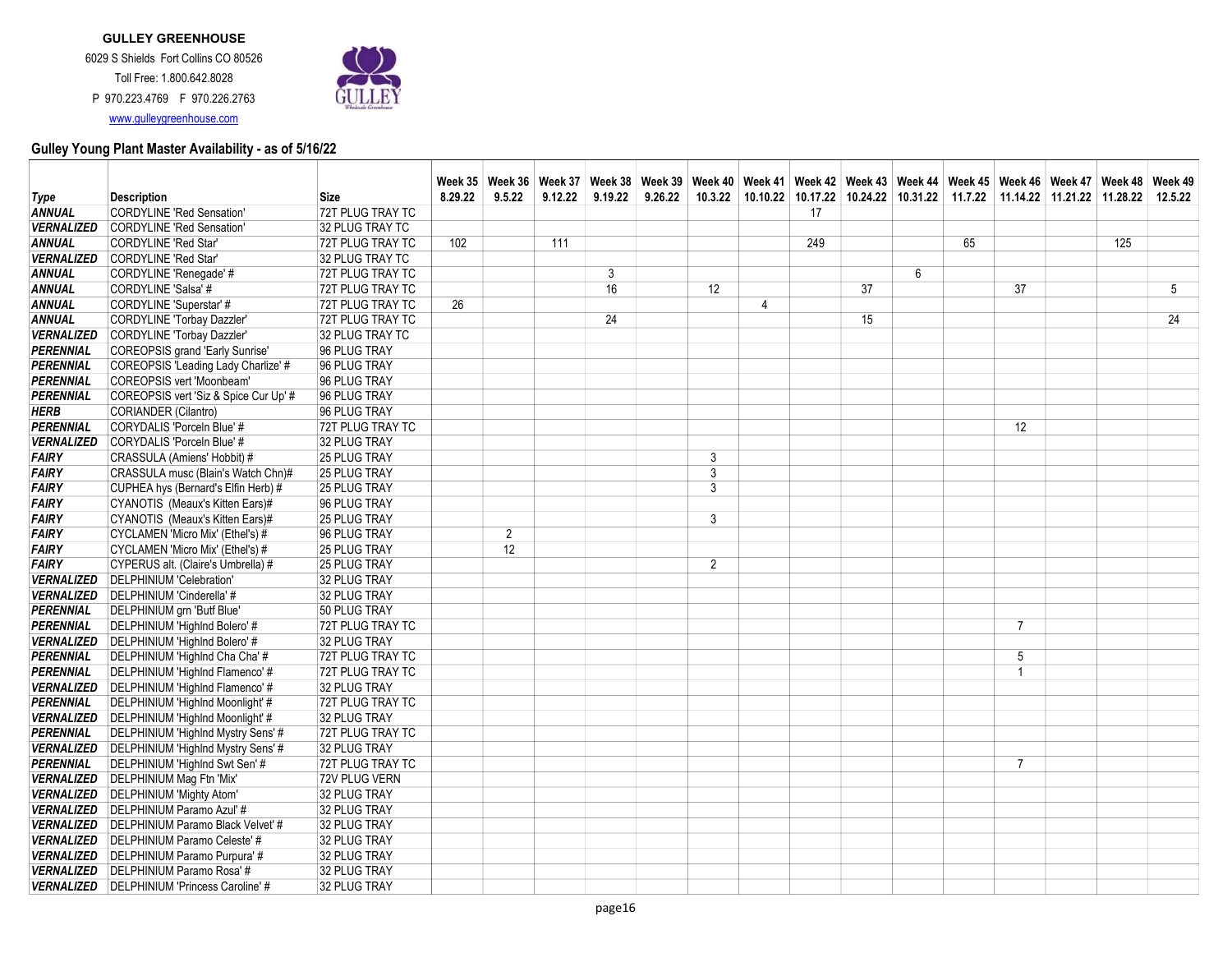

|                                        |                                                                   |                              |         |        |         |         |         |                |   |  | Week 35   Week 36   Week 37   Week 38   Week 39   Week 40   Week 41   Week 42   Week 43   Week 44   Week 46   Week 46   Week 47   Week 48   Week 49 |  |  |
|----------------------------------------|-------------------------------------------------------------------|------------------------------|---------|--------|---------|---------|---------|----------------|---|--|-----------------------------------------------------------------------------------------------------------------------------------------------------|--|--|
| Type                                   | <b>Description</b>                                                | <b>Size</b>                  | 8.29.22 | 9.5.22 | 9.12.22 | 9.19.22 | 9.26.22 |                |   |  | 10.3.22   10.10.22   10.17.22   10.24.22   10.31.22   11.7.22   11.14.22   11.21.22   11.28.22   12.5.22                                            |  |  |
| PERENNIAL                              | DELPHINIUM 'Red Lark' #                                           | 50 PLUG TRAY                 |         |        |         |         |         |                |   |  |                                                                                                                                                     |  |  |
| <b>PERENNIAL</b>                       | DIANTHUS 'Cadence Cherry Red' #                                   | 96 PLUG TRAY                 |         |        |         |         |         |                |   |  |                                                                                                                                                     |  |  |
| <b>PERENNIAL</b>                       | DIANTHUS 'Cadence Raspberry' #                                    | 96 PLUG TRAY                 |         |        |         |         |         |                |   |  |                                                                                                                                                     |  |  |
| <b>PERENNIAL</b>                       | DIANTHUS 'Const Bty Cr Peach' #                                   | 96 PLUG TRAY                 |         |        |         |         |         |                |   |  |                                                                                                                                                     |  |  |
| <b>PERENNIAL</b>                       | DIANTHUS 'First Love' #                                           | 96 PLUG TRAY                 |         |        |         |         |         |                |   |  |                                                                                                                                                     |  |  |
| <b>VERNALIZED</b>                      | DIANTHUS 'First Love' #                                           | 72V PLUG VERN                |         |        |         |         |         |                |   |  |                                                                                                                                                     |  |  |
| <b>PERENNIAL</b>                       | DIANTHUS 'Kahori' #                                               | 100 PLUG TRAY                |         |        |         |         |         |                |   |  |                                                                                                                                                     |  |  |
| <b>PERENNIAL</b>                       | DIANTHUS 'Kahori Scarlet' #                                       | 96 PLUG TRAY                 |         |        |         |         |         |                |   |  |                                                                                                                                                     |  |  |
| <b>PERENNIAL</b>                       | DIANTHUS 'Kahori Scarlet' #                                       | 196 PLUG TRAY                |         |        |         |         |         |                |   |  |                                                                                                                                                     |  |  |
| <b>PERENNIAL</b>                       | DIANTHUS 'Telstar Salmon'                                         | 96 PLUG TRAY                 |         |        |         |         |         |                |   |  |                                                                                                                                                     |  |  |
| <b>PERENNIAL</b>                       | DIGITALIS 'Arctic Fox Rose' #                                     | 72 PLUG TRAY                 |         |        |         |         |         |                |   |  |                                                                                                                                                     |  |  |
| <b>PERENNIAL</b>                       | <b>DIGITALIS 'Lucas Pink' #</b>                                   | 72T PLUG TRAY TC             |         |        |         |         |         |                |   |  |                                                                                                                                                     |  |  |
| <b>PERENNIAL</b>                       | DIGITALIS 'Lucas White' #                                         | 72T PLUG TRAY TC             |         |        |         |         |         |                |   |  |                                                                                                                                                     |  |  |
| <b>FAIRY</b>                           | DOROTHEANTHUS (Pauluskerk's) #                                    | 96 PLUG TRAY                 |         |        |         |         |         |                |   |  |                                                                                                                                                     |  |  |
| <b>FAIRY</b>                           | DOROTHEANTHUS (Pauluskerk's) #                                    | 25 PLUG TRAY                 |         |        |         |         |         |                |   |  |                                                                                                                                                     |  |  |
| <b>FAIRY</b>                           | DYMONDIA mar (Ypres' Slv Carpet) #                                | 25 PLUG TRAY                 |         |        |         |         |         | $\overline{2}$ |   |  |                                                                                                                                                     |  |  |
| <b>FAIRY</b>                           | ECHEVERIA (Clairvaux's TopTurvy)#                                 | <b>25 PLUG TRAY</b>          |         |        |         |         |         | 3              |   |  |                                                                                                                                                     |  |  |
| <b>FAIRY</b>                           | ECHEVERIA (Zagreb's Blk Prince)#                                  | 25 PLUG TRAY                 |         |        |         |         |         |                |   |  |                                                                                                                                                     |  |  |
| PERENNIAL                              | ECHINACEA 'Artisan Soft Orange'                                   | 96 PLUG TRAY                 |         |        |         |         |         |                |   |  |                                                                                                                                                     |  |  |
| <b>VERNALIZED</b>                      | <b>ECHINACEA 'Cheyenne Spirit'</b>                                | 32 PLUG TRAY                 |         |        |         |         |         |                |   |  |                                                                                                                                                     |  |  |
| <b>PERENNIAL</b>                       | ECHINACEA 'Dk Shadow Wicked' #                                    | 96T PLUG TRAY TC             |         |        |         |         |         |                |   |  |                                                                                                                                                     |  |  |
| <b>VERNALIZED</b>                      | ECHINACEA 'Dk Shadow Wicked' #                                    | 32 PLUG TRAY                 |         |        |         |         |         |                |   |  |                                                                                                                                                     |  |  |
| <b>VERNALIZED</b>                      | ECHINACEA 'KISMET Int Orange' #                                   | 32 PLUG TRAY                 |         |        |         |         |         |                |   |  |                                                                                                                                                     |  |  |
| <b>VERNALIZED</b>                      | ECHINACEA 'KISMET Raspb' #                                        | 32 PLUG TRAY                 |         |        |         |         |         |                |   |  |                                                                                                                                                     |  |  |
| <b>VERNALIZED</b>                      | ECHINACEA 'KISMET Red' #                                          | 32 PLUG TRAY                 |         |        |         |         |         |                |   |  |                                                                                                                                                     |  |  |
| <b>VERNALIZED</b><br><b>VERNALIZED</b> | ECHINACEA 'Leilani' #                                             | 32 PLUG TRAY                 |         |        |         |         |         |                |   |  |                                                                                                                                                     |  |  |
|                                        | <b>ECHINACEA 'Magnus'</b>                                         | 32 PLUG TRAY                 |         |        |         |         |         |                |   |  |                                                                                                                                                     |  |  |
| <b>PERENNIAL</b><br><b>VERNALIZED</b>  | <b>ECHINACEA 'Pow Wow White'</b>                                  | 96 PLUG TRAY                 |         |        |         |         |         |                |   |  |                                                                                                                                                     |  |  |
| <b>PERENNIAL</b>                       | <b>ECHINACEA 'Pow Wow White'</b>                                  | 32 PLUG TRAY                 |         |        |         |         |         |                |   |  |                                                                                                                                                     |  |  |
| <b>VERNALIZED</b>                      | ECHINACEA 'Pow Wow Wildbry'<br><b>ECHINACEA 'Pow Wow Wildbry'</b> | 96 PLUG TRAY<br>32 PLUG TRAY |         |        |         |         |         |                |   |  |                                                                                                                                                     |  |  |
| <b>VERNALIZED</b>                      | ECHINACEA 'Prima Saffron' #                                       | 32 PLUG TRAY                 |         |        |         |         |         |                |   |  |                                                                                                                                                     |  |  |
| <b>VERNALIZED</b>                      | ECHINACEA purp 'Green Twister' #                                  | 32 PLUG TRAY                 |         |        |         |         |         |                |   |  |                                                                                                                                                     |  |  |
| <b>PERENNIAL</b>                       | ECHINACEA 'Sombr Adobe Org' #                                     | 72T PLUG TRAY TC             |         |        |         |         |         |                | 5 |  |                                                                                                                                                     |  |  |
| <b>VERNALIZED</b>                      | ECHINACEA 'Sombr Adobe Org' #                                     | 32 PLUG TRAY                 |         |        |         |         |         |                |   |  |                                                                                                                                                     |  |  |
| <b>PERENNIAL</b>                       | ECHINACEA 'Sombr Baja Brgndy'#                                    | 72T PLUG TRAY TC             |         |        |         |         |         |                |   |  |                                                                                                                                                     |  |  |
| <b>VERNALIZED</b>                      | ECHINACEA 'Sombr Baja Brgndy'#                                    | 32 PLUG TRAY                 |         |        |         |         |         |                |   |  |                                                                                                                                                     |  |  |
| <b>PERENNIAL</b>                       | ECHINACEA 'Sombr Blanco' #                                        | 72T PLUG TRAY TC             |         |        |         |         |         |                |   |  |                                                                                                                                                     |  |  |
| <b>VERNALIZED</b>                      | ECHINACEA 'Sombr Fiesta Org' #                                    | 32 PLUG TRAY                 |         |        |         |         |         |                |   |  |                                                                                                                                                     |  |  |
| <b>PERENNIAL</b>                       | ECHINACEA 'Sombr Granada Gld'#'                                   | 72T PLUG TRAY TC             |         |        |         |         |         |                |   |  |                                                                                                                                                     |  |  |
| <b>VERNALIZED</b>                      | ECHINACEA 'Sombr Granada Gld'#'                                   | 32 PLUG TRAY                 |         |        |         |         |         |                |   |  |                                                                                                                                                     |  |  |
| <b>PERENNIAL</b>                       | ECHINACEA 'Sombr Lem Yell Imp' #                                  | 72T PLUG TRAY TC             |         |        |         |         |         |                | 4 |  |                                                                                                                                                     |  |  |
| <b>VERNALIZED</b>                      | ECHINACEA 'Sombr Lem Yell Imp' #                                  | 32 PLUG TRAY                 |         |        |         |         |         |                |   |  |                                                                                                                                                     |  |  |
| <b>PERENNIAL</b>                       | ECHINACEA 'Sombr Poco HtCoral' #                                  | 72T PLUG TRAY TC             |         |        |         |         |         |                |   |  |                                                                                                                                                     |  |  |
| <b>PERENNIAL</b>                       | ECHINACEA 'Sombr Salsa Red'#                                      | 72T PLUG TRAY TC             |         |        |         |         |         |                |   |  |                                                                                                                                                     |  |  |
|                                        |                                                                   |                              |         |        |         |         |         |                |   |  |                                                                                                                                                     |  |  |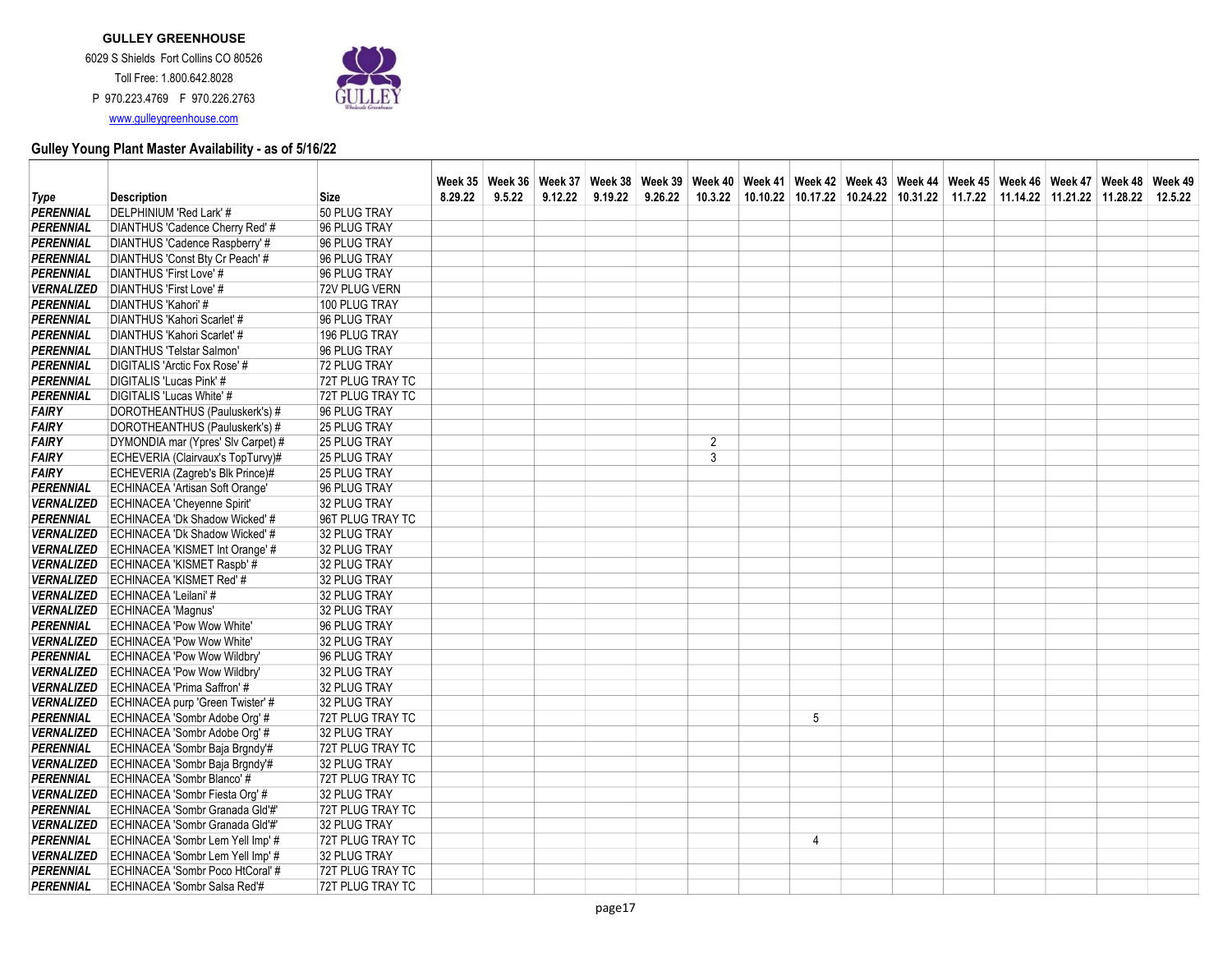www.gulleygreenhouse.com



|                   |                                       |                  |         |                |         | Week 35   Week 36   Week 37   Week 38   Week 39   Week 40   Week 41   Week 42   Week 43   Week 44   Week 45   Week 49   Week 48   Week 48   Week 48   Week 48   Week 48   Week 49   Week 49   Week 49   Week 49   Week 49   We |         |                |  |  |                                                                                                                  |                |  |
|-------------------|---------------------------------------|------------------|---------|----------------|---------|--------------------------------------------------------------------------------------------------------------------------------------------------------------------------------------------------------------------------------|---------|----------------|--|--|------------------------------------------------------------------------------------------------------------------|----------------|--|
| Type              | <b>Description</b>                    | <b>Size</b>      | 8.29.22 | 9.5.22         | 9.12.22 | 9.19.22                                                                                                                                                                                                                        | 9.26.22 | 10.3.22        |  |  | $10.10.22$   $10.17.22$   $10.24.22$   $10.31.22$   $11.7.22$   $11.14.22$   $11.21.22$   $11.28.22$   $12.5.22$ |                |  |
| <b>VERNALIZED</b> | ECHINACEA 'Sombr Salsa Red'#          | 32 PLUG TRAY     |         |                |         |                                                                                                                                                                                                                                |         |                |  |  |                                                                                                                  |                |  |
| PERENNIAL         | ECHINACEA 'Sombr Sangrita' #'         | 72T PLUG TRAY TC |         |                |         |                                                                                                                                                                                                                                |         | 2              |  |  |                                                                                                                  |                |  |
| <b>VERNALIZED</b> | ECHINACEA 'Sombr Sangrita' #'         | 32 PLUG TRAY     |         |                |         |                                                                                                                                                                                                                                |         |                |  |  |                                                                                                                  |                |  |
| <b>PERENNIAL</b>  | ECHINACEA 'Sombr Sum Solstice' #      | 72T PLUG TRAY TC |         |                |         |                                                                                                                                                                                                                                |         | 1              |  |  |                                                                                                                  |                |  |
| <b>VERNALIZED</b> | ECHINACEA 'Sombr Sum Solstice' #      | 32 PLUG TRAY     |         |                |         |                                                                                                                                                                                                                                |         |                |  |  |                                                                                                                  |                |  |
| <b>PERENNIAL</b>  | ECHINACEA 'Sombr Tango Tang' #        | 72T PLUG TRAY TC |         |                |         |                                                                                                                                                                                                                                |         | 1              |  |  |                                                                                                                  |                |  |
| <b>VERNALIZED</b> | ECHINACEA 'Sombr Tango Tang' #        | 32 PLUG TRAY     |         |                |         |                                                                                                                                                                                                                                |         |                |  |  |                                                                                                                  |                |  |
| <b>PERENNIAL</b>  | ECHINACEA 'Sombr Tres Amigos' #       | 72T PLUG TRAY TC |         | $\overline{1}$ |         |                                                                                                                                                                                                                                |         |                |  |  |                                                                                                                  |                |  |
| <b>VERNALIZED</b> | ECHINACEA 'Sombr Tres Amigos' #       | 32 PLUG TRAY     |         |                |         |                                                                                                                                                                                                                                |         |                |  |  |                                                                                                                  |                |  |
| PERENNIAL         | ECHINACEA 'SunSeek Apple Grn' #       | 72T PLUG TRAY TC |         |                |         |                                                                                                                                                                                                                                |         |                |  |  |                                                                                                                  |                |  |
| <b>VERNALIZED</b> | ECHINACEA 'SunSeek Apple Grn' #       | 32 PLUG TRAY     |         |                |         |                                                                                                                                                                                                                                |         |                |  |  |                                                                                                                  |                |  |
| <b>PERENNIAL</b>  | ECHINACEA 'SunSeek Orange' #          | 72T PLUG TRAY TC |         |                |         |                                                                                                                                                                                                                                |         |                |  |  |                                                                                                                  |                |  |
| <b>VERNALIZED</b> | ECHINACEA 'SunSeek Orange' #          | 32 PLUG TRAY     |         |                |         |                                                                                                                                                                                                                                |         |                |  |  |                                                                                                                  |                |  |
| <b>PERENNIAL</b>  | ECHINACEA 'SunSeek Rainbow' #         | 72T PLUG TRAY TC |         |                |         |                                                                                                                                                                                                                                |         |                |  |  |                                                                                                                  |                |  |
| <b>VERNALIZED</b> | ECHINACEA 'SunSeek Rainbow' #         | 32 PLUG TRAY     |         |                |         |                                                                                                                                                                                                                                |         |                |  |  |                                                                                                                  |                |  |
| <b>PERENNIAL</b>  | ECHINACEA 'SunSeek Red' #             | 72T PLUG TRAY TC |         |                |         |                                                                                                                                                                                                                                |         |                |  |  |                                                                                                                  | $\overline{2}$ |  |
| <b>VERNALIZED</b> | ECHINACEA 'SunSeek Red' #             | 32 PLUG TRAY     |         |                |         |                                                                                                                                                                                                                                |         |                |  |  |                                                                                                                  |                |  |
| <b>PERENNIAL</b>  | ECHINACEA 'SunSeek Salmon' #          | 72T PLUG TRAY TC |         |                |         |                                                                                                                                                                                                                                |         |                |  |  |                                                                                                                  | 6              |  |
| <b>VERNALIZED</b> | ECHINACEA 'SunSeek Salmon' #          | 32 PLUG TRAY     |         |                |         |                                                                                                                                                                                                                                |         |                |  |  |                                                                                                                  |                |  |
| PERENNIAL         | ECHINACEA 'Supre Cantaloupe' #        | 96T PLUG TRAY TC |         |                |         |                                                                                                                                                                                                                                |         |                |  |  |                                                                                                                  |                |  |
| <b>VERNALIZED</b> | ECHINACEA 'Supre Cantaloupe' #        | 32 PLUG TRAY     |         |                |         |                                                                                                                                                                                                                                |         |                |  |  |                                                                                                                  |                |  |
| <b>PERENNIAL</b>  | ECHINACEA 'Supre Elegance' #          | 96T PLUG TRAY TC |         |                |         |                                                                                                                                                                                                                                |         |                |  |  |                                                                                                                  |                |  |
| <b>VERNALIZED</b> | ECHINACEA 'Supre Elegance' #          | 32 PLUG TRAY     |         |                |         |                                                                                                                                                                                                                                |         |                |  |  |                                                                                                                  |                |  |
| <b>PERENNIAL</b>  | ECHINACEA 'Supre Flamingo' #          | 96T PLUG TRAY TC |         |                |         |                                                                                                                                                                                                                                |         |                |  |  |                                                                                                                  |                |  |
| <b>VERNALIZED</b> | ECHINACEA 'Supre Flamingo' #          | 32 PLUG TRAY     |         |                |         |                                                                                                                                                                                                                                |         |                |  |  |                                                                                                                  |                |  |
| <b>VERNALIZED</b> | ECHINACEA 'Tomato Soup' #             | 32 PLUG TRAY     |         |                |         |                                                                                                                                                                                                                                |         |                |  |  |                                                                                                                  |                |  |
| <b>PERENNIAL</b>  | ECHIUM amoenum Red Feathers #         | 96 PLUG TRAY     |         |                |         |                                                                                                                                                                                                                                |         |                |  |  |                                                                                                                  |                |  |
| <b>PERENNIAL</b>  | ENGELMANNIA per Engleman Daisy #      | 96 PLUG TRAY     |         |                |         |                                                                                                                                                                                                                                |         |                |  |  |                                                                                                                  |                |  |
| <b>PERENNIAL</b>  | ERODIUM cham 'Bishop's Form'          | 96 PLUG TRAY     |         |                |         |                                                                                                                                                                                                                                |         |                |  |  |                                                                                                                  |                |  |
| <b>FAIRY</b>      | ERODIUM Pink (Belle's Cranesb) #      | 25 PLUG TRAY     |         |                |         |                                                                                                                                                                                                                                |         | 3              |  |  |                                                                                                                  |                |  |
| <b>PERENNIAL</b>  | EUPATORIUM 'Little Pye' #             | 96 PLUG TRAY     |         |                |         |                                                                                                                                                                                                                                |         |                |  |  |                                                                                                                  |                |  |
| <b>PERENNIAL</b>  | EUPHORBIA polych                      | 96 PLUG TRAY     |         |                |         |                                                                                                                                                                                                                                |         |                |  |  |                                                                                                                  |                |  |
| <b>ANNUAL</b>     | FICINIA 'Ice Crystal' #               | 72T PLUG TRAY TC |         |                |         |                                                                                                                                                                                                                                |         |                |  |  |                                                                                                                  |                |  |
| <b>FAIRY</b>      | FRAGARIA 'Tristan' (Emmy's Strwb) #   | 25 PLUG TRAY     |         |                |         |                                                                                                                                                                                                                                |         | $\overline{2}$ |  |  |                                                                                                                  |                |  |
| PERENNIAL         | GAILLARDIA ari 'Ariz Apricot'         | 96 PLUG TRAY     |         |                |         |                                                                                                                                                                                                                                |         |                |  |  |                                                                                                                  |                |  |
| <b>PERENNIAL</b>  | GAILLARDIA ari 'Ariz Red Shd'         | 96 PLUG TRAY     |         |                |         |                                                                                                                                                                                                                                |         |                |  |  |                                                                                                                  |                |  |
| <b>VERNALIZED</b> | GAILLARDIA ari 'Ariz Red Shd'         | 32 PLUG TRAY     |         |                |         |                                                                                                                                                                                                                                |         |                |  |  |                                                                                                                  |                |  |
| <b>PERENNIAL</b>  | <b>GAILLARDIA 'Mesa Red'</b>          | 96 PLUG TRAY     |         |                |         |                                                                                                                                                                                                                                |         |                |  |  |                                                                                                                  |                |  |
| <b>PERENNIAL</b>  | GAILLARDIA 'Mesa Yellow'              | 96 PLUG TRAY     |         |                |         |                                                                                                                                                                                                                                |         |                |  |  |                                                                                                                  |                |  |
| PERENNIAL         | GAILLARDIA 'Spintop Org Halo Imp' #   | 96 PLUG TRAY     |         |                |         |                                                                                                                                                                                                                                |         |                |  |  |                                                                                                                  |                |  |
| <b>PERENNIAL</b>  | <b>GALIUM odoratum Sweet Woodruff</b> | 96 PLUG TRAY     |         |                |         |                                                                                                                                                                                                                                |         |                |  |  |                                                                                                                  |                |  |
| <b>PERENNIAL</b>  | <b>GALIUM odoratum Sweet Woodruff</b> | 196 PLUG TRAY    |         |                |         |                                                                                                                                                                                                                                |         |                |  |  |                                                                                                                  |                |  |
| <b>VERNALIZED</b> | GAURA lind 'Siskiyou Pink'            | 72V PLUG VERN    |         |                |         |                                                                                                                                                                                                                                |         |                |  |  |                                                                                                                  |                |  |
| <b>PERENNIAL</b>  | GAZANIA lin COLO GOLD #               | 96 PLUG TRAY     |         |                |         |                                                                                                                                                                                                                                |         |                |  |  |                                                                                                                  |                |  |
| <b>PERENNIAL</b>  | <b>GERANIUM 'Azure Rush'#</b>         | 72T PLUG TRAY TC |         |                |         |                                                                                                                                                                                                                                |         |                |  |  |                                                                                                                  |                |  |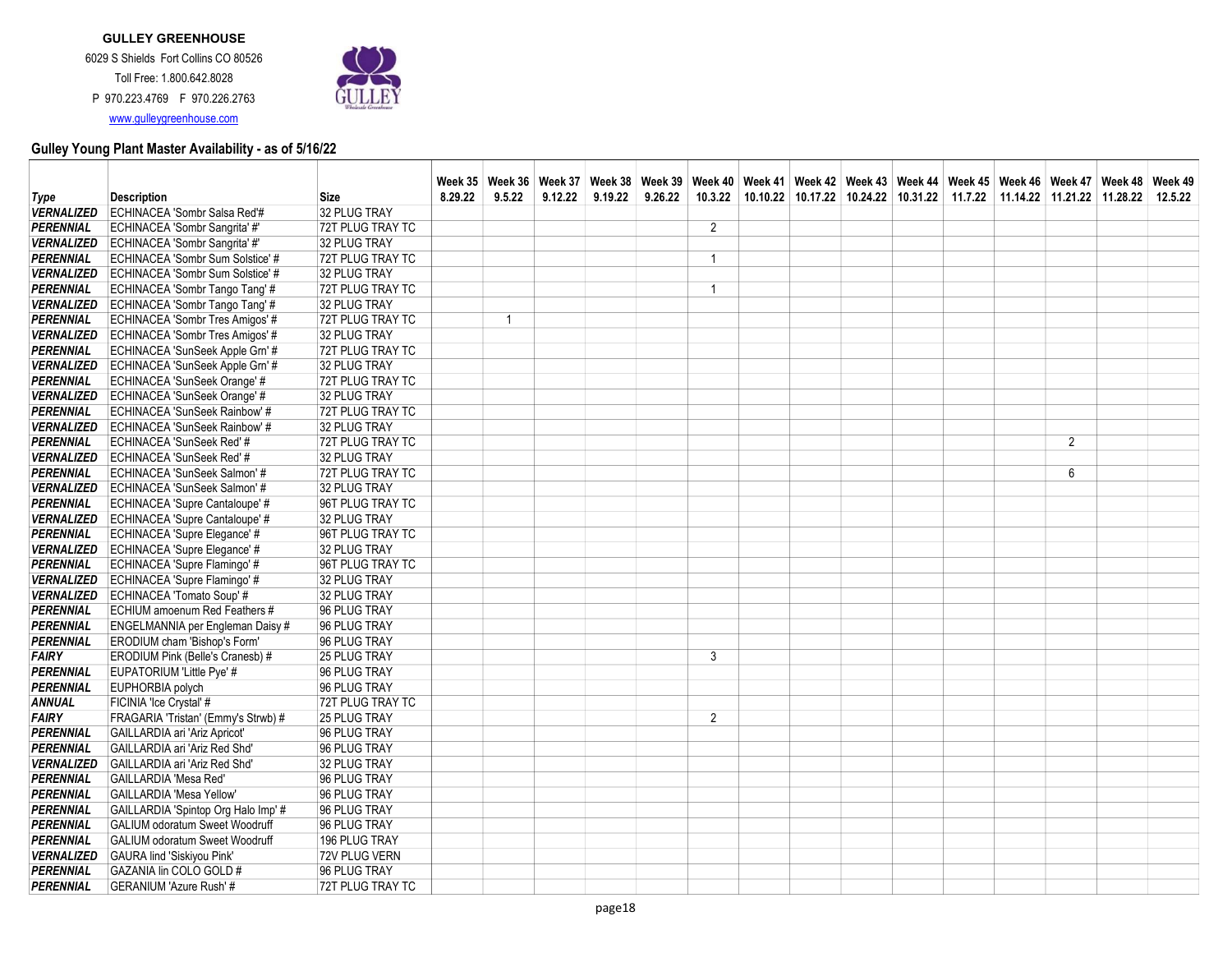Toll Free: 1.800.642.8028 P 970.223.4769 F 970.226.2763 www.gulleygreenhouse.com



|                                      |                                                                       |                                      |         |        |         |         |         | Week 35 Week 36 Week 37 Week 38 Week 39 Week 40 Week 41 Week 42 Week 43 Week 44 Week 45 Week 46 Week 47 Week 48 Week 49 |    |    |              |                 |  |
|--------------------------------------|-----------------------------------------------------------------------|--------------------------------------|---------|--------|---------|---------|---------|-------------------------------------------------------------------------------------------------------------------------|----|----|--------------|-----------------|--|
| Type                                 | <b>Description</b>                                                    | <b>Size</b>                          | 8.29.22 | 9.5.22 | 9.12.22 | 9.19.22 | 9.26.22 | 10.3.22   10.10.22   10.17.22   10.24.22   10.31.22   11.7.22   11.14.22   11.21.22   11.28.22   12.5.22                |    |    |              |                 |  |
| <b>VERNALIZED</b>                    | GERANIUM 'Azure Rush' #                                               | 32 PLUG TRAY                         |         |        |         |         |         |                                                                                                                         |    |    |              |                 |  |
| <b>PERENNIAL</b>                     | <b>GERANIUM</b> cant 'Intense' #                                      | 72T PLUG TRAY TC                     |         |        |         |         | 19      |                                                                                                                         |    |    |              |                 |  |
| <b>VERNALIZED</b>                    | <b>GERANIUM</b> cant 'Intense' #                                      | 32 PLUG TRAY                         |         |        |         |         |         |                                                                                                                         |    |    |              |                 |  |
| <b>PERENNIAL</b>                     | <b>GERANIUM 'Dragon Heart' #</b>                                      | 72T PLUG TRAY TC                     |         |        |         |         |         |                                                                                                                         |    |    |              |                 |  |
| <b>VERNALIZED</b>                    | <b>GERANIUM 'Dragon Heart' #</b>                                      | 32 PLUG TRAY                         |         |        |         |         |         |                                                                                                                         |    |    |              |                 |  |
| <b>PERENNIAL</b>                     | GERANIUM prat 'Cloud Nine' #                                          | 72T PLUG TRAY TC                     |         |        |         |         | 3       |                                                                                                                         |    |    |              |                 |  |
| <b>VERNALIZED</b>                    | <b>GERANIUM</b> prat 'Cloud Nine' #                                   | 32 PLUG TRAY                         |         |        |         |         |         |                                                                                                                         |    |    |              |                 |  |
| <b>PERENNIAL</b>                     | <b>GERANIUM prat 'Storm Cloud' #</b>                                  | 72T PLUG TRAY TC                     |         |        |         |         | 77      |                                                                                                                         |    |    |              |                 |  |
| <b>VERNALIZED</b>                    | <b>GERANIUM</b> prat 'Storm Cloud' #                                  | 32 PLUG TRAY                         |         |        |         |         |         |                                                                                                                         |    |    |              |                 |  |
| <b>PERENNIAL</b>                     | <b>GERANIUM 'Rozanne' #</b>                                           | 72T PLUG TRAY TC                     |         |        |         |         |         |                                                                                                                         |    | 25 |              |                 |  |
| <b>VERNALIZED</b>                    | <b>GERANIUM 'Rozanne' #</b>                                           | 32 PLUG TRAY                         |         |        |         |         |         |                                                                                                                         |    |    |              |                 |  |
| <b>PERENNIAL</b>                     | GEUM 'Firestorm' #                                                    | 96T PLUG TRAY TC                     |         |        |         |         |         |                                                                                                                         |    |    |              |                 |  |
| <b>VERNALIZED</b>                    | GEUM 'Firestorm' #                                                    | 32 PLUG TRAY                         |         |        |         |         |         |                                                                                                                         |    |    |              |                 |  |
| <b>PERENNIAL</b>                     | <b>GEUM 'Pretticoats Peach' #</b>                                     | 96T PLUG TRAY TC                     |         |        |         |         |         |                                                                                                                         |    |    | $\mathbf{1}$ |                 |  |
| <b>VERNALIZED</b>                    | <b>GEUM 'Pretticoats Peach'#</b>                                      | 32 PLUG TRAY                         |         |        |         |         |         |                                                                                                                         |    |    |              |                 |  |
| <b>VERNALIZED</b>                    | <b>GEUM 'Scarlet Tempest' #</b>                                       | 32 PLUG TRAY                         |         |        |         |         |         |                                                                                                                         |    |    |              |                 |  |
| <b>GRASS</b>                         | <b>GRASS Cyperus al 'Gracilis' Umbrella</b>                           | 96 PLUG TRAY                         |         |        |         |         |         |                                                                                                                         |    |    |              |                 |  |
| <b>GRASS</b>                         | <b>GRASS Hardy Pampas Erianthus rav</b>                               | 72 PLUG TRAY                         |         |        |         |         |         |                                                                                                                         |    |    |              |                 |  |
| <b>PERENNIAL</b>                     | GYPSOPHILA 'Gypsy White'                                              | 196 PLUG TRAY                        |         |        |         |         |         |                                                                                                                         |    |    |              |                 |  |
| <b>PERENNIAL</b>                     | HEDERA helix 'Thorndale'                                              | 96 PLUG TRAY                         |         |        |         |         |         |                                                                                                                         |    |    |              |                 |  |
| <b>PERENNIAL</b>                     | <b>HELIANTHEMUM 'Henfield Brilliant'</b>                              | 96 PLUG TRAY                         |         |        |         |         |         |                                                                                                                         |    |    |              |                 |  |
| PERENNIAL                            | HELICHRYSUM trili 'StSn Hokubetsi' #                                  | 96 PLUG TRAY                         |         |        |         |         |         |                                                                                                                         |    |    |              |                 |  |
| <b>PERENNIAL</b>                     | HEUCHERA 'Big Top Caramel Appl' #                                     | 96T PLUG TRAY TC                     |         |        |         |         |         |                                                                                                                         |    |    |              |                 |  |
| <b>PERENNIAL</b>                     | <b>HEUCHERA 'Black Taffeta' #</b>                                     | 96T PLUG TRAY TC                     |         |        |         |         |         |                                                                                                                         |    |    |              | $5\phantom{.0}$ |  |
| <b>VERNALIZED</b>                    | HEUCHERA 'Black Taffeta' #                                            | 32 PLUG TRAY                         |         |        |         |         |         |                                                                                                                         |    |    |              |                 |  |
| PERENNIAL                            | HEUCHERA 'Caramel' #                                                  | 96T PLUG TRAY TC                     |         |        |         |         |         |                                                                                                                         |    | 11 |              |                 |  |
| PERENNIAL                            | <b>HEUCHERA 'Carnival Black Olive' #</b>                              | 96T PLUG TRAY TC                     |         |        |         |         |         |                                                                                                                         | 5  |    |              |                 |  |
| <b>VERNALIZED</b>                    | HEUCHERA 'Carnival Black Olive' #                                     | 32 PLUG TRAY                         |         |        |         |         |         |                                                                                                                         |    |    |              |                 |  |
| <b>PERENNIAL</b><br><b>PERENNIAL</b> | HEUCHERA 'Carnival Burg Blast' #<br>HEUCHERA 'Carnival Cinam Stick' # | 96T PLUG TRAY TC<br>96T PLUG TRAY TC |         |        |         | 11      |         |                                                                                                                         |    |    |              |                 |  |
| <b>PERENNIAL</b>                     | <b>HEUCHERA 'Carnival Cocomint' #</b>                                 | 96T PLUG TRAY TC                     |         |        |         |         |         |                                                                                                                         |    |    |              |                 |  |
| PERENNIAL                            | <b>HEUCHERA 'Carnival Fall Festival' #</b>                            | 96T PLUG TRAY TC                     |         |        |         |         |         |                                                                                                                         |    |    |              |                 |  |
| <b>PERENNIAL</b>                     | HEUCHERA 'Carnival Limeade' #                                         | 96T PLUG TRAY TC                     |         |        |         |         |         |                                                                                                                         | 9  |    |              |                 |  |
| <b>VERNALIZED</b>                    | HEUCHERA 'Carnival Limeade' #                                         | 32 PLUG TRAY                         |         |        |         |         |         |                                                                                                                         |    |    |              |                 |  |
| <b>PERENNIAL</b>                     | <b>HEUCHERA 'Carnival Peach Parfait' #</b>                            | 96T PLUG TRAY TC                     |         |        |         |         |         |                                                                                                                         | 6  |    |              |                 |  |
| <b>VERNALIZED</b>                    | HEUCHERA 'Carnival Peach Parfait' #                                   | 32 PLUG TRAY                         |         |        |         |         |         |                                                                                                                         |    |    |              |                 |  |
| <b>PERENNIAL</b>                     | HEUCHERA 'Carnival Plum Crazy' #                                      | 96T PLUG TRAY TC                     |         |        |         |         |         |                                                                                                                         | 6  |    |              |                 |  |
| <b>VERNALIZED</b>                    | HEUCHERA 'Carnival Plum Crazy' #                                      | 32 PLUG TRAY                         |         |        |         |         |         |                                                                                                                         |    |    |              |                 |  |
| <b>PERENNIAL</b>                     | HEUCHERA 'Carnival Rose Granita' #                                    | 96T PLUG TRAY TC                     |         |        |         |         |         |                                                                                                                         | 6  |    |              |                 |  |
| <b>VERNALIZED</b>                    | HEUCHERA 'Carnival Rose Granita' #                                    | 32 PLUG TRAY                         |         |        |         |         |         |                                                                                                                         |    |    |              |                 |  |
| <b>PERENNIAL</b>                     | <b>HEUCHERA 'Carnival Watermelon'#</b>                                | 96T PLUG TRAY TC                     |         |        |         |         |         |                                                                                                                         | 14 |    |              |                 |  |
| <b>VERNALIZED</b>                    | HEUCHERA 'Carnival Watermelon' #                                      | 32 PLUG TRAY                         |         |        |         |         |         |                                                                                                                         |    |    |              |                 |  |
| PERENNIAL                            | <b>HEUCHERA 'Citronelle' #</b>                                        | 96T PLUG TRAY TC                     |         |        |         |         |         |                                                                                                                         |    |    | 12           |                 |  |
| PERENNIAL                            | <b>HEUCHERA 'Fire Alarm'#</b>                                         | 96T PLUG TRAY TC                     |         |        |         | 4       |         |                                                                                                                         |    |    |              | 19              |  |
| <b>VERNALIZED</b>                    | HEUCHERA 'Fire Alarm' #                                               | 32 PLUG TRAY                         |         |        |         |         |         |                                                                                                                         |    |    |              |                 |  |
|                                      |                                                                       |                                      |         |        |         |         |         |                                                                                                                         |    |    |              |                 |  |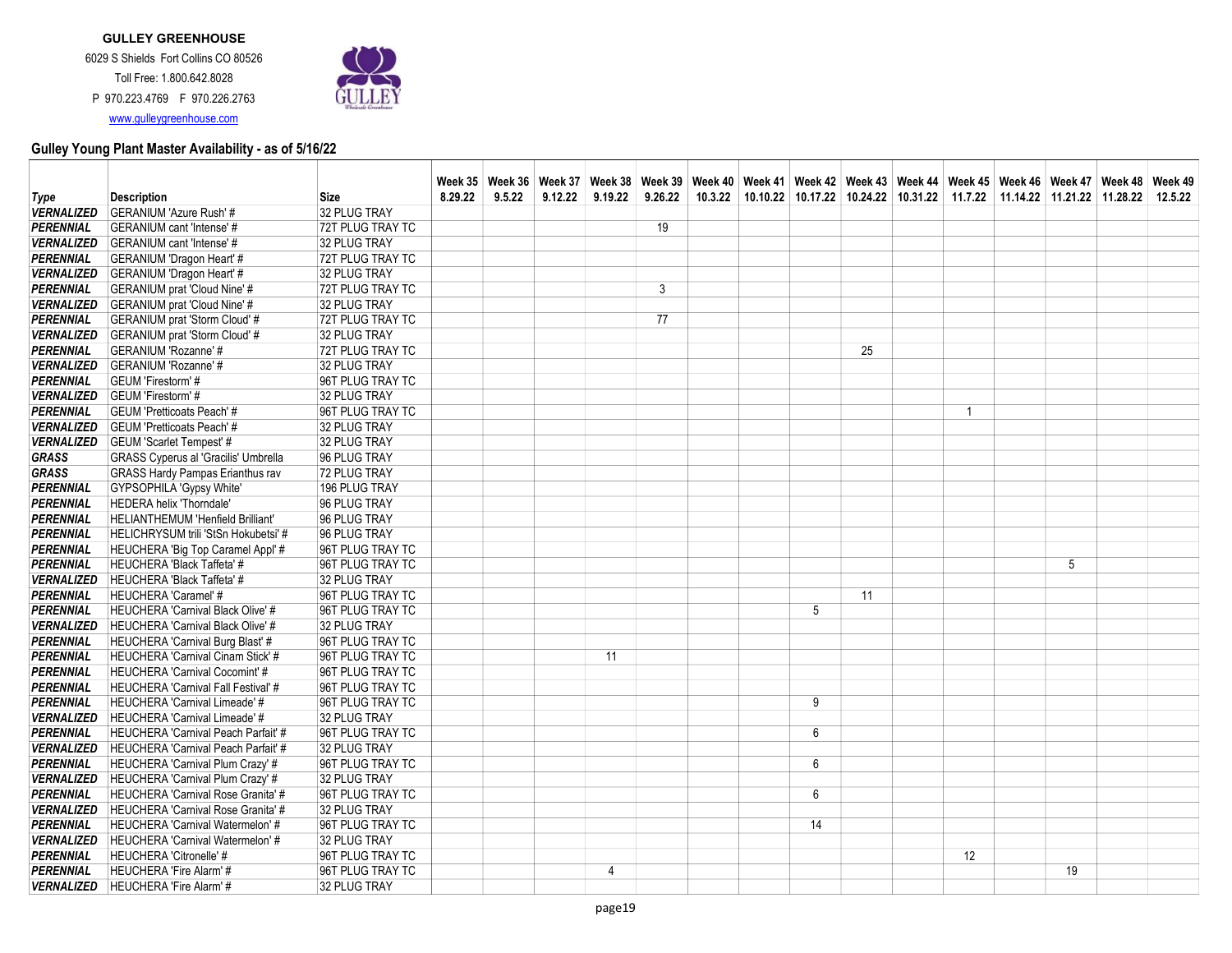

|                                        |                                                              |                               |         |        |         |                |                |                |                |  | Week 35   Week 36   Week 37   Week 38   Week 39   Week 40   Week 41   Week 42   Week 43   Week 44   Week 46   Week 46   Week 47   Week 48   Week 49 |  |                |         |
|----------------------------------------|--------------------------------------------------------------|-------------------------------|---------|--------|---------|----------------|----------------|----------------|----------------|--|-----------------------------------------------------------------------------------------------------------------------------------------------------|--|----------------|---------|
| Type                                   | <b>Description</b>                                           | <b>Size</b>                   | 8.29.22 | 9.5.22 | 9.12.22 | 9.19.22        | 9.26.22        |                |                |  | 10.3.22 10.10.22 10.17.22 10.24.22 10.31.22 11.7.22 11.14.22 11.21.22 11.28.22                                                                      |  |                | 12.5.22 |
| <b>PERENNIAL</b>                       | HEUCHERA 'Forever Purple' #                                  | 96T PLUG TRAY TC              |         |        |         |                |                |                |                |  |                                                                                                                                                     |  | 17             |         |
| <b>VERNALIZED</b>                      | <b>HEUCHERA 'Forever Purple' #</b>                           | 32 PLUG TRAY                  |         |        |         |                |                |                |                |  |                                                                                                                                                     |  |                |         |
| <b>PERENNIAL</b>                       | <b>HEUCHERA 'Forever Red' #</b>                              | 96T PLUG TRAY TC              |         |        |         |                |                |                |                |  |                                                                                                                                                     |  | 12             |         |
| <b>VERNALIZED</b>                      | HEUCHERA 'Forever Red' #                                     | 32 PLUG TRAY                  |         |        |         |                |                |                |                |  |                                                                                                                                                     |  |                |         |
| PERENNIAL                              | <b>HEUCHERA 'Frilly' #</b>                                   | 96T PLUG TRAY TC              |         |        |         |                |                |                |                |  |                                                                                                                                                     |  |                |         |
| <b>PERENNIAL</b>                       | HEUCHERA 'Galaxy' #                                          | 96T PLUG TRAY TC              |         |        |         |                |                |                |                |  |                                                                                                                                                     |  |                |         |
| <b>PERENNIAL</b>                       | HEUCHERA 'Glitter' #                                         | 96T PLUG TRAY TC              |         |        |         |                |                |                |                |  |                                                                                                                                                     |  | 9              |         |
| <b>VERNALIZED</b>                      | HEUCHERA 'Glitter' #                                         | 32 PLUG TRAY                  |         |        |         |                |                |                |                |  |                                                                                                                                                     |  |                |         |
| PERENNIAL                              | HEUCHERA 'Ind Sum Coralberry' #                              | 96T PLUG TRAY TC              |         |        |         |                |                |                |                |  |                                                                                                                                                     |  |                |         |
| <b>VERNALIZED</b>                      | HEUCHERA 'Ind Sum Coralberry' #                              | 32 PLUG TRAY                  |         |        |         |                |                |                |                |  |                                                                                                                                                     |  |                |         |
| <b>PERENNIAL</b>                       | HEUCHERA 'Ind Sum Gojiberry' #                               | 72T PLUG TRAY TC              |         |        |         |                |                |                |                |  |                                                                                                                                                     |  |                |         |
| <b>PERENNIAL</b>                       | HEUCHERA 'Ind Sum Goose Lime' #                              | 96T PLUG TRAY TC              |         |        |         |                |                |                | 2              |  |                                                                                                                                                     |  |                |         |
| <b>VERNALIZED</b>                      | HEUCHERA 'Ind Sum Goose Lime' #                              | 32 PLUG TRAY                  |         |        |         |                |                |                |                |  |                                                                                                                                                     |  |                |         |
| <b>PERENNIAL</b>                       | HEUCHERA 'Ind Sum Huckleberry' #                             | 96T PLUG TRAY TC              |         |        |         |                |                |                |                |  |                                                                                                                                                     |  |                |         |
| <b>PERENNIAL</b>                       | HEUCHERA 'Ind Sum Orgberry' #                                | 96T PLUG TRAY TC              |         |        |         |                |                |                | 3              |  |                                                                                                                                                     |  |                |         |
| <b>VERNALIZED</b>                      | HEUCHERA 'Ind Sum Orgberry' #                                | 32 PLUG TRAY                  |         |        |         |                |                |                |                |  |                                                                                                                                                     |  |                |         |
| PERENNIAL                              | HEUCHERA 'Ind Sum Raspberry' #                               | 96T PLUG TRAY TC              |         |        |         |                |                |                | $\overline{4}$ |  |                                                                                                                                                     |  |                |         |
| <b>PERENNIAL</b>                       | HEUCHERA 'Ind Sum Splshberry' #                              | 96T PLUG TRAY TC              |         |        |         |                |                |                |                |  |                                                                                                                                                     |  |                |         |
| <b>PERENNIAL</b>                       | HEUCHERA 'Ind Sum Tayberry' #                                | 96T PLUG TRAY TC              |         |        |         |                |                |                | 5              |  |                                                                                                                                                     |  |                |         |
| <b>VERNALIZED</b>                      | HEUCHERA 'Ind Sum Tayberry' #                                | 32 PLUG TRAY                  |         |        |         |                |                |                |                |  |                                                                                                                                                     |  |                |         |
| <b>PERENNIAL</b>                       | HEUCHERA 'Lime Marmalade'                                    | 96T PLUG TRAY TC              |         |        |         | 6              |                |                |                |  |                                                                                                                                                     |  | 13             |         |
| <b>VERNALIZED</b>                      | HEUCHERA 'Lime Marmalade'                                    | 32 PLUG TRAY                  |         |        |         |                |                |                |                |  |                                                                                                                                                     |  |                |         |
| <b>PERENNIAL</b>                       | HEUCHERA mic v div 'Palace Purpl'                            | 96 PLUG TRAY                  |         |        |         |                |                |                |                |  |                                                                                                                                                     |  |                |         |
| <b>PERENNIAL</b>                       | HEUCHERA 'Midnight Rose'                                     | 96T PLUG TRAY TC              |         |        |         |                |                |                |                |  |                                                                                                                                                     |  | $6\phantom{1}$ |         |
| <b>VERNALIZED</b>                      | HEUCHERA 'Midnight Rose'                                     | 32 PLUG TRAY                  |         |        |         |                |                |                |                |  |                                                                                                                                                     |  |                |         |
| PERENNIAL                              | HEUCHERA 'Peach Flambe'                                      | 96T PLUG TRAY TC              |         |        |         | 9              |                |                |                |  |                                                                                                                                                     |  | 9              |         |
| <b>VERNALIZED</b>                      | HEUCHERA 'Peach Flambe'                                      | 32 PLUG TRAY                  |         |        |         |                |                |                |                |  |                                                                                                                                                     |  |                |         |
| <b>FAIRY</b>                           | HEUCHERA pul (Beth's Fairy Dust) #                           | 25 PLUG TRAY                  |         |        |         |                |                |                |                |  |                                                                                                                                                     |  |                |         |
| <b>VERNALIZED</b>                      | HEUCHERA sang 'Snow Angel' #                                 | 32 PLUG TRAY                  |         |        |         |                |                |                |                |  |                                                                                                                                                     |  |                |         |
| <b>PERENNIAL</b>                       | HEUCHERA 'Southern Comfort' #                                | 96T PLUG TRAY TC              |         |        |         |                |                |                |                |  |                                                                                                                                                     |  | $\overline{7}$ |         |
| <b>VERNALIZED</b><br><b>VERNALIZED</b> | HEUCHERA 'Southern Comfort' #                                | 32 PLUG TRAY<br>72V PLUG VERN |         |        |         |                |                |                |                |  |                                                                                                                                                     |  |                |         |
| <b>PERENNIAL</b>                       | <b>HEUCHERA x brizoides 'Firefly'</b><br>HEUCHERA 'Zipper' # | 96T PLUG TRAY TC              |         |        |         |                |                |                |                |  |                                                                                                                                                     |  | 5              |         |
| <b>VERNALIZED</b>                      | HEUCHERA 'Zipper' #                                          | 32 PLUG TRAY                  |         |        |         |                |                |                |                |  |                                                                                                                                                     |  |                |         |
| <b>FAIRY</b>                           | HEUCHERELLA (Zach Indigo Frost) #                            | 96 PLUG TRAY                  |         |        |         |                | $\overline{2}$ |                |                |  |                                                                                                                                                     |  |                |         |
| <b>FAIRY</b>                           | HEUCHERELLA (Zach Indigo Frost) #                            | <b>25 PLUG TRAY</b>           |         |        |         | $\overline{7}$ | 15             |                |                |  |                                                                                                                                                     |  |                |         |
| <b>PERENNIAL</b>                       | HEUCHERELLA 'Buttered Rum' #                                 | 96T PLUG TRAY TC              |         |        |         |                |                |                |                |  |                                                                                                                                                     |  | $\overline{4}$ |         |
| <b>VERNALIZED</b>                      | HEUCHERELLA 'Buttered Rum' #                                 | 32 PLUG TRAY                  |         |        |         |                |                |                |                |  |                                                                                                                                                     |  |                |         |
| PERENNIAL                              | <b>HEUCHERELLA 'Fire Frost' #</b>                            | 96T PLUG TRAY TC              |         |        |         | $\overline{4}$ |                |                |                |  |                                                                                                                                                     |  | $\overline{4}$ |         |
| <b>PERENNIAL</b>                       | HEUCHERELLA 'Redstone Falls' #                               | 96T PLUG TRAY TC              |         |        |         | $\mathfrak{Z}$ |                |                |                |  |                                                                                                                                                     |  | $\overline{4}$ |         |
| <b>PERENNIAL</b>                       | HEUCHERELLA 'Sunrise Falls' #                                | 96T PLUG TRAY TC              |         |        |         | 3              |                |                |                |  |                                                                                                                                                     |  | $\overline{4}$ |         |
| <b>PERENNIAL</b>                       | HEUCHERELLA 'Yellowstone Falls' #                            | 96T PLUG TRAY TC              |         |        |         | 3              |                |                |                |  |                                                                                                                                                     |  | $\overline{2}$ |         |
| FAIRY                                  | HYPOESTES Pnk (Kristy Lynn PkaDot)#                          | <b>25 PLUG TRAY</b>           |         |        |         |                |                | 2              |                |  |                                                                                                                                                     |  |                |         |
| FAIRY                                  | HYPOESTES Rd (Kristy Lynn PkaDot)#                           | <b>25 PLUG TRAY</b>           |         |        |         |                |                | $\overline{2}$ |                |  |                                                                                                                                                     |  |                |         |
| <b>FAIRY</b>                           | HYPOESTES Wht (Kristy Lynn PkaDot)#                          | <b>25 PLUG TRAY</b>           |         |        |         |                |                | $\overline{2}$ |                |  |                                                                                                                                                     |  |                |         |
|                                        |                                                              |                               |         |        |         |                |                |                |                |  |                                                                                                                                                     |  |                |         |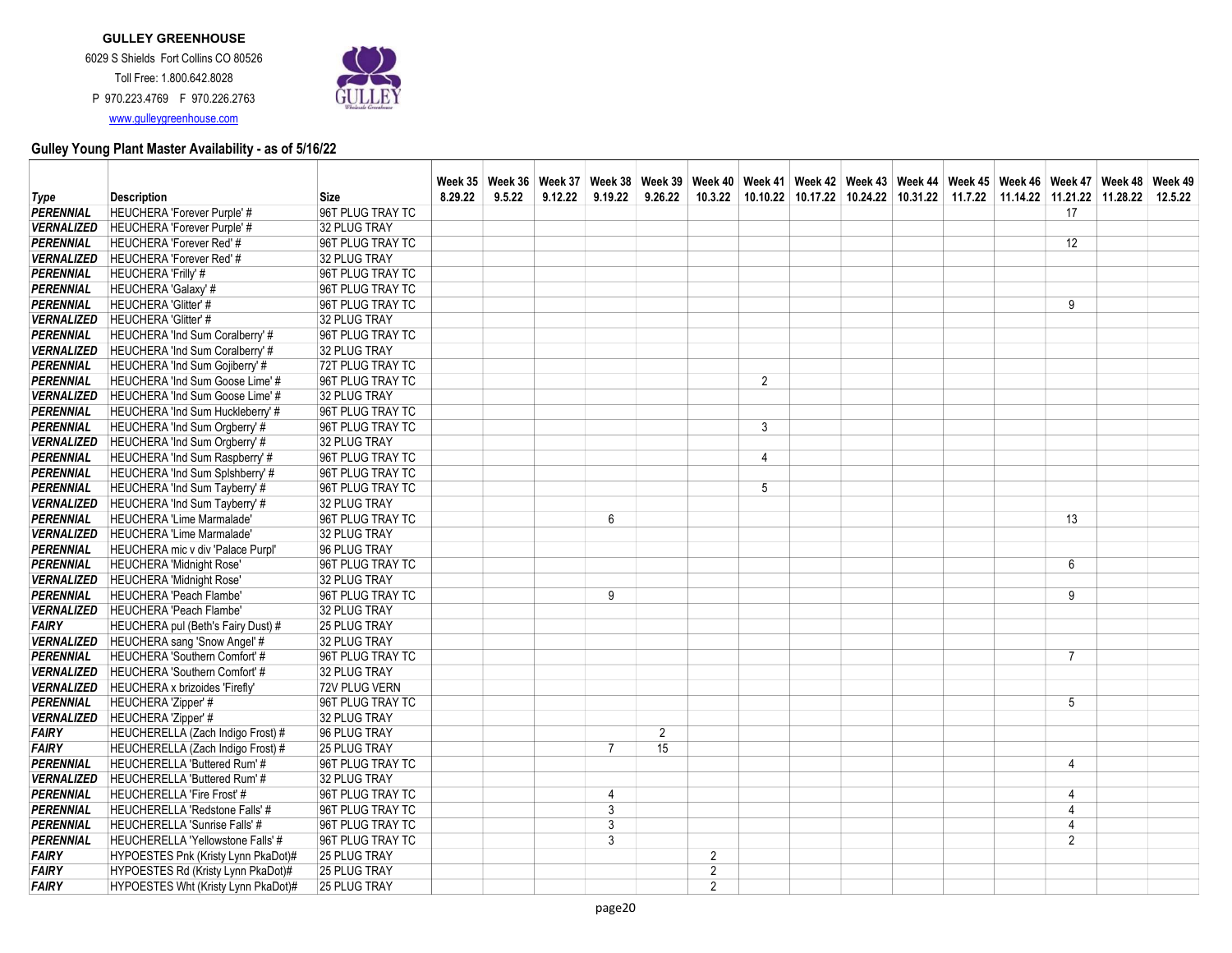www.gulleygreenhouse.com



|                          |                                      |                     |                |                |                  | Week 35 Week 36 Week 37 Week 38 Week 39 Week 40 Week 41 Week 42 Week 43 Week 44 Week 45 Week 46 Week 47 Week 48 Week 49 |         |                |                |  |                |                |    |                                                                                |    |
|--------------------------|--------------------------------------|---------------------|----------------|----------------|------------------|-------------------------------------------------------------------------------------------------------------------------|---------|----------------|----------------|--|----------------|----------------|----|--------------------------------------------------------------------------------|----|
| Type                     | <b>Description</b>                   | <b>Size</b>         | 8.29.22        | 9.5.22         | 9.12.22          | 9.19.22                                                                                                                 | 9.26.22 | 10.3.22        |                |  |                |                |    | 10.10.22 10.17.22 10.24.22 10.31.22 11.7.22 11.14.22 11.21.22 11.28.22 12.5.22 |    |
| <b>FAIRY</b>             | ISOLEPIS c (Jo Jo's Fibr Opt Grs) #  | 25 PLUG TRAY        |                |                |                  |                                                                                                                         |         | 2              |                |  |                |                |    |                                                                                |    |
| <b>FAIRY</b>             | ISOTOMA (Harrison's BIStarCrpr) #    | 25 PLUG TRAY        |                |                |                  |                                                                                                                         |         | $\overline{2}$ |                |  |                |                |    |                                                                                |    |
| <b>PERENNIAL</b>         | ISOTOMA fluviatilis (Blue Star)      | 196 PLUG TRAY       |                |                |                  |                                                                                                                         |         |                |                |  |                |                |    |                                                                                |    |
| <b>FAIRY</b>             | KALANCHOE pumila (Morigi's Slv Gry)  | <b>25 PLUG TRAY</b> |                |                |                  |                                                                                                                         |         | 3              |                |  |                |                |    |                                                                                |    |
| PERENNIAL                | LAMIUM mac 'Ghost'                   | 96 PLUG TRAY        |                |                |                  |                                                                                                                         |         |                |                |  |                |                |    |                                                                                |    |
| <b>PERENNIAL</b>         | LAMIUM mac 'Lemon Frost' #           | 96 PLUG TRAY        |                |                |                  |                                                                                                                         |         |                |                |  |                |                |    |                                                                                |    |
| <b>PERENNIAL</b>         | LAMIUM mac 'Purple Dragon' #         | 25 PLUG TRAY        |                |                |                  |                                                                                                                         |         |                |                |  |                |                |    |                                                                                |    |
| <b>PERENNIAL</b>         | LAMIUM mac 'White Nancy'             | 96 PLUG TRAY        |                |                |                  |                                                                                                                         |         |                |                |  |                |                |    |                                                                                |    |
| <b>HERB</b>              | LAVENDER ang 'Ellagance Purple'      | 96 PLUG TRAY        |                |                |                  |                                                                                                                         |         |                |                |  |                |                |    |                                                                                |    |
| <b>HERB</b>              | LAVENDER ang 'Wee One' #             | 100 PLUG TRAY       |                |                |                  |                                                                                                                         |         |                |                |  |                |                |    |                                                                                |    |
| <b>HERB</b>              | LAVENDER 'Dilly Dilly'               | 96 PLUG TRAY        |                |                |                  |                                                                                                                         |         |                |                |  |                |                |    |                                                                                |    |
| <b>HERB</b>              | LAVENDER x 'Sensational!' #          | 96 PLUG TRAY        |                |                |                  |                                                                                                                         |         |                |                |  |                |                |    |                                                                                |    |
| <b>HERB</b>              | <b>LEMON BALM</b>                    | 96 PLUG TRAY        |                |                |                  |                                                                                                                         |         |                |                |  |                |                |    |                                                                                |    |
| <b>HERB</b>              | LEMON GRASS (WEST INDIAN)            | 96 PLUG TRAY        |                |                |                  |                                                                                                                         |         |                |                |  |                |                |    |                                                                                |    |
| <b>HERB</b>              | <b>LEMON VERBENA</b>                 | 96 PLUG TRAY        |                |                |                  |                                                                                                                         |         |                |                |  |                |                |    |                                                                                |    |
| PERENNIAL                | LEONTOPODIUM 'Blossom of Snow' #     | 72T PLUG TRAY TC    | $\overline{4}$ |                |                  |                                                                                                                         |         |                |                |  |                |                |    | 12                                                                             |    |
| <b>VERNALIZED</b>        | LEONTOPODIUM 'Blossom of Snow' #     | 32 PLUG TRAY        |                |                |                  |                                                                                                                         |         |                |                |  |                |                |    |                                                                                |    |
| <b>FAIRY</b>             | LEPTINELLA 'Platt's Blk' (Robbie's)# | 25 PLUG TRAY        |                |                |                  |                                                                                                                         |         | $\overline{2}$ |                |  |                |                |    |                                                                                |    |
| <b>PERENNIAL</b>         | LEUCANTHEMUM sp 'Alaska'             | 96 PLUG TRAY        |                |                |                  |                                                                                                                         |         |                |                |  |                |                |    |                                                                                |    |
| <b>PERENNIAL</b>         | LEUCANTHEMUM sp 'Snow Lady'          | 96 PLUG TRAY        |                |                |                  |                                                                                                                         |         |                |                |  |                |                |    |                                                                                |    |
| PERENNIAL                | LEUCANTHEMUM sp 'Snowcap' #          | 96 PLUG TRAY        |                |                |                  |                                                                                                                         |         |                |                |  |                |                |    |                                                                                |    |
| PERENNIAL                | LEUCANTHEMUM 'Swt Dsy Birdy #        | 96 PLUG TRAY        |                |                |                  |                                                                                                                         |         |                |                |  |                |                |    |                                                                                |    |
| <b>PERENNIAL</b>         | LEUCANTHEMUM 'Swt Dsy Soph' #        | 96 PLUG TRAY        |                |                |                  |                                                                                                                         |         |                |                |  |                |                |    |                                                                                |    |
| <b>PERENNIAL</b>         | LEWISIA coty 'Rainbow Mix'           | 196 PLUG TRAY       |                |                |                  |                                                                                                                         |         |                |                |  |                |                |    |                                                                                |    |
| <b>PERENNIAL</b>         | LEWISIA cotyledon 'Elise'            | 96 PLUG TRAY        |                |                |                  |                                                                                                                         |         |                |                |  |                |                |    |                                                                                |    |
| PERENNIAL                | LEWISIA long 'Little Plum'           | 96 PLUG TRAY        |                |                |                  |                                                                                                                         |         |                |                |  |                |                |    |                                                                                |    |
| PERENNIAL                | LIMONIUM 'Dazzle Rocks' #            | 72T PLUG TRAY TC    |                |                |                  |                                                                                                                         |         |                |                |  |                | $\overline{2}$ |    |                                                                                |    |
| <b>VERNALIZED</b>        | LIMONIUM 'Dazzle Rocks' #            | 32 PLUG TRAY        |                |                |                  |                                                                                                                         |         |                |                |  |                |                |    |                                                                                |    |
| <b>FAIRY</b>             | LINDERNIA (Stefan's BI Moneywt) #    | 25 PLUG TRAY        |                |                |                  |                                                                                                                         |         | $\overline{2}$ |                |  |                |                |    |                                                                                |    |
| <b>PERENNIAL</b>         | LOBELIA cardin 'Queen Victoria'      | 96 PLUG TRAY        |                |                |                  |                                                                                                                         |         |                |                |  |                |                |    |                                                                                |    |
| <b>FAIRY</b>             | LONICERA (DeeDee's Box Hnysckle) #   | <b>25 PLUG TRAY</b> |                |                |                  |                                                                                                                         |         | $\overline{2}$ |                |  |                |                |    |                                                                                |    |
| <b>VERNALIZED</b>        | LUPINUS 'Gallery Mix'                | 72V PLUG VERN       |                |                |                  |                                                                                                                         |         |                |                |  |                |                |    |                                                                                |    |
| <b>PERENNIAL</b>         | LUPINUS Rus Hyb 'The Governor'       | 96 PLUG TRAY        |                |                |                  |                                                                                                                         |         |                |                |  |                |                |    |                                                                                |    |
| <b>PERENNIAL</b>         | LUPINUS 'Staircase Blue' #           | 72T PLUG TRAY TC    |                |                |                  |                                                                                                                         |         |                |                |  |                |                |    |                                                                                | 24 |
| <b>VERNALIZED</b>        | LUPINUS 'Staircase Blue' #           | 32 PLUG TRAY        |                |                |                  |                                                                                                                         |         |                |                |  |                |                |    |                                                                                |    |
| <b>PERENNIAL</b>         | LUPINUS 'Staircase Dk Blue/Yell' #   | 72T PLUG TRAY TC    | $\overline{7}$ | $\overline{2}$ |                  |                                                                                                                         |         |                |                |  |                |                |    |                                                                                |    |
| <b>VERNALIZED</b>        | LUPINUS 'Staircase Dk Blue/Yell' #   | 32 PLUG TRAY        |                |                |                  |                                                                                                                         |         |                |                |  |                |                |    |                                                                                |    |
| <b>VERNALIZED</b>        | LUPINUS 'Staircase' MIXED TRAY       | 32 PLUG TRAY        |                |                |                  |                                                                                                                         |         |                |                |  |                |                |    |                                                                                |    |
| <b>PERENNIAL</b>         | LUPINUS 'Staircase Org' #            | 72T PLUG TRAY TC    | 6              | 6              |                  |                                                                                                                         |         |                |                |  | $\overline{1}$ |                |    |                                                                                |    |
| <b>VERNALIZED</b>        | LUPINUS 'Staircase Org' #            | 32 PLUG TRAY        |                |                |                  |                                                                                                                         |         |                |                |  |                |                |    |                                                                                |    |
| <b>PERENNIAL</b>         | LUPINUS 'Staircase Red' #            | 72T PLUG TRAY TC    | 9              | 9              | 10 <sup>10</sup> |                                                                                                                         |         | 12             | $\overline{1}$ |  | 14             |                | 24 | 13                                                                             | 17 |
| <i><b>VERNALIZED</b></i> | LUPINUS 'Staircase Red' #            | 32 PLUG TRAY        |                |                |                  |                                                                                                                         |         |                |                |  |                |                |    |                                                                                |    |
| PERENNIAL                | LUPINUS 'Staircase Red/White' #      | 72T PLUG TRAY TC    | 3              | 9              | 6                |                                                                                                                         | 3       | 4              | 11             |  | 24             |                | 26 | 24                                                                             | 17 |
| <b>VERNALIZED</b>        | LUPINUS 'Staircase Red/White' #      | 32 PLUG TRAY        |                |                |                  |                                                                                                                         |         |                |                |  |                |                |    |                                                                                |    |
| <b>PERENNIAL</b>         | LUPINUS 'Staircase Rose/White' #     | 72T PLUG TRAY TC    | 6              | 12             |                  |                                                                                                                         |         |                |                |  |                |                |    |                                                                                | 6  |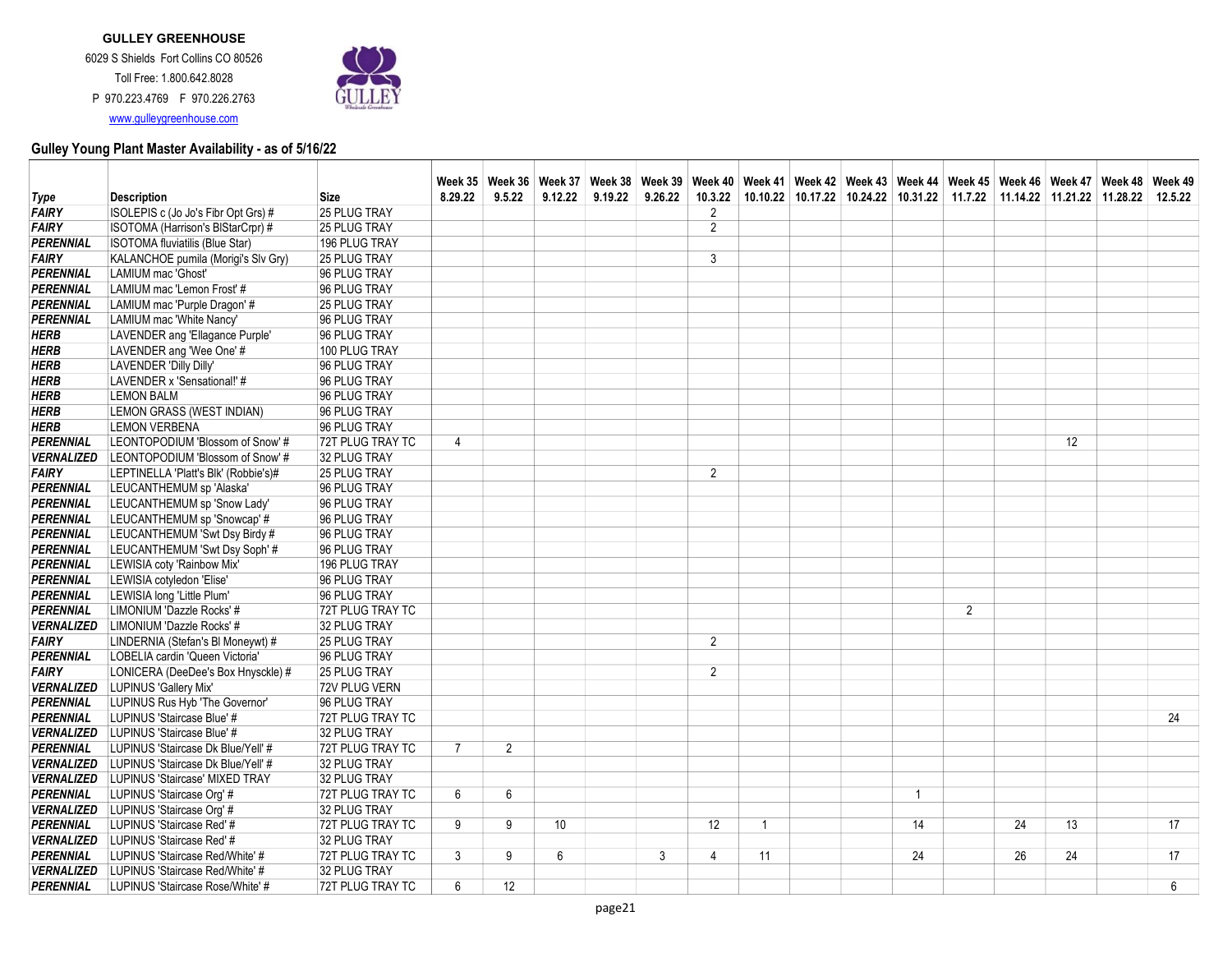

|                   |                                      |                  |         |        |         | Week 35   Week 36   Week 37   Week 38   Week 39   Week 40   Week 41   Week 42   Week 43   Week 44   Week 46   Week 46   Week 47   Week 48   Week 49 |                |                |    |                                                                                |                |  |         |
|-------------------|--------------------------------------|------------------|---------|--------|---------|-----------------------------------------------------------------------------------------------------------------------------------------------------|----------------|----------------|----|--------------------------------------------------------------------------------|----------------|--|---------|
| Type              | <b>Description</b>                   | <b>Size</b>      | 8.29.22 | 9.5.22 | 9.12.22 | $9.19.22$ $9.26.22$                                                                                                                                 |                |                |    | 10.3.22 10.10.22 10.17.22 10.24.22 10.31.22 11.7.22 11.14.22 11.21.22 11.28.22 |                |  | 12.5.22 |
| <b>VERNALIZED</b> | LUPINUS 'Staircase Rose/White' #     | 32 PLUG TRAY     |         |        |         |                                                                                                                                                     |                |                |    |                                                                                |                |  |         |
| <b>PERENNIAL</b>  | LUPINUS 'Staircase Yellow' #         | 72T PLUG TRAY TC | 5       | 6      |         |                                                                                                                                                     |                |                |    |                                                                                |                |  | 21      |
| <b>VERNALIZED</b> | LUPINUS 'Staircase Yellow' #         | 32 PLUG TRAY     |         |        |         |                                                                                                                                                     |                |                |    |                                                                                |                |  |         |
| <b>PERENNIAL</b>  | LUPINUS West Coun 'Beefeater' #      | 72T PLUG TRAY TC |         |        | 49      |                                                                                                                                                     |                | 3              |    |                                                                                |                |  | 12      |
| <b>VERNALIZED</b> | LUPINUS West Coun 'Beefeater' #      | 32 PLUG TRAY     |         |        |         |                                                                                                                                                     |                |                |    |                                                                                |                |  |         |
| PERENNIAL         | LUPINUS West Coun 'Blacksmith' #     | 72T PLUG TRAY TC |         |        |         |                                                                                                                                                     |                |                |    |                                                                                | $\mathbf{1}$   |  |         |
| <b>VERNALIZED</b> | LUPINUS West Coun 'Blacksmith' #     | 32 PLUG TRAY     |         |        |         |                                                                                                                                                     |                |                |    |                                                                                |                |  |         |
| <b>PERENNIAL</b>  | LUPINUS West Coun 'Blossom' #        | 72T PLUG TRAY TC |         |        | 48      |                                                                                                                                                     |                | 15             |    |                                                                                |                |  |         |
| <b>VERNALIZED</b> | LUPINUS West Coun 'Blossom' #        | 32 PLUG TRAY     |         |        |         |                                                                                                                                                     |                |                |    |                                                                                |                |  |         |
| <b>VERNALIZED</b> | LUPINUS West Coun 'Desert Sun' #     | 32 PLUG TRAY     |         |        |         |                                                                                                                                                     |                |                |    |                                                                                |                |  |         |
| PERENNIAL         | LUPINUS West Coun 'Manhattan Ligh#   | 72T PLUG TRAY TC |         |        |         |                                                                                                                                                     |                |                |    |                                                                                | $\overline{7}$ |  |         |
| <b>VERNALIZED</b> | LUPINUS West Coun 'Manhattan Ligh#   | 32 PLUG TRAY     |         |        |         |                                                                                                                                                     |                |                |    |                                                                                |                |  |         |
| PERENNIAL         | LUPINUS West Coun 'Masterpiece' #    | 72T PLUG TRAY TC |         |        |         |                                                                                                                                                     |                |                |    |                                                                                | 26             |  | 26      |
| <b>VERNALIZED</b> | LUPINUS West Coun 'Masterpiece' #    | 32 PLUG TRAY     |         |        |         |                                                                                                                                                     |                |                |    |                                                                                |                |  |         |
| <b>VERNALIZED</b> | LUPINUS West Coun MIXED TRAY         | 32 PLUG TRAY     |         |        |         |                                                                                                                                                     |                |                |    |                                                                                |                |  |         |
| PERENNIAL         | LUPINUS West Coun 'Persian Slipper'# | 72T PLUG TRAY TC |         |        |         |                                                                                                                                                     |                |                |    |                                                                                |                |  |         |
| <b>VERNALIZED</b> | LUPINUS West Coun 'Persian Slipper'# | 32 PLUG TRAY     |         |        |         |                                                                                                                                                     |                |                |    |                                                                                |                |  |         |
| PERENNIAL         | LUPINUS West Coun 'Polar Princess'#  | 72T PLUG TRAY TC |         |        | 22      |                                                                                                                                                     |                | $\overline{2}$ |    |                                                                                |                |  |         |
| <b>VERNALIZED</b> | LUPINUS West Coun 'Polar Princess'#  | 32 PLUG TRAY     |         |        |         |                                                                                                                                                     |                |                |    |                                                                                |                |  |         |
| <b>PERENNIAL</b>  | LUPINUS West Coun 'Rach de Thame' #  | 72T PLUG TRAY TC |         |        |         |                                                                                                                                                     |                |                |    |                                                                                | $\overline{1}$ |  | 8       |
| <b>VERNALIZED</b> | LUPINUS West Coun 'Rach de Thame' #  | 32 PLUG TRAY     |         |        |         |                                                                                                                                                     |                |                |    |                                                                                |                |  |         |
| PERENNIAL         | LUPINUS West Coun 'Red Rum' #        | 72T PLUG TRAY TC |         |        |         |                                                                                                                                                     |                |                |    |                                                                                | $\mathbf{3}$   |  | 20      |
| <b>VERNALIZED</b> | LUPINUS West Coun 'Red Rum' #        | 32 PLUG TRAY     |         |        |         |                                                                                                                                                     |                |                |    |                                                                                |                |  |         |
| <b>PERENNIAL</b>  | LUPINUS West Coun 'Salmon Star' #    | 72T PLUG TRAY TC |         |        | 5       |                                                                                                                                                     |                | $\overline{2}$ |    |                                                                                | 13             |  |         |
| <b>VERNALIZED</b> | LUPINUS West Coun 'Salmon Star' #    | 32 PLUG TRAY     |         |        |         |                                                                                                                                                     |                |                |    |                                                                                |                |  |         |
| PERENNIAL         | LUPINUS West Coun 'Tequila Flame'#   | 72T PLUG TRAY TC |         |        | 11      |                                                                                                                                                     |                |                |    |                                                                                |                |  |         |
| <b>VERNALIZED</b> | LUPINUS West Coun 'Tequila Flame'#   | 32 PLUG TRAY     |         |        |         |                                                                                                                                                     |                |                |    |                                                                                |                |  |         |
| PERENNIAL         | LUPINUS West Coun 'Tower Inferno'#   | 72T PLUG TRAY TC |         |        | 35      |                                                                                                                                                     |                |                |    |                                                                                |                |  |         |
| <b>VERNALIZED</b> | LUPINUS West Coun 'Tower Inferno'#   | 32 PLUG TRAY     |         |        |         |                                                                                                                                                     |                |                |    |                                                                                |                |  |         |
| PERENNIAL         | LYCHNIS flos-cuculi 'Petite Henri' # | 72T PLUG TRAY TC |         |        |         |                                                                                                                                                     |                |                | 15 |                                                                                |                |  |         |
| <b>VERNALIZED</b> | LYCHNIS flos-cuculi 'Petite Henri' # | 32 PLUG TRAY     |         |        |         |                                                                                                                                                     |                |                |    |                                                                                |                |  |         |
| PERENNIAL         | LYCHNIS flos-cuculi 'Petite Jenny' # | 72T PLUG TRAY TC |         |        |         |                                                                                                                                                     |                |                | 8  |                                                                                |                |  |         |
| <b>VERNALIZED</b> | LYCHNIS flos-cuculi 'Petite Jenny' # | 32 PLUG TRAY     |         |        |         |                                                                                                                                                     |                |                |    |                                                                                |                |  |         |
| <b>FAIRY</b>      | LYSIMACHIA Gr/Gld (Cindi's Lysim) #  | 25 PLUG TRAY     |         |        |         |                                                                                                                                                     | $\overline{2}$ |                |    |                                                                                |                |  |         |
| PERENNIAL         | LYSIMACHIA numm 'Aurea'              | 96 PLUG TRAY     |         |        |         |                                                                                                                                                     |                |                |    |                                                                                |                |  |         |
| <b>PERENNIAL</b>  | LYSIMACHIA numm 'Aurea'              | 25 PLUG TRAY     |         |        |         |                                                                                                                                                     |                |                |    |                                                                                |                |  |         |
| PERENNIAL         | MAZUS reptans 'Alba'                 | 125 PLUG TRAY    |         |        |         |                                                                                                                                                     |                |                |    |                                                                                |                |  |         |
| <b>FAIRY</b>      | MIMOSA pudica (Ali's Sensitive PI) # | 25 PLUG TRAY     |         |        |         |                                                                                                                                                     | 5              |                |    |                                                                                |                |  |         |
| HERB              | MINT 'Chocolate'                     | 25 PLUG TRAY     |         |        |         |                                                                                                                                                     |                |                |    |                                                                                |                |  |         |
| <b>HERB</b>       | MINT 'Peppermint'                    | 25 PLUG TRAY     |         |        |         |                                                                                                                                                     |                |                |    |                                                                                |                |  |         |
| <b>HERB</b>       | MINT 'Pineapple'                     | 96 PLUG TRAY     |         |        |         |                                                                                                                                                     |                |                |    |                                                                                |                |  |         |
| PERENNIAL         | MONARDA 'Bee Mine Red' #             | 96 PLUG TRAY     |         |        |         |                                                                                                                                                     |                |                |    |                                                                                |                |  |         |
| PERENNIAL         | MONARDELLA mac 'Marian Samps' #      | 96 PLUG TRAY     |         |        |         |                                                                                                                                                     |                |                |    |                                                                                |                |  |         |
| <b>PERENNIAL</b>  | MONARDELLA mac 'Marian Samps' #      | 25 PLUG TRAY     |         |        |         |                                                                                                                                                     |                |                |    |                                                                                |                |  |         |
| <b>FAIRY</b>      | MUEHLENBECKIA (Kay Ky's Angl Vn)#    | 25 PLUG TRAY     |         |        |         |                                                                                                                                                     | 2              |                |    |                                                                                |                |  |         |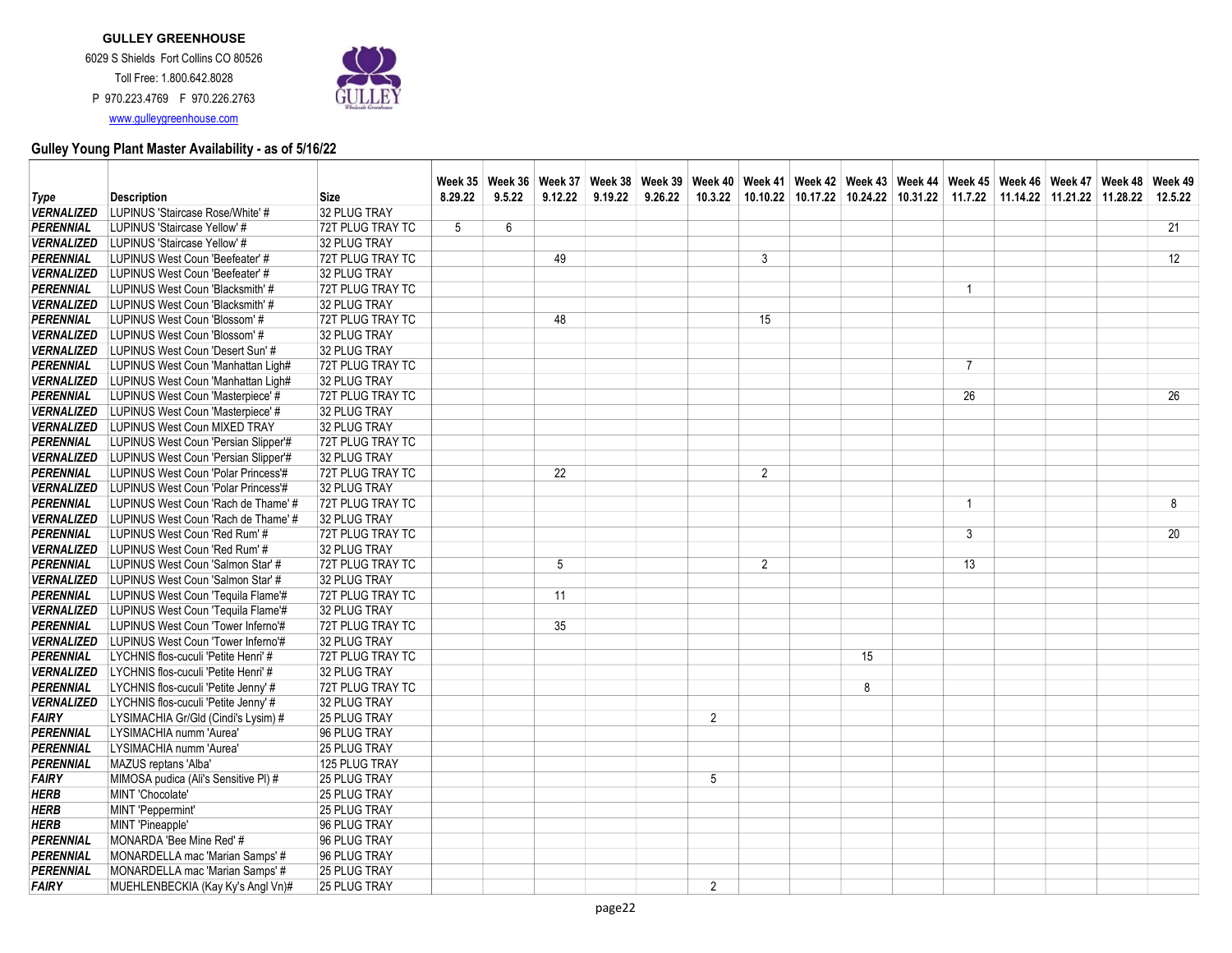

|                        |                                                                 |                              |         |        |                 | Week 35   Week 36   Week 37   Week 38   Week 39   Week 40   Week 41   Week 42   Week 43   Week 44   Week 46   Week 46   Week 48   Week 48   Week 49 |         |                |  |  |    |                                                                                        |  |    |
|------------------------|-----------------------------------------------------------------|------------------------------|---------|--------|-----------------|-----------------------------------------------------------------------------------------------------------------------------------------------------|---------|----------------|--|--|----|----------------------------------------------------------------------------------------|--|----|
| Type                   | <b>Description</b>                                              | <b>Size</b>                  | 8.29.22 | 9.5.22 | 9.12.22         | 9.19.22                                                                                                                                             | 9.26.22 |                |  |  |    | 10.3.22 10.10.22 10.17.22 10.24.22 10.31.22 11.7.22 11.14.22 11.21.22 11.28.22 12.5.22 |  |    |
| <b>FAIRY</b>           | MYRTLE Dwarf Wht (Lissa's Dwf)#                                 | 25 PLUG TRAY                 |         |        |                 |                                                                                                                                                     |         | 2              |  |  |    |                                                                                        |  |    |
| <b>PERENNIAL</b>       | NEPETA faa x 'Six Hills Giant'                                  | 96 PLUG TRAY                 |         |        |                 |                                                                                                                                                     |         |                |  |  |    |                                                                                        |  |    |
| PERENNIAL              | OENOTHERA mac inc 'Silv Blade' #                                | 96 PLUG TRAY                 |         |        |                 |                                                                                                                                                     |         |                |  |  |    |                                                                                        |  |    |
| <b>PERENNIAL</b>       | <b>OENOTHERA</b> missouriensis                                  | 50 PLUG TRAY                 |         |        |                 |                                                                                                                                                     |         |                |  |  |    |                                                                                        |  |    |
| <b>HERB</b>            | OREGANO 'Common'                                                | 196 PLUG TRAY                |         |        |                 |                                                                                                                                                     |         |                |  |  |    |                                                                                        |  |    |
| HERB                   | OREGANO 'Hot & Spicy'                                           | 96 PLUG TRAY                 |         |        |                 |                                                                                                                                                     |         |                |  |  |    |                                                                                        |  |    |
| <b>HERB</b>            | OREGANO 'Hot & Spicy'                                           | 25 PLUG TRAY                 |         |        |                 |                                                                                                                                                     |         |                |  |  |    |                                                                                        |  |    |
| PERENNIAL              | ORIGANUM rotund 'Kent Beauty'                                   | 96 PLUG TRAY                 |         |        |                 |                                                                                                                                                     |         |                |  |  |    |                                                                                        |  |    |
| <b>FAIRY</b>           | ORIGANUM 'Vari' (Suzie Q's Var Marj)#                           | <b>25 PLUG TRAY</b>          |         |        |                 |                                                                                                                                                     |         | 3              |  |  |    |                                                                                        |  |    |
| <b>FAIRY</b>           | OXALIS 'Burgdy' (Ruby's Burg Shamrk)#                           | 25 PLUG TRAY                 |         |        |                 |                                                                                                                                                     |         | $\overline{3}$ |  |  |    |                                                                                        |  |    |
| <b>PERENNIAL</b>       | PAPAVER nud 'Champgne Bubls Mix'                                | 96 PLUG TRAY                 |         |        |                 |                                                                                                                                                     |         |                |  |  |    |                                                                                        |  |    |
| <b>PERENNIAL</b>       | PAPAVER or 'Prince of Orange'                                   | 96 PLUG TRAY                 |         |        |                 |                                                                                                                                                     |         |                |  |  |    |                                                                                        |  |    |
| PERENNIAL              | PAPAVER 'Pink Perfection' #                                     | 72T PLUG TRAY TC             |         |        |                 |                                                                                                                                                     |         |                |  |  | 25 |                                                                                        |  | 37 |
| HERB                   | PARSLEY 'Italian Flat'                                          | 96 PLUG TRAY                 |         |        |                 |                                                                                                                                                     |         |                |  |  |    |                                                                                        |  |    |
| <b>HERB</b>            | PARSLEY 'Italian Flat'                                          | 25 PLUG TRAY                 |         |        |                 |                                                                                                                                                     |         |                |  |  |    |                                                                                        |  |    |
| PERENNIAL              | PENSTEMON bar 'Rid Hd Delft B#                                  | 96 PLUG TRAY                 |         |        |                 |                                                                                                                                                     |         |                |  |  |    |                                                                                        |  |    |
| PERENNIAL              | PENSTEMON bar 'Rid Hd Purpl'#                                   | 100 PLUG TRAY                |         |        |                 |                                                                                                                                                     |         |                |  |  |    |                                                                                        |  |    |
| PERENNIAL              | PENSTEMON bar 'Rid Hd Red'#                                     | 96 PLUG TRAY                 |         |        |                 |                                                                                                                                                     |         |                |  |  |    |                                                                                        |  |    |
| <b>PERENNIAL</b>       | PENSTEMON 'Dakota Burgundy' #                                   | 72 PLUG TRAY                 |         |        |                 |                                                                                                                                                     |         |                |  |  |    |                                                                                        |  |    |
| PERENNIAL              | PENSTEMON 'Dark Towers' #                                       | 72 PLUG TRAY                 |         |        |                 |                                                                                                                                                     |         |                |  |  |    |                                                                                        |  |    |
| PERENNIAL              | PENSTEMON grand 'Prairie Jewel'#                                | 96 PLUG TRAY                 |         |        |                 |                                                                                                                                                     |         |                |  |  |    |                                                                                        |  |    |
| <b>PERENNIAL</b>       | PENSTEMON lin var co 'Silverton'#                               | 96 PLUG TRAY                 |         |        |                 |                                                                                                                                                     |         |                |  |  |    |                                                                                        |  |    |
| PERENNIAL              | PENSTEMON pseudospectabilis #                                   | 96 PLUG TRAY                 |         |        |                 |                                                                                                                                                     |         |                |  |  |    |                                                                                        |  |    |
| PERENNIAL              | PENSTEMON rostiflor 'Bridges' #                                 | 72 PLUG TRAY                 |         |        |                 |                                                                                                                                                     |         |                |  |  |    |                                                                                        |  |    |
| PERENNIAL              | PENSTEMON x mex Carolyn's Hope' #                               | 100 PLUG TRAY                |         |        |                 |                                                                                                                                                     |         |                |  |  |    |                                                                                        |  |    |
| <b>VERNALIZED</b>      | PENSTEMON x mex 'Shadow Mtn' #                                  | 32 PLUG TRAY                 |         |        |                 |                                                                                                                                                     |         |                |  |  |    |                                                                                        |  |    |
| PERENNIAL              | PENSTEMON x mex 'Shadow Mtn' #                                  | 100 PLUG TRAY                |         |        |                 |                                                                                                                                                     |         |                |  |  |    |                                                                                        |  |    |
| PERENNIAL              | PENSTEMON x mex Windwalker #                                    | 100 PLUG TRAY                |         |        |                 |                                                                                                                                                     |         |                |  |  |    |                                                                                        |  |    |
| <b>FAIRY</b>           | PEPEROMIA Dwf (Kellie's Peperomia)                              | 25 PLUG TRAY                 |         |        |                 |                                                                                                                                                     |         |                |  |  |    |                                                                                        |  |    |
| PERENNIAL              | PHLOX pan 'Early Purple Eye' #                                  | 25 PLUG TRAY                 |         |        |                 |                                                                                                                                                     |         |                |  |  |    |                                                                                        |  |    |
| PERENNIAL              | PHLOX pan 'Flame Lilac Star' #                                  | 96 PLUG TRAY                 |         |        |                 |                                                                                                                                                     |         |                |  |  |    |                                                                                        |  |    |
| PERENNIAL<br>PERENNIAL | PHLOX pan 'Flame Watermelon' #<br>PHLOX pan 'Sup Ka-Pow Pink' # | 96 PLUG TRAY<br>96 PLUG TRAY |         |        |                 |                                                                                                                                                     |         |                |  |  |    |                                                                                        |  |    |
| PERENNIAL              | PHLOX sub 'Drummond's Pink'                                     | 96 PLUG TRAY                 |         |        |                 |                                                                                                                                                     |         |                |  |  |    |                                                                                        |  |    |
| PERENNIAL              | PHLOX sub 'Emerald Blue'                                        | 96 PLUG TRAY                 |         |        |                 |                                                                                                                                                     |         |                |  |  |    |                                                                                        |  |    |
| <b>FAIRY</b>           | PILEA (Annie's Creeping Charlie) #                              | 25 PLUG TRAY                 |         |        |                 |                                                                                                                                                     |         | $\overline{2}$ |  |  |    |                                                                                        |  |    |
| <b>FAIRY</b>           | PILEA Aqua. (Oliva's Frnd PI) #                                 | 25 PLUG TRAY                 |         |        |                 |                                                                                                                                                     |         | $\overline{2}$ |  |  |    |                                                                                        |  |    |
| <b>FAIRY</b>           | PILEA micro (Di's Artillery Plant) #                            | 25 PLUG TRAY                 |         |        |                 |                                                                                                                                                     |         | $\overline{2}$ |  |  |    |                                                                                        |  |    |
| <b>FAIRY</b>           | PILEA micro Var (Sweet Ann's) #                                 | 25 PLUG TRAY                 |         |        |                 |                                                                                                                                                     |         | $\overline{2}$ |  |  |    |                                                                                        |  |    |
| <b>FAIRY</b>           | PILEA spr (Matty's Silver Tree)#                                | <b>25 PLUG TRAY</b>          |         |        |                 |                                                                                                                                                     |         | $\overline{2}$ |  |  |    |                                                                                        |  |    |
| PERENNIAL              | PLATYCODON 'Popstar White'                                      | 96 PLUG TRAY                 |         |        |                 |                                                                                                                                                     |         |                |  |  |    |                                                                                        |  |    |
| PERENNIAL              | POLEMONIUM caer 'Brise d'Anjou'#                                | 72T PLUG TRAY TC             |         |        |                 |                                                                                                                                                     |         |                |  |  |    |                                                                                        |  |    |
| <b>VERNALIZED</b>      | POLEMONIUM caer 'Brise d'Anjou'#                                | 32 PLUG TRAY                 |         |        |                 |                                                                                                                                                     |         |                |  |  |    |                                                                                        |  |    |
| PERENNIAL              | POLEMONIUM 'Stairway to Heavn' #                                | 72T PLUG TRAY TC             |         |        |                 |                                                                                                                                                     |         |                |  |  | 12 |                                                                                        |  |    |
| PERENNIAL              | POLEMONIUM yez 'Bressing Purp'#                                 | 72T PLUG TRAY TC             |         |        | 12 <sup>°</sup> |                                                                                                                                                     |         |                |  |  |    |                                                                                        |  |    |
|                        |                                                                 |                              |         |        |                 |                                                                                                                                                     |         |                |  |  |    |                                                                                        |  |    |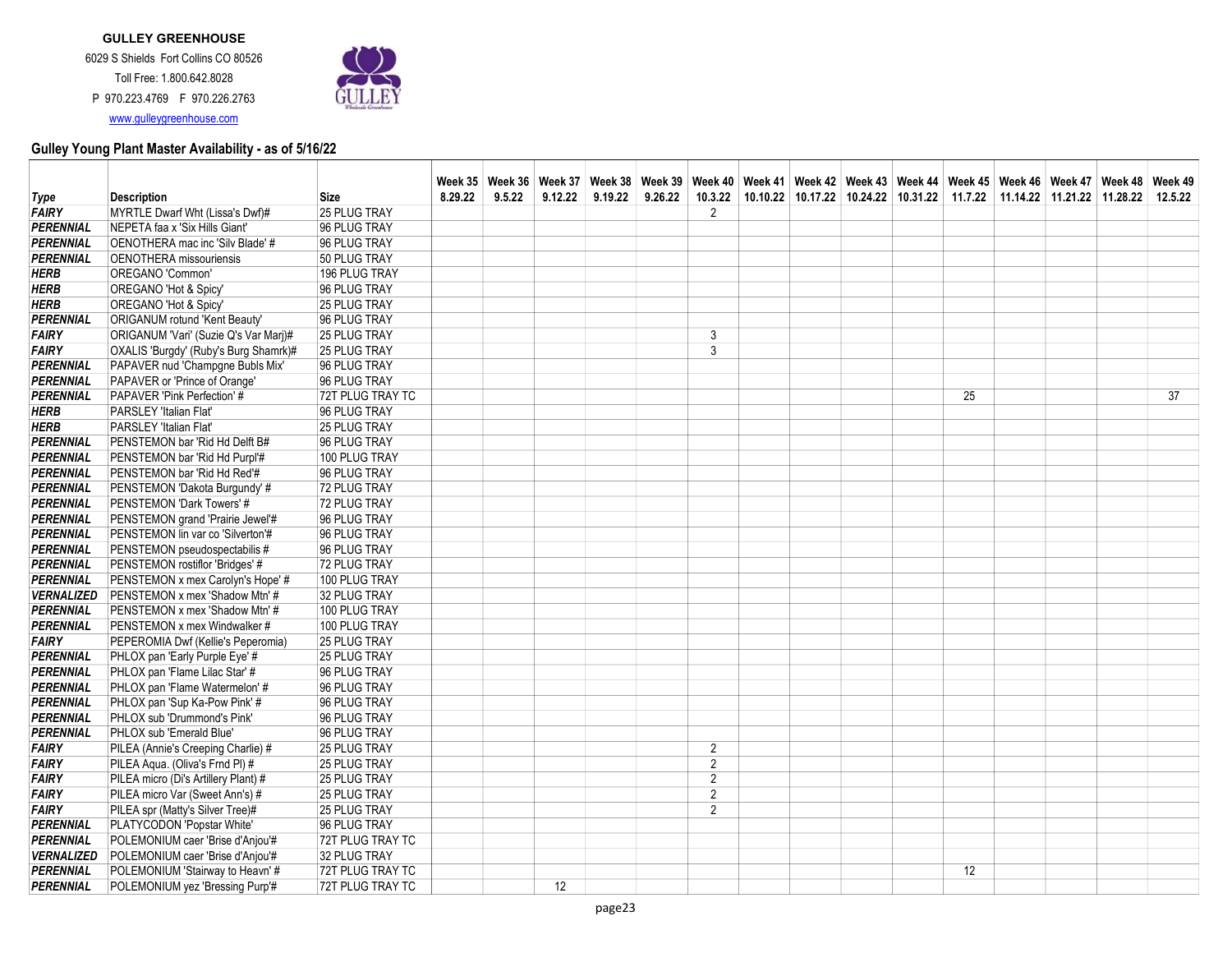

P 970.223.4769 F 970.226.2763 www.gulleygreenhouse.com

|                                      |                                                           |                              |         |        |         |         |         |                |  |    | Week 35   Week 36   Week 37   Week 38   Week 39   Week 40   Week 41   Week 42   Week 43   Week 44   Week 46   Week 46   Week 47   Week 48   Week 49 |  |    |         |
|--------------------------------------|-----------------------------------------------------------|------------------------------|---------|--------|---------|---------|---------|----------------|--|----|-----------------------------------------------------------------------------------------------------------------------------------------------------|--|----|---------|
| Type                                 | <b>Description</b>                                        | <b>Size</b>                  | 8.29.22 | 9.5.22 | 9.12.22 | 9.19.22 | 9.26.22 |                |  |    | $10.3.22$   10.10.22   10.17.22   10.24.22   10.31.22   11.7.22   11.14.22   11.21.22   11.28.22                                                    |  |    | 12.5.22 |
| PERENNIAL                            | PRATIA pedunculata 'County Park'                          | 96 PLUG TRAY                 |         |        |         |         |         |                |  |    |                                                                                                                                                     |  |    |         |
| PERENNIAL                            | PRIMULA 'Oakleaf Magenta' #                               | 72T PLUG TRAY TC             |         |        |         |         | 32      |                |  | 32 |                                                                                                                                                     |  | 12 |         |
| <b>VERNALIZED</b>                    | PRIMULA 'Oakleaf Magenta' #                               | 32 PLUG TRAY                 |         |        |         |         |         |                |  |    |                                                                                                                                                     |  |    |         |
| <b>PERENNIAL</b>                     | PRIMULA 'Oakleaf Yellow Picotee' #                        | 72T PLUG TRAY TC             |         |        |         |         | 16      |                |  | 39 |                                                                                                                                                     |  | 12 |         |
| <b>VERNALIZED</b>                    | PRIMULA 'Oakleaf Yellow Picotee' #                        | 32 PLUG TRAY                 |         |        |         |         |         |                |  |    |                                                                                                                                                     |  |    |         |
| PERENNIAL                            | RATIBIDA columnifera 'Red'                                | 96 PLUG TRAY                 |         |        |         |         |         |                |  |    |                                                                                                                                                     |  |    |         |
| <b>HERB</b>                          | ROSEMARY 'Arp'                                            | 96 PLUG TRAY                 |         |        |         |         |         |                |  |    |                                                                                                                                                     |  |    |         |
| <b>HERB</b>                          | ROSEMARY 'Barbecue'                                       | 96 PLUG TRAY                 |         |        |         |         |         |                |  |    |                                                                                                                                                     |  |    |         |
| PERENNIAL                            | RUDBECKIA 'Amer Gold Rush' #                              | 72T PLUG TRAY TC             |         |        |         |         |         |                |  |    |                                                                                                                                                     |  | 4  |         |
| <i><b>VERNALIZED</b></i>             | RUDBECKIA 'Amer Gold Rush' #                              | 32 PLUG TRAY                 |         |        |         |         |         |                |  |    |                                                                                                                                                     |  |    |         |
| <b>PERENNIAL</b>                     | RUDBECKIA 'Dakota Gold' #                                 | 72 PLUG TRAY                 |         |        |         |         |         |                |  |    |                                                                                                                                                     |  |    |         |
| <b>PERENNIAL</b>                     | RUDBECKIA fulgida 'Goldsturm'                             | 96 PLUG TRAY                 |         |        |         |         |         |                |  |    |                                                                                                                                                     |  |    |         |
| <b>VERNALIZED</b>                    | RUDBECKIA fulgida 'Goldsturm'                             | 72V PLUG VERN                |         |        |         |         |         |                |  |    |                                                                                                                                                     |  |    |         |
| <b>PERENNIAL</b>                     | RUDBECKIA hirta 'Goldilocks'                              | 96 PLUG TRAY                 |         |        |         |         |         |                |  |    |                                                                                                                                                     |  |    |         |
| <b>PERENNIAL</b>                     | RUDBECKIA sp 'Viette's Lit Suzy'#                         | 72 PLUG TRAY                 |         |        |         |         |         |                |  |    |                                                                                                                                                     |  |    |         |
| PERENNIAL                            | RUDBECKIA 'Sunbeckia Carolina' #                          | 96T PLUG TRAY TC             |         |        |         |         |         |                |  |    |                                                                                                                                                     |  |    |         |
| PERENNIAL                            | RUDBECKIA 'Sunbeckia Laura'#                              | 96T PLUG TRAY TC             |         |        |         |         |         |                |  |    |                                                                                                                                                     |  |    |         |
| <b>PERENNIAL</b>                     | RUDBECKIA 'Sunbeckia Luna' #                              | 96T PLUG TRAY TC             |         |        |         |         |         |                |  |    |                                                                                                                                                     |  |    |         |
| PERENNIAL                            | RUDBECKIA 'Sunbeckia Maya' #                              | 96T PLUG TRAY TC             |         |        |         |         |         |                |  |    |                                                                                                                                                     |  |    |         |
| <b>PERENNIAL</b>                     | RUDBECKIA 'Sunbeckia Mia' #                               | 96T PLUG TRAY TC             |         |        |         |         |         |                |  |    |                                                                                                                                                     |  |    |         |
| <b>PERENNIAL</b>                     | RUDBECKIA 'Sunbeckia Ophelia'#                            | 96T PLUG TRAY TC             |         |        |         |         |         |                |  |    |                                                                                                                                                     |  |    |         |
| <b>PERENNIAL</b>                     | RUDBECKIA 'Sunbeckia Paulina'#                            | 96T PLUG TRAY TC             |         |        |         |         |         |                |  |    |                                                                                                                                                     |  |    |         |
| FAIRY                                | RUELLIA 'Mak' (Bambi's Tr Vel Vn) #                       | <b>25 PLUG TRAY</b>          |         |        |         |         |         | $\overline{2}$ |  |    |                                                                                                                                                     |  |    |         |
| <b>FAIRY</b>                         | SAGINA sub (Mandi's Irish Moss) #                         | 25 PLUG TRAY                 |         |        |         |         |         | $\overline{2}$ |  |    |                                                                                                                                                     |  |    |         |
| <b>FAIRY</b>                         | SAGINA sub 'Aur' (Leo's Scot Moss)#                       | 25 PLUG TRAY                 |         |        |         |         |         | 3              |  |    |                                                                                                                                                     |  |    |         |
| PERENNIAL                            | SAGINA sub 'Scotch Moss'                                  | 96 PLUG TRAY                 |         |        |         |         |         |                |  |    |                                                                                                                                                     |  |    |         |
| PERENNIAL                            | SAGINA sub 'Scotch Moss'                                  | 196 PLUG TRAY                |         |        |         |         |         |                |  |    |                                                                                                                                                     |  |    |         |
| <b>PERENNIAL</b>                     | SALVIA dar 'Pscarl' Verm Bluffs #                         | 100 PLUG TRAY                |         |        |         |         |         |                |  |    |                                                                                                                                                     |  |    |         |
| <b>PERENNIAL</b>                     | SALVIA dar x mic 'Windw Royal Rd' #                       | 100 PLUG TRAY                |         |        |         |         |         |                |  |    |                                                                                                                                                     |  |    |         |
| <b>PERENNIAL</b><br><b>PERENNIAL</b> | SALVIA greg 'Blue Note' #                                 | 96 PLUG TRAY<br>96 PLUG TRAY |         |        |         |         |         |                |  |    |                                                                                                                                                     |  |    |         |
| <b>PERENNIAL</b>                     | SALVIA greg 'Lipstick'<br>SALVIA greg 'Mirage Cherry Red' | 96 PLUG TRAY                 |         |        |         |         |         |                |  |    |                                                                                                                                                     |  |    |         |
| <b>PERENNIAL</b>                     | SALVIA greg 'Wild Thing' #                                | 25 PLUG TRAY                 |         |        |         |         |         |                |  |    |                                                                                                                                                     |  |    |         |
| <b>PERENNIAL</b>                     | SALVIA greg 'Wild Thing' #                                | 100 PLUG TRAY                |         |        |         |         |         |                |  |    |                                                                                                                                                     |  |    |         |
| <b>PERENNIAL</b>                     | SALVIA nem 'Blue by You' #                                | 96 PLUG TRAY                 |         |        |         |         |         |                |  |    |                                                                                                                                                     |  |    |         |
| <b>PERENNIAL</b>                     | SALVIA nem 'Caradonna'                                    | 96 PLUG TRAY                 |         |        |         |         |         |                |  |    |                                                                                                                                                     |  |    |         |
| <b>PERENNIAL</b>                     | SALVIA nem 'Caramia' #                                    | 96 PLUG TRAY                 |         |        |         |         |         |                |  |    |                                                                                                                                                     |  |    |         |
| <b>PERENNIAL</b>                     | SALVIA nem 'Marvel Blue' #                                | 96 PLUG TRAY                 |         |        |         |         |         |                |  |    |                                                                                                                                                     |  |    |         |
| PERENNIAL                            | SALVIA nem 'May Night'                                    | 72 PLUG TRAY                 |         |        |         |         |         |                |  |    |                                                                                                                                                     |  |    |         |
| <b>PERENNIAL</b>                     | SALVIA nem 'Midnight Purple' #                            | 96 PLUG TRAY                 |         |        |         |         |         |                |  |    |                                                                                                                                                     |  |    |         |
| PERENNIAL                            | SALVIA nem 'Sens Cp Dp Rose' #                            | 96 PLUG TRAY                 |         |        |         |         |         |                |  |    |                                                                                                                                                     |  |    |         |
| <b>PERENNIAL</b>                     | SALVIA nem 'Sens Cp White' #                              | 96 PLUG TRAY                 |         |        |         |         |         |                |  |    |                                                                                                                                                     |  |    |         |
| <b>PERENNIAL</b>                     | SALVIA pachy Mojave Sage #                                | 96 PLUG TRAY                 |         |        |         |         |         |                |  |    |                                                                                                                                                     |  |    |         |
| <b>PERENNIAL</b>                     | SALVIA pachy Mojave Sage #                                | 100 PLUG TRAY                |         |        |         |         |         |                |  |    |                                                                                                                                                     |  |    |         |
| <b>PERENNIAL</b>                     | SALVIA rep 'P017S 'Autumn Sapph' #                        | 96 PLUG TRAY                 |         |        |         |         |         |                |  |    |                                                                                                                                                     |  |    |         |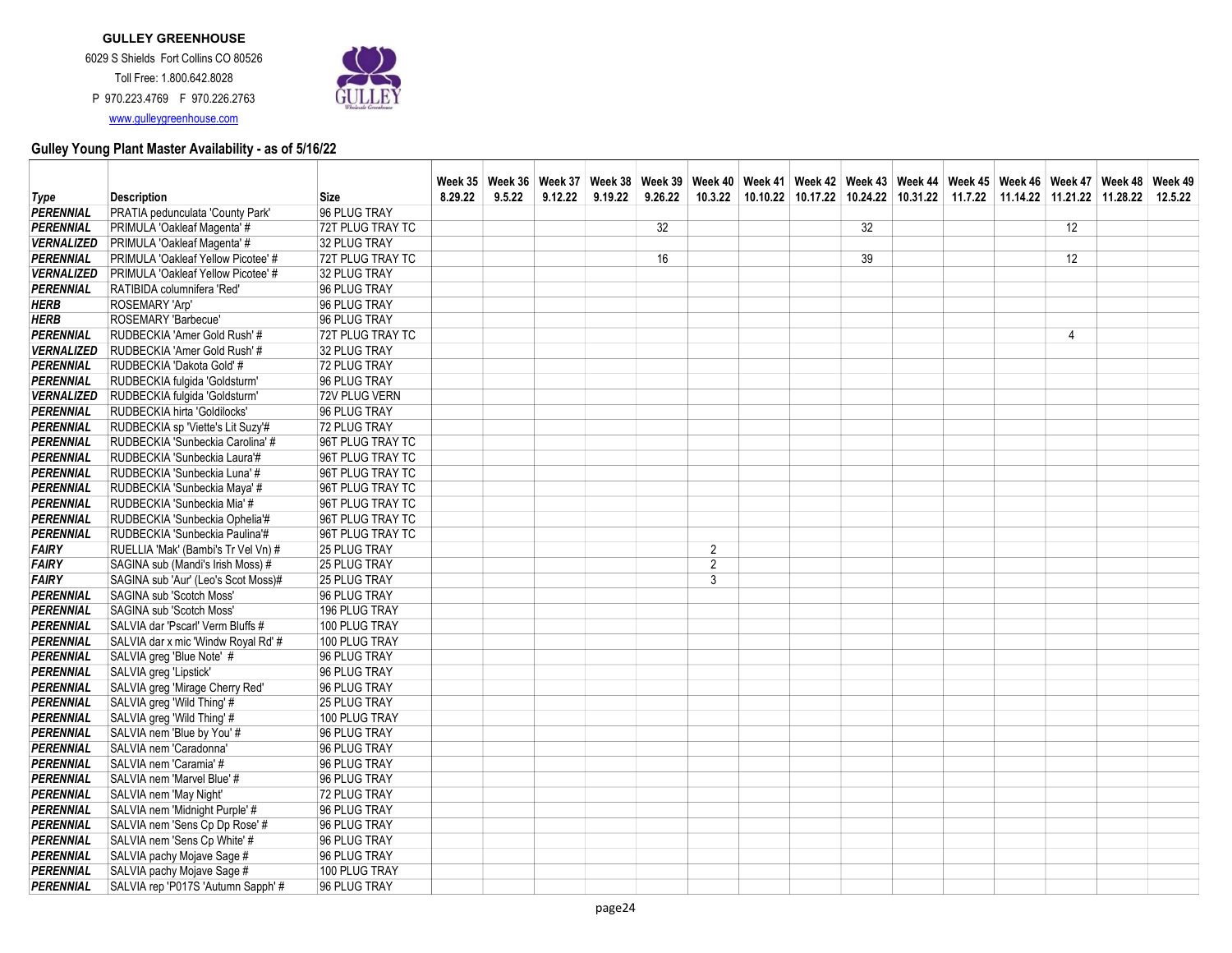

|                   |                                     |                     |         |        |         |         |         |                |  |  |  | Week 35   Week 36   Week 37   Week 38   Week 39   Week 40   Week 41   Week 42   Week 43   Week 45   Week 46   Week 47   Week 48   Week 48   Week 48 |    |         |
|-------------------|-------------------------------------|---------------------|---------|--------|---------|---------|---------|----------------|--|--|--|-----------------------------------------------------------------------------------------------------------------------------------------------------|----|---------|
| Type              | <b>Description</b>                  | Size                | 8.29.22 | 9.5.22 | 9.12.22 | 9.19.22 | 9.26.22 | 10.3.22        |  |  |  | $10.10.22$   10.17.22   10.24.22   10.31.22   11.7.22   11.14.22   11.21.22   11.28.22                                                              |    | 12.5.22 |
| PERENNIAL         | SCABIOSA col 'Butterfly Blue'       | 96 PLUG TRAY        |         |        |         |         |         |                |  |  |  |                                                                                                                                                     |    |         |
| <b>PERENNIAL</b>  | SCABIOSA col 'Pink Mist' #          | 96 PLUG TRAY        |         |        |         |         |         |                |  |  |  |                                                                                                                                                     |    |         |
| <b>PERENNIAL</b>  | SCABIOSA 'Giga Blue' #              | 96 PLUG TRAY        |         |        |         |         |         |                |  |  |  |                                                                                                                                                     |    |         |
| <b>PERENNIAL</b>  | SCABIOSA 'Vivid Violet' #           | 96 PLUG TRAY        |         |        |         |         |         |                |  |  |  |                                                                                                                                                     |    |         |
| <b>PERENNIAL</b>  | SCUTELLARIA res 'Smoky Hills' #     | 96 PLUG TRAY        |         |        |         |         |         |                |  |  |  |                                                                                                                                                     |    |         |
| PERENNIAL         | SCUTELLARIA res 'Smoky Hills' #     | 100 PLUG TRAY       |         |        |         |         |         |                |  |  |  |                                                                                                                                                     |    |         |
| <b>FAIRY</b>      | SEDUM (Goji's Chocolate Ball)#      | 25 PLUG TRAY        |         |        |         |         |         | 3              |  |  |  |                                                                                                                                                     |    |         |
| <b>FAIRY</b>      | SEDUM (Rouen's Little Missy)#       | 25 PLUG TRAY        |         |        |         |         |         | $\overline{2}$ |  |  |  |                                                                                                                                                     |    |         |
| <b>PERENNIAL</b>  | SEDUM 'Dark Magic' #                | 72 PLUG TRAY        |         |        |         |         |         |                |  |  |  |                                                                                                                                                     |    |         |
| <b>PERENNIAL</b>  | SEDUM globosum 'Old Man Bones'      | 96 PLUG TRAY        |         |        |         |         |         |                |  |  |  |                                                                                                                                                     |    |         |
| <b>PERENNIAL</b>  | <b>SEDUM</b> lydium                 | 100 PLUG TRAY       |         |        |         |         |         |                |  |  |  |                                                                                                                                                     |    |         |
| <b>PERENNIAL</b>  | SEDUM makinoi 'Ogon'                | 96 PLUG TRAY        |         |        |         |         |         |                |  |  |  |                                                                                                                                                     |    |         |
| PERENNIAL         | SEDUM 'Mr. Goodbud' #               | 72 PLUG TRAY        |         |        |         |         |         |                |  |  |  |                                                                                                                                                     |    |         |
| <b>FAIRY</b>      | SEDUM 'Ogon' (Gawain's Stonecrop) # | 25 PLUG TRAY        |         |        |         |         |         | 3              |  |  |  |                                                                                                                                                     |    |         |
| <b>PERENNIAL</b>  | SEDUM 'Prima Angelina' #            | 96 PLUG TRAY        |         |        |         |         |         |                |  |  |  |                                                                                                                                                     |    |         |
| <b>PERENNIAL</b>  | SEDUM rupestre 'Angelina'           | 96 PLUG TRAY        |         |        |         |         |         |                |  |  |  |                                                                                                                                                     |    |         |
| PERENNIAL         | SEDUM sediforme Turquoise Tails #   | 100 PLUG TRAY       |         |        |         |         |         |                |  |  |  |                                                                                                                                                     |    |         |
| <b>PERENNIAL</b>  | SEDUM spect 'Autumn Joy'            | 72 PLUG TRAY        |         |        |         |         |         |                |  |  |  |                                                                                                                                                     |    |         |
| PERENNIAL         | SEDUM spurium 'Dragon's Blood'      | 96 PLUG TRAY        |         |        |         |         |         |                |  |  |  |                                                                                                                                                     |    |         |
| <b>PERENNIAL</b>  | SEDUM 'SunSparkler Cherry Tart' #   | 96 PLUG TRAY        |         |        |         |         |         |                |  |  |  |                                                                                                                                                     |    |         |
| <b>PERENNIAL</b>  | SEDUM 'SunSparkler Firecracker' #   | 96 PLUG TRAY        |         |        |         |         |         |                |  |  |  |                                                                                                                                                     |    |         |
| <b>PERENNIAL</b>  | SEDUM 'Tapestry Crpt' (Grn Rf Mix)  | 96 PLUG TRAY        |         |        |         |         |         |                |  |  |  |                                                                                                                                                     |    |         |
| <b>PERENNIAL</b>  | SEDUM 'Winter Mahogany' #           | 96 PLUG TRAY        |         |        |         |         |         |                |  |  |  |                                                                                                                                                     |    |         |
| <b>FAIRY</b>      | SEMPERVIVUM 'Cobweb' (Estonia's)#   | 25 PLUG TRAY        |         |        |         |         |         |                |  |  |  |                                                                                                                                                     |    |         |
| <b>PERENNIAL</b>  | SENECIO 'String of Pearls'          | 96 PLUG TRAY        |         |        |         |         |         |                |  |  |  |                                                                                                                                                     |    |         |
| ANNUAL            | SENECIO 'Angel Wings' #             | 72T PLUG TRAY TC    |         | 12     |         |         | 48      |                |  |  |  |                                                                                                                                                     | 24 |         |
| <b>FAIRY</b>      | SENECIO Strg of Prls (Gula's)#      | 25 PLUG TRAY        |         |        |         |         |         | 3              |  |  |  |                                                                                                                                                     |    |         |
| <b>FAIRY</b>      | SOLEIROLIA (Ktydid's Bby Trs) #     | 25 PLUG TRAY        |         |        |         |         |         | 2              |  |  |  |                                                                                                                                                     |    |         |
| PERENNIAL         | STACHYS byzan (lanata Lamb's Ear)   | 100 PLUG TRAY       |         |        |         |         |         |                |  |  |  |                                                                                                                                                     |    |         |
| <b>PERENNIAL</b>  | STOKESIA 'MiniMels' #               | 72T PLUG TRAY TC    |         |        |         |         |         |                |  |  |  |                                                                                                                                                     |    |         |
| <b>ANNUAL</b>     | STREPTOCARPUS 'LS Blue Ice' #       | 72T PLUG TRAY TC    |         |        |         |         |         |                |  |  |  |                                                                                                                                                     |    |         |
| <b>ANNUAL</b>     | STREPTOCARPUS 'LS Dp BI Vein'#      | 72T PLUG TRAY TC    |         |        |         |         |         |                |  |  |  |                                                                                                                                                     |    |         |
| <b>ANNUAL</b>     | STREPTOCARPUS 'LS Grp Ice' #        | 72T PLUG TRAY TC    |         |        |         |         |         |                |  |  |  |                                                                                                                                                     |    |         |
| <b>ANNUAL</b>     | STREPTOCARPUS 'LS Wht Ice' #        | 72T PLUG TRAY TC    |         |        |         |         |         |                |  |  |  |                                                                                                                                                     |    |         |
| PERENNIAL         | TANACETUM den 'Partrid Feather'#    | 96 PLUG TRAY        |         |        |         |         |         |                |  |  |  |                                                                                                                                                     |    |         |
| <b>PERENNIAL</b>  | TANACETUM den 'Partrid Feather'#    | 100 PLUG TRAY       |         |        |         |         |         |                |  |  |  |                                                                                                                                                     |    |         |
| <b>HERB</b>       | <b>TARRAGON 'French'</b>            | 96 PLUG TRAY        |         |        |         |         |         |                |  |  |  |                                                                                                                                                     |    |         |
| <b>VERNALIZED</b> | THALICTRUM 'Black Stockings'#       | 32 PLUG TRAY        |         |        |         |         |         |                |  |  |  |                                                                                                                                                     |    |         |
| <b>PERENNIAL</b>  | THYMUS cit 'Green Lemon'            | 96 PLUG TRAY        |         |        |         |         |         |                |  |  |  |                                                                                                                                                     |    |         |
| <b>FAIRY</b>      | THYMUS creep (Violet's Elfin Thym)# | <b>25 PLUG TRAY</b> |         |        |         |         |         | 3              |  |  |  |                                                                                                                                                     |    |         |
| PERENNIAL         | THYMUS prae 'Albiflorus'            | 96 PLUG TRAY        |         |        |         |         |         |                |  |  |  |                                                                                                                                                     |    |         |
| PERENNIAL         | THYMUS prae 'Coccineum'             | 196 PLUG TRAY       |         |        |         |         |         |                |  |  |  |                                                                                                                                                     |    |         |
| PERENNIAL         | THYMUS prae 'Elfin'                 | 96 PLUG TRAY        |         |        |         |         |         |                |  |  |  |                                                                                                                                                     |    |         |
| <b>HERB</b>       | THYMUS serpyllum 'Mother'           | 96 PLUG TRAY        |         |        |         |         |         |                |  |  |  |                                                                                                                                                     |    |         |
| <b>PERENNIAL</b>  | THYMUS serpyllum 'Pink Chintz'      | 196 PLUG TRAY       |         |        |         |         |         |                |  |  |  |                                                                                                                                                     |    |         |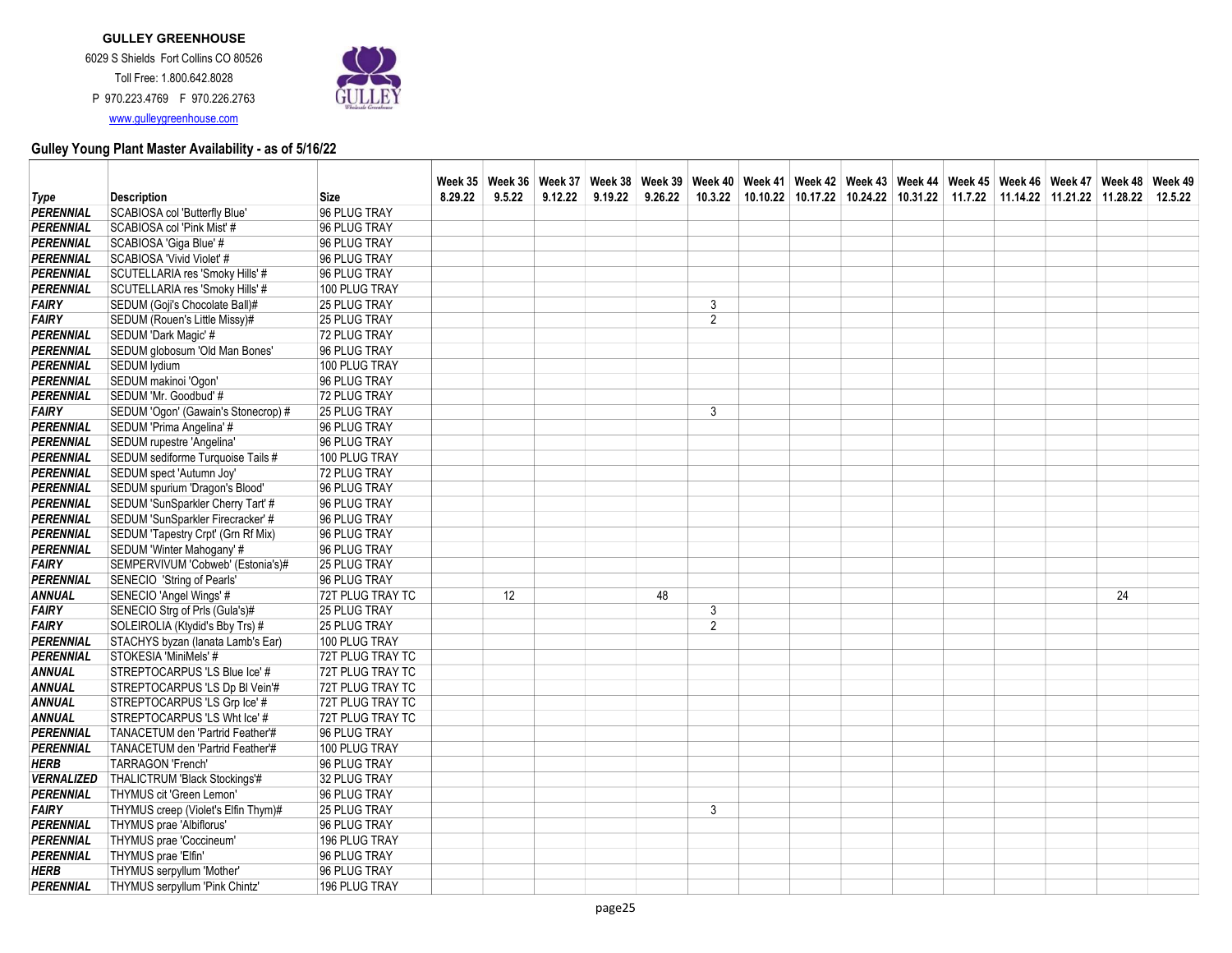

| <b>Description</b>                 | <b>Size</b>         | 9.5.22 |         |                          | 9.26.22 |         |                             |  |  |                |  |                                                                                                                                                                                                               |
|------------------------------------|---------------------|--------|---------|--------------------------|---------|---------|-----------------------------|--|--|----------------|--|---------------------------------------------------------------------------------------------------------------------------------------------------------------------------------------------------------------|
| THYMUS vulgaris 'English'          | 96 PLUG TRAY        |        |         |                          |         |         |                             |  |  |                |  |                                                                                                                                                                                                               |
| THYMUS vulgaris 'English'          | 25 PLUG TRAY        |        |         |                          |         |         |                             |  |  |                |  |                                                                                                                                                                                                               |
| TIARELLA 'Angel Wings' #           | 96T PLUG TRAY TC    |        |         |                          |         |         |                             |  |  |                |  |                                                                                                                                                                                                               |
| TRIFOLIUM '4 Luck Coco Mint' #-    | 96 PLUG TRAY        |        |         |                          |         |         |                             |  |  |                |  |                                                                                                                                                                                                               |
| TRIFOLIUM rep (Jack's Brz Clover)# | <b>25 PLUG TRAY</b> |        |         |                          |         | 2       |                             |  |  |                |  |                                                                                                                                                                                                               |
| VERBASCUM 'Honey Dijon' #          | 96T PLUG TRAY TC    |        |         |                          |         |         |                             |  |  | $\overline{2}$ |  |                                                                                                                                                                                                               |
| VERBASCUM 'Honey Dijon' #          | 32 PLUG TRAY        |        |         |                          |         |         |                             |  |  |                |  |                                                                                                                                                                                                               |
| VERBASCUM 'Plum Smoky' #           | 96T PLUG TRAY TC    |        |         | $\overline{2}$           |         |         |                             |  |  | C              |  |                                                                                                                                                                                                               |
| VERBASCUM 'Plum Smoky' #           | 32 PLUG TRAY        |        |         |                          |         |         |                             |  |  |                |  |                                                                                                                                                                                                               |
| VERBENA canad 'Homestd Red'        | 96 PLUG TRAY        |        |         |                          |         |         |                             |  |  |                |  |                                                                                                                                                                                                               |
| VERONICA liwanensis 'Turkish' #    | 196 PLUG TRAY       |        |         |                          |         |         |                             |  |  |                |  |                                                                                                                                                                                                               |
| VERONICA x 'Reavis' Crystal Riv #  | 96 PLUG TRAY        |        |         |                          |         |         |                             |  |  |                |  |                                                                                                                                                                                                               |
| VERONICA x 'Reavis' Crystal Riv #  | 196 PLUG TRAY       |        |         |                          |         |         |                             |  |  |                |  |                                                                                                                                                                                                               |
| VERONICA x 'Tidal Pool' #          | 96 PLUG TRAY        |        |         |                          |         |         |                             |  |  |                |  |                                                                                                                                                                                                               |
| <b>VINCA minor 'Bowles'</b>        | 96 PLUG TRAY        |        |         |                          |         |         |                             |  |  |                |  |                                                                                                                                                                                                               |
| <b>VINCA minor 'Bowles'</b>        | 196 PLUG TRAY       |        |         |                          |         |         |                             |  |  |                |  |                                                                                                                                                                                                               |
| VINCA minor 'Illumination' #       | 196 PLUG TRAY       |        |         |                          |         |         |                             |  |  |                |  |                                                                                                                                                                                                               |
| VIOLA cornuta 'Bowles Black'       | 96 PLUG TRAY        |        |         |                          |         |         |                             |  |  |                |  |                                                                                                                                                                                                               |
| VIOLA corsica 'Corsican Violet' #  | 196 PLUG TRAY       |        |         |                          |         |         |                             |  |  |                |  |                                                                                                                                                                                                               |
|                                    |                     |        | 8.29.22 | Week $35 \mid$ Week $36$ | 9.12.22 | 9.19.22 | Week 37   Week 38   Week 39 |  |  |                |  | Week 40   Week 41   Week 42   Week 43   Week 44   Week 45   Week 46   Week 47   Week 48   Week 49<br>10.3.22   10.10.22   10.17.22   10.24.22   10.31.22   11.7.22   11.14.22   11.21.22   11.28.22   12.5.22 |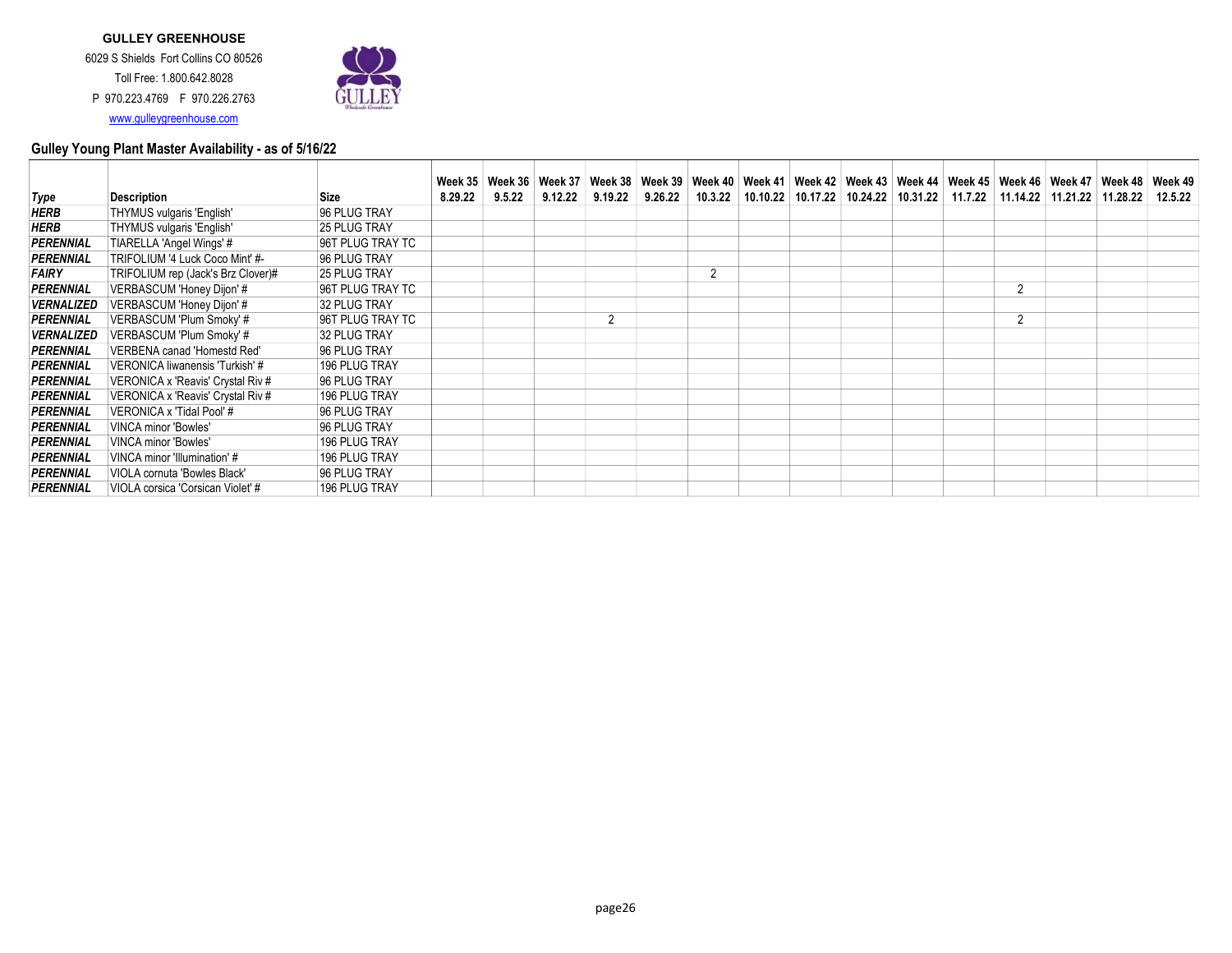

|                   |                                      |                      |                | Week 50   Week 51 | Week 52 Neek 1 |        | Week 2 |
|-------------------|--------------------------------------|----------------------|----------------|-------------------|----------------|--------|--------|
| Type              | <b>Description</b>                   | <b>Size</b>          | 12.12.22       | 12.19.22          | 12.26.22       | 1.2.22 | 1.9.22 |
| <b>FAIRY</b>      | ABUTILON sav (Iris' Flowrng Maple) # | 25 PLUG TRAY         |                |                   |                |        |        |
| <b>PERENNIAL</b>  | ACHILLEA 'Little Moonshine' #        | 96 PLUG TRAY         |                |                   |                |        |        |
| <b>VERNALIZED</b> | ACHILLEA 'Little Moonshine' #        | 72V PLUG VERN        |                |                   |                |        |        |
| PERENNIAL         | ACHILLEA x 'Moonshine'               | 96 PLUG TRAY         |                |                   |                |        |        |
| <b>FAIRY</b>      | AEONIUM (Waza's Rainbow Mtn Rose)    | 25 PLUG TRAY         |                |                   |                |        |        |
| PERENNIAL         | AGASTACHE aur Coronado #             | 96 PLUG TRAY         |                |                   |                |        |        |
| <b>PERENNIAL</b>  | <b>AGASTACHE</b> rupestris Sunset #  | 96 PLUG TRAY         |                |                   |                |        |        |
| <b>PERENNIAL</b>  | AGASTACHE rupestris Sunset #         | <b>196 PLUG TRAY</b> |                |                   |                |        |        |
| <b>PERENNIAL</b>  | AGASTACHE rupestris SUNSET #         | 100 PLUG TRAY        |                |                   |                |        |        |
| <b>PERENNIAL</b>  | AGASTACHE 'Sunrise Blue' #           | 96 PLUG TRAY         |                |                   |                |        |        |
| PERENNIAL         | AGASTACHE 'Sunrise Red' #            | 96 PLUG TRAY         |                |                   |                |        |        |
| <b>PERENNIAL</b>  | AGASTACHE 'Sunrise Salmon Pink' #    | 96 PLUG TRAY         |                |                   |                |        |        |
| <b>PERENNIAL</b>  | AGASTACHE 'Sunrise Violet' #         | 96 PLUG TRAY         |                |                   |                |        |        |
| PERENNIAL         | AGASTACHE 'Sunrise White' #          | 96 PLUG TRAY         |                |                   |                |        |        |
| <b>PERENNIAL</b>  | AGASTACHE x 'Black Adder'            | 96 PLUG TRAY         |                |                   |                |        |        |
| <b>PERENNIAL</b>  | AJUGA reptans 'Black Scallop' #      | 96 PLUG TRAY         |                |                   |                |        |        |
| PERENNIAL         | AJUGA reptans 'Bronze Beauty'        | 96 PLUG TRAY         |                |                   |                |        |        |
| <b>PERENNIAL</b>  | AJUGA reptans 'Chocolate Chip'       | 96 PLUG TRAY         |                |                   |                |        |        |
| <b>PERENNIAL</b>  | ALCEA rosea 'Fiesta Time'            | 96 PLUG TRAY         |                |                   |                |        |        |
| <b>PERENNIAL</b>  | ALCEA rosea 'Spr Celeb Form Mix'#    | 96 PLUG TRAY         |                |                   |                |        |        |
| <b>PERENNIAL</b>  | ALCHEMILLA mollis 'Thriller'         | 96 PLUG TRAY         |                |                   |                |        |        |
| ANNUAL            | ALSTROEMERIA 'Inca Bandit' #         | 50 PLUG TRAY         | 9              |                   |                |        |        |
| <b>ANNUAL</b>     | ALSTROEMERIA 'Inca Candy' #          | 50 PLUG TRAY         | 9              |                   |                |        |        |
| <b>ANNUAL</b>     | ALSTROEMERIA 'Inca Coral' #          | 50 PLUG TRAY         | 14             |                   |                |        |        |
| <b>ANNUAL</b>     | ALSTROEMERIA 'Inca Gold Rush' #      | 50 PLUG TRAY         | 9              |                   |                |        |        |
| <b>ANNUAL</b>     | ALSTROEMERIA 'Inca Holland' #        | 50 PLUG TRAY         | 9              |                   |                |        |        |
| <b>ANNUAL</b>     | ALSTROEMERIA 'Inca Husky' #          | 50 PLUG TRAY         | $\overline{3}$ |                   |                |        |        |
| <b>ANNUAL</b>     | ALSTROEMERIA 'Inca Lolly' #          | 50 PLUG TRAY         | 9              |                   |                |        |        |
| <b>ANNUAL</b>     | ALSTROEMERIA 'Inca Lucky' #          | 50 PLUG TRAY         | 14             |                   |                |        |        |
| <b>ANNUAL</b>     | ALSTROEMERIA 'Inca Noble' #          | 50 PLUG TRAY         | 18             |                   |                |        |        |
| <b>ANNUAL</b>     | ALSTROEMERIA 'Inca Ocean' #          | 50 PLUG TRAY         | 18             |                   |                |        |        |
| <b>ANNUAL</b>     | ALSTROEMERIA 'Inca Safari' #         | 50 PLUG TRAY         | 9              |                   |                |        |        |
| <b>FAIRY</b>      | ALTERNANTHERA (Jenny's Brz Rd H)#    | 96 PLUG TRAY         |                |                   |                |        |        |
| <b>FAIRY</b>      | ALTERNANTHERA (Jenny's Brz Rd H)#    | 25 PLUG TRAY         |                |                   |                |        |        |
| PERENNIAL         | ANEMONE 'Elfin Swan' #               | 72T PLUG TRAY TC     |                |                   |                |        |        |
| <b>PERENNIAL</b>  | ANEMONE 'Fantasy Cinderella' #       | 72T PLUG TRAY TC     |                |                   |                | 12     |        |
| <b>VERNALIZED</b> | ANEMONE 'Fantasy Cinderella' #       | 32 PLUG TRAY         |                |                   |                |        | 32     |
| PERENNIAL         | ANEMONE 'Fantasy Pocahontas' #       | 72T PLUG TRAY TC     |                |                   |                | 12     |        |
| <b>VERNALIZED</b> | ANEMONE 'Fantasy Pocahontas' #       | 32 PLUG TRAY         |                |                   |                |        | 32     |
| <b>PERENNIAL</b>  | ANEMONE 'Fantasy Rd Riding Hood' #   | 72T PLUG TRAY TC     |                |                   |                | 12     |        |
| <b>VERNALIZED</b> | ANEMONE 'Fantasy Rd Riding Hood' #   | 32 PLUG TRAY         |                |                   |                |        | 24     |
| <b>PERENNIAL</b>  | ANEMONE 'Fantasy Snow Angel' #       | 72T PLUG TRAY TC     |                |                   |                | 12     |        |
| <b>VERNALIZED</b> | ANEMONE 'Fantasy Snow Angel' #       | 32 PLUG TRAY         |                |                   |                |        | 24     |
| <b>PERENNIAL</b>  | ANEMONE 'September Charm'            | 72T PLUG TRAY TC     | 22             |                   |                |        |        |
| <b>VERNALIZED</b> | ANEMONE 'September Charm'            | 32 PLUG TRAY         |                |                   |                |        | 39     |
|                   |                                      |                      |                |                   |                |        |        |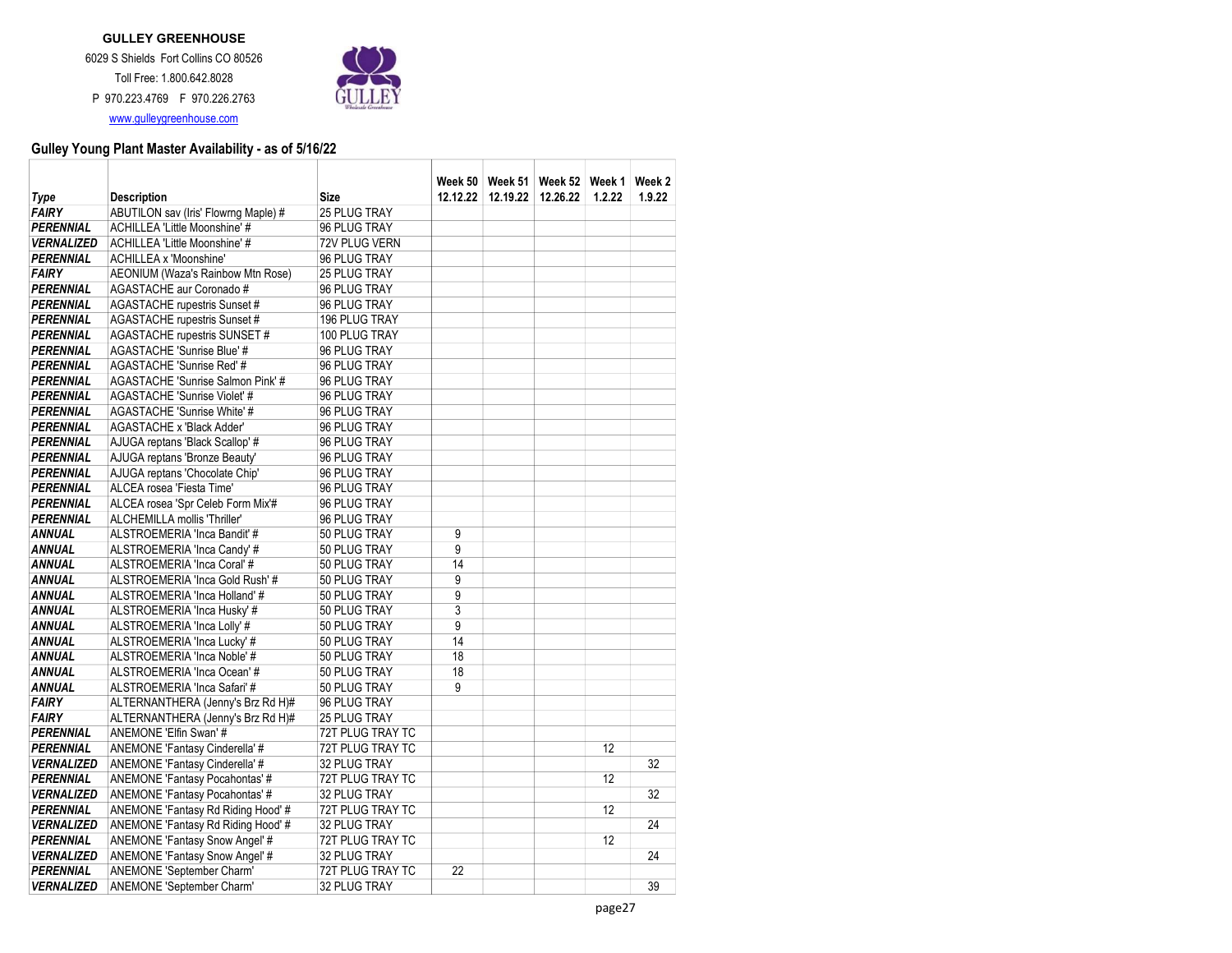

|                   |                                          |                  | Week 50 l |          | Week 51   Week 52   Week 1 |        | Week 2 |
|-------------------|------------------------------------------|------------------|-----------|----------|----------------------------|--------|--------|
| Type              | <b>Description</b>                       | <b>Size</b>      | 12.12.22  | 12.19.22 | 12.26.22                   | 1.2.22 | 1.9.22 |
| <b>PERENNIAL</b>  | ANEMONE x hyb 'Honorine Jobert'          | 72T PLUG TRAY TC |           |          |                            | 37     |        |
| <b>VERNALIZED</b> | ANEMONE x hyb 'Honorine Jobert'          | 32 PLUG TRAY     |           |          |                            |        | 30     |
| <b>ANNUAL</b>     | ANIGOZANTHOS 'Joe Joe Yellow' #          | 96T PLUG TRAY TC |           |          |                            |        |        |
| <b>ANNUAL</b>     | ANIGOZANTHOS 'Kanga Brgundy'             | 96T PLUG TRAY TC |           |          |                            |        |        |
| <b>ANNUAL</b>     | ANIGOZANTHOS 'Kanga Pink' #              | 96T PLUG TRAY TC |           |          |                            |        |        |
| <b>PERENNIAL</b>  | AQUILEGIA caer 'Rky Mtn Blue'            | 96 PLUG TRAY     |           |          |                            |        |        |
| <b>PERENNIAL</b>  | AQUILEGIA 'EarlyBird Purple/Yell'        | 96 PLUG TRAY     |           |          |                            |        |        |
| <b>VERNALIZED</b> | AQUILEGIA 'EarlyBird Purple/Yell'        | 72V PLUG VERN    |           |          |                            |        |        |
| <b>PERENNIAL</b>  | AQUILEGIA 'EarlyBird Red/Yell'           | 96 PLUG TRAY     |           |          |                            |        |        |
| <b>VERNALIZED</b> | AQUILEGIA REM 'Violet & White' #         | 50V PLUG VERN    |           |          |                            |        |        |
| <b>PERENNIAL</b>  | AQUILEGIA REM 'Violet & White' #         | 100 PLUG TRAY    |           |          |                            |        |        |
| PERENNIAL         | AQUILEGIA 'Swan Burgundy & White'        | 96 PLUG TRAY     |           |          |                            |        |        |
| <b>PERENNIAL</b>  | AQUILEGIA vul 'Wnk Dbl Mix'              | 96 PLUG TRAY     |           |          |                            |        |        |
| <b>PERENNIAL</b>  | AQUILEGIA x cult 'McKana Giant'          | 96 PLUG TRAY     |           |          |                            |        |        |
| <b>PERENNIAL</b>  | ARTEMISIA arbor 'Powis Castle'           | 96 PLUG TRAY     |           |          |                            |        |        |
| <b>FAIRY</b>      | BASIL 'Aristotle' (Jimmy's Aris Basil) # | 25 PLUG TRAY     |           |          |                            |        |        |
| <b>HERB</b>       | <b>BASIL 'Genovese' (Sweet)</b>          | 96 PLUG TRAY     |           |          |                            |        |        |
| <b>HERB</b>       | <b>BASIL 'Genovese' (Sweet)</b>          | 25 PLUG TRAY     |           |          |                            |        |        |
| <b>HERB</b>       | <b>BASIL 'Greek Columnar'</b>            | 96 PLUG TRAY     |           |          |                            |        |        |
| <b>HERB</b>       | <b>BASIL 'Pesto Perpetuo' #</b>          | 25 PLUG TRAY     |           |          |                            |        |        |
| <b>HERB</b>       | <b>BASIL 'Red Rubin'</b>                 | 25 PLUG TRAY     |           |          |                            |        |        |
| <b>PERENNIAL</b>  | BERGENIA 'Bressingham White'             | 72T PLUG TRAY TC |           |          |                            |        |        |
| <b>FAIRY</b>      | BREYNIA dis (Jamie Haw Sn Bsh)#          | 25 PLUG TRAY     |           |          |                            |        |        |
| <b>PERENNIAL</b>  | BRUNNERA 'Alexander's Great' #           | 72T PLUG TRAY TC |           |          |                            |        |        |
| <b>PERENNIAL</b>  | BRUNNERA 'Diane's Gold' #                | 72T PLUG TRAY TC |           |          |                            |        |        |
| <b>PERENNIAL</b>  | BRUNNERA macro 'Jack Frost' #            | 72T PLUG TRAY TC |           |          |                            |        |        |
| <b>VERNALIZED</b> | BRUNNERA macro 'Jack Frost' #            | 32 PLUG TRAY     |           |          |                            |        | 35     |
| <b>PERENNIAL</b>  | BUDDLEJA 'Buzz Midnight' #               | 96 PLUG TRAY     |           |          |                            |        |        |
| <b>PERENNIAL</b>  | BUDDLEJA 'Buzz Purple' #                 | 96 PLUG TRAY     |           |          |                            |        |        |
| PERENNIAL         | BUDDLEJA 'Buzz Velvet' #                 | 96 PLUG TRAY     |           |          |                            |        |        |
| <b>PERENNIAL</b>  | CALLIRHOE invol Winecups #               | 96 PLUG TRAY     |           |          |                            |        |        |
| <b>FAIRY</b>      | CALLISIA rep (Dana's Turtle Vine) #      | 25 PLUG TRAY     |           |          |                            |        |        |
| <b>PERENNIAL</b>  | CAMPANULA garg 'Dickson's Gold'          | 96 PLUG TRAY     |           |          |                            |        |        |
| <b>PERENNIAL</b>  | CERASTIUM tomentosum 'Yo Yo'             | 96 PLUG TRAY     |           |          |                            |        |        |
| <b>PERENNIAL</b>  | CLEMATIS integ Mongolian Bells #         | 96 PLUG TRAY     |           |          |                            |        |        |
| <b>FAIRY</b>      | COLEUS (Brady's Copp Fancy Feath) #      | 25 PLUG TRAY     |           |          |                            |        |        |
| <b>FAIRY</b>      | COLEUS (Christina's Lovebird) #          | 96 PLUG TRAY     |           |          |                            |        |        |
| <b>FAIRY</b>      | COLEUS (Christina's Lovebird) #          | 25 PLUG TRAY     |           |          |                            |        |        |
| <b>FAIRY</b>      | COLEUS (Lois' Pink Fancy Feath) #        | 25 PLUG TRAY     |           |          |                            |        |        |
| <b>FAIRY</b>      | COLEUS (Sadiki's Quetzal) #              | 25 PLUG TRAY     |           |          |                            |        |        |
| <b>FAIRY</b>      | COLEUS (Sammy's Macaw) #                 | 25 PLUG TRAY     |           |          |                            |        |        |
| <b>ANNUAL</b>     | CORDYLINE 'Can Can' #                    | 72T PLUG TRAY TC |           |          |                            |        |        |
| <b>ANNUAL</b>     | CORDYLINE 'Design-a-Line Burgundy' #     | 72T PLUG TRAY TC |           |          | 24                         |        |        |
| <b>VERNALIZED</b> | CORDYLINE 'Design-a-Line Burgundy' #     | 32 PLUG TRAY TC  |           |          |                            |        | 20     |
| <b>ANNUAL</b>     | CORDYLINE 'Paso Doble' #                 | 72T PLUG TRAY TC | 13        |          |                            |        |        |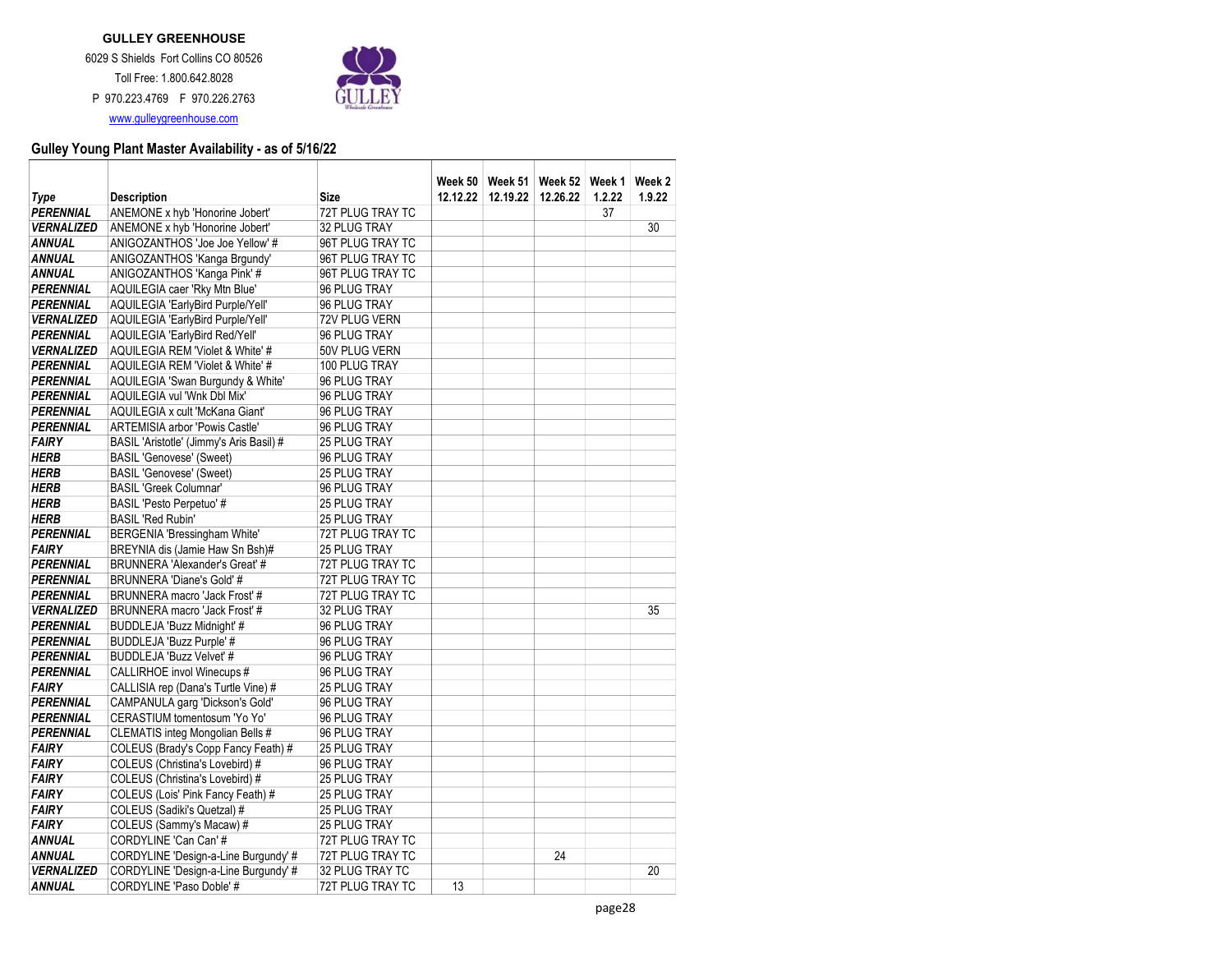

| Type              | <b>Description</b>                     | <b>Size</b>      | Week 50 l<br>12.12.22 | 12.19.22       | Week 51   Week 52   Week 1<br>12.26.22 | 1.2.22 | Week 2<br>1.9.22 |
|-------------------|----------------------------------------|------------------|-----------------------|----------------|----------------------------------------|--------|------------------|
| <b>ANNUAL</b>     | <b>CORDYLINE 'Red Sensation'</b>       | 72T PLUG TRAY TC |                       | 62             |                                        |        |                  |
| <b>VERNALIZED</b> | <b>CORDYLINE 'Red Sensation'</b>       | 32 PLUG TRAY TC  |                       |                |                                        |        | 50               |
| <b>ANNUAL</b>     | <b>CORDYLINE 'Red Star'</b>            | 72T PLUG TRAY TC |                       | 153            |                                        |        |                  |
| <b>VERNALIZED</b> | <b>CORDYLINE 'Red Star'</b>            | 32 PLUG TRAY TC  |                       |                |                                        |        | 83               |
| <b>ANNUAL</b>     | CORDYLINE 'Renegade' #                 | 72T PLUG TRAY TC |                       | 6              |                                        |        |                  |
| <b>ANNUAL</b>     | CORDYLINE 'Salsa' #                    | 72T PLUG TRAY TC |                       |                | 31                                     |        |                  |
| <b>ANNUAL</b>     | CORDYLINE 'Superstar' #                | 72T PLUG TRAY TC |                       |                |                                        |        |                  |
| <b>ANNUAL</b>     | <b>CORDYLINE 'Torbay Dazzler'</b>      | 72T PLUG TRAY TC |                       |                |                                        |        |                  |
| <b>VERNALIZED</b> | <b>CORDYLINE 'Torbay Dazzler'</b>      | 32 PLUG TRAY TC  |                       |                |                                        |        | 10               |
| <b>PERENNIAL</b>  | <b>COREOPSIS</b> grand 'Early Sunrise' | 96 PLUG TRAY     |                       |                |                                        |        |                  |
| <b>PERENNIAL</b>  | COREOPSIS 'Leading Lady Charlize' #    | 96 PLUG TRAY     |                       |                |                                        |        |                  |
| <b>PERENNIAL</b>  | <b>COREOPSIS vert 'Moonbeam'</b>       | 96 PLUG TRAY     |                       |                |                                        |        |                  |
| <b>PERENNIAL</b>  | COREOPSIS vert 'Siz & Spice Cur Up' #  | 96 PLUG TRAY     |                       |                |                                        |        |                  |
| <b>HERB</b>       | CORIANDER (Cilantro)                   | 96 PLUG TRAY     |                       |                |                                        |        |                  |
| PERENNIAL         | CORYDALIS 'Porceln Blue' #             | 72T PLUG TRAY TC | 24                    |                |                                        |        | 12               |
| <b>VERNALIZED</b> | CORYDALIS 'Porceln Blue' #             | 32 PLUG TRAY     |                       |                |                                        |        | 40               |
| <b>FAIRY</b>      | CRASSULA (Amiens' Hobbit) #            | 25 PLUG TRAY     |                       |                |                                        |        |                  |
| <b>FAIRY</b>      | CRASSULA musc (Blain's Watch Chn)#     | 25 PLUG TRAY     |                       |                |                                        |        |                  |
| <b>FAIRY</b>      | CUPHEA hys (Bernard's Elfin Herb) #    | 25 PLUG TRAY     |                       |                |                                        |        |                  |
| <b>FAIRY</b>      | CYANOTIS (Meaux's Kitten Ears)#        | 96 PLUG TRAY     |                       |                |                                        |        |                  |
| <b>FAIRY</b>      | CYANOTIS (Meaux's Kitten Ears)#        | 25 PLUG TRAY     |                       |                |                                        |        |                  |
| <b>FAIRY</b>      | CYCLAMEN 'Micro Mix' (Ethel's) #       | 96 PLUG TRAY     |                       |                |                                        |        |                  |
| <b>FAIRY</b>      | CYCLAMEN 'Micro Mix' (Ethel's) #       | 25 PLUG TRAY     |                       |                |                                        |        |                  |
| <b>FAIRY</b>      | CYPERUS alt. (Claire's Umbrella) #     | 25 PLUG TRAY     |                       |                |                                        |        |                  |
| <b>VERNALIZED</b> | DELPHINIUM 'Celebration'               | 32 PLUG TRAY     |                       |                |                                        |        | 15               |
| <b>VERNALIZED</b> | DELPHINIUM 'Cinderella' #              | 32 PLUG TRAY     |                       |                |                                        |        | 41               |
| <b>PERENNIAL</b>  | DELPHINIUM grn 'Butf Blue'             | 50 PLUG TRAY     |                       |                |                                        |        |                  |
| <b>PERENNIAL</b>  | DELPHINIUM 'Highlnd Bolero' #          | 72T PLUG TRAY TC |                       | $\overline{7}$ |                                        |        |                  |
| <b>VERNALIZED</b> | DELPHINIUM 'Highlnd Bolero' #          | 32 PLUG TRAY     |                       |                |                                        |        | 23               |
| <b>PERENNIAL</b>  | DELPHINIUM 'Highlnd Cha Cha' #         | 72T PLUG TRAY TC |                       | 6              |                                        |        |                  |
| <b>PERENNIAL</b>  | DELPHINIUM 'Highlnd Flamenco' #        | 72T PLUG TRAY TC |                       | 12             |                                        |        |                  |
| <b>VERNALIZED</b> | DELPHINIUM 'Highlnd Flamenco' #        | 32 PLUG TRAY     |                       |                |                                        |        | 23               |
| <b>PERENNIAL</b>  | DELPHINIUM 'Highlnd Moonlight' #       | 72T PLUG TRAY TC |                       | 6              |                                        |        |                  |
| <b>VERNALIZED</b> | DELPHINIUM 'Highlnd Moonlight' #       | 32 PLUG TRAY     |                       |                |                                        |        | 26               |
| PERENNIAL         | DELPHINIUM 'Highlnd Mystry Sens' #     | 72T PLUG TRAY TC |                       | 6              |                                        |        |                  |
| <b>VERNALIZED</b> | DELPHINIUM 'Highlnd Mystry Sens' #     | 32 PLUG TRAY     |                       |                |                                        |        | 23               |
| PERENNIAL         | DELPHINIUM 'Highlnd Swt Sen' #         | 72T PLUG TRAY TC |                       | 12             |                                        |        |                  |
| <b>VERNALIZED</b> | DELPHINIUM Mag Ftn 'Mix'               | 72V PLUG VERN    |                       |                |                                        |        |                  |
| <b>VERNALIZED</b> | DELPHINIUM 'Mighty Atom'               | 32 PLUG TRAY     |                       |                |                                        |        | 15               |
| <b>VERNALIZED</b> | DELPHINIUM Paramo Azul' #              | 32 PLUG TRAY     |                       |                |                                        |        | 30               |
| <b>VERNALIZED</b> | DELPHINIUM Paramo Black Velvet' #      | 32 PLUG TRAY     |                       |                |                                        |        | 30               |
| <b>VERNALIZED</b> | DELPHINIUM Paramo Celeste' #           | 32 PLUG TRAY     |                       |                |                                        |        | 15               |
| <b>VERNALIZED</b> | DELPHINIUM Paramo Purpura' #           | 32 PLUG TRAY     |                       |                |                                        |        | 15               |
| <b>VERNALIZED</b> | DELPHINIUM Paramo Rosa' #              | 32 PLUG TRAY     |                       |                |                                        |        | 15               |
| <b>VERNALIZED</b> | DELPHINIUM 'Princess Caroline' #       | 32 PLUG TRAY     |                       |                |                                        |        | 13               |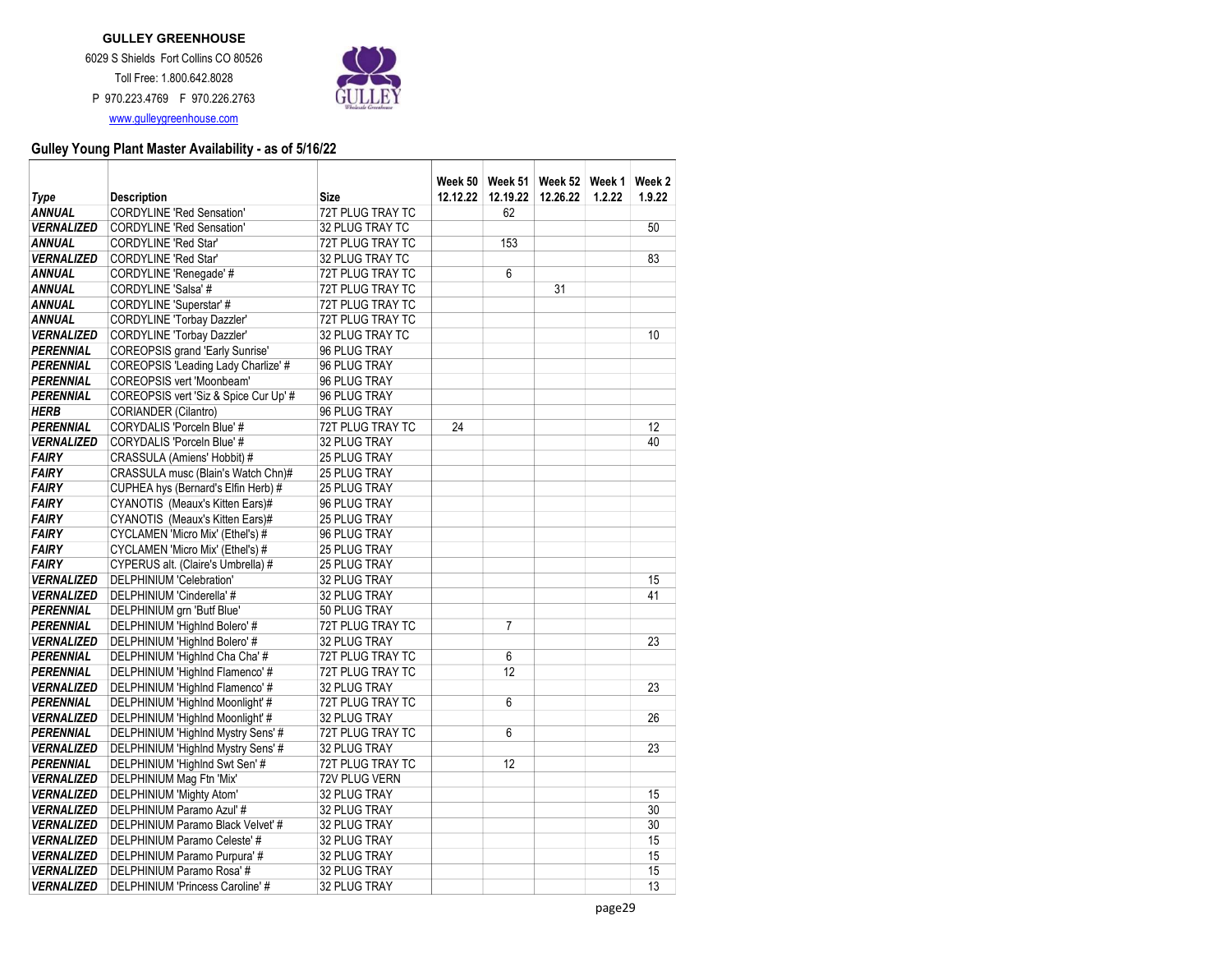

| Type              | <b>Description</b>                     | Size             | 12.12.22 | Week 50   Week 51   Week 52   Week 1  <br>12.19.22 | 12.26.22 | 1.2.22 | Week 2<br>1.9.22 |
|-------------------|----------------------------------------|------------------|----------|----------------------------------------------------|----------|--------|------------------|
| <b>PERENNIAL</b>  | DELPHINIUM 'Red Lark' #                | 50 PLUG TRAY     |          |                                                    |          |        | 11               |
| <b>PERENNIAL</b>  | DIANTHUS 'Cadence Cherry Red' #        | 96 PLUG TRAY     |          |                                                    |          |        |                  |
| <b>PERENNIAL</b>  | DIANTHUS 'Cadence Raspberry' #         | 96 PLUG TRAY     |          |                                                    |          |        |                  |
| <b>PERENNIAL</b>  | DIANTHUS 'Const Bty Cr Peach' #        | 96 PLUG TRAY     |          |                                                    |          |        |                  |
| <b>PERENNIAL</b>  | DIANTHUS 'First Love' #                | 96 PLUG TRAY     |          |                                                    |          |        |                  |
| <b>VERNALIZED</b> | DIANTHUS 'First Love' #                | 72V PLUG VERN    |          |                                                    |          |        |                  |
| <b>PERENNIAL</b>  | DIANTHUS 'Kahori' #                    | 100 PLUG TRAY    |          |                                                    |          |        |                  |
| <b>PERENNIAL</b>  | DIANTHUS 'Kahori Scarlet' #            | 96 PLUG TRAY     |          |                                                    |          |        |                  |
| <b>PERENNIAL</b>  | DIANTHUS 'Kahori Scarlet' #            | 196 PLUG TRAY    |          |                                                    |          |        |                  |
| <b>PERENNIAL</b>  | <b>DIANTHUS 'Telstar Salmon'</b>       | 96 PLUG TRAY     |          |                                                    |          |        |                  |
| <b>PERENNIAL</b>  | DIGITALIS 'Arctic Fox Rose' #          | 72 PLUG TRAY     |          |                                                    |          |        |                  |
| <b>PERENNIAL</b>  | DIGITALIS 'Lucas Pink' #               | 72T PLUG TRAY TC |          |                                                    | 12       |        |                  |
| <b>PERENNIAL</b>  | DIGITALIS 'Lucas White' #              | 72T PLUG TRAY TC |          |                                                    | 12       |        |                  |
| <b>FAIRY</b>      | DOROTHEANTHUS (Pauluskerk's) #         | 96 PLUG TRAY     |          |                                                    |          |        |                  |
| <b>FAIRY</b>      | DOROTHEANTHUS (Pauluskerk's) #         | 25 PLUG TRAY     |          |                                                    |          |        |                  |
| <b>FAIRY</b>      | DYMONDIA mar (Ypres' Slv Carpet) #     | 25 PLUG TRAY     |          |                                                    |          |        |                  |
| <b>FAIRY</b>      | ECHEVERIA (Clairvaux's TopTurvy)#      | 25 PLUG TRAY     |          |                                                    |          |        |                  |
| <b>FAIRY</b>      | ECHEVERIA (Zagreb's Blk Prince)#       | 25 PLUG TRAY     |          |                                                    |          |        |                  |
| <b>PERENNIAL</b>  | <b>ECHINACEA 'Artisan Soft Orange'</b> | 96 PLUG TRAY     |          |                                                    |          |        |                  |
| <b>VERNALIZED</b> | <b>ECHINACEA 'Cheyenne Spirit'</b>     | 32 PLUG TRAY     |          |                                                    |          |        | 70               |
| <b>PERENNIAL</b>  | ECHINACEA 'Dk Shadow Wicked' #         | 96T PLUG TRAY TC |          |                                                    |          |        |                  |
| <b>VERNALIZED</b> | ECHINACEA 'Dk Shadow Wicked' #         | 32 PLUG TRAY     |          |                                                    |          |        | 41               |
| <b>VERNALIZED</b> | ECHINACEA 'KISMET Int Orange' #        | 32 PLUG TRAY     |          |                                                    |          |        | 41               |
| <b>VERNALIZED</b> | ECHINACEA 'KISMET Raspb' #             | 32 PLUG TRAY     |          |                                                    |          |        | 41               |
| <b>VERNALIZED</b> | ECHINACEA 'KISMET Red' #               | 32 PLUG TRAY     |          |                                                    |          |        | 41               |
| <b>VERNALIZED</b> | ECHINACEA 'Leilani' #                  | 32 PLUG TRAY     |          |                                                    |          |        | 26               |
| <b>VERNALIZED</b> | <b>ECHINACEA 'Magnus'</b>              | 32 PLUG TRAY     |          |                                                    |          |        | 168              |
| <b>PERENNIAL</b>  | <b>ECHINACEA 'Pow Wow White'</b>       | 96 PLUG TRAY     |          |                                                    |          |        |                  |
| <b>VERNALIZED</b> | <b>ECHINACEA 'Pow Wow White'</b>       | 32 PLUG TRAY     |          |                                                    |          |        | 81               |
| <b>PERENNIAL</b>  | ECHINACEA 'Pow Wow Wildbry'            | 96 PLUG TRAY     |          |                                                    |          |        |                  |
| <b>VERNALIZED</b> | ECHINACEA 'Pow Wow Wildbry'            | 32 PLUG TRAY     |          |                                                    |          |        | 163              |
| <b>VERNALIZED</b> | ECHINACEA 'Prima Saffron' #            | 32 PLUG TRAY     |          |                                                    |          |        | 41               |
| <b>VERNALIZED</b> | ECHINACEA purp 'Green Twister' #       | 32 PLUG TRAY     |          |                                                    |          |        | 41               |
| <b>PERENNIAL</b>  | ECHINACEA 'Sombr Adobe Org' #          | 72T PLUG TRAY TC |          | 18                                                 |          |        |                  |
| <b>VERNALIZED</b> | ECHINACEA 'Sombr Adobe Org' #          | 32 PLUG TRAY     |          |                                                    |          |        | 30               |
| <b>PERENNIAL</b>  | ECHINACEA 'Sombr Baja Brgndy'#         | 72T PLUG TRAY TC | 9        |                                                    |          |        |                  |
| <b>VERNALIZED</b> | ECHINACEA 'Sombr Baja Brgndy'#         | 32 PLUG TRAY     |          |                                                    |          |        | 19               |
| <b>PERENNIAL</b>  | ECHINACEA 'Sombr Blanco' #             | 72T PLUG TRAY TC |          |                                                    |          |        |                  |
| <b>VERNALIZED</b> | ECHINACEA 'Sombr Fiesta Org' #         | 32 PLUG TRAY     |          |                                                    |          |        |                  |
| <b>PERENNIAL</b>  | ECHINACEA 'Sombr Granada Gld'#'        | 72T PLUG TRAY TC | 3        |                                                    |          |        |                  |
| <b>VERNALIZED</b> | ECHINACEA 'Sombr Granada Gld'#'        | 32 PLUG TRAY     |          |                                                    |          |        | 12               |
| <b>PERENNIAL</b>  | ECHINACEA 'Sombr Lem Yell Imp' #       | 72T PLUG TRAY TC | 25       |                                                    |          |        |                  |
| <b>VERNALIZED</b> | ECHINACEA 'Sombr Lem Yell Imp' #       | 32 PLUG TRAY     |          |                                                    |          |        | 30               |
| <b>PERENNIAL</b>  | ECHINACEA 'Sombr Poco HtCoral' #       | 72T PLUG TRAY TC |          | 18                                                 |          |        |                  |
| <b>PERENNIAL</b>  | ECHINACEA 'Sombr Salsa Red'#           | 72T PLUG TRAY TC | 12       |                                                    |          |        |                  |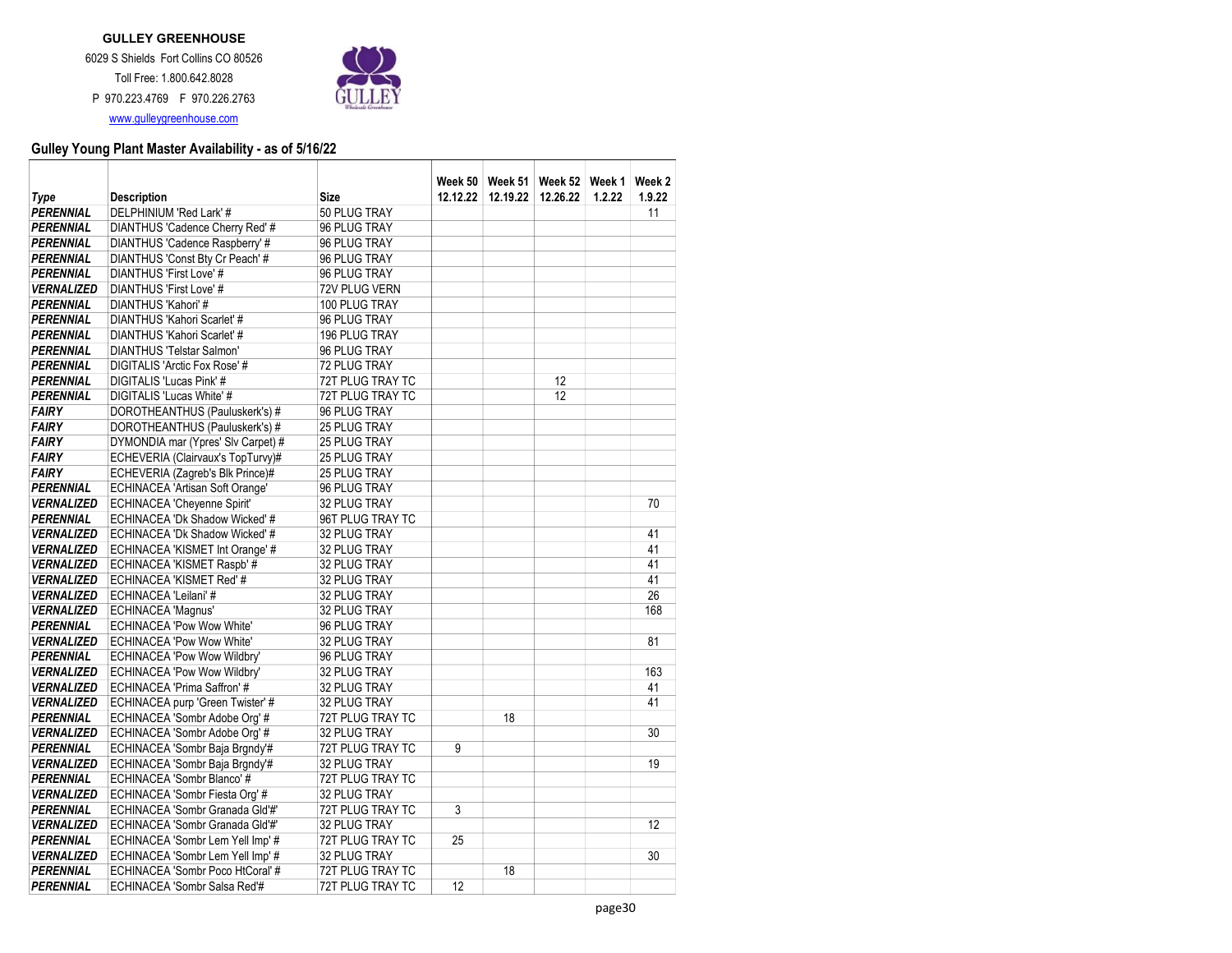

| Type                                  | <b>Description</b>                                           | Size                          | 12.12.22 | 12.19.22 | Week 50   Week 51   Week 52   Week 1<br>12.26.22 | 1.2.22 | Week 2<br>1.9.22 |
|---------------------------------------|--------------------------------------------------------------|-------------------------------|----------|----------|--------------------------------------------------|--------|------------------|
| <b>VERNALIZED</b>                     | ECHINACEA 'Sombr Salsa Red'#                                 | 32 PLUG TRAY                  |          |          |                                                  |        | 53               |
| <b>PERENNIAL</b>                      | ECHINACEA 'Sombr Sangrita' #'                                | 72T PLUG TRAY TC              | 12       |          |                                                  |        |                  |
| <b>VERNALIZED</b>                     | ECHINACEA 'Sombr Sangrita' #'                                | 32 PLUG TRAY                  |          |          |                                                  |        | 39               |
| <b>PERENNIAL</b>                      | ECHINACEA 'Sombr Sum Solstice' #                             | 72T PLUG TRAY TC              | 6        |          |                                                  |        |                  |
| <b>VERNALIZED</b>                     | ECHINACEA 'Sombr Sum Solstice' #                             | 32 PLUG TRAY                  |          |          |                                                  |        | 23               |
| <b>PERENNIAL</b>                      | ECHINACEA 'Sombr Tango Tang' #                               | 72T PLUG TRAY TC              |          |          |                                                  |        |                  |
| <b>VERNALIZED</b>                     | ECHINACEA 'Sombr Tango Tang' #                               | 32 PLUG TRAY                  |          |          |                                                  |        | 23               |
| <b>PERENNIAL</b>                      | ECHINACEA 'Sombr Tres Amigos' #                              | 72T PLUG TRAY TC              | 12       |          |                                                  |        |                  |
| <b>VERNALIZED</b>                     | ECHINACEA 'Sombr Tres Amigos' #                              | 32 PLUG TRAY                  |          |          |                                                  |        | 23               |
| <b>PERENNIAL</b>                      | ECHINACEA 'SunSeek Apple Grn' #                              | 72T PLUG TRAY TC              |          |          |                                                  |        |                  |
| <b>VERNALIZED</b>                     | ECHINACEA 'SunSeek Apple Grn' #                              | 32 PLUG TRAY                  |          |          |                                                  |        | 25               |
| <b>PERENNIAL</b>                      | ECHINACEA 'SunSeek Orange' #                                 | 72T PLUG TRAY TC              |          |          |                                                  |        |                  |
| <b>VERNALIZED</b>                     | ECHINACEA 'SunSeek Orange' #                                 | 32 PLUG TRAY                  |          |          |                                                  |        | 25               |
| <b>PERENNIAL</b>                      | ECHINACEA 'SunSeek Rainbow' #                                | 72T PLUG TRAY TC              |          |          |                                                  |        |                  |
| <b>VERNALIZED</b>                     | ECHINACEA 'SunSeek Rainbow' #                                | 32 PLUG TRAY                  |          |          |                                                  |        | 45               |
| <b>PERENNIAL</b>                      | ECHINACEA 'SunSeek Red' #                                    | 72T PLUG TRAY TC              |          |          |                                                  |        |                  |
| <b>VERNALIZED</b>                     | ECHINACEA 'SunSeek Red' #                                    | 32 PLUG TRAY                  |          |          |                                                  |        | 21               |
| <b>PERENNIAL</b>                      | ECHINACEA 'SunSeek Salmon' #                                 | 72T PLUG TRAY TC              |          |          |                                                  |        |                  |
| <b>VERNALIZED</b>                     | ECHINACEA 'SunSeek Salmon' #                                 | 32 PLUG TRAY                  |          |          |                                                  |        | 16               |
| <b>PERENNIAL</b>                      | ECHINACEA 'Supre Cantaloupe' #                               | 96T PLUG TRAY TC              |          |          |                                                  |        |                  |
| <b>VERNALIZED</b>                     | ECHINACEA 'Supre Cantaloupe' #                               | 32 PLUG TRAY                  |          |          |                                                  |        | 26               |
| <b>PERENNIAL</b>                      | ECHINACEA 'Supre Elegance' #                                 | 96T PLUG TRAY TC              |          |          |                                                  |        |                  |
| <b>VERNALIZED</b>                     | ECHINACEA 'Supre Elegance' #                                 | 32 PLUG TRAY                  |          |          |                                                  |        | 20               |
| <b>PERENNIAL</b>                      | ECHINACEA 'Supre Flamingo' #                                 | 96T PLUG TRAY TC              |          |          |                                                  |        |                  |
| <b>VERNALIZED</b>                     | ECHINACEA 'Supre Flamingo' #                                 | 32 PLUG TRAY                  |          |          |                                                  |        | 20               |
| <b>VERNALIZED</b>                     | ECHINACEA 'Tomato Soup' #                                    | 32 PLUG TRAY                  |          |          |                                                  |        | 49               |
| <b>PERENNIAL</b>                      | ECHIUM amoenum Red Feathers #                                | 96 PLUG TRAY                  |          |          |                                                  |        |                  |
| <b>PERENNIAL</b>                      | ENGELMANNIA per Engleman Daisy #                             | 96 PLUG TRAY                  |          |          |                                                  |        |                  |
| <b>PERENNIAL</b>                      | ERODIUM cham 'Bishop's Form'                                 | 96 PLUG TRAY                  |          |          |                                                  |        |                  |
| <b>FAIRY</b>                          | ERODIUM Pink (Belle's Cranesb) #                             | 25 PLUG TRAY                  |          |          |                                                  |        |                  |
| <b>PERENNIAL</b>                      | EUPATORIUM 'Little Pye' #                                    | 96 PLUG TRAY                  |          |          |                                                  |        |                  |
| <b>PERENNIAL</b>                      | EUPHORBIA polych                                             | 96 PLUG TRAY                  |          |          |                                                  |        |                  |
| <b>ANNUAL</b>                         | FICINIA 'Ice Crystal' #                                      | 72T PLUG TRAY TC              |          |          |                                                  |        |                  |
| <b>FAIRY</b>                          | FRAGARIA 'Tristan' (Emmy's Strwb) #                          | 25 PLUG TRAY                  |          |          |                                                  |        |                  |
| <b>PERENNIAL</b>                      | GAILLARDIA ari 'Ariz Apricot'                                | 96 PLUG TRAY                  |          |          |                                                  |        |                  |
| <b>PERENNIAL</b>                      | GAILLARDIA ari 'Ariz Red Shd'                                | 96 PLUG TRAY                  |          |          |                                                  |        |                  |
| <b>VERNALIZED</b>                     | GAILLARDIA ari 'Ariz Red Shd'                                | 32 PLUG TRAY                  |          |          |                                                  |        |                  |
| <b>PERENNIAL</b>                      | GAILLARDIA 'Mesa Red'                                        | 96 PLUG TRAY                  |          |          |                                                  |        |                  |
| <b>PERENNIAL</b>                      | <b>GAILLARDIA 'Mesa Yellow'</b>                              | 96 PLUG TRAY                  |          |          |                                                  |        |                  |
| <b>PERENNIAL</b>                      | GAILLARDIA 'Spintop Org Halo Imp' #                          | 96 PLUG TRAY                  |          |          |                                                  |        |                  |
| <b>PERENNIAL</b>                      | <b>GALIUM odoratum Sweet Woodruff</b>                        | 96 PLUG TRAY                  |          |          |                                                  |        |                  |
| <b>PERENNIAL</b>                      | <b>GALIUM odoratum Sweet Woodruff</b>                        | 196 PLUG TRAY                 |          |          |                                                  |        |                  |
| <b>VERNALIZED</b><br><b>PERENNIAL</b> | <b>GAURA lind 'Siskiyou Pink'</b><br>GAZANIA lin COLO GOLD # | 72V PLUG VERN<br>96 PLUG TRAY |          |          |                                                  |        |                  |
|                                       |                                                              |                               |          |          |                                                  |        |                  |
| <b>PERENNIAL</b>                      | GERANIUM 'Azure Rush' #                                      | 72T PLUG TRAY TC              |          |          |                                                  |        |                  |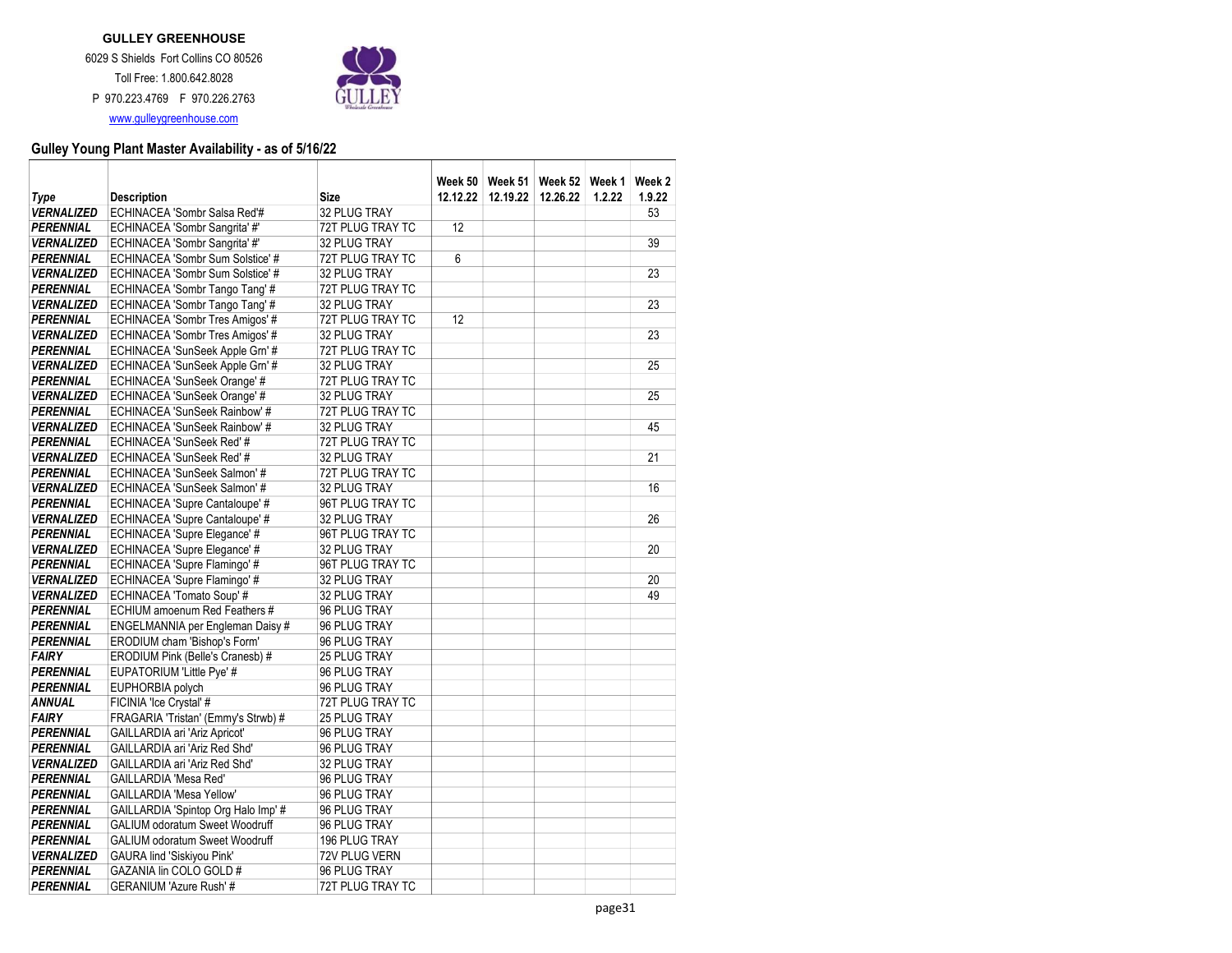

| Type              | <b>Description</b>                          | <b>Size</b>      | 12.12.22 | 12.19.22 | Week 50   Week 51   Week 52   Week 1<br>12.26.22 | 1.2.22 | Week 2<br>1.9.22 |
|-------------------|---------------------------------------------|------------------|----------|----------|--------------------------------------------------|--------|------------------|
| <b>VERNALIZED</b> | <b>GERANIUM 'Azure Rush'#</b>               | 32 PLUG TRAY     |          |          |                                                  |        | 12               |
| <b>PERENNIAL</b>  | GERANIUM cant 'Intense' #                   | 72T PLUG TRAY TC |          |          |                                                  |        |                  |
| <b>VERNALIZED</b> | <b>GERANIUM cant 'Intense' #</b>            | 32 PLUG TRAY     |          |          |                                                  |        | $\overline{2}$   |
| <b>PERENNIAL</b>  | GERANIUM 'Dragon Heart' #                   | 72T PLUG TRAY TC |          |          |                                                  |        |                  |
| <b>VERNALIZED</b> | GERANIUM 'Dragon Heart' #                   | 32 PLUG TRAY     |          |          |                                                  |        | 34               |
| <b>PERENNIAL</b>  | <b>GERANIUM</b> prat 'Cloud Nine' #         | 72T PLUG TRAY TC |          |          |                                                  |        |                  |
| <b>VERNALIZED</b> | <b>GERANIUM</b> prat 'Cloud Nine' #         | 32 PLUG TRAY     |          |          |                                                  |        | 30               |
| <b>PERENNIAL</b>  | <b>GERANIUM</b> prat 'Storm Cloud' #        | 72T PLUG TRAY TC |          |          |                                                  |        |                  |
| <b>VERNALIZED</b> | <b>GERANIUM</b> prat 'Storm Cloud' #        | 32 PLUG TRAY     |          |          |                                                  |        | 14               |
| <b>PERENNIAL</b>  | GERANIUM 'Rozanne' #                        | 72T PLUG TRAY TC |          | 37       |                                                  | 30     |                  |
| <b>VERNALIZED</b> | GERANIUM 'Rozanne' #                        | 32 PLUG TRAY     |          |          |                                                  |        | 206              |
| <b>PERENNIAL</b>  | GEUM 'Firestorm' #                          | 96T PLUG TRAY TC |          |          |                                                  |        |                  |
| <b>VERNALIZED</b> | GEUM 'Firestorm'#                           | 32 PLUG TRAY     |          |          |                                                  |        | 26               |
| <b>PERENNIAL</b>  | <b>GEUM 'Pretticoats Peach' #</b>           | 96T PLUG TRAY TC |          |          |                                                  |        |                  |
| <b>VERNALIZED</b> | <b>GEUM 'Pretticoats Peach' #</b>           | 32 PLUG TRAY     |          |          |                                                  |        | 17               |
| <b>VERNALIZED</b> | <b>GEUM 'Scarlet Tempest' #</b>             | 32 PLUG TRAY     |          |          |                                                  |        | 26               |
| <b>GRASS</b>      | <b>GRASS Cyperus al 'Gracilis' Umbrella</b> | 96 PLUG TRAY     |          |          |                                                  |        |                  |
| <b>GRASS</b>      | <b>GRASS Hardy Pampas Erianthus rav</b>     | 72 PLUG TRAY     |          |          |                                                  |        |                  |
| <b>PERENNIAL</b>  | GYPSOPHILA 'Gypsy White'                    | 196 PLUG TRAY    |          |          |                                                  |        |                  |
| <b>PERENNIAL</b>  | <b>HEDERA helix 'Thorndale'</b>             | 96 PLUG TRAY     |          |          |                                                  |        |                  |
| <b>PERENNIAL</b>  | <b>HELIANTHEMUM 'Henfield Brilliant'</b>    | 96 PLUG TRAY     |          |          |                                                  |        |                  |
| <b>PERENNIAL</b>  | HELICHRYSUM trili 'StSn Hokubetsi' #        | 96 PLUG TRAY     |          |          |                                                  |        |                  |
| <b>PERENNIAL</b>  | HEUCHERA 'Big Top Caramel Appl' #           | 96T PLUG TRAY TC |          |          |                                                  |        |                  |
| <b>PERENNIAL</b>  | <b>HEUCHERA 'Black Taffeta' #</b>           | 96T PLUG TRAY TC |          |          |                                                  |        | 11               |
| <b>VERNALIZED</b> | <b>HEUCHERA 'Black Taffeta' #</b>           | 32 PLUG TRAY     |          |          |                                                  |        | 11               |
| <b>PERENNIAL</b>  | HEUCHERA 'Caramel' #                        | 96T PLUG TRAY TC |          |          |                                                  | 9      |                  |
| <b>PERENNIAL</b>  | <b>HEUCHERA 'Carnival Black Olive' #</b>    | 96T PLUG TRAY TC |          |          |                                                  |        |                  |
| <b>VERNALIZED</b> | <b>HEUCHERA 'Carnival Black Olive' #</b>    | 32 PLUG TRAY     |          |          |                                                  |        | 8                |
| <b>PERENNIAL</b>  | <b>HEUCHERA 'Carnival Burg Blast' #</b>     | 96T PLUG TRAY TC |          |          |                                                  |        |                  |
| <b>PERENNIAL</b>  | HEUCHERA 'Carnival Cinam Stick' #           | 96T PLUG TRAY TC |          |          |                                                  |        |                  |
| <b>PERENNIAL</b>  | <b>HEUCHERA 'Carnival Cocomint' #</b>       | 96T PLUG TRAY TC |          |          |                                                  |        |                  |
| <b>PERENNIAL</b>  | <b>HEUCHERA 'Carnival Fall Festival' #</b>  | 96T PLUG TRAY TC |          |          |                                                  |        |                  |
| <b>PERENNIAL</b>  | HEUCHERA 'Carnival Limeade' #               | 96T PLUG TRAY TC |          |          |                                                  |        |                  |
| <b>VERNALIZED</b> | <b>HEUCHERA 'Carnival Limeade' #</b>        | 32 PLUG TRAY     |          |          |                                                  |        | 10               |
| <b>PERENNIAL</b>  | <b>HEUCHERA 'Carnival Peach Parfait' #</b>  | 96T PLUG TRAY TC |          |          |                                                  |        |                  |
| <b>VERNALIZED</b> | <b>HEUCHERA 'Carnival Peach Parfait' #</b>  | 32 PLUG TRAY     |          |          |                                                  |        | 8                |
| <b>PERENNIAL</b>  | HEUCHERA 'Carnival Plum Crazy' #            | 96T PLUG TRAY TC |          |          |                                                  |        |                  |
| <b>VERNALIZED</b> | HEUCHERA 'Carnival Plum Crazy' #            | 32 PLUG TRAY     |          |          |                                                  |        | 10               |
| <b>PERENNIAL</b>  | <b>HEUCHERA 'Carnival Rose Granita' #</b>   | 96T PLUG TRAY TC |          |          |                                                  |        |                  |
| <b>VERNALIZED</b> | <b>HEUCHERA 'Carnival Rose Granita' #</b>   | 32 PLUG TRAY     |          |          |                                                  |        | 8                |
| <b>PERENNIAL</b>  | <b>HEUCHERA 'Carnival Watermelon' #</b>     | 96T PLUG TRAY TC |          |          |                                                  |        |                  |
| <b>VERNALIZED</b> | <b>HEUCHERA 'Carnival Watermelon'#</b>      | 32 PLUG TRAY     |          |          |                                                  |        | 17               |
| <b>PERENNIAL</b>  | <b>HEUCHERA 'Citronelle'#</b>               | 96T PLUG TRAY TC |          |          |                                                  | 9      |                  |
| <b>PERENNIAL</b>  | <b>HEUCHERA 'Fire Alarm'#</b>               | 96T PLUG TRAY TC |          |          |                                                  |        | 29               |
| <b>VERNALIZED</b> | <b>HEUCHERA 'Fire Alarm'#</b>               | 32 PLUG TRAY     |          |          |                                                  |        | 15               |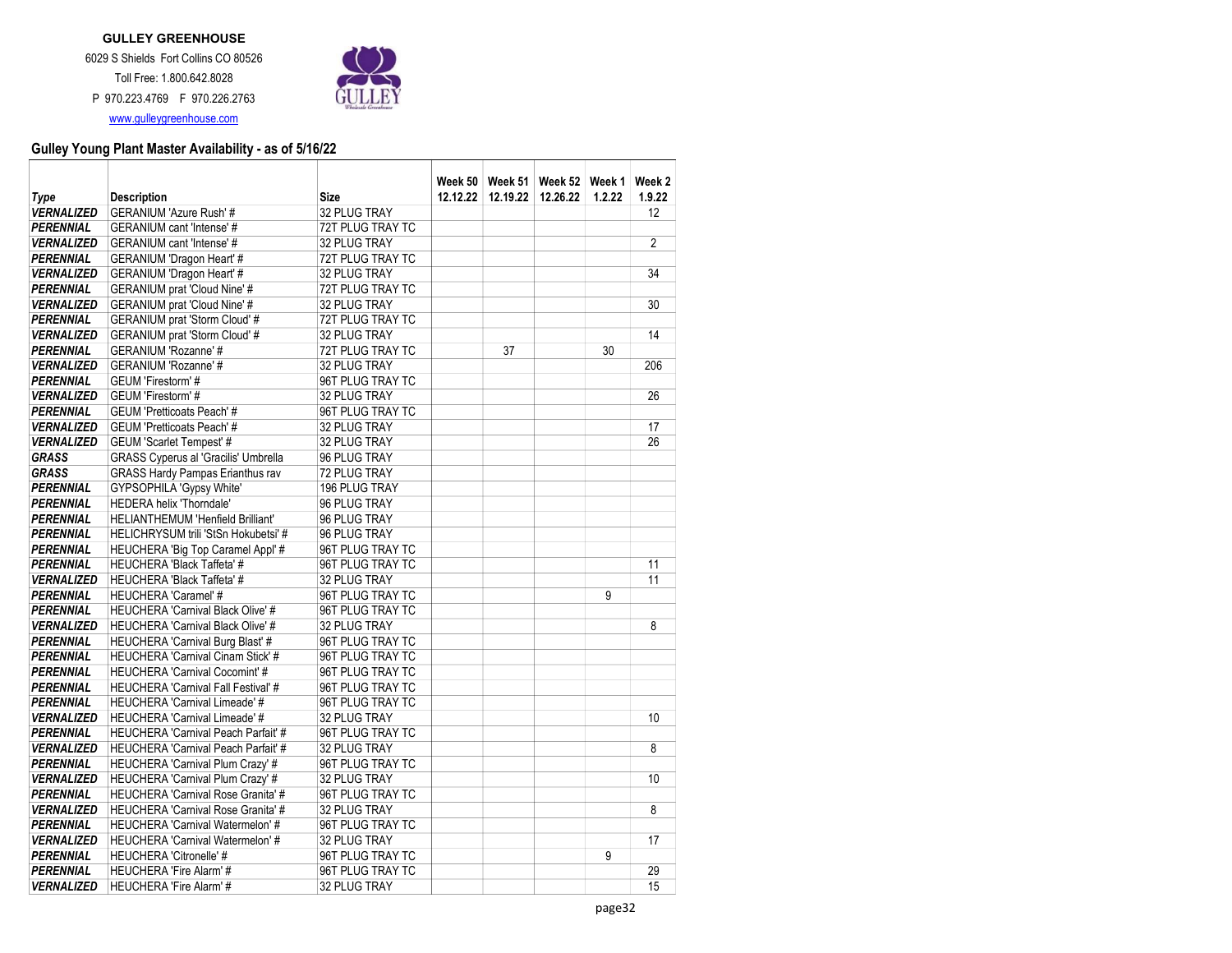

| Type              | <b>Description</b>                   | Size             | 12.12.22 | 12.19.22 | Week 50   Week 51   Week 52   Week 1<br>12.26.22 | 1.2.22 | Week 2<br>1.9.22 |
|-------------------|--------------------------------------|------------------|----------|----------|--------------------------------------------------|--------|------------------|
| <b>PERENNIAL</b>  | <b>HEUCHERA 'Forever Purple' #</b>   | 96T PLUG TRAY TC |          |          |                                                  |        | 19               |
| <b>VERNALIZED</b> | <b>HEUCHERA 'Forever Purple' #</b>   | 32 PLUG TRAY     |          |          |                                                  |        | 32               |
| <b>PERENNIAL</b>  | <b>HEUCHERA 'Forever Red'#</b>       | 96T PLUG TRAY TC |          |          |                                                  |        | 29               |
| <b>VERNALIZED</b> | <b>HEUCHERA 'Forever Red'#</b>       | 32 PLUG TRAY     |          |          |                                                  |        | 25               |
| <b>PERENNIAL</b>  | <b>HEUCHERA 'Frilly' #</b>           | 96T PLUG TRAY TC |          |          |                                                  |        |                  |
| <b>PERENNIAL</b>  | <b>HEUCHERA 'Galaxy' #</b>           | 96T PLUG TRAY TC |          |          |                                                  |        |                  |
| <b>PERENNIAL</b>  | <b>HEUCHERA 'Glitter' #</b>          | 96T PLUG TRAY TC |          |          |                                                  |        | 19               |
| <b>VERNALIZED</b> | <b>HEUCHERA 'Glitter' #</b>          | 32 PLUG TRAY     |          |          |                                                  |        | 20               |
| <b>PERENNIAL</b>  | HEUCHERA 'Ind Sum Coralberry' #      | 96T PLUG TRAY TC |          |          |                                                  |        |                  |
| <b>VERNALIZED</b> | HEUCHERA 'Ind Sum Coralberry' #      | 32 PLUG TRAY     |          |          |                                                  |        | 14               |
| <b>PERENNIAL</b>  | HEUCHERA 'Ind Sum Gojiberry' #       | 72T PLUG TRAY TC |          |          |                                                  |        |                  |
| <b>PERENNIAL</b>  | HEUCHERA 'Ind Sum Goose Lime' #      | 96T PLUG TRAY TC |          |          |                                                  |        |                  |
| <b>VERNALIZED</b> | HEUCHERA 'Ind Sum Goose Lime' #      | 32 PLUG TRAY     |          |          |                                                  |        | 17               |
| PERENNIAL         | HEUCHERA 'Ind Sum Huckleberry' #     | 96T PLUG TRAY TC |          |          |                                                  |        |                  |
| <b>PERENNIAL</b>  | HEUCHERA 'Ind Sum Orgberry' #        | 96T PLUG TRAY TC |          |          |                                                  |        |                  |
| <b>VERNALIZED</b> | HEUCHERA 'Ind Sum Orgberry' #        | 32 PLUG TRAY     |          |          |                                                  |        | 14               |
| <b>PERENNIAL</b>  | HEUCHERA 'Ind Sum Raspberry' #       | 96T PLUG TRAY TC |          |          |                                                  |        |                  |
| <b>PERENNIAL</b>  | HEUCHERA 'Ind Sum Splshberry' #      | 96T PLUG TRAY TC |          |          |                                                  |        |                  |
| <b>PERENNIAL</b>  | HEUCHERA 'Ind Sum Tayberry' #        | 96T PLUG TRAY TC |          |          |                                                  |        |                  |
| <b>VERNALIZED</b> | HEUCHERA 'Ind Sum Tayberry' #        | 32 PLUG TRAY     |          |          |                                                  |        | 11               |
| <b>PERENNIAL</b>  | <b>HEUCHERA 'Lime Marmalade'</b>     | 96T PLUG TRAY TC |          |          |                                                  |        | 29               |
| <b>VERNALIZED</b> | <b>HEUCHERA 'Lime Marmalade'</b>     | 32 PLUG TRAY     |          |          |                                                  |        | 8                |
| <b>PERENNIAL</b>  | HEUCHERA mic v div 'Palace Purpl'    | 96 PLUG TRAY     |          |          |                                                  |        |                  |
| <b>PERENNIAL</b>  | HEUCHERA 'Midnight Rose'             | 96T PLUG TRAY TC |          |          |                                                  |        | 19               |
| <b>VERNALIZED</b> | <b>HEUCHERA 'Midnight Rose'</b>      | 32 PLUG TRAY     |          |          |                                                  |        | 30               |
| <b>PERENNIAL</b>  | <b>HEUCHERA 'Peach Flambe'</b>       | 96T PLUG TRAY TC |          |          |                                                  |        | 19               |
| <b>VERNALIZED</b> | <b>HEUCHERA 'Peach Flambe'</b>       | 32 PLUG TRAY     |          |          |                                                  |        | 14               |
| <b>FAIRY</b>      | HEUCHERA pul (Beth's Fairy Dust) #   | 25 PLUG TRAY     |          |          |                                                  |        |                  |
| <b>VERNALIZED</b> | HEUCHERA sang 'Snow Angel' #         | 32 PLUG TRAY     |          |          |                                                  |        |                  |
| <b>PERENNIAL</b>  | <b>HEUCHERA 'Southern Comfort' #</b> | 96T PLUG TRAY TC |          |          |                                                  |        | 14               |
| <b>VERNALIZED</b> | HEUCHERA 'Southern Comfort' #        | 32 PLUG TRAY     |          |          |                                                  |        | 20               |
| <b>VERNALIZED</b> | HEUCHERA x brizoides 'Firefly'       | 72V PLUG VERN    |          |          |                                                  |        |                  |
| PERENNIAL         | <b>HEUCHERA 'Zipper' #</b>           | 96T PLUG TRAY TC |          |          |                                                  |        | 11               |
| <b>VERNALIZED</b> | <b>HEUCHERA 'Zipper' #</b>           | 32 PLUG TRAY     |          |          |                                                  |        | 17               |
| <b>FAIRY</b>      | HEUCHERELLA (Zach Indigo Frost) #    | 96 PLUG TRAY     |          |          |                                                  |        |                  |
| <b>FAIRY</b>      | HEUCHERELLA (Zach Indigo Frost) #    | 25 PLUG TRAY     |          |          |                                                  |        |                  |
| <b>PERENNIAL</b>  | <b>HEUCHERELLA 'Buttered Rum'#</b>   | 96T PLUG TRAY TC |          |          |                                                  |        |                  |
| <b>VERNALIZED</b> | HEUCHERELLA 'Buttered Rum' #         | 32 PLUG TRAY     |          |          |                                                  |        | 11               |
| <b>PERENNIAL</b>  | <b>HEUCHERELLA 'Fire Frost' #</b>    | 96T PLUG TRAY TC |          |          |                                                  |        |                  |
| <b>PERENNIAL</b>  | HEUCHERELLA 'Redstone Falls' #       | 96T PLUG TRAY TC |          |          |                                                  |        |                  |
| <b>PERENNIAL</b>  | <b>HEUCHERELLA 'Sunrise Falls' #</b> | 96T PLUG TRAY TC |          |          |                                                  |        |                  |
| <b>PERENNIAL</b>  | HEUCHERELLA 'Yellowstone Falls' #    | 96T PLUG TRAY TC |          |          |                                                  |        |                  |
| <b>FAIRY</b>      | HYPOESTES Pnk (Kristy Lynn PkaDot)#  | 25 PLUG TRAY     |          |          |                                                  |        |                  |
| <b>FAIRY</b>      | HYPOESTES Rd (Kristy Lynn PkaDot)#   | 25 PLUG TRAY     |          |          |                                                  |        |                  |
| <b>FAIRY</b>      | HYPOESTES Wht (Kristy Lynn PkaDot)#  | 25 PLUG TRAY     |          |          |                                                  |        |                  |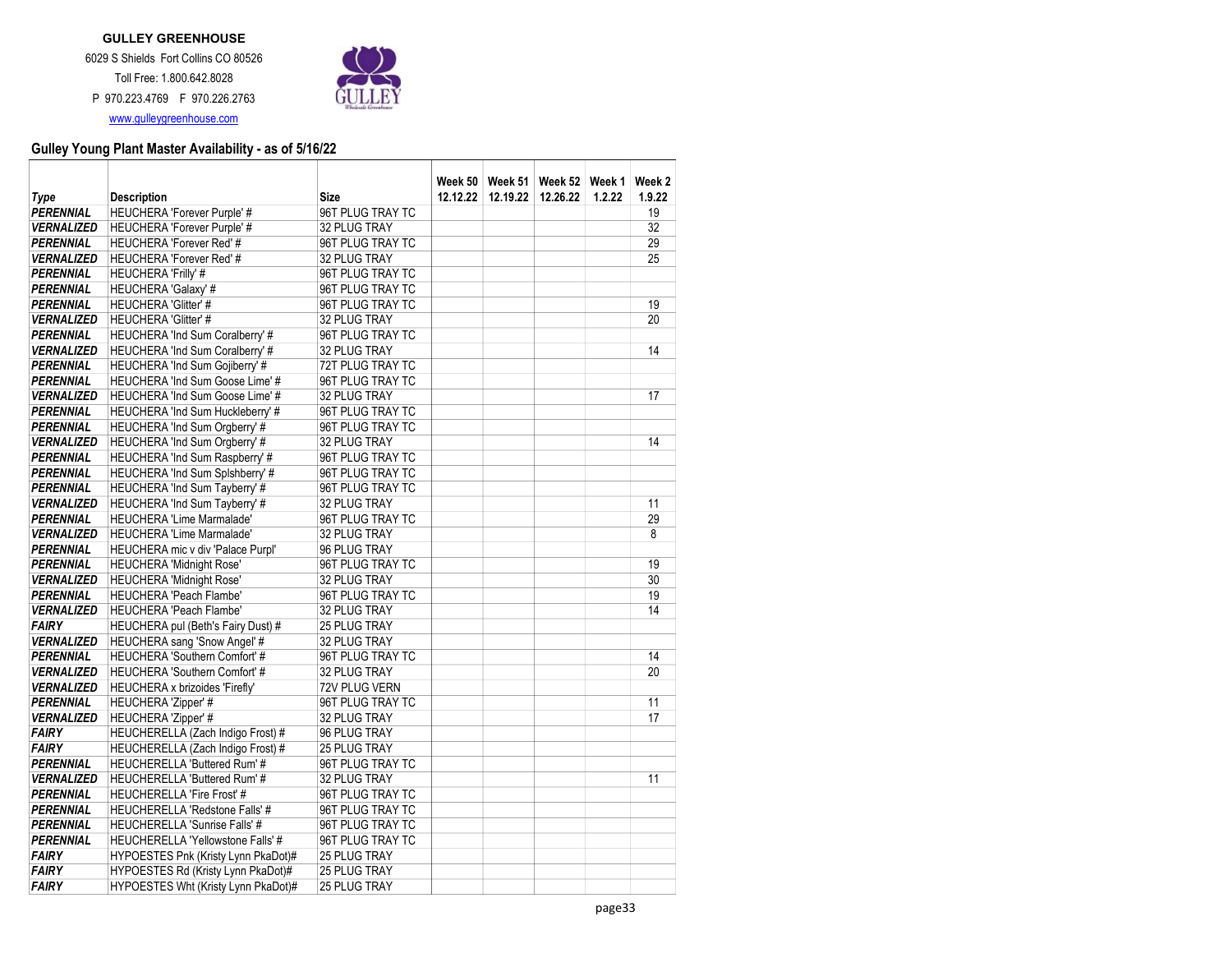

|                               |                                      |                  |          |          | Week 50   Week 51   Week 52   Week 1 |        | Week 2 |
|-------------------------------|--------------------------------------|------------------|----------|----------|--------------------------------------|--------|--------|
| <b>Type</b>                   | <b>Description</b>                   | Size             | 12.12.22 | 12.19.22 | 12.26.22                             | 1.2.22 | 1.9.22 |
| <b>FAIRY</b>                  | ISOLEPIS c (Jo Jo's Fibr Opt Grs) #  | 25 PLUG TRAY     |          |          |                                      |        |        |
| <b>FAIRY</b>                  | ISOTOMA (Harrison's BIStarCrpr) #    | 25 PLUG TRAY     |          |          |                                      |        |        |
| <b>PERENNIAL</b>              | ISOTOMA fluviatilis (Blue Star)      | 196 PLUG TRAY    |          |          |                                      |        |        |
| <b>FAIRY</b>                  | KALANCHOE pumila (Morigi's Slv Gry)  | 25 PLUG TRAY     |          |          |                                      |        |        |
| PERENNIAL<br><b>PERENNIAL</b> | LAMIUM mac 'Ghost'                   | 96 PLUG TRAY     |          |          |                                      |        |        |
|                               | LAMIUM mac 'Lemon Frost' #           | 96 PLUG TRAY     |          |          |                                      |        |        |
| <b>PERENNIAL</b>              | LAMIUM mac 'Purple Dragon' #         | 25 PLUG TRAY     |          |          |                                      |        |        |
| <b>PERENNIAL</b>              | LAMIUM mac 'White Nancy'             | 96 PLUG TRAY     |          |          |                                      |        |        |
| <b>HERB</b>                   | LAVENDER ang 'Ellagance Purple'      | 96 PLUG TRAY     |          |          |                                      |        |        |
| <b>HERB</b>                   | LAVENDER ang 'Wee One' #             | 100 PLUG TRAY    |          |          |                                      |        |        |
| <b>HERB</b>                   | <b>LAVENDER 'Dilly Dilly'</b>        | 96 PLUG TRAY     |          |          |                                      |        |        |
| <b>HERB</b>                   | LAVENDER x 'Sensational!' #          | 96 PLUG TRAY     |          |          |                                      |        |        |
| <b>HERB</b>                   | <b>LEMON BALM</b>                    | 96 PLUG TRAY     |          |          |                                      |        |        |
| <b>HERB</b>                   | LEMON GRASS (WEST INDIAN)            | 96 PLUG TRAY     |          |          |                                      |        |        |
| <b>HERB</b>                   | <b>LEMON VERBENA</b>                 | 96 PLUG TRAY     |          |          |                                      |        |        |
| <b>PERENNIAL</b>              | LEONTOPODIUM 'Blossom of Snow' #     | 72T PLUG TRAY TC |          |          |                                      |        |        |
| <b>VERNALIZED</b>             | LEONTOPODIUM 'Blossom of Snow' #     | 32 PLUG TRAY     |          |          |                                      |        | 17     |
| <b>FAIRY</b>                  | LEPTINELLA 'Platt's Blk' (Robbie's)# | 25 PLUG TRAY     |          |          |                                      |        |        |
| PERENNIAL                     | LEUCANTHEMUM sp 'Alaska'             | 96 PLUG TRAY     |          |          |                                      |        |        |
| <b>PERENNIAL</b>              | LEUCANTHEMUM sp 'Snow Lady'          | 96 PLUG TRAY     |          |          |                                      |        |        |
| <b>PERENNIAL</b>              | LEUCANTHEMUM sp 'Snowcap' #          | 96 PLUG TRAY     |          |          |                                      |        |        |
| <b>PERENNIAL</b>              | LEUCANTHEMUM 'Swt Dsy Birdy #        | 96 PLUG TRAY     |          |          |                                      |        |        |
| <b>PERENNIAL</b>              | LEUCANTHEMUM 'Swt Dsy Soph' #        | 96 PLUG TRAY     |          |          |                                      |        |        |
| <b>PERENNIAL</b>              | LEWISIA coty 'Rainbow Mix'           | 196 PLUG TRAY    |          |          |                                      |        |        |
| <b>PERENNIAL</b>              | LEWISIA cotyledon 'Elise'            | 96 PLUG TRAY     |          |          |                                      |        |        |
| <b>PERENNIAL</b>              | LEWISIA long 'Little Plum'           | 96 PLUG TRAY     |          |          |                                      |        |        |
| <b>PERENNIAL</b>              | LIMONIUM 'Dazzle Rocks' #            | 72T PLUG TRAY TC |          |          |                                      |        |        |
| <b>VERNALIZED</b>             | LIMONIUM 'Dazzle Rocks' #            | 32 PLUG TRAY     |          |          |                                      |        | 21     |
| <b>FAIRY</b>                  | LINDERNIA (Stefan's BI Moneywt) #    | 25 PLUG TRAY     |          |          |                                      |        |        |
| <b>PERENNIAL</b>              | LOBELIA cardin 'Queen Victoria'      | 96 PLUG TRAY     |          |          |                                      |        |        |
| <b>FAIRY</b>                  | LONICERA (DeeDee's Box Hnysckle) #   | 25 PLUG TRAY     |          |          |                                      |        |        |
| <b>VERNALIZED</b>             | LUPINUS 'Gallery Mix'                | 72V PLUG VERN    |          |          |                                      |        |        |
| <b>PERENNIAL</b>              | LUPINUS Rus Hyb 'The Governor'       | 96 PLUG TRAY     |          |          |                                      |        |        |
| <b>PERENNIAL</b>              | LUPINUS 'Staircase Blue' #           | 72T PLUG TRAY TC | 26       |          |                                      |        |        |
| <b>VERNALIZED</b>             | LUPINUS 'Staircase Blue' #           | 32 PLUG TRAY     |          |          |                                      |        | 51     |
| <b>PERENNIAL</b>              | LUPINUS 'Staircase Dk Blue/Yell' #   | 72T PLUG TRAY TC |          |          |                                      |        |        |
| <b>VERNALIZED</b>             | LUPINUS 'Staircase Dk Blue/Yell' #   | 32 PLUG TRAY     |          |          |                                      |        | 39     |
| <b>VERNALIZED</b>             | LUPINUS 'Staircase' MIXED TRAY       | 32 PLUG TRAY     |          |          |                                      |        | 27     |
| PERENNIAL                     | LUPINUS 'Staircase Org' #            | 72T PLUG TRAY TC |          |          |                                      |        |        |
| <b>VERNALIZED</b>             | LUPINUS 'Staircase Org' #            | 32 PLUG TRAY     |          |          |                                      |        | 56     |
| <b>PERENNIAL</b>              | LUPINUS 'Staircase Red' #            | 72T PLUG TRAY TC | 24       | 18       |                                      |        |        |
| <b>VERNALIZED</b>             | LUPINUS 'Staircase Red' #            | 32 PLUG TRAY     |          |          |                                      |        | 82     |
| <b>PERENNIAL</b>              | LUPINUS 'Staircase Red/White' #      | 72T PLUG TRAY TC | 8        | 12       | 24                                   | 31     |        |
| <b>VERNALIZED</b>             | LUPINUS 'Staircase Red/White' #      | 32 PLUG TRAY     |          |          |                                      |        | 37     |
| <b>PERENNIAL</b>              | LUPINUS 'Staircase Rose/White' #     | 72T PLUG TRAY TC | 37       | 37       |                                      | 46     |        |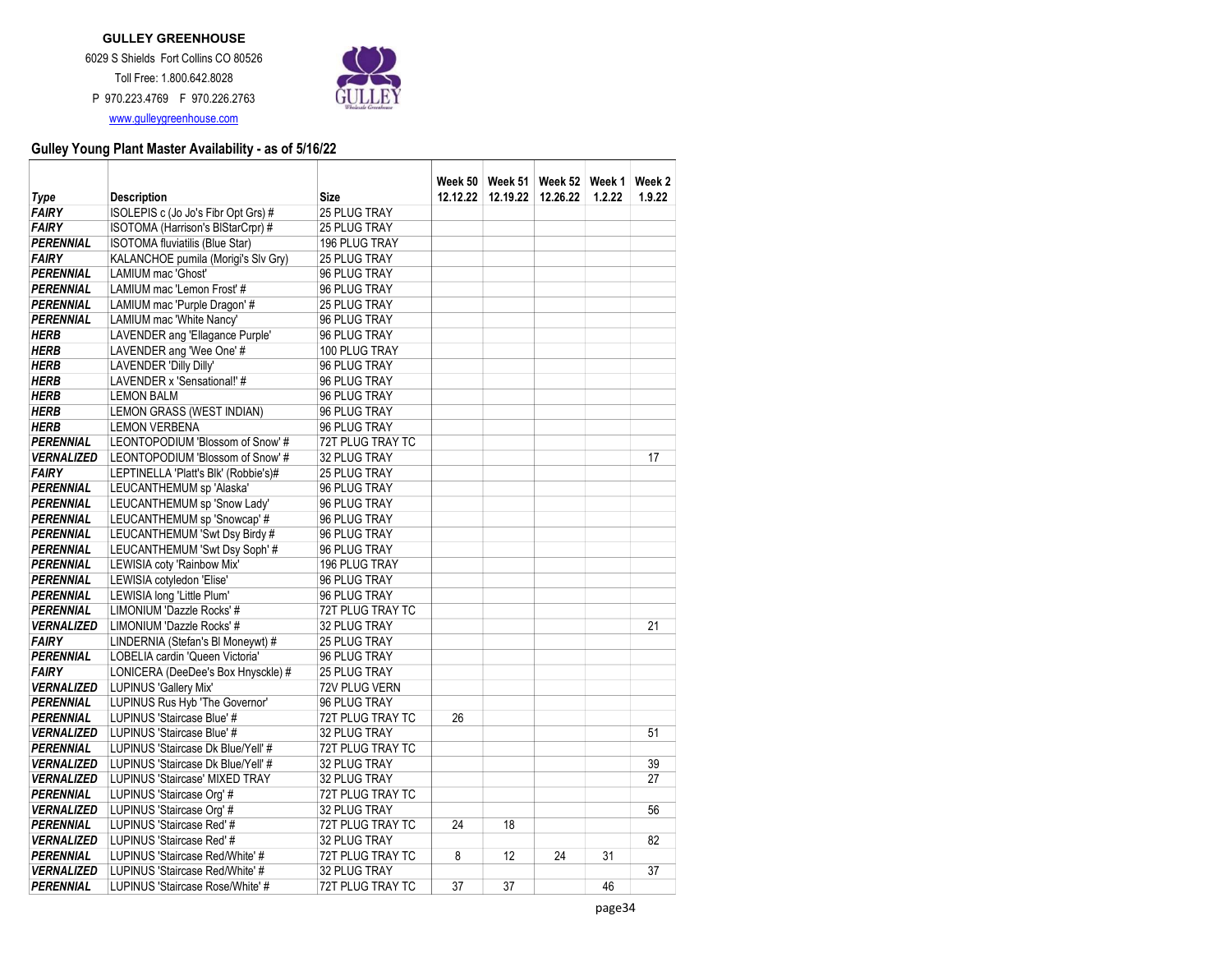

| Type                                                                                                                                                          | <b>Description</b>                                                                                                                                                                                                                                                                                                     | Size                                                                                                                                                                 | 12.12.22 | 12.19.22 | Week 50   Week 51   Week 52   Week 1  <br>12.26.22 | 1.2.22 | Week 2<br>1.9.22 |
|---------------------------------------------------------------------------------------------------------------------------------------------------------------|------------------------------------------------------------------------------------------------------------------------------------------------------------------------------------------------------------------------------------------------------------------------------------------------------------------------|----------------------------------------------------------------------------------------------------------------------------------------------------------------------|----------|----------|----------------------------------------------------|--------|------------------|
| <b>VERNALIZED</b>                                                                                                                                             | LUPINUS 'Staircase Rose/White' #                                                                                                                                                                                                                                                                                       | 32 PLUG TRAY                                                                                                                                                         |          |          |                                                    |        | 27               |
| <b>PERENNIAL</b>                                                                                                                                              | LUPINUS 'Staircase Yellow' #                                                                                                                                                                                                                                                                                           | 72T PLUG TRAY TC                                                                                                                                                     | 21       | 21       | 21                                                 | 14     |                  |
| <b>VERNALIZED</b>                                                                                                                                             | LUPINUS 'Staircase Yellow' #                                                                                                                                                                                                                                                                                           | 32 PLUG TRAY                                                                                                                                                         |          |          |                                                    |        | 24               |
| <b>PERENNIAL</b>                                                                                                                                              | LUPINUS West Coun 'Beefeater' #                                                                                                                                                                                                                                                                                        | 72T PLUG TRAY TC                                                                                                                                                     |          |          |                                                    |        |                  |
| <b>VERNALIZED</b>                                                                                                                                             | LUPINUS West Coun 'Beefeater' #                                                                                                                                                                                                                                                                                        | 32 PLUG TRAY                                                                                                                                                         |          |          |                                                    |        | 40               |
| PERENNIAL                                                                                                                                                     | LUPINUS West Coun 'Blacksmith' #                                                                                                                                                                                                                                                                                       | 72T PLUG TRAY TC                                                                                                                                                     |          |          |                                                    |        |                  |
| <b>VERNALIZED</b>                                                                                                                                             | LUPINUS West Coun 'Blacksmith' #                                                                                                                                                                                                                                                                                       | 32 PLUG TRAY                                                                                                                                                         |          |          |                                                    |        | 85               |
| <b>PERENNIAL</b>                                                                                                                                              | LUPINUS West Coun 'Blossom' #                                                                                                                                                                                                                                                                                          | 72T PLUG TRAY TC                                                                                                                                                     |          |          |                                                    |        |                  |
| <b>VERNALIZED</b>                                                                                                                                             | LUPINUS West Coun 'Blossom' #                                                                                                                                                                                                                                                                                          | 32 PLUG TRAY                                                                                                                                                         |          |          |                                                    |        | 10               |
| <b>VERNALIZED</b>                                                                                                                                             | LUPINUS West Coun 'Desert Sun' #                                                                                                                                                                                                                                                                                       | 32 PLUG TRAY                                                                                                                                                         |          |          |                                                    |        | 65               |
| <b>PERENNIAL</b>                                                                                                                                              | LUPINUS West Coun 'Manhattan Ligh#                                                                                                                                                                                                                                                                                     | 72T PLUG TRAY TC                                                                                                                                                     |          |          |                                                    |        |                  |
| <b>VERNALIZED</b>                                                                                                                                             | LUPINUS West Coun 'Manhattan Ligh#                                                                                                                                                                                                                                                                                     | 32 PLUG TRAY                                                                                                                                                         |          |          |                                                    |        | 91               |
| PERENNIAL                                                                                                                                                     | LUPINUS West Coun 'Masterpiece' #                                                                                                                                                                                                                                                                                      | 72T PLUG TRAY TC                                                                                                                                                     |          |          |                                                    | 4      |                  |
| <b>VERNALIZED</b>                                                                                                                                             | LUPINUS West Coun 'Masterpiece' #                                                                                                                                                                                                                                                                                      | 32 PLUG TRAY                                                                                                                                                         |          |          |                                                    |        | 85               |
| <b>VERNALIZED</b>                                                                                                                                             | LUPINUS West Coun MIXED TRAY                                                                                                                                                                                                                                                                                           | 32 PLUG TRAY                                                                                                                                                         |          |          |                                                    |        | 32               |
| PERENNIAL                                                                                                                                                     | LUPINUS West Coun 'Persian Slipper'#                                                                                                                                                                                                                                                                                   | 72T PLUG TRAY TC                                                                                                                                                     |          |          |                                                    |        |                  |
| <b>VERNALIZED</b>                                                                                                                                             | LUPINUS West Coun 'Persian Slipper'#                                                                                                                                                                                                                                                                                   | 32 PLUG TRAY                                                                                                                                                         |          |          |                                                    |        | 104              |
| <b>PERENNIAL</b>                                                                                                                                              | LUPINUS West Coun 'Polar Princess'#                                                                                                                                                                                                                                                                                    | 72T PLUG TRAY TC                                                                                                                                                     |          |          |                                                    |        |                  |
| <b>VERNALIZED</b>                                                                                                                                             | LUPINUS West Coun 'Polar Princess'#                                                                                                                                                                                                                                                                                    | 32 PLUG TRAY                                                                                                                                                         |          |          |                                                    |        | 38               |
| <b>PERENNIAL</b>                                                                                                                                              | LUPINUS West Coun 'Rach de Thame' #                                                                                                                                                                                                                                                                                    | 72T PLUG TRAY TC                                                                                                                                                     |          |          |                                                    | 9      |                  |
| <b>VERNALIZED</b>                                                                                                                                             | LUPINUS West Coun 'Rach de Thame' #                                                                                                                                                                                                                                                                                    | 32 PLUG TRAY                                                                                                                                                         |          |          |                                                    |        | 56               |
| <b>PERENNIAL</b>                                                                                                                                              | LUPINUS West Coun 'Red Rum' #                                                                                                                                                                                                                                                                                          | 72T PLUG TRAY TC                                                                                                                                                     |          |          |                                                    | 12     |                  |
| <b>VERNALIZED</b>                                                                                                                                             | LUPINUS West Coun 'Red Rum' #                                                                                                                                                                                                                                                                                          | 32 PLUG TRAY                                                                                                                                                         |          |          |                                                    |        | 49               |
| <b>PERENNIAL</b>                                                                                                                                              | LUPINUS West Coun 'Salmon Star' #                                                                                                                                                                                                                                                                                      | 72T PLUG TRAY TC                                                                                                                                                     |          |          |                                                    |        |                  |
| <b>VERNALIZED</b>                                                                                                                                             | LUPINUS West Coun 'Salmon Star' #                                                                                                                                                                                                                                                                                      | 32 PLUG TRAY                                                                                                                                                         |          |          |                                                    |        | 46               |
| <b>PERENNIAL</b>                                                                                                                                              | LUPINUS West Coun 'Tequila Flame'#                                                                                                                                                                                                                                                                                     | 72T PLUG TRAY TC                                                                                                                                                     |          |          |                                                    |        |                  |
| <b>VERNALIZED</b>                                                                                                                                             | LUPINUS West Coun 'Tequila Flame'#                                                                                                                                                                                                                                                                                     | 32 PLUG TRAY                                                                                                                                                         |          |          |                                                    |        | 114              |
| <b>PERENNIAL</b>                                                                                                                                              | LUPINUS West Coun 'Tower Inferno'#                                                                                                                                                                                                                                                                                     | 72T PLUG TRAY TC                                                                                                                                                     |          |          |                                                    |        |                  |
| <b>VERNALIZED</b>                                                                                                                                             | LUPINUS West Coun 'Tower Inferno'#                                                                                                                                                                                                                                                                                     | 32 PLUG TRAY                                                                                                                                                         |          | 24       |                                                    |        | 40               |
| <b>PERENNIAL</b>                                                                                                                                              | LYCHNIS flos-cuculi 'Petite Henri' #<br>LYCHNIS flos-cuculi 'Petite Henri' #                                                                                                                                                                                                                                           | 72T PLUG TRAY TC<br>32 PLUG TRAY                                                                                                                                     |          |          |                                                    |        | 21               |
| <b>VERNALIZED</b>                                                                                                                                             | LYCHNIS flos-cuculi 'Petite Jenny' #                                                                                                                                                                                                                                                                                   |                                                                                                                                                                      |          | 24       |                                                    |        |                  |
| PERENNIAL<br><b>VERNALIZED</b>                                                                                                                                | LYCHNIS flos-cuculi 'Petite Jenny' #                                                                                                                                                                                                                                                                                   | 72T PLUG TRAY TC<br>32 PLUG TRAY                                                                                                                                     |          |          |                                                    |        | 21               |
| <b>FAIRY</b>                                                                                                                                                  | LYSIMACHIA Gr/Gld (Cindi's Lysim) #                                                                                                                                                                                                                                                                                    | 25 PLUG TRAY                                                                                                                                                         |          |          |                                                    |        |                  |
|                                                                                                                                                               |                                                                                                                                                                                                                                                                                                                        |                                                                                                                                                                      |          |          |                                                    |        |                  |
|                                                                                                                                                               |                                                                                                                                                                                                                                                                                                                        |                                                                                                                                                                      |          |          |                                                    |        |                  |
|                                                                                                                                                               |                                                                                                                                                                                                                                                                                                                        |                                                                                                                                                                      |          |          |                                                    |        |                  |
|                                                                                                                                                               |                                                                                                                                                                                                                                                                                                                        |                                                                                                                                                                      |          |          |                                                    |        |                  |
|                                                                                                                                                               |                                                                                                                                                                                                                                                                                                                        |                                                                                                                                                                      |          |          |                                                    |        |                  |
|                                                                                                                                                               |                                                                                                                                                                                                                                                                                                                        |                                                                                                                                                                      |          |          |                                                    |        |                  |
|                                                                                                                                                               |                                                                                                                                                                                                                                                                                                                        |                                                                                                                                                                      |          |          |                                                    |        |                  |
|                                                                                                                                                               |                                                                                                                                                                                                                                                                                                                        |                                                                                                                                                                      |          |          |                                                    |        |                  |
|                                                                                                                                                               |                                                                                                                                                                                                                                                                                                                        |                                                                                                                                                                      |          |          |                                                    |        |                  |
| <b>PERENNIAL</b>                                                                                                                                              |                                                                                                                                                                                                                                                                                                                        |                                                                                                                                                                      |          |          |                                                    |        |                  |
| <b>FAIRY</b>                                                                                                                                                  |                                                                                                                                                                                                                                                                                                                        | 25 PLUG TRAY                                                                                                                                                         |          |          |                                                    |        |                  |
| <b>PERENNIAL</b><br><b>PERENNIAL</b><br><b>PERENNIAL</b><br><b>FAIRY</b><br><b>HERB</b><br><b>HERB</b><br><b>HERB</b><br><b>PERENNIAL</b><br><b>PERENNIAL</b> | LYSIMACHIA numm 'Aurea'<br>LYSIMACHIA numm 'Aurea'<br>MAZUS reptans 'Alba'<br>MIMOSA pudica (Ali's Sensitive PI) #<br>MINT 'Chocolate'<br>MINT 'Peppermint'<br>MINT 'Pineapple'<br>MONARDA 'Bee Mine Red' #<br>MONARDELLA mac 'Marian Samps' #<br>MONARDELLA mac 'Marian Samps' #<br>MUEHLENBECKIA (Kay Ky's Angl Vn)# | 96 PLUG TRAY<br><b>25 PLUG TRAY</b><br>125 PLUG TRAY<br>25 PLUG TRAY<br>25 PLUG TRAY<br>25 PLUG TRAY<br>96 PLUG TRAY<br>96 PLUG TRAY<br>96 PLUG TRAY<br>25 PLUG TRAY |          |          |                                                    |        |                  |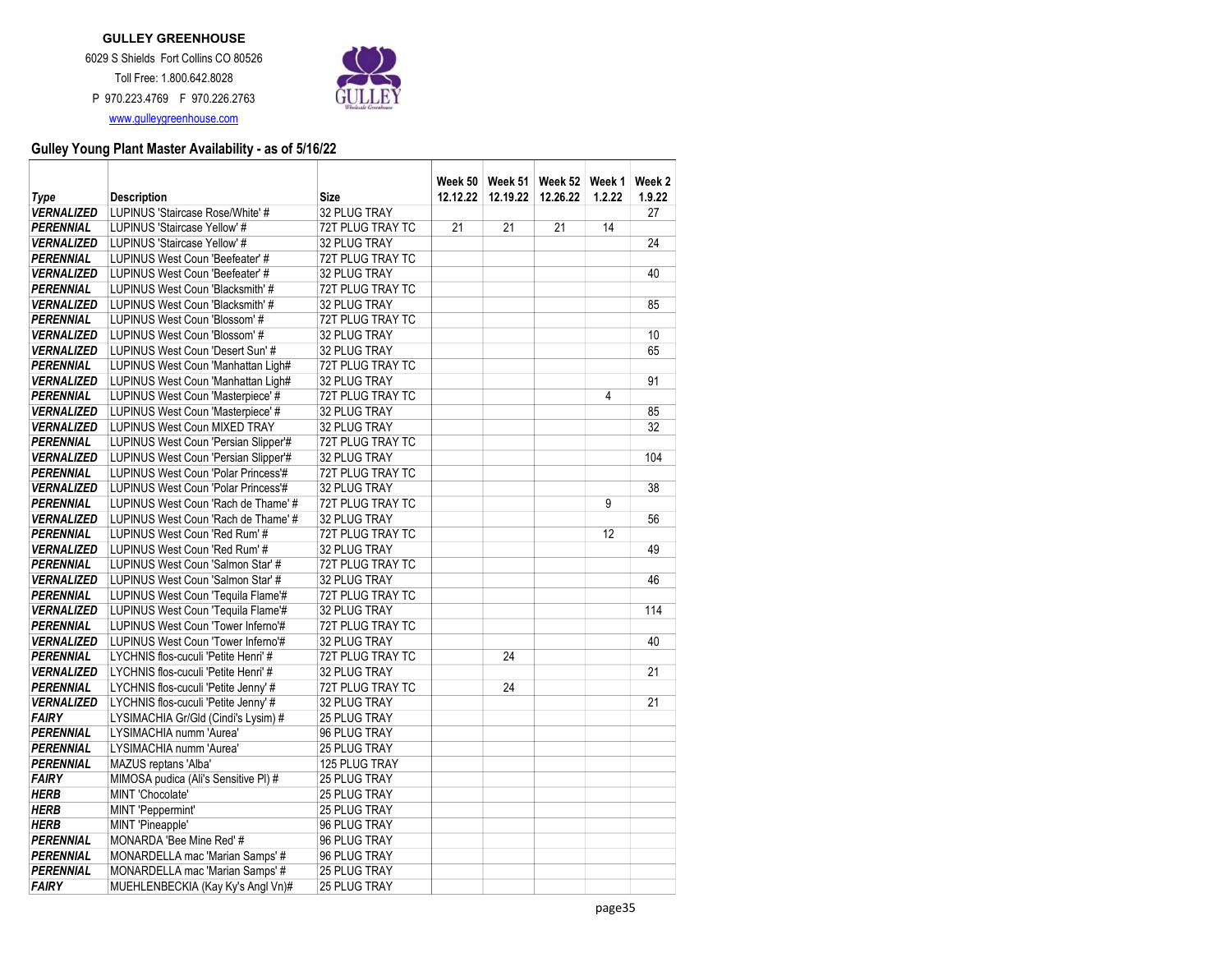

|                   |                                       |                     | Week 50  |          | Week 51 Week 52 Week 1 |        | Week 2 |
|-------------------|---------------------------------------|---------------------|----------|----------|------------------------|--------|--------|
| Type              | <b>Description</b>                    | <b>Size</b>         | 12.12.22 | 12.19.22 | 12.26.22               | 1.2.22 | 1.9.22 |
| <b>FAIRY</b>      | MYRTLE Dwarf Wht (Lissa's Dwf)#       | 25 PLUG TRAY        |          |          |                        |        |        |
| <b>PERENNIAL</b>  | NEPETA faa x 'Six Hills Giant'        | 96 PLUG TRAY        |          |          |                        |        |        |
| <b>PERENNIAL</b>  | OENOTHERA mac inc 'Silv Blade' #      | 96 PLUG TRAY        |          |          |                        |        |        |
| <b>PERENNIAL</b>  | <b>OENOTHERA</b> missouriensis        | 50 PLUG TRAY        |          |          |                        |        |        |
| <b>HERB</b>       | OREGANO 'Common'                      | 196 PLUG TRAY       |          |          |                        |        |        |
| <b>HERB</b>       | OREGANO 'Hot & Spicy'                 | 96 PLUG TRAY        |          |          |                        |        |        |
| <b>HERB</b>       | OREGANO 'Hot & Spicy'                 | 25 PLUG TRAY        |          |          |                        |        |        |
| <b>PERENNIAL</b>  | ORIGANUM rotund 'Kent Beauty'         | 96 PLUG TRAY        |          |          |                        |        |        |
| <b>FAIRY</b>      | ORIGANUM 'Vari' (Suzie Q's Var Marj)# | 25 PLUG TRAY        |          |          |                        |        |        |
| <b>FAIRY</b>      | OXALIS 'Burgdy' (Ruby's Burg Shamrk)# | 25 PLUG TRAY        |          |          |                        |        |        |
| PERENNIAL         | PAPAVER nud 'Champgne Bubls Mix'      | 96 PLUG TRAY        |          |          |                        |        |        |
| PERENNIAL         | PAPAVER or 'Prince of Orange'         | 96 PLUG TRAY        |          |          |                        |        |        |
| <b>PERENNIAL</b>  | PAPAVER 'Pink Perfection' #           | 72T PLUG TRAY TC    |          |          |                        |        |        |
| <b>HERB</b>       | PARSLEY 'Italian Flat'                | 96 PLUG TRAY        |          |          |                        |        |        |
| <b>HERB</b>       | PARSLEY 'Italian Flat'                | 25 PLUG TRAY        |          |          |                        |        |        |
| <b>PERENNIAL</b>  | PENSTEMON bar 'Rid Hd Delft B#        | 96 PLUG TRAY        |          |          |                        |        |        |
| <b>PERENNIAL</b>  | PENSTEMON bar 'Rid Hd Purpl'#         | 100 PLUG TRAY       |          |          |                        |        |        |
| <b>PERENNIAL</b>  | PENSTEMON bar 'Rid Hd Red'#           | 96 PLUG TRAY        |          |          |                        |        |        |
| <b>PERENNIAL</b>  | PENSTEMON 'Dakota Burgundy' #         | 72 PLUG TRAY        |          |          |                        |        |        |
| <b>PERENNIAL</b>  | PENSTEMON 'Dark Towers' #             | 72 PLUG TRAY        |          |          |                        |        |        |
| PERENNIAL         | PENSTEMON grand 'Prairie Jewel'#      | 96 PLUG TRAY        |          |          |                        |        |        |
| <b>PERENNIAL</b>  | PENSTEMON lin var co 'Silverton'#     | 96 PLUG TRAY        |          |          |                        |        |        |
| <b>PERENNIAL</b>  | PENSTEMON pseudospectabilis #         | 96 PLUG TRAY        |          |          |                        |        |        |
| <b>PERENNIAL</b>  | PENSTEMON rostiflor 'Bridges' #       | 72 PLUG TRAY        |          |          |                        |        |        |
| <b>PERENNIAL</b>  | PENSTEMON x mex Carolyn's Hope' #     | 100 PLUG TRAY       |          |          |                        |        |        |
| <b>VERNALIZED</b> | PENSTEMON x mex 'Shadow Mtn' #        | 32 PLUG TRAY        |          |          |                        |        |        |
| <b>PERENNIAL</b>  | PENSTEMON x mex 'Shadow Mtn' #        | 100 PLUG TRAY       |          |          |                        |        |        |
| <b>PERENNIAL</b>  | PENSTEMON x mex Windwalker #          | 100 PLUG TRAY       |          |          |                        |        |        |
| <b>FAIRY</b>      | PEPEROMIA Dwf (Kellie's Peperomia)    | 25 PLUG TRAY        |          |          |                        |        |        |
| <b>PERENNIAL</b>  | PHLOX pan 'Early Purple Eye' #        | 25 PLUG TRAY        |          |          |                        |        |        |
| <b>PERENNIAL</b>  | PHLOX pan 'Flame Lilac Star' #        | 96 PLUG TRAY        |          |          |                        |        |        |
| <b>PERENNIAL</b>  | PHLOX pan 'Flame Watermelon' #        | 96 PLUG TRAY        |          |          |                        |        |        |
| <b>PERENNIAL</b>  | PHLOX pan 'Sup Ka-Pow Pink' #         | 96 PLUG TRAY        |          |          |                        |        |        |
| <b>PERENNIAL</b>  | PHLOX sub 'Drummond's Pink'           | 96 PLUG TRAY        |          |          |                        |        |        |
| <b>PERENNIAL</b>  | PHLOX sub 'Emerald Blue'              | 96 PLUG TRAY        |          |          |                        |        |        |
| <b>FAIRY</b>      | PILEA (Annie's Creeping Charlie) #    | <b>25 PLUG TRAY</b> |          |          |                        |        |        |
| <b>FAIRY</b>      | PILEA Agua. (Oliva's Frnd PI) #       | <b>25 PLUG TRAY</b> |          |          |                        |        |        |
| <b>FAIRY</b>      | PILEA micro (Di's Artillery Plant) #  | 25 PLUG TRAY        |          |          |                        |        |        |
| <b>FAIRY</b>      | PILEA micro Var (Sweet Ann's) #       | 25 PLUG TRAY        |          |          |                        |        |        |
| <b>FAIRY</b>      | PILEA spr (Matty's Silver Tree)#      | 25 PLUG TRAY        |          |          |                        |        |        |
| <b>PERENNIAL</b>  | PLATYCODON 'Popstar White'            | 96 PLUG TRAY        |          |          |                        |        |        |
| <b>PERENNIAL</b>  | POLEMONIUM caer 'Brise d'Anjou'#      | 72T PLUG TRAY TC    |          | 49       |                        |        |        |
| <b>VERNALIZED</b> | POLEMONIUM caer 'Brise d'Anjou'#      | 32 PLUG TRAY        |          |          |                        |        | 27     |
| <b>PERENNIAL</b>  | POLEMONIUM 'Stairway to Heavn' #      | 72T PLUG TRAY TC    |          |          |                        | 12     |        |
| <b>PERENNIAL</b>  | POLEMONIUM yez 'Bressing Purp'#       | 72T PLUG TRAY TC    |          | 37       |                        |        |        |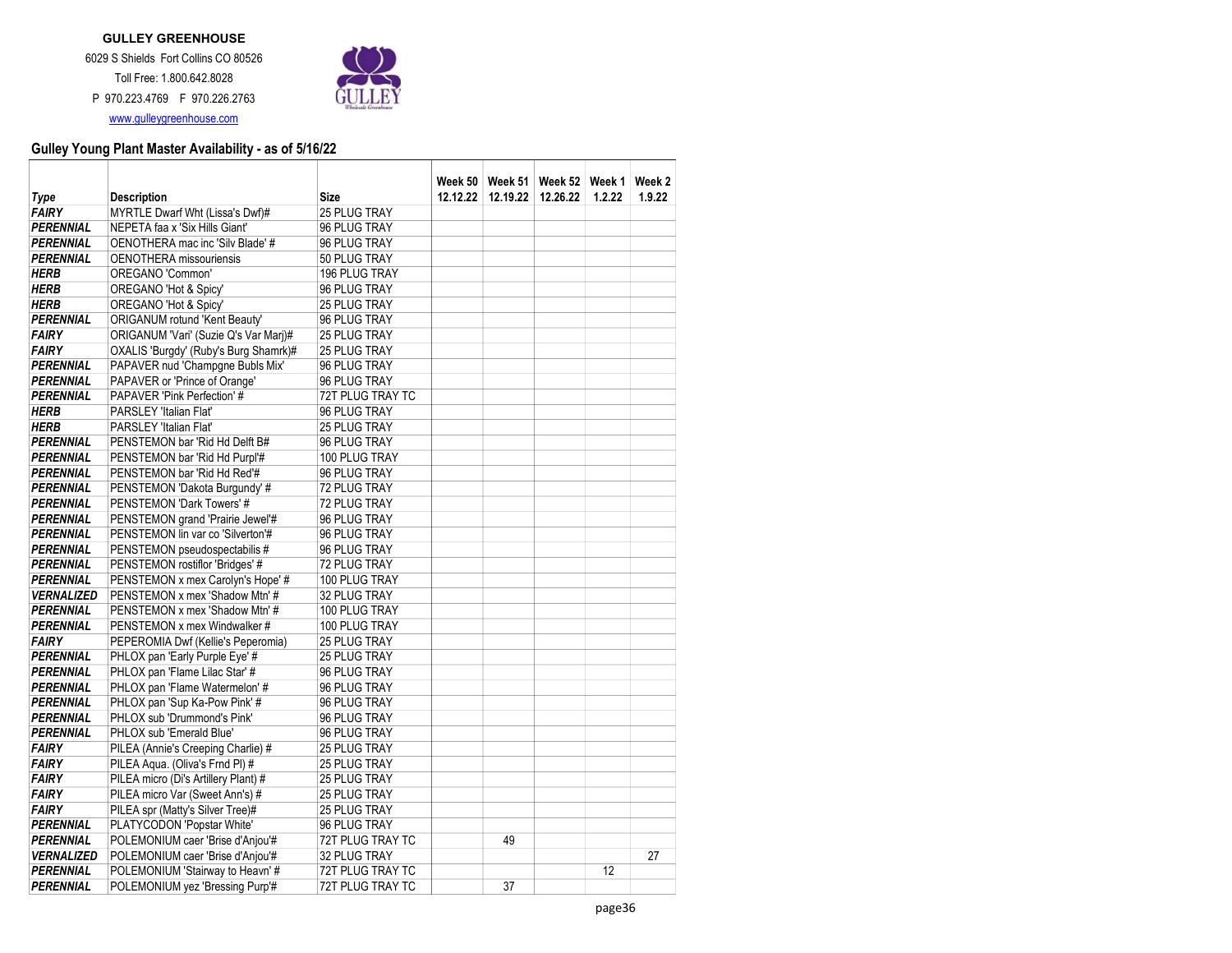

|                                       |                                                                   |                                  |          | Week 50   Week 51   Week 52 |          | Week 1 | Week 2 |
|---------------------------------------|-------------------------------------------------------------------|----------------------------------|----------|-----------------------------|----------|--------|--------|
| Type                                  | <b>Description</b>                                                | <b>Size</b>                      | 12.12.22 | 12.19.22                    | 12.26.22 | 1.2.22 | 1.9.22 |
| PERENNIAL                             | PRATIA pedunculata 'County Park'                                  | 96 PLUG TRAY                     |          |                             |          |        |        |
| <b>PERENNIAL</b>                      | PRIMULA 'Oakleaf Magenta' #                                       | 72T PLUG TRAY TC                 |          |                             |          |        |        |
| <b>VERNALIZED</b>                     | PRIMULA 'Oakleaf Magenta' #<br>PRIMULA 'Oakleaf Yellow Picotee' # | 32 PLUG TRAY                     |          |                             |          |        | 23     |
| <b>PERENNIAL</b><br><b>VERNALIZED</b> | PRIMULA 'Oakleaf Yellow Picotee' #                                | 72T PLUG TRAY TC<br>32 PLUG TRAY |          |                             |          |        | 23     |
| <b>PERENNIAL</b>                      | RATIBIDA columnifera 'Red'                                        | 96 PLUG TRAY                     |          |                             |          |        |        |
| <b>HERB</b>                           | ROSEMARY 'Arp'                                                    | 96 PLUG TRAY                     |          |                             |          |        |        |
| <b>HERB</b>                           | ROSEMARY 'Barbecue'                                               | 96 PLUG TRAY                     |          |                             |          |        |        |
| <b>PERENNIAL</b>                      | RUDBECKIA 'Amer Gold Rush' #                                      | 72T PLUG TRAY TC                 |          |                             |          |        |        |
| <b>VERNALIZED</b>                     | RUDBECKIA 'Amer Gold Rush' #                                      | 32 PLUG TRAY                     |          |                             |          |        | 17     |
| <b>PERENNIAL</b>                      | RUDBECKIA 'Dakota Gold' #                                         | 72 PLUG TRAY                     |          |                             |          |        |        |
| <b>PERENNIAL</b>                      | RUDBECKIA fulgida 'Goldsturm'                                     | 96 PLUG TRAY                     |          |                             |          |        |        |
| <b><i>VERNALIZED</i></b>              | RUDBECKIA fulgida 'Goldsturm'                                     | 72V PLUG VERN                    |          |                             |          |        |        |
| <b>PERENNIAL</b>                      | RUDBECKIA hirta 'Goldilocks'                                      | 96 PLUG TRAY                     |          |                             |          |        |        |
| <b>PERENNIAL</b>                      | RUDBECKIA sp 'Viette's Lit Suzy'#                                 | 72 PLUG TRAY                     |          |                             |          |        |        |
| <b>PERENNIAL</b>                      | RUDBECKIA 'Sunbeckia Carolina' #                                  | 96T PLUG TRAY TC                 |          |                             |          |        |        |
| <b>PERENNIAL</b>                      | RUDBECKIA 'Sunbeckia Laura'#                                      | 96T PLUG TRAY TC                 |          |                             |          |        |        |
| <b>PERENNIAL</b>                      | RUDBECKIA 'Sunbeckia Luna' #                                      | 96T PLUG TRAY TC                 |          |                             |          |        |        |
| <b>PERENNIAL</b>                      | RUDBECKIA 'Sunbeckia Maya' #                                      | 96T PLUG TRAY TC                 |          |                             |          |        |        |
| <b>PERENNIAL</b>                      | RUDBECKIA 'Sunbeckia Mia' #                                       | 96T PLUG TRAY TC                 |          |                             |          |        |        |
| <b>PERENNIAL</b>                      | RUDBECKIA 'Sunbeckia Ophelia'#                                    | 96T PLUG TRAY TC                 |          |                             |          |        |        |
| <b>PERENNIAL</b>                      | RUDBECKIA 'Sunbeckia Paulina'#                                    | 96T PLUG TRAY TC                 |          |                             |          |        |        |
| <b>FAIRY</b>                          | RUELLIA 'Mak' (Bambi's Tr Vel Vn) #                               | 25 PLUG TRAY                     |          |                             |          |        |        |
| <b>FAIRY</b>                          | SAGINA sub (Mandi's Irish Moss) #                                 | 25 PLUG TRAY                     |          |                             |          |        |        |
| <b>FAIRY</b>                          | SAGINA sub 'Aur' (Leo's Scot Moss)#                               | 25 PLUG TRAY                     |          |                             |          |        |        |
| <b>PERENNIAL</b>                      | SAGINA sub 'Scotch Moss'                                          | 96 PLUG TRAY                     |          |                             |          |        |        |
| <b>PERENNIAL</b>                      | SAGINA sub 'Scotch Moss'                                          | 196 PLUG TRAY                    |          |                             |          |        |        |
| <b>PERENNIAL</b>                      | SALVIA dar 'Pscarl' Verm Bluffs #                                 | 100 PLUG TRAY                    |          |                             |          |        |        |
| <b>PERENNIAL</b>                      | SALVIA dar x mic 'Windw Royal Rd' #                               | 100 PLUG TRAY                    |          |                             |          |        |        |
| <b>PERENNIAL</b>                      | SALVIA greg 'Blue Note' #                                         | 96 PLUG TRAY                     |          |                             |          |        |        |
| <b>PERENNIAL</b>                      | SALVIA greg 'Lipstick'                                            | 96 PLUG TRAY                     |          |                             |          |        |        |
| <b>PERENNIAL</b>                      | SALVIA greg 'Mirage Cherry Red'                                   | 96 PLUG TRAY                     |          |                             |          |        |        |
| <b>PERENNIAL</b>                      | SALVIA greg 'Wild Thing' #                                        | 25 PLUG TRAY                     |          |                             |          |        |        |
| <b>PERENNIAL</b>                      | SALVIA greg 'Wild Thing' #                                        | 100 PLUG TRAY                    |          |                             |          |        |        |
| <b>PERENNIAL</b>                      | SALVIA nem 'Blue by You' #                                        | 96 PLUG TRAY                     |          |                             |          |        |        |
| <b>PERENNIAL</b>                      | SALVIA nem 'Caradonna'                                            | 96 PLUG TRAY                     |          |                             |          |        |        |
| <b>PERENNIAL</b>                      | SALVIA nem 'Caramia' #                                            | 96 PLUG TRAY                     |          |                             |          |        |        |
| <b>PERENNIAL</b><br><b>PERENNIAL</b>  | SALVIA nem 'Marvel Blue' #<br>SALVIA nem 'May Night'              | 96 PLUG TRAY<br>72 PLUG TRAY     |          |                             |          |        |        |
|                                       | SALVIA nem 'Midnight Purple' #                                    |                                  |          |                             |          |        |        |
| <b>PERENNIAL</b><br><b>PERENNIAL</b>  | SALVIA nem 'Sens Cp Dp Rose' #                                    | 96 PLUG TRAY<br>96 PLUG TRAY     |          |                             |          |        |        |
| <b>PERENNIAL</b>                      | SALVIA nem 'Sens Cp White' #                                      | 96 PLUG TRAY                     |          |                             |          |        |        |
| <b>PERENNIAL</b>                      | SALVIA pachy Mojave Sage #                                        | 96 PLUG TRAY                     |          |                             |          |        |        |
| <b>PERENNIAL</b>                      | SALVIA pachy Mojave Sage #                                        | 100 PLUG TRAY                    |          |                             |          |        |        |
| <b>PERENNIAL</b>                      | SALVIA rep 'P017S 'Autumn Sapph' #                                | 96 PLUG TRAY                     |          |                             |          |        |        |
|                                       |                                                                   |                                  |          |                             |          |        |        |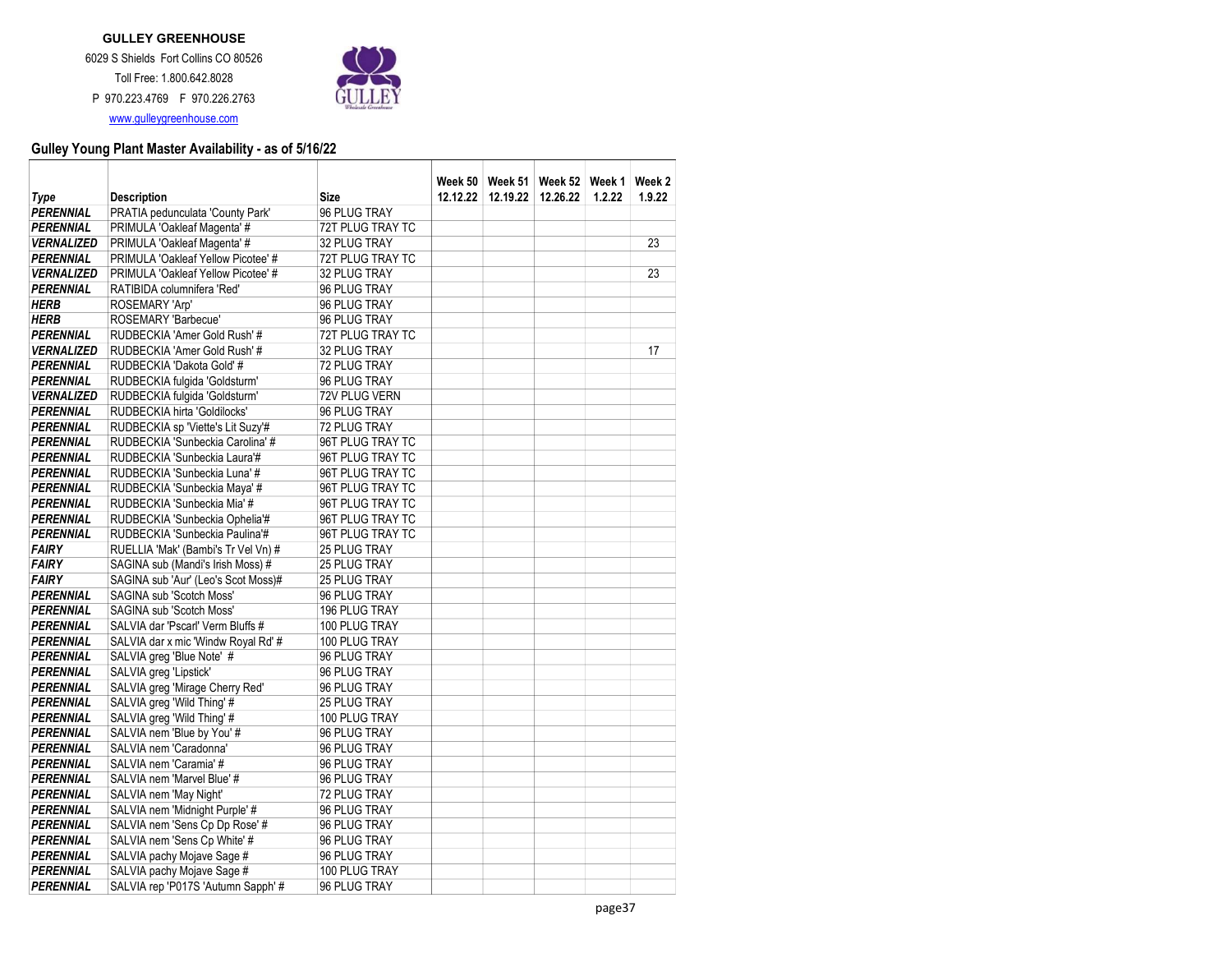

|                   |                                                                    |                                            |          | Week 50   Week 51   Week 52 |          | Week 1 | Week 2 |
|-------------------|--------------------------------------------------------------------|--------------------------------------------|----------|-----------------------------|----------|--------|--------|
| Type<br>PERENNIAL | <b>Description</b>                                                 | Size<br>96 PLUG TRAY                       | 12.12.22 | 12.19.22                    | 12.26.22 | 1.2.22 | 1.9.22 |
| <b>PERENNIAL</b>  | SCABIOSA col 'Butterfly Blue'<br>SCABIOSA col 'Pink Mist' #        | 96 PLUG TRAY                               |          |                             |          |        |        |
| <b>PERENNIAL</b>  | SCABIOSA 'Giga Blue' #                                             | 96 PLUG TRAY                               |          |                             |          |        |        |
| <b>PERENNIAL</b>  | SCABIOSA 'Vivid Violet' #                                          | 96 PLUG TRAY                               |          |                             |          |        |        |
| <b>PERENNIAL</b>  |                                                                    | 96 PLUG TRAY                               |          |                             |          |        |        |
| PERENNIAL         | SCUTELLARIA res 'Smoky Hills' #<br>SCUTELLARIA res 'Smoky Hills' # | 100 PLUG TRAY                              |          |                             |          |        |        |
| <b>FAIRY</b>      | SEDUM (Goji's Chocolate Ball)#                                     |                                            |          |                             |          |        |        |
| <b>FAIRY</b>      |                                                                    | <b>25 PLUG TRAY</b><br><b>25 PLUG TRAY</b> |          |                             |          |        |        |
| <b>PERENNIAL</b>  | SEDUM (Rouen's Little Missy)#                                      | 72 PLUG TRAY                               |          |                             |          |        |        |
| PERENNIAL         | SEDUM 'Dark Magic' #<br>SEDUM globosum 'Old Man Bones'             | 96 PLUG TRAY                               |          |                             |          |        |        |
| <b>PERENNIAL</b>  | SEDUM lydium                                                       | 100 PLUG TRAY                              |          |                             |          |        |        |
| PERENNIAL         | SEDUM makinoi 'Ogon'                                               | 96 PLUG TRAY                               |          |                             |          |        |        |
| PERENNIAL         | SEDUM 'Mr. Goodbud' #                                              | 72 PLUG TRAY                               |          |                             |          |        |        |
| <b>FAIRY</b>      | SEDUM 'Ogon' (Gawain's Stonecrop) #                                | 25 PLUG TRAY                               |          |                             |          |        |        |
| <b>PERENNIAL</b>  | SEDUM 'Prima Angelina' #                                           | 96 PLUG TRAY                               |          |                             |          |        |        |
| <b>PERENNIAL</b>  | SEDUM rupestre 'Angelina'                                          | 96 PLUG TRAY                               |          |                             |          |        |        |
| PERENNIAL         | SEDUM sediforme Turquoise Tails #                                  | 100 PLUG TRAY                              |          |                             |          |        |        |
| <b>PERENNIAL</b>  | SEDUM spect 'Autumn Joy'                                           | 72 PLUG TRAY                               |          |                             |          |        |        |
| PERENNIAL         | SEDUM spurium 'Dragon's Blood'                                     | 96 PLUG TRAY                               |          |                             |          |        |        |
| PERENNIAL         | SEDUM 'SunSparkler Cherry Tart' #                                  | 96 PLUG TRAY                               |          |                             |          |        |        |
| <b>PERENNIAL</b>  | SEDUM 'SunSparkler Firecracker' #                                  | 96 PLUG TRAY                               |          |                             |          |        |        |
| <b>PERENNIAL</b>  | SEDUM 'Tapestry Crpt' (Grn Rf Mix)                                 | 96 PLUG TRAY                               |          |                             |          |        |        |
| PERENNIAL         | SEDUM 'Winter Mahogany' #                                          | 96 PLUG TRAY                               |          |                             |          |        |        |
| <b>FAIRY</b>      |                                                                    | 25 PLUG TRAY                               |          |                             |          |        |        |
| <b>PERENNIAL</b>  | SEMPERVIVUM 'Cobweb' (Estonia's)#<br>SENECIO 'String of Pearls'    | 96 PLUG TRAY                               |          |                             |          |        |        |
| <b>ANNUAL</b>     | SENECIO 'Angel Wings' #                                            | 72T PLUG TRAY TC                           |          | 29                          |          |        |        |
| <b>FAIRY</b>      | SENECIO Strg of Prls (Gula's)#                                     | 25 PLUG TRAY                               |          |                             |          |        |        |
| <b>FAIRY</b>      | SOLEIROLIA (Ktydid's Bby Trs) #                                    | 25 PLUG TRAY                               |          |                             |          |        |        |
| <b>PERENNIAL</b>  | STACHYS byzan (lanata Lamb's Ear)                                  | 100 PLUG TRAY                              |          |                             |          |        |        |
| <b>PERENNIAL</b>  | STOKESIA 'MiniMels' #                                              | 72T PLUG TRAY TC                           |          |                             |          |        |        |
| <b>ANNUAL</b>     | STREPTOCARPUS 'LS Blue Ice' #                                      | 72T PLUG TRAY TC                           |          |                             |          |        |        |
| <b>ANNUAL</b>     | STREPTOCARPUS 'LS Dp BI Vein'#                                     | 72T PLUG TRAY TC                           |          |                             |          |        |        |
| <b>ANNUAL</b>     | STREPTOCARPUS 'LS Grp Ice' #                                       | 72T PLUG TRAY TC                           |          |                             |          |        |        |
| <b>ANNUAL</b>     | STREPTOCARPUS 'LS Wht Ice' #                                       | 72T PLUG TRAY TC                           |          |                             |          |        |        |
| PERENNIAL         | TANACETUM den 'Partrid Feather'#                                   | 96 PLUG TRAY                               |          |                             |          |        |        |
| <b>PERENNIAL</b>  | TANACETUM den 'Partrid Feather'#                                   | 100 PLUG TRAY                              |          |                             |          |        |        |
| <b>HERB</b>       | <b>TARRAGON 'French'</b>                                           | 96 PLUG TRAY                               |          |                             |          |        |        |
| <b>VERNALIZED</b> | THALICTRUM 'Black Stockings'#                                      | 32 PLUG TRAY                               |          |                             |          |        | 28     |
| <b>PERENNIAL</b>  | THYMUS cit 'Green Lemon'                                           | 96 PLUG TRAY                               |          |                             |          |        |        |
| <b>FAIRY</b>      | THYMUS creep (Violet's Elfin Thym)#                                | 25 PLUG TRAY                               |          |                             |          |        |        |
| <b>PERENNIAL</b>  | THYMUS prae 'Albiflorus'                                           | 96 PLUG TRAY                               |          |                             |          |        |        |
| PERENNIAL         | THYMUS prae 'Coccineum'                                            | 196 PLUG TRAY                              |          |                             |          |        |        |
| PERENNIAL         | THYMUS prae 'Elfin'                                                | 96 PLUG TRAY                               |          |                             |          |        |        |
| <b>HERB</b>       | THYMUS serpyllum 'Mother'                                          | 96 PLUG TRAY                               |          |                             |          |        |        |
| <b>PERENNIAL</b>  | THYMUS serpyllum 'Pink Chintz'                                     | 196 PLUG TRAY                              |          |                             |          |        |        |
|                   |                                                                    |                                            |          |                             |          |        |        |